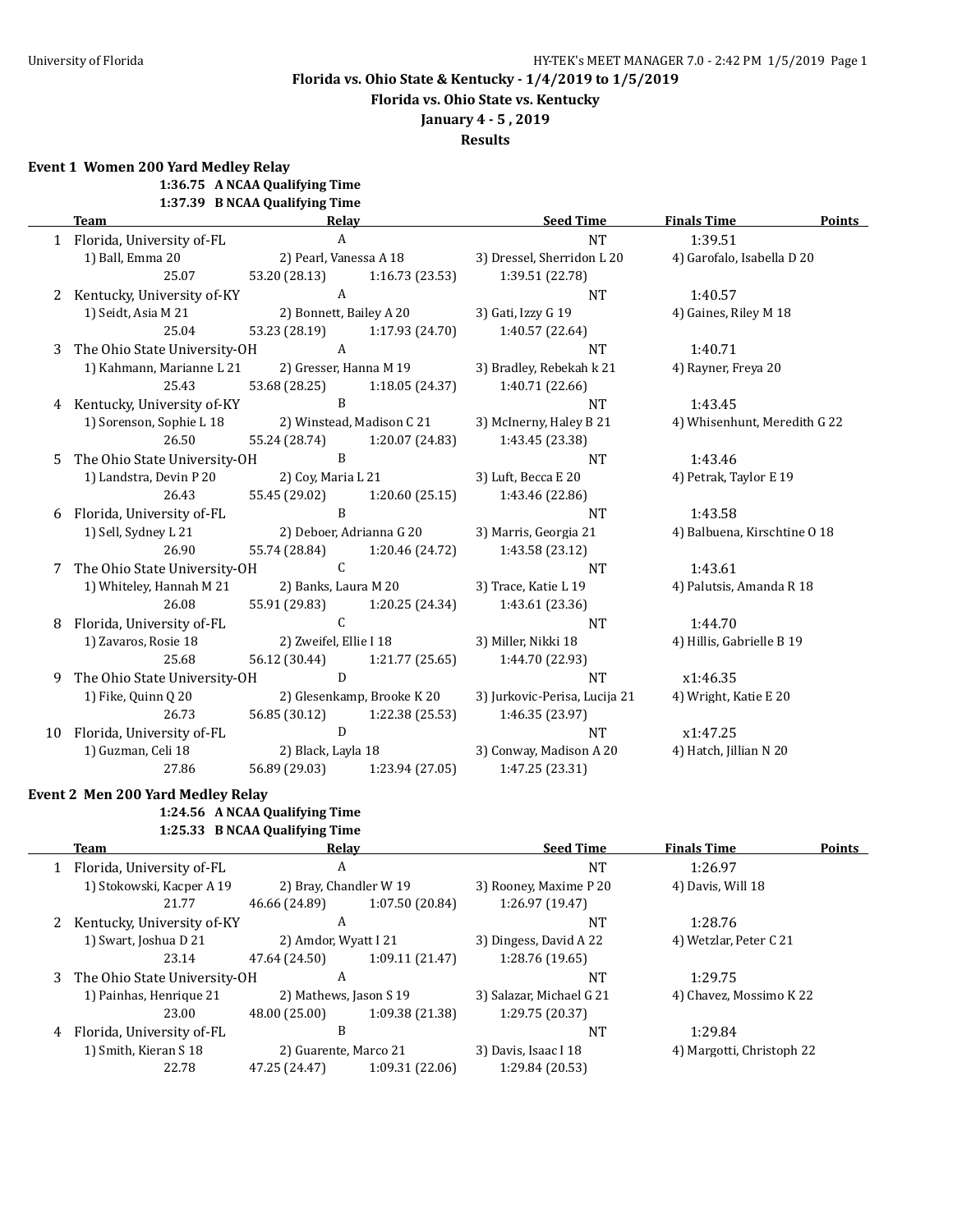**Florida vs. Ohio State vs. Kentucky**

## **January 4 - 5 , 2019**

**Results**

### **(Event 2 Men 200 Yard Medley Relay)**

|    | <b>Team</b>                       |                                 | <b>Relay</b>                    | <b>Seed Time</b>       | <b>Finals Time</b>       |   | <b>Points</b> |
|----|-----------------------------------|---------------------------------|---------------------------------|------------------------|--------------------------|---|---------------|
| 5  | The Ohio State University-OH      |                                 | C                               | <b>NT</b>              | 1:30.67                  |   |               |
|    | 1) Sugar, Ben D 19                | 2) Jahan, Alex L 20             |                                 | 3) Pohlmann, Joe N 19  | 4) Chavez, Teo K 20      |   |               |
|    | 22.41                             | 48.84 (26.43)                   | 1:10.52 (21.68)                 | 1:30.67 (20.15)        |                          |   |               |
| 6  | The Ohio State University-OH      |                                 | B                               | <b>NT</b>              | 1:30.75                  |   |               |
|    | 1) McDermott, Colin M 20          |                                 | 2) McFadden, Evan J 19          | 3) Lense, Noah J 20    | 4) Andreis, Semuede 19   |   |               |
|    | 22.79                             | 48.07 (25.28)                   | 1:10.39 (22.32)                 | 1:30.75 (20.36)        |                          |   |               |
| 7  | Florida, University of-FL         |                                 | C                               | <b>NT</b>              | 1:31.26                  |   |               |
|    | 1) Balogh, Brennan L 21           | 2) Wu, Stanley 21               |                                 | 3) Szaranek, Jack 20   | 4) Toth, Viktor 21       |   |               |
|    | 23.40                             | 48.12 (24.72)                   | 1:10.72 (22.60)                 | 1:31.26 (20.54)        |                          |   |               |
| 8  | The Ohio State University-OH      |                                 | D                               | <b>NT</b>              | x1:31.40                 |   |               |
|    | 1) Kondalski, Rj J 18             |                                 | 2) Isings, Connor 20            | 3) Gribble, Trey O 18  | 4) Koethke, Kalvin J 21  |   |               |
|    | 22.69                             | 48.40 (25.71)                   | 1:11.13 (22.73)                 | 1:31.40 (20.27)        |                          |   |               |
| 9  | Kentucky, University of-KY        |                                 | B                               | NT                     | 1:31.60                  |   |               |
|    | 1) Taylor, Alex J 21              |                                 | 2) Haney, Austin M 21           | 3) Wilby, Mason J 19   | 4) Anderson, Shane M 21  |   |               |
|    | 23.41                             | 48.66 (25.25)                   | 1:10.85 (22.19)                 | 1:31.60 (20.75)        |                          |   |               |
| 10 | Florida, University of-FL         |                                 | $\mathbf D$                     | NT                     | x1:33.26                 |   |               |
|    | 1) Beach, Ethan S 19              |                                 | 2) Palazzo, Ross D 22           | 3) Hillis, Dillon W 17 | 4) Depassier, Jorge A 18 |   |               |
|    | 23.38                             | 49.13 (25.75)                   | 1:11.58 (22.45)                 | 1:33.26 (21.68)        |                          |   |               |
|    | Event 3 Women 1650 Yard Freestyle |                                 |                                 |                        |                          |   |               |
|    | Sponsor: Heat #1 Swims at 1:00 pm |                                 |                                 |                        |                          |   |               |
|    |                                   | 15:53.50 A NCAA Qualifying Time |                                 |                        |                          |   |               |
|    |                                   | 16:30.59 B NCAA Qualifying Time |                                 |                        |                          |   |               |
|    | Name                              | Age School                      |                                 | <b>Seed Time</b>       | <b>Finals Time</b>       |   | <b>Points</b> |
|    | 1 Kowal, Molly A                  |                                 | 20 The Ohio State University-OH | <b>NT</b>              | 16:15.88                 | B |               |
|    | 27.90                             | 57.52 (29.62)                   | 1:27.12 (29.60)                 | 1:56.80 (29.68)        |                          |   |               |
|    | 2:26.47 (29.67)                   | 2:56.30 (29.83)                 | 3:26.02 (29.72)                 | 3:55.82 (29.80)        |                          |   |               |
|    | 4:25.84 (30.02)                   | 4:55.41 (29.57)                 | 5:25.18 (29.77)                 | 5:54.68 (29.50)        |                          |   |               |
|    | 6:24.41 (29.73)                   | 6:53.89 (29.48)                 | 7:23.55 (29.66)                 | 7:53.10 (29.55)        |                          |   |               |
|    | 8:22.61 (29.51)                   | 8:52.22 (29.61)                 | 9:21.73 (29.51)                 | 9:51.39 (29.66)        |                          |   |               |
|    | 10:20.86 (29.47)                  | 10:50.52 (29.66)                | 11:20.07 (29.55)                | 11:49.76 (29.69)       |                          |   |               |
|    | 12:19.41 (29.65)                  | 12:48.87 (29.46)                | 13:18.60 (29.73)                | 13:48.31 (29.71)       |                          |   |               |
|    | 14:18.16 (29.85)                  | 14:47.66 (29.50)                | 15:17.52 (29.86)                | 15:47.04 (29.52)       | 16:15.88 (28.84)         |   |               |
|    | 2 Ault, Taylor A                  |                                 | 19 Florida, University of-FL    | <b>NT</b>              | 16:29.57                 | B |               |
|    | 27.68                             | 57.76 (30.08)                   | 1:27.99 (30.23)                 | 1:57.88 (29.89)        |                          |   |               |
|    | 2:27.73 (29.85)                   | 2:57.71 (29.98)                 | 3:27.63 (29.92)                 | 3:57.53 (29.90)        |                          |   |               |
|    | 4:27.51 (29.98)                   | 4:57.36 (29.85)                 | 5:27.24 (29.88)                 | 5:57.07 (29.83)        |                          |   |               |
|    | 6:26.98 (29.91)                   | 6:56.89 (29.91)                 | 7:26.89 (30.00)                 | 7:57.05 (30.16)        |                          |   |               |
|    | 8:27.31 (30.26)                   | 8:57.58 (30.27)                 | 9:27.90 (30.32)                 | 9:58.20 (30.30)        |                          |   |               |
|    | 10:28.24 (30.04)                  | 10:58.11 (29.87)                | 11:28.43 (30.32)                | 11:58.40 (29.97)       |                          |   |               |
|    | 12:28.68 (30.28)                  | 12:58.75 (30.07)                | 13:29.12 (30.37)                | 13:59.41 (30.29)       |                          |   |               |
|    | 14:29.64 (30.23)                  | 14:59.79 (30.15)                | 15:30.14 (30.35)                | 16:00.29 (30.15)       | 16:29.57 (29.28)         |   |               |
| 3  | Braswell, Leah D                  |                                 | 18 Florida, University of-FL    | <b>NT</b>              | 16:36.91                 |   |               |
|    | 28.73                             | 59.08 (30.35)                   | 1:29.61 (30.53)                 | 2:00.16(30.55)         |                          |   |               |
|    | 2:30.90 (30.74)                   | 3:01.47 (30.57)                 | 3:32.25 (30.78)                 | 4:02.90 (30.65)        |                          |   |               |
|    | 4:33.61 (30.71)                   | 5:04.07 (30.46)                 | 5:34.21 (30.14)                 | 6:04.33 (30.12)        |                          |   |               |
|    | 6:34.21 (29.88)                   | 7:04.21 (30.00)                 | 7:34.48 (30.27)                 | 8:04.83 (30.35)        |                          |   |               |
|    | 8:35.24 (30.41)                   | 9:05.61 (30.37)                 | 9:35.95 (30.34)                 | 10:06.07 (30.12)       |                          |   |               |
|    | 10:36.27 (30.20)                  | 11:06.32 (30.05)                | 11:36.66 (30.34)                | 12:06.90 (30.24)       |                          |   |               |
|    | 12:37.31 (30.41)                  | 13:07.70 (30.39)                | 13:38.22 (30.52)                | 14:08.60 (30.38)       |                          |   |               |
|    | 14:38.81 (30.21)                  | 15:09.20 (30.39)                | 15:39.55 (30.35)                | 16:09.78 (30.23)       | 16:36.91 (27.13)         |   |               |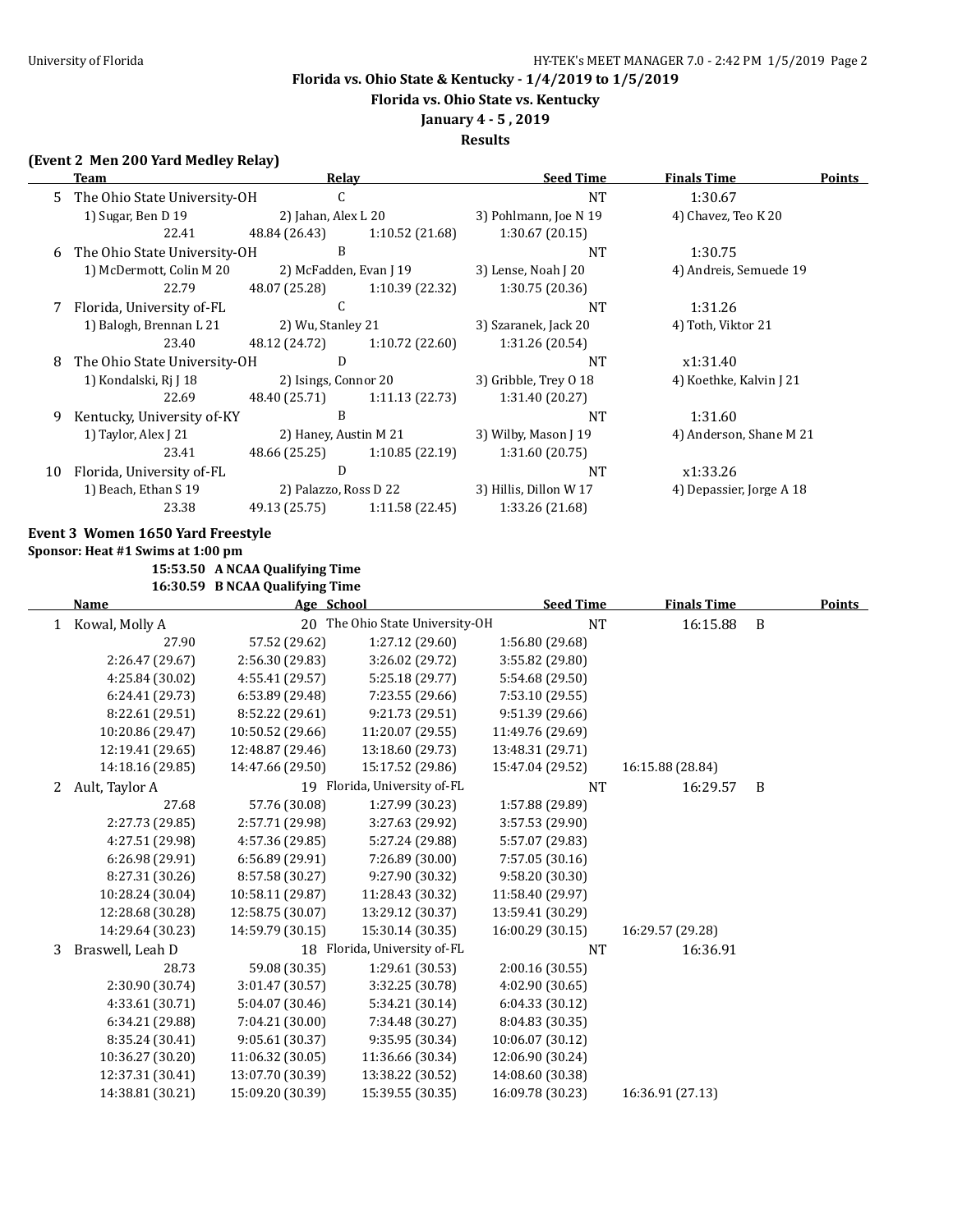**Florida vs. Ohio State vs. Kentucky**

# **January 4 - 5 , 2019**

**Results**

### **(Event 3 Women 1650 Yard Freestyle)**

|   | <b>Name</b>          | Age School       |                                 | <b>Seed Time</b> | <b>Finals Time</b> | <b>Points</b> |
|---|----------------------|------------------|---------------------------------|------------------|--------------------|---------------|
|   | 4 Dupuis, Savannah L |                  | 20 Kentucky, University of-KY   | 16:32.47         | 16:41.65           |               |
|   | 28.45                | 58.66 (30.21)    | 1:29.11 (30.45)                 | 1:59.67 (30.56)  |                    |               |
|   | 2:30.39 (30.72)      | 3:01.06 (30.67)  | 3:31.89 (30.83)                 | 4:02.65 (30.76)  |                    |               |
|   | 4:33.17 (30.52)      | 5:03.72 (30.55)  | 5:34.00 (30.28)                 | 6:04.16 (30.16)  |                    |               |
|   | 6:34.65 (30.49)      | 7:05.05 (30.40)  | 7:35.57 (30.52)                 | 8:06.10 (30.53)  |                    |               |
|   | 8:36.48 (30.38)      | 9:06.82 (30.34)  | 9:37.25 (30.43)                 | 10:07.61 (30.36) |                    |               |
|   | 10:37.94 (30.33)     | 11:08.29 (30.35) | 11:38.76 (30.47)                | 12:09.20 (30.44) |                    |               |
|   | 12:39.65 (30.45)     | 13:10.00 (30.35) | 13:40.47 (30.47)                | 14:10.82 (30.35) |                    |               |
|   | 14:41.16 (30.34)     | 15:11.65 (30.49) | 15:42.07 (30.42)                | 16:12.50 (30.43) | 16:41.65 (29.15)   |               |
| 5 | Painter, Kathryn M   |                  | 21 Kentucky, University of-KY   | 16:29.50         | 16:48.68           |               |
|   | 28.51                | 59.21 (30.70)    | 1:29.61 (30.40)                 | 2:00.30 (30.69)  |                    |               |
|   | 2:31.03 (30.73)      | 3:01.69 (30.66)  | 3:32.47 (30.78)                 | 4:03.22 (30.75)  |                    |               |
|   | 4:33.94 (30.72)      | 5:04.55 (30.61)  | 5:35.15 (30.60)                 | 6:05.90 (30.75)  |                    |               |
|   | 6:36.59 (30.69)      | 7:07.35 (30.76)  | 7:38.20 (30.85)                 | 8:09.00 (30.80)  |                    |               |
|   | 8:39.72 (30.72)      | 9:10.49 (30.77)  | 9:41.35 (30.86)                 | 10:12.10 (30.75) |                    |               |
|   | 10:42.67 (30.57)     | 11:13.17 (30.50) | 11:43.39 (30.22)                | 12:13.64 (30.25) |                    |               |
|   | 12:44.04 (30.40)     | 13:14.56 (30.52) |                                 | 14:15.84()       |                    |               |
|   | 14:46.83 (30.99)     | 15:17.60 (30.77) | 15:48.16 (30.56)                | 16:18.65 (30.49) | 16:48.68 (30.03)   |               |
| 6 | Kowal, Grace E       |                  | 20 The Ohio State University-OH | NT               | 16:52.56           |               |
|   | 28.68                | 58.96 (30.28)    | 1:29.30 (30.34)                 | 1:59.90 (30.60)  |                    |               |
|   | 2:30.53 (30.63)      | 3:01.20 (30.67)  | 3:31.93 (30.73)                 | 4:02.58 (30.65)  |                    |               |
|   | 4:33.22 (30.64)      | 5:03.85 (30.63)  | 5:34.49 (30.64)                 | 6:05.23 (30.74)  |                    |               |
|   | 6:35.99 (30.76)      | 7:06.68 (30.69)  | 7:37.43 (30.75)                 | 8:08.31 (30.88)  |                    |               |
|   | 8:39.06 (30.75)      | 9:09.73 (30.67)  | 9:40.78 (31.05)                 | 10:11.48 (30.70) |                    |               |
|   | 10:42.65 (31.17)     | 11:13.18 (30.53) | 11:44.22 (31.04)                | 12:15.24 (31.02) |                    |               |
|   | 12:46.03 (30.79)     | 13:17.20 (31.17) | 13:48.45 (31.25)                | 14:19.62 (31.17) |                    |               |
|   | 14:50.40 (30.78)     | 15:21.61 (31.21) | 15:52.54 (30.93)                | 16:23.05 (30.51) | 16:52.56 (29.51)   |               |
| 7 | Kelly, Paige M       |                  | 22 Kentucky, University of-KY   | 16:16.89         | 16:55.18           |               |
|   | 28.73                | 59.52 (30.79)    | 1:30.43 (30.91)                 | 2:01.01 (30.58)  |                    |               |
|   | 2:31.72 (30.71)      | 3:02.51 (30.79)  | 3:33.58 (31.07)                 | 4:04.32 (30.74)  |                    |               |
|   | 4:35.08 (30.76)      | 5:05.99 (30.91)  | 5:36.77 (30.78)                 | 6:07.50 (30.73)  |                    |               |
|   | 6:38.35 (30.85)      | 7:09.07 (30.72)  | 7:39.57 (30.50)                 | 8:10.22 (30.65)  |                    |               |
|   | 8:40.96 (30.74)      | 9:11.53 (30.57)  | 9:42.27 (30.74)                 | 10:12.76 (30.49) |                    |               |
|   | 10:43.42 (30.66)     | 11:14.24 (30.82) | 11:45.13 (30.89)                | 12:16.10 (30.97) |                    |               |
|   | 12:47.12 (31.02)     | 13:18.19 (31.07) | 13:49.17 (30.98)                | 14:20.22 (31.05) |                    |               |
|   | 14:51.51 (31.29)     | 15:22.61 (31.10) | 15:53.67 (31.06)                | 16:24.71 (31.04) | 16:55.18 (30.47)   |               |
| 8 | Vargo, Kerrigan C    |                  | 21 The Ohio State University-OH | <b>NT</b>        | 16:56.86           |               |
|   | 28.99                | 1:00.04 (31.05)  | 1:31.33 (31.29)                 | 2:02.53 (31.20)  |                    |               |
|   | 2:33.77 (31.24)      | 3:05.01 (31.24)  | 3:36.44 (31.43)                 | 4:07.57 (31.13)  |                    |               |
|   | 4:39.00 (31.43)      | 5:10.19 (31.19)  | 5:41.10 (30.91)                 | 6:11.90 (30.80)  |                    |               |
|   | 6:42.75 (30.85)      | 7:13.64 (30.89)  | 7:44.33 (30.69)                 | 8:15.04 (30.71)  |                    |               |
|   | 8:45.57 (30.53)      | 9:16.13 (30.56)  | 9:46.65 (30.52)                 | 10:17.04 (30.39) |                    |               |
|   | 10:47.39 (30.35)     | 11:17.90 (30.51) | 11:48.50 (30.60)                | 12:18.98 (30.48) |                    |               |
|   | 12:49.57 (30.59)     | 13:20.21 (30.64) | 13:50.98 (30.77)                | 14:22.23 (31.25) |                    |               |
|   | 14:53.56 (31.33)     | 15:24.53 (30.97) | 15:55.60 (31.07)                | 16:26.43 (30.83) | 16:56.86 (30.43)   |               |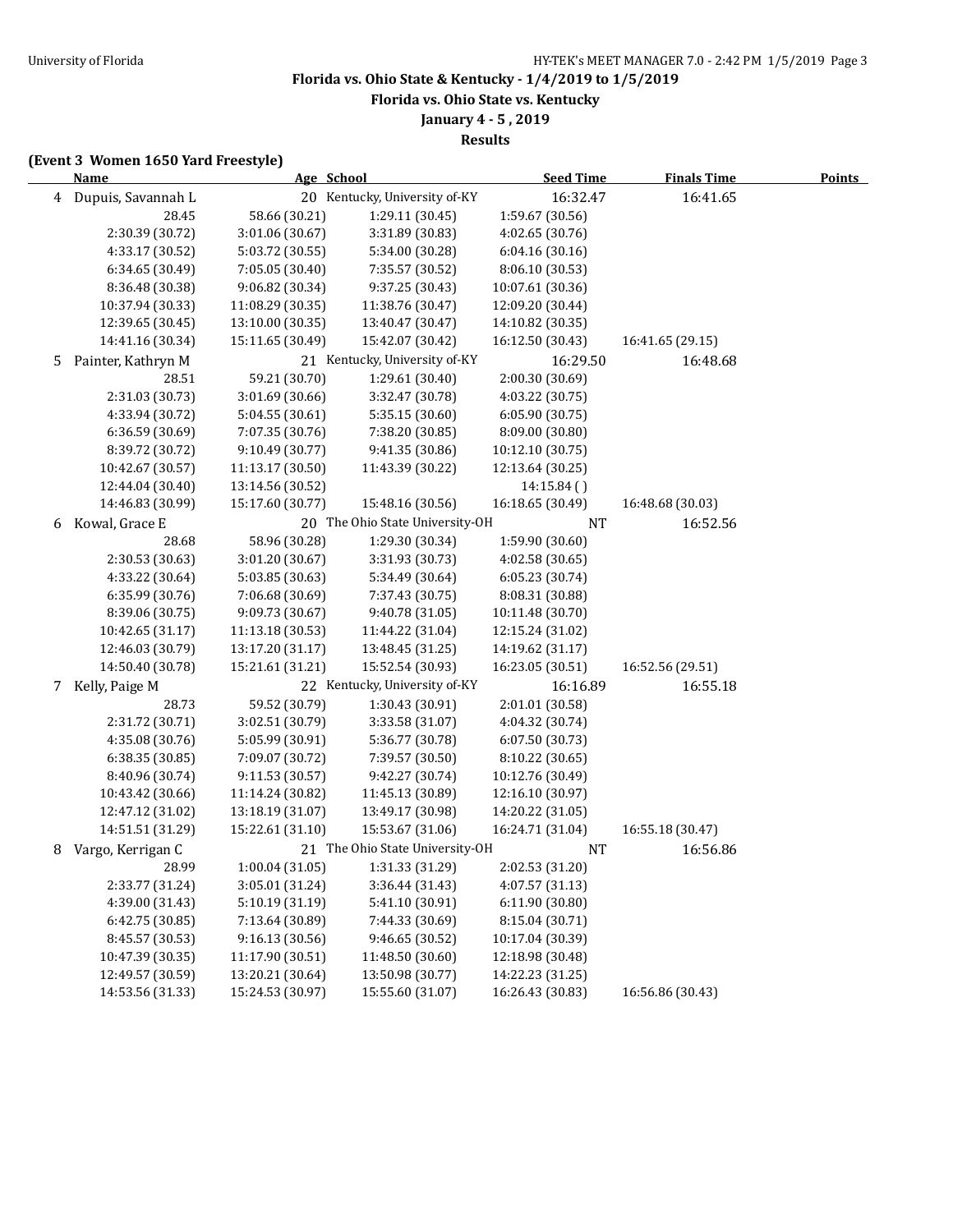**Florida vs. Ohio State vs. Kentucky**

**January 4 - 5 , 2019**

**Results**

### **(Event 3 Women 1650 Yard Freestyle)**

|     | <b>Name</b>       |                  | Age School                      | <b>Seed Time</b> | <b>Finals Time</b> | <b>Points</b> |
|-----|-------------------|------------------|---------------------------------|------------------|--------------------|---------------|
| 9   | Darwent, Georgia  |                  | 20 Florida, University of-FL    | <b>NT</b>        | 16:59.33           |               |
|     | 28.99             | 1:00.13 (31.14)  | 1:31.37 (31.24)                 | 2:02.66 (31.29)  |                    |               |
|     | 2:34.03 (31.37)   | 3:05.31 (31.28)  | 3:36.50 (31.19)                 | 4:07.64 (31.14)  |                    |               |
|     | 4:38.93 (31.29)   | 5:10.15 (31.22)  | 5:41.34 (31.19)                 | 6:12.52 (31.18)  |                    |               |
|     | 6:43.54 (31.02)   | 7:14.57 (31.03)  | 7:45.69 (31.12)                 | 8:16.57 (30.88)  |                    |               |
|     | 8:47.74 (31.17)   | 9:18.72 (30.98)  | 9:49.64 (30.92)                 | 10:20.58 (30.94) |                    |               |
|     | 10:51.64 (31.06)  | 11:22.62 (30.98) | 11:53.59 (30.97)                | 12:24.70 (31.11) |                    |               |
|     | 12:55.77 (31.07)  | 13:26.52 (30.75) | 13:57.24 (30.72)                | 14:27.90 (30.66) |                    |               |
|     | 14:58.63 (30.73)  | 15:29.44 (30.81) | 16:00.24 (30.80)                | 16:30.54 (30.30) | 16:59.33 (28.79)   |               |
| 10  | Williams, Kahra C |                  | 20 Florida, University of-FL    | <b>NT</b>        | 17:00.50           |               |
|     | 28.83             | 1:00.02 (31.19)  | 1:31.49 (31.47)                 | 2:02.84 (31.35)  |                    |               |
|     | 2:34.33 (31.49)   | 3:05.44 (31.11)  | 3:36.79 (31.35)                 | 4:07.87 (31.08)  |                    |               |
|     | 4:38.94 (31.07)   | 5:10.07 (31.13)  | 5:41.06 (30.99)                 | 6:11.97 (30.91)  |                    |               |
|     | 6:42.99 (31.02)   | 7:13.85 (30.86)  | 7:44.73 (30.88)                 | 8:15.55 (30.82)  |                    |               |
|     | 8:46.58 (31.03)   | 9:17.36 (30.78)  | 9:48.22 (30.86)                 | 10:19.15 (30.93) |                    |               |
|     | 10:50.08 (30.93)  | 11:21.16 (31.08) | 11:52.28 (31.12)                | 12:23.19 (30.91) |                    |               |
|     | 12:53.94 (30.75)  | 13:24.86 (30.92) | 13:55.61 (30.75)                | 14:26.45 (30.84) |                    |               |
|     | 14:57.48 (31.03)  | 15:28.50 (31.02) | 15:59.52 (31.02)                | 16:30.43 (30.91) | 17:00.50 (30.07)   |               |
|     | 11 Neff, Payton B |                  | 19 Kentucky, University of-KY   | 17:01.11         | 17:10.57           |               |
|     | 28.70             | 59.18 (30.48)    | 1:29.84 (30.66)                 | 2:00.75 (30.91)  |                    |               |
|     | 2:31.70 (30.95)   | 3:02.67 (30.97)  | 3:33.71 (31.04)                 | 4:04.95 (31.24)  |                    |               |
|     | 4:36.48 (31.53)   | 5:07.75 (31.27)  | 5:38.94 (31.19)                 | 6:10.03 (31.09)  |                    |               |
|     | 6:41.20 (31.17)   | 7:12.44 (31.24)  | 7:43.74 (31.30)                 | 8:15.08 (31.34)  |                    |               |
|     | 8:46.29 (31.21)   | 9:17.49 (31.20)  | 9:49.02 (31.53)                 | 10:20.40 (31.38) |                    |               |
|     | 10:51.75 (31.35)  | 11:23.13 (31.38) | 11:54.61 (31.48)                | 12:26.20 (31.59) |                    |               |
|     | 12:57.75 (31.55)  | 13:29.35 (31.60) | 14:01.07 (31.72)                | 14:32.90 (31.83) |                    |               |
|     | 15:04.60 (31.70)  | 15:36.32 (31.72) | 16:08.21 (31.89)                | 16:39.74 (31.53) | 17:10.57 (30.83)   |               |
|     | 12 Fye, Nicole M  |                  | 20 The Ohio State University-OH | <b>NT</b>        | 17:13.30           |               |
|     | 28.67             | 59.26 (30.59)    | 1:30.44 (31.18)                 | 2:01.96 (31.52)  |                    |               |
|     | 2:33.23 (31.27)   | 3:04.17 (30.94)  | 3:35.16 (30.99)                 | 4:06.38 (31.22)  |                    |               |
|     | 4:37.69 (31.31)   | 5:08.56 (30.87)  | 5:39.60 (31.04)                 | 6:10.25(30.65)   |                    |               |
|     | 6:41.40 (31.15)   | 7:12.20 (30.80)  | 7:43.01 (30.81)                 | 8:14.09 (31.08)  |                    |               |
|     | 8:45.14 (31.05)   | 9:16.38 (31.24)  | 9:47.69 (31.31)                 | 10:18.84 (31.15) |                    |               |
|     | 10:50.20 (31.36)  | 11:21.70 (31.50) | 11:53.43 (31.73)                | 12:25.64 (32.21) |                    |               |
|     | 12:57.61 (31.97)  | 13:29.35 (31.74) | 14:01.54 (32.19)                | 14:33.76 (32.22) |                    |               |
|     | 15:06.29 (32.53)  | 15:38.65 (32.36) | 16:10.51 (31.86)                | 16:42.21 (31.70) | 17:13.30 (31.09)   |               |
| --- | Jaspeado, Natalia |                  | 20 The Ohio State University-OH | NT               | X16:59.84          |               |
|     | 29.02             | 59.91 (30.89)    | 1:31.26 (31.35)                 | 2:02.64 (31.38)  |                    |               |
|     | 2:33.91 (31.27)   | 3:04.99 (31.08)  | 3:36.09 (31.10)                 | 4:07.08 (30.99)  |                    |               |
|     | 4:38.10 (31.02)   | 5:09.07 (30.97)  | 5:40.17 (31.10)                 | 6:11.09 (30.92)  |                    |               |
|     | 6:42.03 (30.94)   | 7:12.83 (30.80)  | 7:43.90 (31.07)                 | 8:14.90 (31.00)  |                    |               |
|     | 8:45.86 (30.96)   | 9:16.74 (30.88)  | 9:47.62 (30.88)                 | 10:18.45 (30.83) |                    |               |
|     | 10:49.35 (30.90)  | 11:20.37 (31.02) | 11:51.51 (31.14)                | 12:22.54 (31.03) |                    |               |
|     | 12:53.54 (31.00)  | 13:24.68 (31.14) | 13:56.04 (31.36)                | 14:27.15 (31.11) |                    |               |
|     | 14:57.89 (30.74)  | 15:28.82 (30.93) | 15:59.65 (30.83)                | 16:30.45 (30.80) | 16:59.84 (29.39)   |               |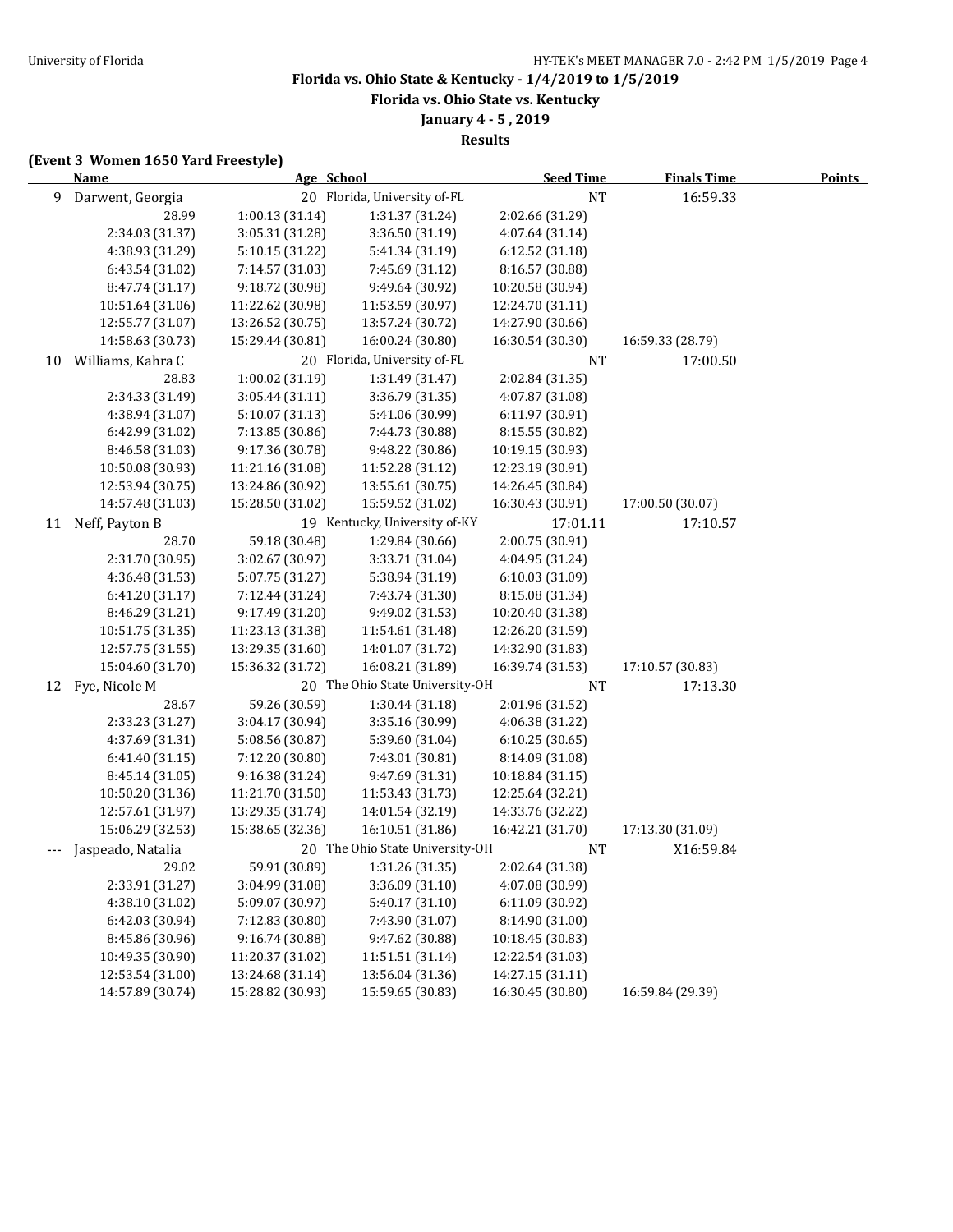**Florida vs. Ohio State vs. Kentucky**

**January 4 - 5 , 2019**

**Results**

**Event 4 Men 1650 Yard Freestyle**

**Sponsor: Heat #1 Swims at 1:00 pm 14:39.56 A NCAA Qualifying Time**

**15:26.19 B NCAA Qualifying Time**

|   | <b>Name</b>      | Age School       |                                 | <b>Seed Time</b> | <b>Finals Time</b> |   | <b>Points</b> |
|---|------------------|------------------|---------------------------------|------------------|--------------------|---|---------------|
|   | 1 Finke, Bobby C |                  | 18 Florida, University of-FL    | <b>NT</b>        | 15:03.14           | B |               |
|   | 25.56            | 52.97 (27.41)    | 1:20.49 (27.52)                 | 1:48.16 (27.67)  |                    |   |               |
|   | 2:15.95 (27.79)  | 2:43.64 (27.69)  | 3:11.53 (27.89)                 | 3:39.26 (27.73)  |                    |   |               |
|   | 4:07.01 (27.75)  | 4:34.61 (27.60)  | 5:02.19 (27.58)                 | 5:29.78 (27.59)  |                    |   |               |
|   | 5:57.48 (27.70)  | 6:25.05 (27.57)  | 6:52.35 (27.30)                 | 7:19.71 (27.36)  |                    |   |               |
|   | 7:46.86 (27.15)  | 8:14.06 (27.20)  | 8:41.39 (27.33)                 | 9:08.99 (27.60)  |                    |   |               |
|   | 9:36.28 (27.29)  | 10:03.66 (27.38) | 10:31.00 (27.34)                | 10:58.42 (27.42) |                    |   |               |
|   | 11:26.04 (27.62) | 11:53.42 (27.38) | 12:20.89 (27.47)                | 12:48.27 (27.38) |                    |   |               |
|   | 13:15.88 (27.61) | 13:43.24 (27.36) | 14:10.31 (27.07)                | 14:37.37 (27.06) | 15:03.14 (25.77)   |   |               |
| 2 | Kehl, Jarod M    |                  | 21 Kentucky, University of-KY   | 15:38.83         | 15:36.70           |   |               |
|   | 26.82            | 55.51 (28.69)    | 1:24.33 (28.82)                 | 1:53.25 (28.92)  |                    |   |               |
|   | 2:22.09 (28.84)  | 2:50.80 (28.71)  | 3:19.55 (28.75)                 | 3:48.36 (28.81)  |                    |   |               |
|   | 4:17.41 (29.05)  | 4:46.23 (28.82)  | 5:15.09 (28.86)                 | 5:43.48 (28.39)  |                    |   |               |
|   | 6:11.47 (27.99)  | 6:39.55 (28.08)  | 7:07.65 (28.10)                 | 7:35.69 (28.04)  |                    |   |               |
|   | 8:03.64 (27.95)  | 8:31.89 (28.25)  | 9:00.00(28.11)                  | 9:28.33 (28.33)  |                    |   |               |
|   | 9:56.67 (28.34)  | 10:25.10 (28.43) | 10:53.70 (28.60)                | 11:21.99 (28.29) |                    |   |               |
|   | 11:50.60 (28.61) | 12:18.99 (28.39) | 12:47.29 (28.30)                | 13:15.95 (28.66) |                    |   |               |
|   | 13:44.23 (28.28) | 14:12.94 (28.71) | 14:41.09 (28.15)                | 15:09.32 (28.23) | 15:36.70 (27.38)   |   |               |
| 3 | Burt, Carson J   |                  | 20 The Ohio State University-OH | <b>NT</b>        | 15:37.23           |   |               |
|   | 25.59            | 53.66 (28.07)    | 1:21.89 (28.23)                 | 1:50.36 (28.47)  |                    |   |               |
|   | 2:19.03 (28.67)  | 2:47.66 (28.63)  | 3:16.27(28.61)                  | 3:44.83 (28.56)  |                    |   |               |
|   | 4:13.35 (28.52)  | 4:41.95 (28.60)  | 5:10.44 (28.49)                 | 5:38.95 (28.51)  |                    |   |               |
|   | 6:07.40 (28.45)  | 6:35.95 (28.55)  | 7:04.67 (28.72)                 | 7:33.48 (28.81)  |                    |   |               |
|   | 8:02.21 (28.73)  | 8:30.85 (28.64)  | 8:59.38 (28.53)                 | 9:28.01 (28.63)  |                    |   |               |
|   | 9:56.84 (28.83)  | 10:25.52 (28.68) | 10:54.21 (28.69)                | 11:22.62 (28.41) |                    |   |               |
|   | 11:51.37 (28.75) | 12:19.82 (28.45) | 12:48.23 (28.41)                | 13:16.59 (28.36) |                    |   |               |
|   | 13:45.19 (28.60) | 14:13.64 (28.45) | 14:42.23 (28.59)                | 15:10.55 (28.32) | 15:37.23 (26.68)   |   |               |
| 4 | Clark, Drew S    |                  | 20 Florida, University of-FL    | <b>NT</b>        | 15:42.59           |   |               |
|   | 25.72            | 54.01 (28.29)    | 1:22.28 (28.27)                 | 1:50.77 (28.49)  |                    |   |               |
|   | 2:19.20 (28.43)  | 2:47.89 (28.69)  | 3:16.50 (28.61)                 | 3:45.05 (28.55)  |                    |   |               |
|   | 4:13.58 (28.53)  | 4:41.96 (28.38)  | 5:10.55 (28.59)                 | 5:39.11 (28.56)  |                    |   |               |
|   | 6:07.82 (28.71)  | 6:36.33 (28.51)  | 7:04.92 (28.59)                 | 7:33.63 (28.71)  |                    |   |               |
|   | 8:02.22 (28.59)  | 8:30.93 (28.71)  | 8:59.78 (28.85)                 | 9:28.42 (28.64)  |                    |   |               |
|   | 9:57.07 (28.65)  | 10:25.74 (28.67) | 10:54.57 (28.83)                | 11:23.57 (29.00) |                    |   |               |
|   | 11:52.43 (28.86) | 12:21.19 (28.76) | 12:49.99 (28.80)                | 13:18.77 (28.78) |                    |   |               |
|   | 13:47.57 (28.80) | 14:16.43 (28.86) | 14:45.64 (29.21)                | 15:14.48 (28.84) | 15:42.59 (28.11)   |   |               |
|   | 5 Smith, Nick T  |                  | 20 Kentucky, University of-KY   | 15:37.92         | 15:44.37           |   |               |
|   | 25.55            | 53.59 (28.04)    | 1:21.96 (28.37)                 | 1:50.31 (28.35)  |                    |   |               |
|   | 2:18.90 (28.59)  | 2:47.44 (28.54)  | 3:16.25 (28.81)                 | 3:44.94 (28.69)  |                    |   |               |
|   | 4:13.54 (28.60)  | 4:42.16 (28.62)  | 5:10.92 (28.76)                 | 5:39.69 (28.77)  |                    |   |               |
|   | 6:08.09(28.40)   | 6:36.59 (28.50)  | 7:05.27 (28.68)                 | 7:33.94 (28.67)  |                    |   |               |
|   | 8:02.71 (28.77)  | 8:31.57 (28.86)  | 9:00.18 (28.61)                 | 9:28.76 (28.58)  |                    |   |               |
|   | 9:57.33 (28.57)  | 10:25.97 (28.64) | 10:54.81 (28.84)                | 11:24.05 (29.24) |                    |   |               |
|   | 11:53.38 (29.33) | 12:22.62 (29.24) | 12:51.69 (29.07)                | 13:20.96 (29.27) |                    |   |               |
|   | 13:50.18 (29.22) | 14:19.33 (29.15) | 14:48.00 (28.67)                | 15:16.07 (28.07) | 15:44.37 (28.30)   |   |               |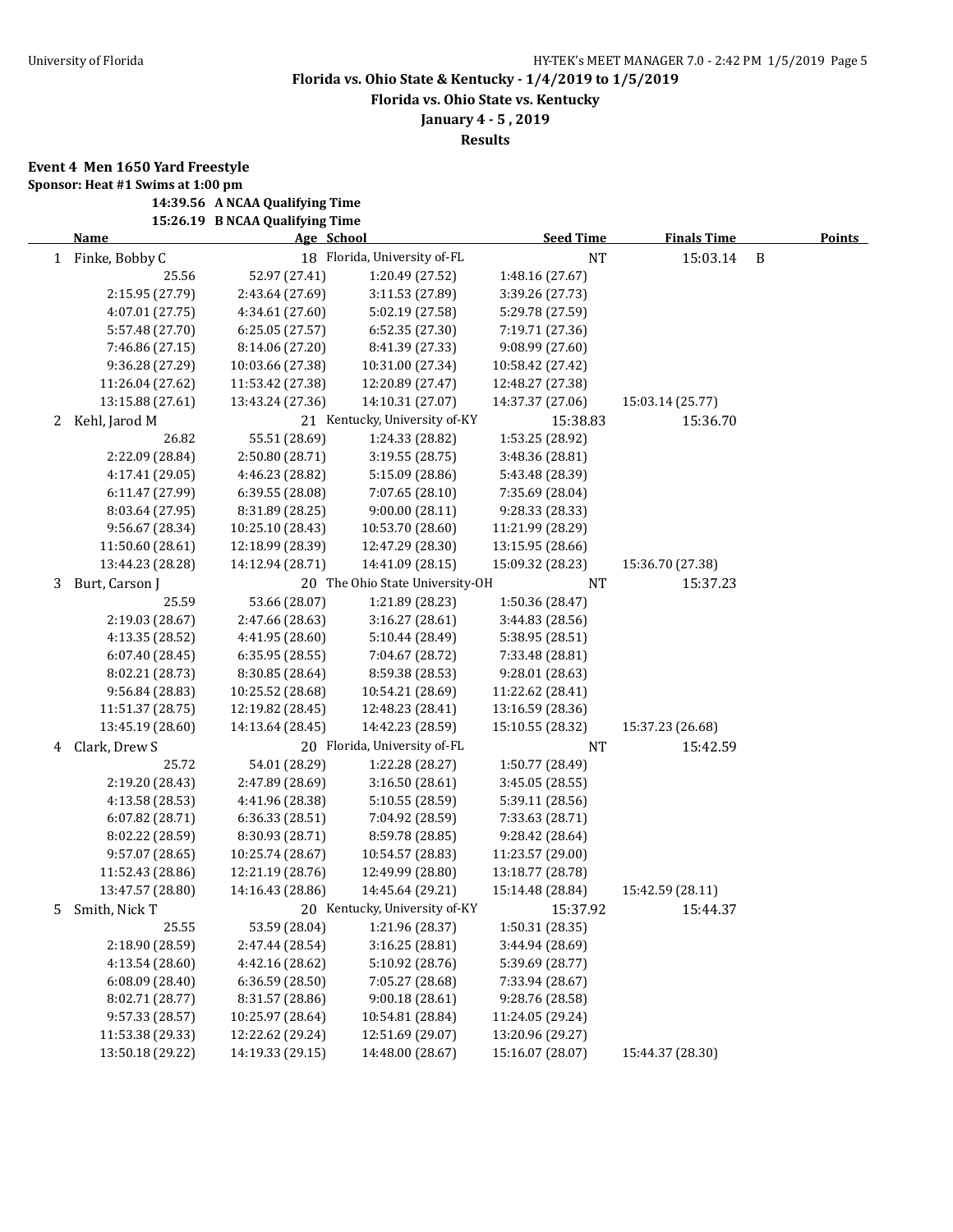**Florida vs. Ohio State vs. Kentucky**

**January 4 - 5 , 2019**

**Results**

## **(Event 4 Men 1650 Yard Freestyle)**

|    | <b>Name</b>        | Age School       |                                 | <b>Seed Time</b> | <b>Finals Time</b> | <b>Points</b> |
|----|--------------------|------------------|---------------------------------|------------------|--------------------|---------------|
|    | 6 Gezmis, Erge C   |                  | 20 Florida, University of-FL    | <b>NT</b>        | 15:49.15           |               |
|    | 26.09              | 54.29 (28.20)    | 1:22.61 (28.32)                 | 1:51.27 (28.66)  |                    |               |
|    | 2:19.95 (28.68)    | 2:48.64 (28.69)  | 3:17.34 (28.70)                 | 3:46.20 (28.86)  |                    |               |
|    | 4:15.08 (28.88)    | 4:44.05 (28.97)  | 5:13.15 (29.10)                 | 5:41.82 (28.67)  |                    |               |
|    | 6:10.70 (28.88)    | 6:39.48 (28.78)  | 7:08.54 (29.06)                 | 7:37.53 (28.99)  |                    |               |
|    | 8:06.20 (28.67)    | 8:34.84 (28.64)  | 9:03.71 (28.87)                 | 9:32.62 (28.91)  |                    |               |
|    | 10:01.64 (29.02)   | 10:30.70 (29.06) | 10:59.69 (28.99)                | 11:28.33 (28.64) |                    |               |
|    | 11:57.03 (28.70)   | 12:26.00 (28.97) | 12:54.72 (28.72)                | 13:23.39 (28.67) |                    |               |
|    | 13:52.41 (29.02)   | 14:21.65 (29.24) | 14:50.89 (29.24)                | 15:20.29 (29.40) | 15:49.15 (28.86)   |               |
| 7  | Mortimer, Austin M |                  | 22 The Ohio State University-OH | NT               | 15:55.17           |               |
|    | 26.16              | 54.46 (28.30)    | 1:23.45 (28.99)                 | 1:52.43 (28.98)  |                    |               |
|    | 2:21.30 (28.87)    | 2:50.54 (29.24)  | 3:19.70 (29.16)                 | 3:48.94 (29.24)  |                    |               |
|    | 4:17.95 (29.01)    | 4:47.14 (29.19)  | 5:16.24 (29.10)                 | 5:45.43 (29.19)  |                    |               |
|    | 6:14.56 (29.13)    | 6:43.74 (29.18)  | 7:12.82 (29.08)                 | 7:41.77 (28.95)  |                    |               |
|    | 8:10.83 (29.06)    | 8:40.11 (29.28)  | 9:08.98 (28.87)                 | 9:38.06 (29.08)  |                    |               |
|    | 10:06.99 (28.93)   | 10:35.87 (28.88) | 11:04.96 (29.09)                | 11:33.96 (29.00) |                    |               |
|    | 12:02.75 (28.79)   | 12:31.84 (29.09) | 13:00.84 (29.00)                | 13:30.02 (29.18) |                    |               |
|    | 13:59.28 (29.26)   | 14:28.64 (29.36) | 14:57.89 (29.25)                | 15:27.12 (29.23) | 15:55.17 (28.05)   |               |
| 8  | Siefert, Hank A    |                  | 20 Kentucky, University of-KY   | 15:32.90         | 15:55.54           |               |
|    | 25.20              | 53.22 (28.02)    | 1:21.92 (28.70)                 | 1:51.06 (29.14)  |                    |               |
|    | 2:20.49 (29.43)    | 2:49.97 (29.48)  | 3:19.29 (29.32)                 | 3:48.61 (29.32)  |                    |               |
|    | 4:17.55 (28.94)    | 4:46.44 (28.89)  | 5:15.08 (28.64)                 | 5:43.32 (28.24)  |                    |               |
|    | 6:11.82(28.50)     | 6:40.74 (28.92)  | 7:09.10 (28.36)                 | 7:37.61 (28.51)  |                    |               |
|    | 8:06.10 (28.49)    | 8:34.88 (28.78)  | 9:03.97 (29.09)                 | 9:33.13 (29.16)  |                    |               |
|    | 10:02.57 (29.44)   | 10:31.64 (29.07) | 11:00.93 (29.29)                | 11:30.77 (29.84) |                    |               |
|    | 12:00.58 (29.81)   | 12:29.10 (28.52) | 12:57.36 (28.26)                | 13:27.11 (29.75) |                    |               |
|    | 13:57.39 (30.28)   | 14:27.75 (30.36) | 14:57.43 (29.68)                | 15:27.41 (29.98) | 15:55.54 (28.13)   |               |
| 9  | Anderson, Matt K   |                  | 21 Florida, University of-FL    | <b>NT</b>        | x16:04.91          |               |
|    | 26.12              | 54.39 (28.27)    | 1:23.06 (28.67)                 | 1:51.86 (28.80)  |                    |               |
|    | 2:20.78 (28.92)    | 2:49.71 (28.93)  | 3:18.03 (28.32)                 | 3:46.98 (28.95)  |                    |               |
|    | 4:15.82 (28.84)    | 4:44.93 (29.11)  | 5:14.03 (29.10)                 | 5:42.11 (28.08)  |                    |               |
|    | 6:11.16 (29.05)    | 6:40.45 (29.29)  | 7:09.81 (29.36)                 | 7:39.43 (29.62)  |                    |               |
|    | 8:08.84 (29.41)    | 8:38.41 (29.57)  | 9:08.24 (29.83)                 | 9:38.15 (29.91)  |                    |               |
|    | 10:07.91 (29.76)   | 10:37.71 (29.80) | 11:07.44 (29.73)                | 11:37.15 (29.71) |                    |               |
|    | 12:07.03 (29.88)   | 12:36.90 (29.87) | 13:06.68 (29.78)                | 13:36.59 (29.91) |                    |               |
|    | 14:06.51 (29.92)   | 14:36.26 (29.75) | 15:06.07 (29.81)                | 15:36.03 (29.96) | 16:04.91 (28.88)   |               |
| 10 | Blake, Daniel J    |                  | 18 Kentucky, University of-KY   | 15:40.23         | x16:07.95          |               |
|    | 26.32              | 55.13 (28.81)    | 1:24.53 (29.40)                 | 1:53.71 (29.18)  |                    |               |
|    | 2:23.32 (29.61)    | 2:52.71 (29.39)  | 3:22.09 (29.38)                 | 3:51.65 (29.56)  |                    |               |
|    | 4:21.13 (29.48)    | 4:50.82 (29.69)  | 5:20.39 (29.57)                 | 5:49.63 (29.24)  |                    |               |
|    | 6:19.45 (29.82)    | 6:48.93 (29.48)  | 7:18.49 (29.56)                 | 7:47.97 (29.48)  |                    |               |
|    | 8:17.64 (29.67)    | 8:47.14 (29.50)  | 9:16.57 (29.43)                 | 9:45.63 (29.06)  |                    |               |
|    | 10:14.88 (29.25)   | 10:44.45 (29.57) | 11:14.21 (29.76)                | 11:44.14 (29.93) |                    |               |
|    | 12:13.93 (29.79)   | 12:43.78 (29.85) | 13:13.39 (29.61)                | 13:43.65 (30.26) |                    |               |
|    | 14:13.31 (29.66)   | 14:42.93 (29.62) | 15:12.25 (29.32)                | 15:41.30 (29.05) | 16:07.95 (26.65)   |               |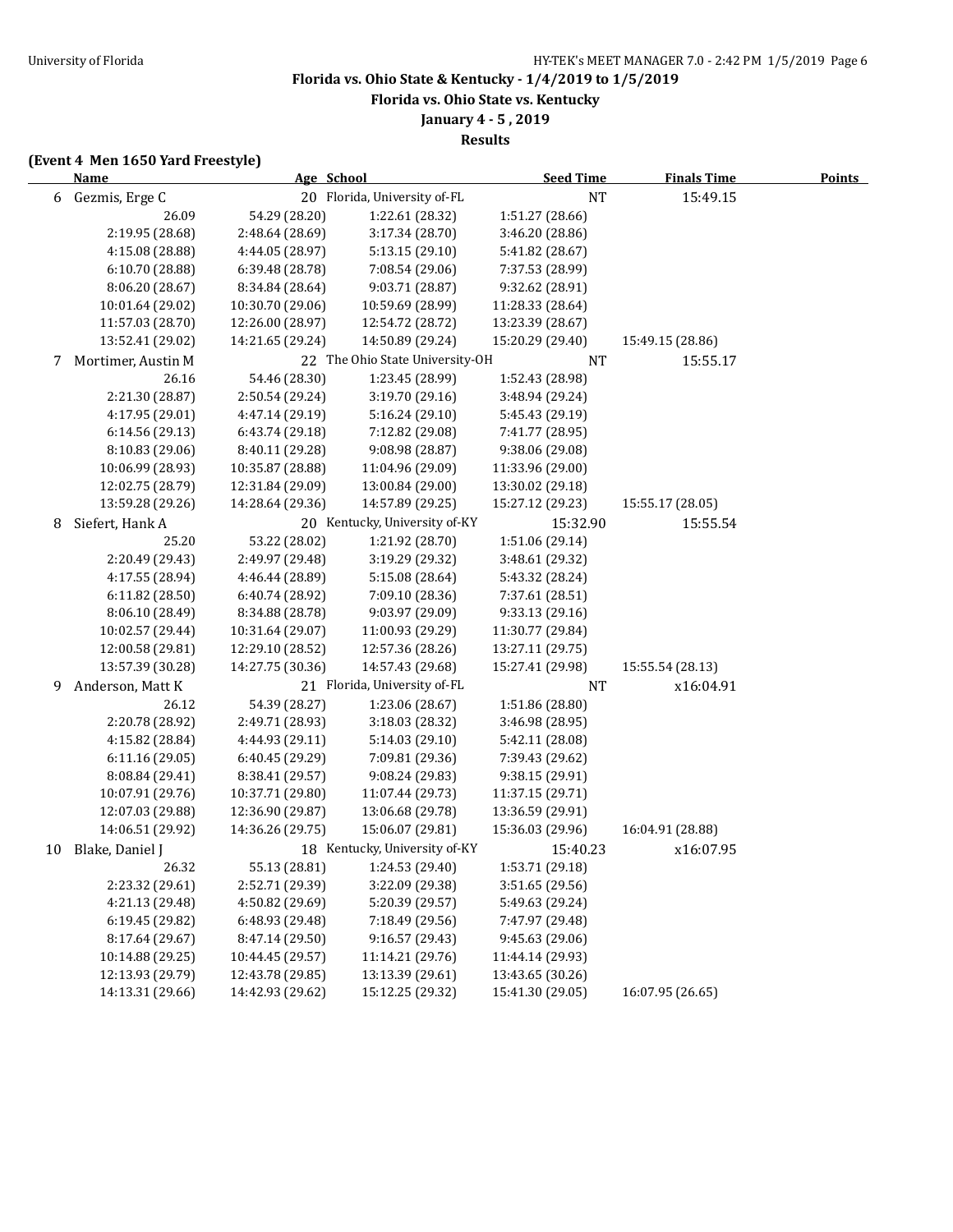**Florida vs. Ohio State vs. Kentucky**

### **January 4 - 5 , 2019 Results**

### **(Event 4 Men 1650 Yard Freestyle)**

|       | Name                             | Age School                     |                                 | <b>Seed Time</b> | <b>Finals Time</b> | <b>Points</b> |
|-------|----------------------------------|--------------------------------|---------------------------------|------------------|--------------------|---------------|
|       | 11 Vander Meulen, Ryan T         |                                | 20 The Ohio State University-OH | <b>NT</b>        | 16:26.23           |               |
|       | 25.96                            | 54.03 (28.07)                  | 1:22.57 (28.54)                 | 1:51.05 (28.48)  |                    |               |
|       | 2:20.01 (28.96)                  | 2:48.83 (28.82)                | 3:17.54 (28.71)                 | 3:46.27 (28.73)  |                    |               |
|       | 4:15.24 (28.97)                  | 4:44.25 (29.01)                | 5:13.83 (29.58)                 | 5:43.31 (29.48)  |                    |               |
|       | 6:12.81 (29.50)                  | 6:42.06 (29.25)                | 7:11.81 (29.75)                 | 7:41.98 (30.17)  |                    |               |
|       | 8:12.11 (30.13)                  | 8:42.49 (30.38)                | 9:13.11 (30.62)                 | 9:43.83 (30.72)  |                    |               |
|       | 10:14.20 (30.37)                 | 10:45.26 (31.06)               | 11:16.20 (30.94)                | 11:46.96 (30.76) |                    |               |
|       | 12:18.12 (31.16)                 | 12:49.13 (31.01)               | 13:20.33 (31.20)                | 13:51.43 (31.10) |                    |               |
|       | 14:22.95 (31.52)                 | 14:54.19 (31.24)               | 15:25.17 (30.98)                | 15:55.89 (30.72) | 16:26.23 (30.34)   |               |
|       | Lakes, Trent T                   |                                | 18 Kentucky, University of-KY   | 16:07.73         | X16:08.04          |               |
|       | 26.30                            | 55.30 (29.00)                  | 1:24.45 (29.15)                 | 1:54.06 (29.61)  |                    |               |
|       | 2:23.62 (29.56)                  | 2:53.16 (29.54)                | 3:22.67 (29.51)                 | 3:52.21 (29.54)  |                    |               |
|       | 4:21.96 (29.75)                  | 4:51.70 (29.74)                | 5:21.45 (29.75)                 | 5:51.02 (29.57)  |                    |               |
|       | 6:20.43 (29.41)                  | 6:50.07 (29.64)                | 7:19.80 (29.73)                 | 7:49.26 (29.46)  |                    |               |
|       | 8:18.88 (29.62)                  | 8:48.29 (29.41)                | 9:17.92 (29.63)                 | 9:47.21 (29.29)  |                    |               |
|       | 10:16.63 (29.42)                 | 10:45.94 (29.31)               | 11:15.66 (29.72)                | 11:45.15 (29.49) |                    |               |
|       | 12:14.85 (29.70)                 | 12:44.51 (29.66)               | 13:14.07 (29.56)                | 13:43.98 (29.91) |                    |               |
|       | 14:13.92 (29.94)                 | 14:43.59 (29.67)               | 15:12.98 (29.39)                | 15:41.96 (28.98) | 16:08.04 (26.08)   |               |
|       |                                  |                                |                                 |                  |                    |               |
|       | Event 5 Women 200 Yard Freestyle |                                |                                 |                  |                    |               |
|       |                                  | 1:43.17 A NCAA Qualifying Time |                                 |                  |                    |               |
|       |                                  | 1:47.12 B NCAA Qualifying Time |                                 |                  |                    |               |
|       | <b>Name</b>                      | Age School                     |                                 | <b>Seed Time</b> | <b>Finals Time</b> | Points        |
|       | 1 Freriks, Geena                 | 53.05 (27.18)                  | 22 Kentucky, University of-KY   | 1:45.54          | 1:47.74            |               |
|       | 25.87                            |                                | 1:20.61 (27.56)                 | 1:47.74 (27.13)  |                    |               |
| 2     | Fertel, Kelly A                  |                                | 20 Florida, University of-FL    | <b>NT</b>        | 1:48.07            |               |
|       | 25.61                            | 53.00 (27.39)                  | 1:20.83 (27.83)                 | 1:48.07 (27.24)  |                    |               |
| 3     | Galyer, Ali J                    |                                | 20 Kentucky, University of-KY   | 1:49.77          | 1:48.45            |               |
|       | 25.96                            | 53.61 (27.65)                  | 1:21.20 (27.59)                 | 1:48.45 (27.25)  |                    |               |
| 4     | Romano, Kristen E                |                                | 19 The Ohio State University-OH | <b>NT</b>        | 1:49.01            |               |
|       | 26.04                            | 54.04 (28.00)                  | 1:21.78 (27.74)                 | 1:49.01 (27.23)  |                    |               |
| 5.    | Dambacher, Kelsey N              |                                | 20 Florida, University of-FL    | <b>NT</b>        | 1:49.33            |               |
|       | 25.74                            | 53.84 (28.10)                  | 1:21.69 (27.85)                 | 1:49.33 (27.64)  |                    |               |
| 6     | Marris, Georgia                  |                                | 21 Florida, University of-FL    | <b>NT</b>        | 1:49.68            |               |
|       | 26.15                            | 53.67 (27.52)                  | 1:21.65 (27.98)                 | 1:49.68 (28.03)  |                    |               |
| 7     | Faulconer, Savanna J             |                                | 20 Florida, University of-FL    | <b>NT</b>        | x1:49.84           |               |
|       | 25.83                            | 53.51 (27.68)                  | 1:21.81 (28.30)                 | 1:49.84 (28.03)  |                    |               |
| 8     | Jurkovic-Perisa, Lucija          |                                | 21 The Ohio State University-OH | NT               | 1:50.43            |               |
|       | 26.19                            | 54.16 (27.97)                  | 1:22.43 (28.27)                 | 1:50.43 (28.00)  |                    |               |
| 9.    | Demler, Kathrin                  |                                | 22 The Ohio State University-OH | NT               | 1:51.48            |               |
|       | 26.11                            | 54.01 (27.90)                  | 1:22.81 (28.80)                 | 1:51.48 (28.67)  |                    |               |
| 10    | Murphy, Mikayla A                |                                | 21 The Ohio State University-OH | NT               | x1:51.93           |               |
|       | 27.39                            | 55.68 (28.29)                  | 1:24.20 (28.52)                 | 1:51.93 (27.73)  |                    |               |
| 11    | Whisenhunt, Meredith G           |                                | 22 Kentucky, University of-KY   | 1:47.93          | 1:52.00            |               |
|       | 26.54                            | 55.06 (28.52)                  | 1:23.99 (28.93)                 | 1:52.00 (28.01)  |                    |               |
| 12    | Rodriguez, Kelly M               |                                | 18 Kentucky, University of-KY   | 1:50.49          | x1:54.02           |               |
|       | 26.77                            | 55.51 (28.74)                  | 1:24.77 (29.26)                 | 1:54.02 (29.25)  |                    |               |
| $---$ | Tafuto, Sally E                  |                                | 18 The Ohio State University-OH | NT               | X1:53.19           |               |
|       | 27.61                            | 56.72 (29.11)                  | 1:24.97 (28.25)                 | 1:53.19 (28.22)  |                    |               |

--- Potts, Alaina N 22 Kentucky, University of-KY 1:55.25 X1:54.26 26.65 55.34 (28.69) 1:24.86 (29.52) 1:54.26 (29.40)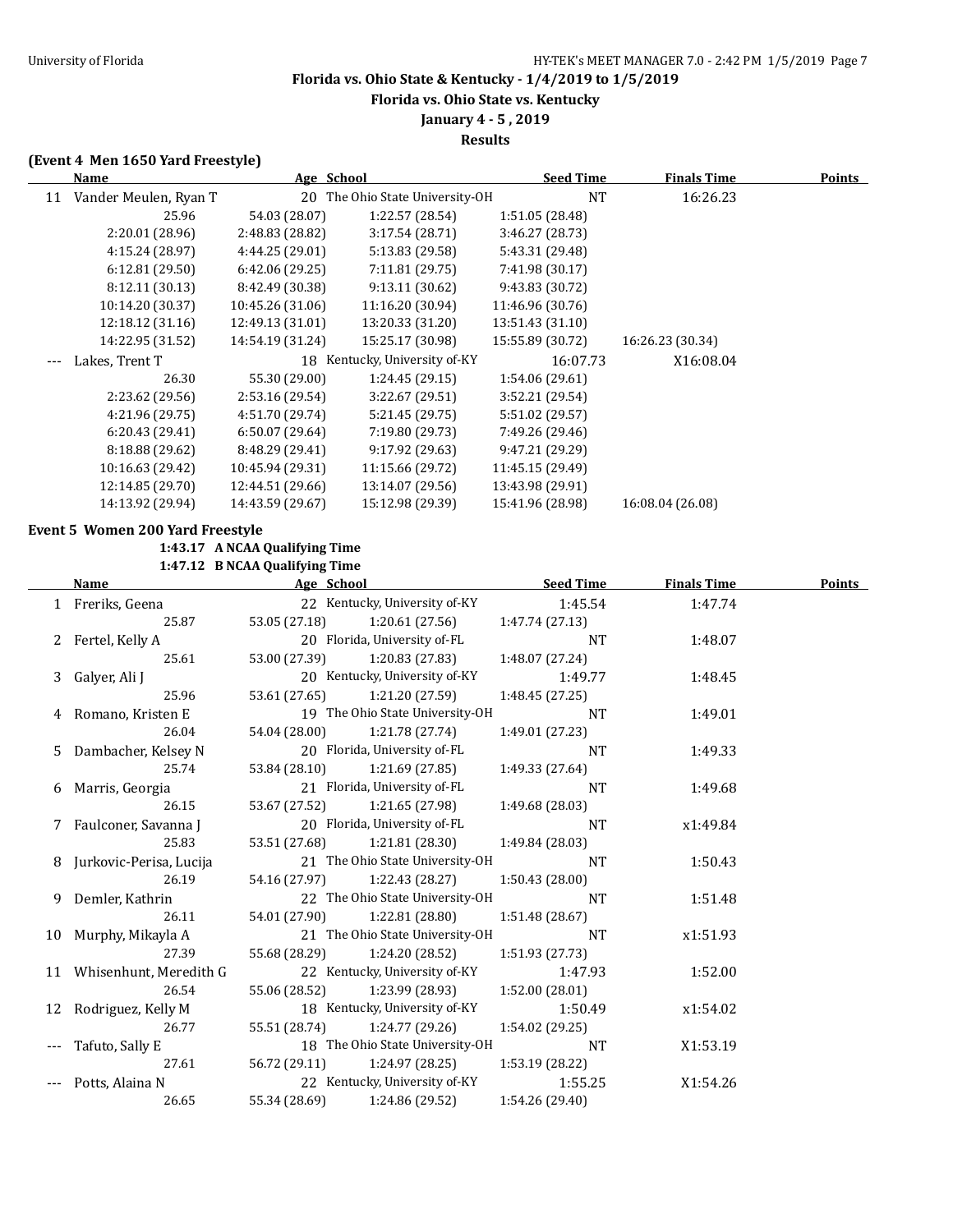**Florida vs. Ohio State vs. Kentucky**

## **January 4 - 5 , 2019**

**Results**

## **(Event 5 Women 200 Yard Freestyle)**

|    | Name                           | Age School                     |                                 | <b>Seed Time</b> | <b>Finals Time</b> |                | <b>Points</b> |
|----|--------------------------------|--------------------------------|---------------------------------|------------------|--------------------|----------------|---------------|
|    | Novosedliak, Kalie N           |                                | 18 Florida, University of-FL    | <b>NT</b>        | X1:54.78           |                |               |
|    | 26.52                          | 55.23 (28.71)                  | 1:24.80 (29.57)                 | 1:54.78 (29.98)  |                    |                |               |
|    | Event 6 Men 200 Yard Freestyle |                                |                                 |                  |                    |                |               |
|    |                                | 1:32.13 A NCAA Qualifying Time |                                 |                  |                    |                |               |
|    |                                | 1:36.32 B NCAA Qualifying Time |                                 |                  |                    |                |               |
|    | Name                           | age School                     |                                 | <u>Seed Time</u> | <b>Finals Time</b> |                | <b>Points</b> |
|    | 1 Baqlah, Khader G             |                                | 19 Florida, University of-FL    | <b>NT</b>        | 1:34.33            | $\overline{B}$ |               |
|    | 22.31                          | 46.36 (24.05)                  | 1:10.47(24.11)                  | 1:34.33 (23.86)  |                    |                |               |
|    | 2 Loy, Andrew D                |                                | 20 The Ohio State University-OH | NT               | 1:37.34            |                |               |
|    | 23.19                          | 48.09 (24.90)                  | 1:12.93 (24.84)                 | 1:37.34 (24.41)  |                    |                |               |
|    | Gaziev, Ruslan                 |                                | 19 The Ohio State University-OH | NT               | 1:38.09            |                |               |
|    | 22.91                          | 47.63 (24.72)                  | 1:12.57(24.94)                  | 1:38.09 (25.52)  |                    |                |               |
| 4  | Beach, Clark G                 |                                | 19 Florida, University of-FL    | <b>NT</b>        | 1:38.16            |                |               |
|    | 23.45                          | 48.63 (25.18)                  | 1:13.53(24.90)                  | 1:38.16 (24.63)  |                    |                |               |
| 5. | DeLakis, Paul J                |                                | 20 The Ohio State University-OH | <b>NT</b>        | 1:38.23            |                |               |
|    | 23.45                          | 48.49 (25.04)                  | 1:13.66(25.17)                  | 1:38.23 (24.57)  |                    |                |               |
| 6  | Head, Jason A                  |                                | 21 Kentucky, University of-KY   | 1:35.95          | 1:38.44            |                |               |
|    | 23.12                          | 48.04 (24.92)                  | 1:13.12(25.08)                  | 1:38.44 (25.32)  |                    |                |               |
| 7  | Heath, Grady W                 |                                | 21 Florida, University of-FL    | <b>NT</b>        | 1:38.77            |                |               |
|    | 22.87                          | 47.69 (24.82)                  | 1:12.97 (25.28)                 | 1:38.77 (25.80)  |                    |                |               |
| 8  | Mitchell, John P               |                                | 21 Kentucky, University of-KY   | 1:37.64          | 1:39.46            |                |               |
|    | 22.96                          | 48.08 (25.12)                  | 1:13.56(25.48)                  | 1:39.46 (25.90)  |                    |                |               |
| 9  | Abeysinghe, Matthew D          |                                | 22 The Ohio State University-OH | <b>NT</b>        | x1:40.15           |                |               |
|    | 23.40                          | 48.46 (25.06)                  | 1:13.98 (25.52)                 | 1:40.15 (26.17)  |                    |                |               |
|    | 10 Siefert, Hank A             |                                | 20 Kentucky, University of-KY   | 1:37.57          | 1:40.21            |                |               |
|    | 23.59                          | 49.09 (25.50)                  | 1:15.01 (25.92)                 | 1:40.21 (25.20)  |                    |                |               |
|    | 11 Quinn, Gerry                |                                | 20 Florida, University of-FL    | <b>NT</b>        | x1:41.78           |                |               |
|    | 23.41                          | 49.45 (26.04)                  | 1:15.93(26.48)                  | 1:41.78 (25.85)  |                    |                |               |
| 12 | Barker, Louis                  |                                | 19 Kentucky, University of-KY   | 1:39.86          | x1:42.52           |                |               |
|    | 23.27                          | 48.33 (25.06)                  | 1:14.66 (26.33)                 | 1:42.52 (27.86)  |                    |                |               |
|    | Hogsed, Nick P                 |                                | 22 The Ohio State University-OH | <b>NT</b>        | X1:39.32           |                |               |
|    | 23.62                          | 48.61 (24.99)                  | 1:13.89(25.28)                  | 1:39.32 (25.43)  |                    |                |               |
|    | Depassier, Jorge A             |                                | 18 Florida, University of-FL    | <b>NT</b>        | X1:41.30           |                |               |
|    | 23.12                          | 48.71 (25.59)                  | 1:14.87(26.16)                  | 1:41.30 (26.43)  |                    |                |               |
|    |                                |                                |                                 |                  |                    |                |               |

### **Event 7 Women 100 Yard Backstroke**

### **50.99 A NCAA Qualifying Time 53.94 B NCAA Qualifying Time**

|    | <b>Name</b>          | Age School                       | <b>Seed Time</b> | <b>Finals Time</b> | <b>Points</b> |
|----|----------------------|----------------------------------|------------------|--------------------|---------------|
|    | Dressel, Sherridon L | 20 Florida, University of-FL     | NT               | 52.79<br>- B       |               |
|    | Seidt, Asia M        | Kentucky, University of-KY<br>21 | 51.25            | 53.08<br>B         |               |
|    | 26.15                | 53.08 (26.93)                    |                  |                    |               |
| 3  | Ball, Emma           | Florida, University of-FL<br>20. | NT               | 54.09              |               |
|    | 26.22                | 54.09 (27.87)                    |                  |                    |               |
| 4  | Sell, Sydney L       | Florida, University of-FL        | NT               | 54.31              |               |
|    | 26.41                | 54.31 (27.90)                    |                  |                    |               |
| 5. | Bradley, Rebekah k   | 21 The Ohio State University-OH  | NT               | 54.96              |               |
|    | 26.82                | 54.96 (28.14)                    |                  |                    |               |
| 6  | Sorenson, Sophie L   | Kentucky, University of-KY<br>18 | 54.00            | 55.10              |               |
|    | 26.94                | 55.10 (28.16)                    |                  |                    |               |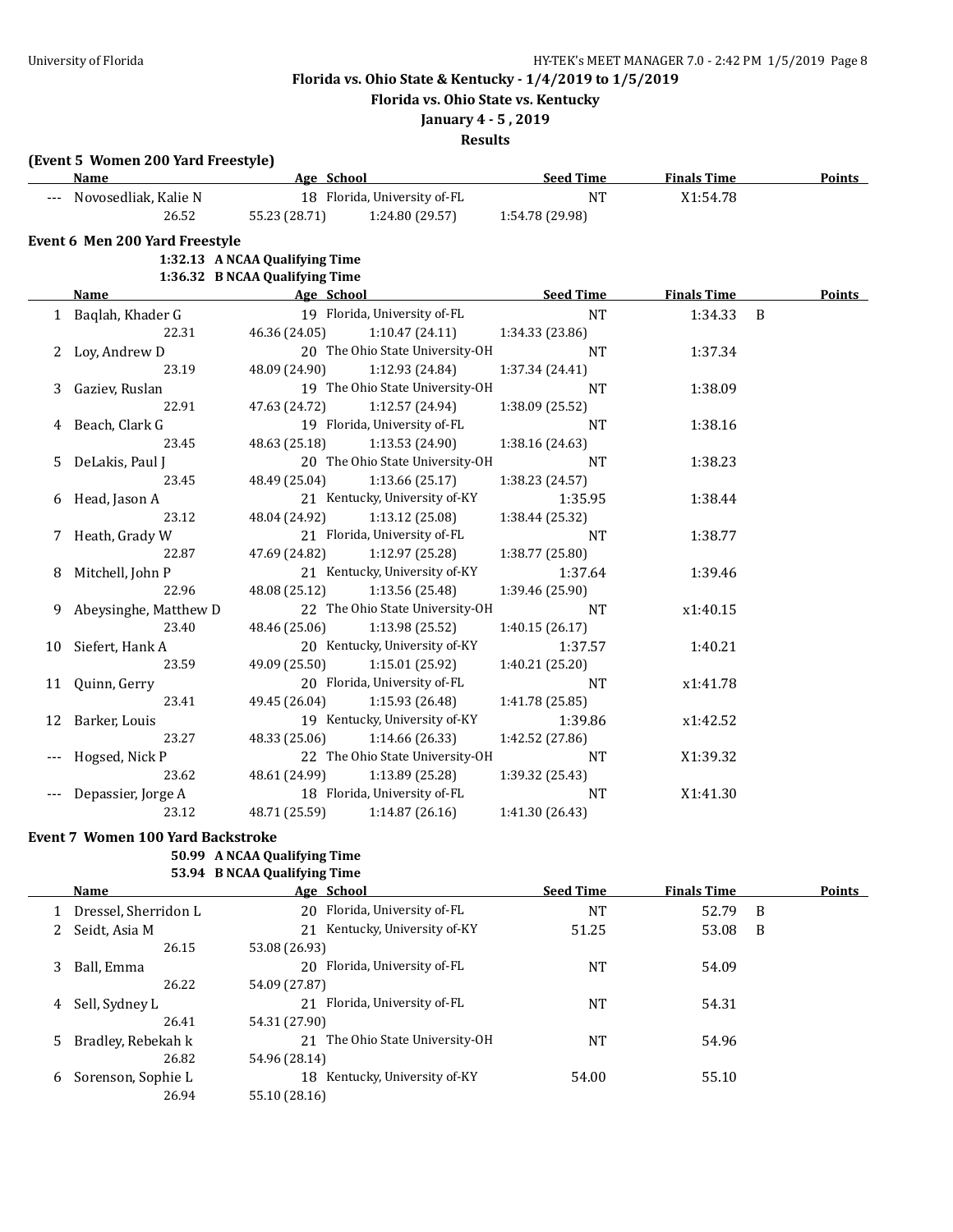**Florida vs. Ohio State vs. Kentucky**

## **January 4 - 5 , 2019**

## **Results**

### **(Event 7 Women 100 Yard Backstroke)**

|    | Name                | Age School                         | <b>Seed Time</b> | <b>Finals Time</b> | <b>Points</b> |
|----|---------------------|------------------------------------|------------------|--------------------|---------------|
|    | Zavaros, Rosie      | 18 Florida, University of-FL       | <b>NT</b>        | x55.76             |               |
|    | 27.10               | 55.76 (28.66)                      |                  |                    |               |
| 8  | Landstra, Devin P   | The Ohio State University-OH<br>20 | NT               | 56.38              |               |
|    | 27.57               | 56.38 (28.81)                      |                  |                    |               |
| 9  | Kahmann, Marianne L | The Ohio State University-OH<br>21 | <b>NT</b>        | 57.05              |               |
|    | 27.50               | 57.05 (29.55)                      |                  |                    |               |
| 10 | Fike, Quinn Q       | 20 The Ohio State University-OH    | <b>NT</b>        | x57.45             |               |
|    | 27.85               | 57.45 (29.60)                      |                  |                    |               |
|    | Whiteley, Hannah M  | 21 The Ohio State University-OH    | <b>NT</b>        | X57.05             |               |
|    | 27.52               | 57.05 (29.53)                      |                  |                    |               |
|    | Aslanidi, Katya G   | Florida, University of-FL<br>19    | <b>NT</b>        | X1:02.40           |               |
|    | 30.34               | 1:02.40 (32.06)                    |                  |                    |               |

#### **Event 8 Men 100 Yard Backstroke**

#### **45.12 A NCAA Qualifying Time 47.77 B NCAA Qualifying Time**

|    | <b>Name</b>                                | Age School                      | <b>Seed Time</b> | <b>Finals Time</b> | <b>Points</b> |
|----|--------------------------------------------|---------------------------------|------------------|--------------------|---------------|
|    | 1 Stokowski, Kacper A                      | 19 Florida, University of-FL    | NT               | 47.37 B            |               |
|    | 23.38                                      | 47.37 (23.99)                   |                  |                    |               |
| 2  | Smith, Kieran S                            | 18 Florida, University of-FL    | <b>NT</b>        | 48.45              |               |
|    | 23.87                                      | 48.45 (24.58)                   |                  |                    |               |
| 3  | Swart, Joshua D                            | 21 Kentucky, University of-KY   | 48.19            | 49.58              |               |
|    | 24.04                                      | 49.58 (25.54)                   |                  |                    |               |
| 4  | Kondalski, Rj J                            | 18 The Ohio State University-OH | <b>NT</b>        | 49.61              |               |
|    | 23.99                                      | 49.61 (25.62)                   |                  |                    |               |
| 5. | Painhas, Henrique                          | 21 The Ohio State University-OH | <b>NT</b>        | 49.88              |               |
|    | 23.98                                      | 49.88 (25.90)                   |                  |                    |               |
| 6  | Sugar, Ben D                               | 19 The Ohio State University-OH | <b>NT</b>        | 49.92              |               |
|    | 24.10                                      | 49.92 (25.82)                   |                  |                    |               |
|    | Beach, Ethan S                             | 19 Florida, University of-FL    | <b>NT</b>        | 49.95              |               |
|    | 24.48                                      | 49.95 (25.47)                   |                  |                    |               |
| 8  | Dingess, David A                           | 22 Kentucky, University of-KY   | 48.54            | 50.11              |               |
|    | 24.40                                      | 50.11 (25.71)                   |                  |                    |               |
| 9  | McDermott, Colin M                         | 20 The Ohio State University-OH | <b>NT</b>        | x50.18             |               |
|    | 24.26                                      | 50.18 (25.92)                   |                  |                    |               |
| 10 | Balogh, Brennan L                          | 21 Florida, University of-FL    | NT               | x50.19             |               |
|    | 24.45                                      | 50.19 (25.74)                   |                  |                    |               |
|    | 11 Blandford, Connor J                     | 20 Kentucky, University of-KY   | 50.34            | 50.64              |               |
|    | 24.60                                      | 50.64 (26.04)                   |                  |                    |               |
| 12 | Taylor, Alex J                             | 21 Kentucky, University of-KY   | 49.24            | x51.13             |               |
|    | 24.58                                      | 51.13 (26.55)                   |                  |                    |               |
|    | Shannon, Brad D                            | 21 The Ohio State University-OH | NT               | X51.14             |               |
|    | 24.54                                      | 51.14 (26.60)                   |                  |                    |               |
|    | <b>Event 9 Women 100 Yard Breaststroke</b> |                                 |                  |                    |               |

## **58.79 A NCAA Qualifying Time**

## **1:01.84 B NCAA Qualifying Time**

| Name              | Age School                    | <b>Seed Time</b> | <b>Finals Time</b> | <b>Points</b> |
|-------------------|-------------------------------|------------------|--------------------|---------------|
| Bonnett, Bailey A | 20 Kentucky, University of-KY | 1:00.56          | 1:01.50            |               |
| 29.26             | 1:01.50 (32.24)               |                  |                    |               |
| Pearl, Vanessa A  | 18 Florida, University of-FL  | NT               | 1:01.99            |               |
| 29.55             | 1:01.99(32.44)                |                  |                    |               |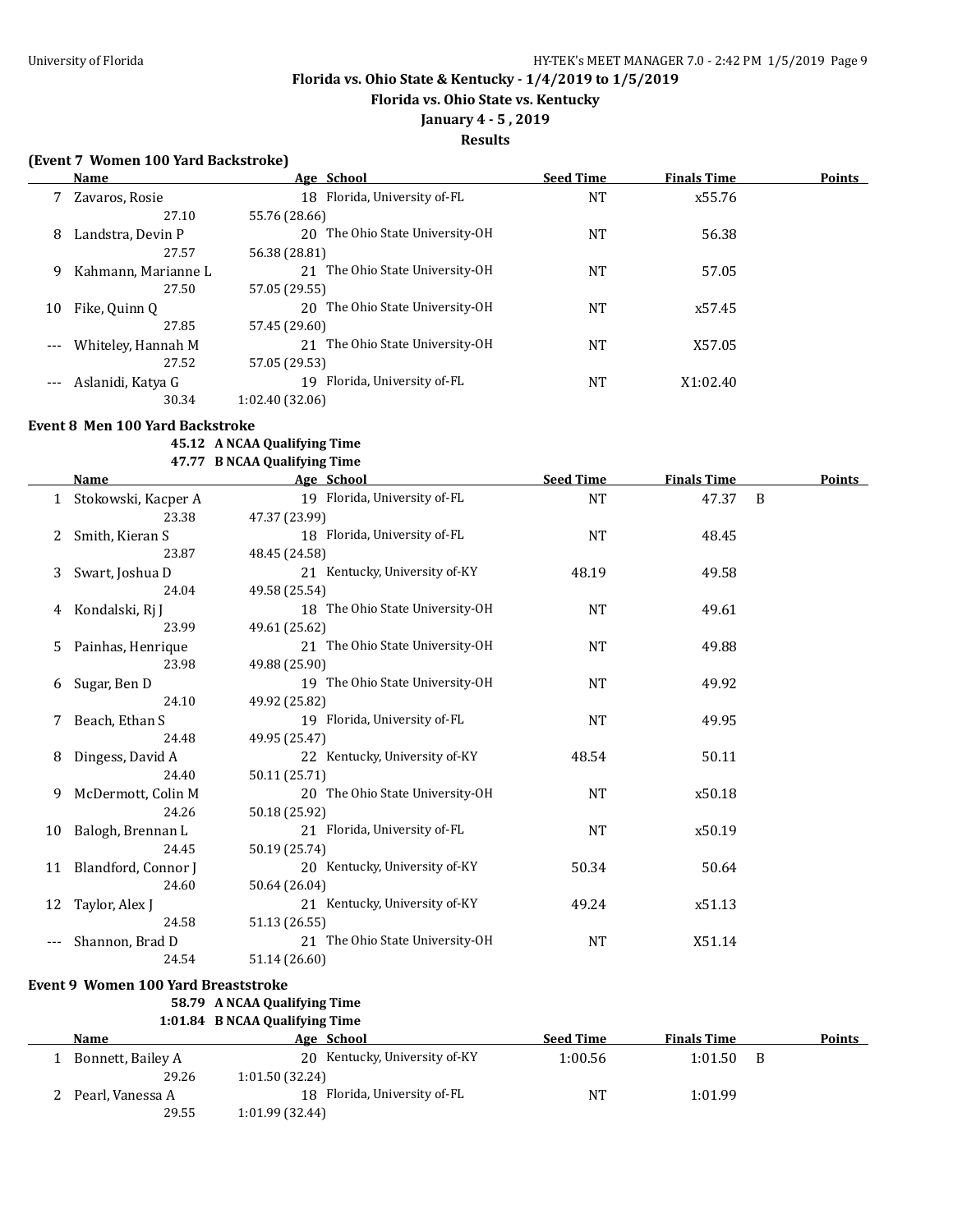**Florida vs. Ohio State vs. Kentucky**

## **January 4 - 5 , 2019**

**Results**

### **(Event 9 Women 100 Yard Breaststroke)**

|    | Name                | Age School                      | <b>Seed Time</b> | <b>Finals Time</b> | <b>Points</b> |
|----|---------------------|---------------------------------|------------------|--------------------|---------------|
| 3  | Gresser, Hanna M    | 19 The Ohio State University-OH | <b>NT</b>        | 1:02.71            |               |
|    | 29.74               | 1:02.71 (32.97)                 |                  |                    |               |
| 4  | Winstead, Madison C | 21 Kentucky, University of-KY   | 1:02.02          | 1:03.07            |               |
|    | 29.88               | 1:03.07(33.19)                  |                  |                    |               |
| 5. | Hill, Jaclyn F      | 19 Kentucky, University of-KY   | 1:01.89          | 1:03.38            |               |
|    | 29.71               | 1:03.38 (33.67)                 |                  |                    |               |
| 6  | Deboer, Adrianna G  | 20 Florida, University of-FL    | NT               | 1:05.45            |               |
|    | 30.71               | 1:05.45(34.74)                  |                  |                    |               |
| 7  | Banks, Laura M      | 20 The Ohio State University-OH | <b>NT</b>        | 1:05.49            |               |
|    | 30.87               | 1:05.49 (34.62)                 |                  |                    |               |
| 8  | Zweifel, Ellie I    | 18 Florida, University of-FL    | NT               | 1:05.56            |               |
|    | 30.74               | 1:05.56 (34.82)                 |                  |                    |               |
| 9  | Black, Layla        | 18 Florida, University of-FL    | NT               | x1:05.58           |               |
|    | 30.75               | 1:05.58(34.83)                  |                  |                    |               |
| 10 | Merriman, Lizzy G   | 20 Kentucky, University of-KY   | 1:02.93          | x1:05.60           |               |
|    | 31.36               | 1:05.60 (34.24)                 |                  |                    |               |
| 11 | Jaspeado, Natalia   | 20 The Ohio State University-OH | <b>NT</b>        | 1:06.84            |               |
|    | 31.46               | 1:06.84(35.38)                  |                  |                    |               |
|    | Rodriguez, Jessica  | 19 Florida, University of-FL    | NT               | X1:07.32           |               |
|    | 31.82               | 1:07.32(35.50)                  |                  |                    |               |

### **Event 10 Men 100 Yard Breaststroke**

**51.73 A NCAA Qualifying Time**

**54.27 B NCAA Qualifying Time**

|    | Name             | Age School                      | <b>Seed Time</b> | <b>Finals Time</b> | Points |
|----|------------------|---------------------------------|------------------|--------------------|--------|
|    | Guarente, Marco  | 21 Florida, University of-FL    | <b>NT</b>        | 54.42              |        |
|    | 25.65            | 54.42 (28.77)                   |                  |                    |        |
|    | Mathews, Jason S | 19 The Ohio State University-OH | <b>NT</b>        | 54.77              |        |
|    | 25.51            | 54.77 (29.26)                   |                  |                    |        |
| 3  | Wu, Stanley      | 21 Florida, University of-FL    | NT               | 55.07              |        |
|    | 25.74            | 55.07 (29.33)                   |                  |                    |        |
| 4  | Amdor, Wyatt I   | 21 Kentucky, University of-KY   | 54.11            | 55.37              |        |
|    | 26.05            | 55.37 (29.32)                   |                  |                    |        |
| 5. | Brown, Glen T    | 21 Kentucky, University of-KY   | 55.78            | 55.74              |        |
|    | 26.42            | 55.74 (29.32)                   |                  |                    |        |
| 6  | McFadden, Evan J | 19 The Ohio State University-OH | NT               | 55.78              |        |
|    | 26.25            | 55.78 (29.53)                   |                  |                    |        |
|    | Bray, Chandler W | 19 Florida, University of-FL    | NT               | 56.30              |        |
|    | 26.69            | 56.30 (29.61)                   |                  |                    |        |
| 8  | Haney, Austin M  | 21 Kentucky, University of-KY   | 54.41            | 56.57              |        |
|    | 26.82            | 56.57 (29.75)                   |                  |                    |        |
| 9  | Isings, Connor   | 20 The Ohio State University-OH | NT               | 56.74              |        |
|    | 26.78            | 56.74 (29.96)                   |                  |                    |        |
| 10 | Jahan, Alex L    | 20 The Ohio State University-OH | NT               | x57.25             |        |
|    | 27.00            | 57.25 (30.25)                   |                  |                    |        |
| 11 | Palazzo, Ross D  | 22 Florida, University of-FL    | NT               | x57.74             |        |
|    | 27.05            | 57.74 (30.69)                   |                  |                    |        |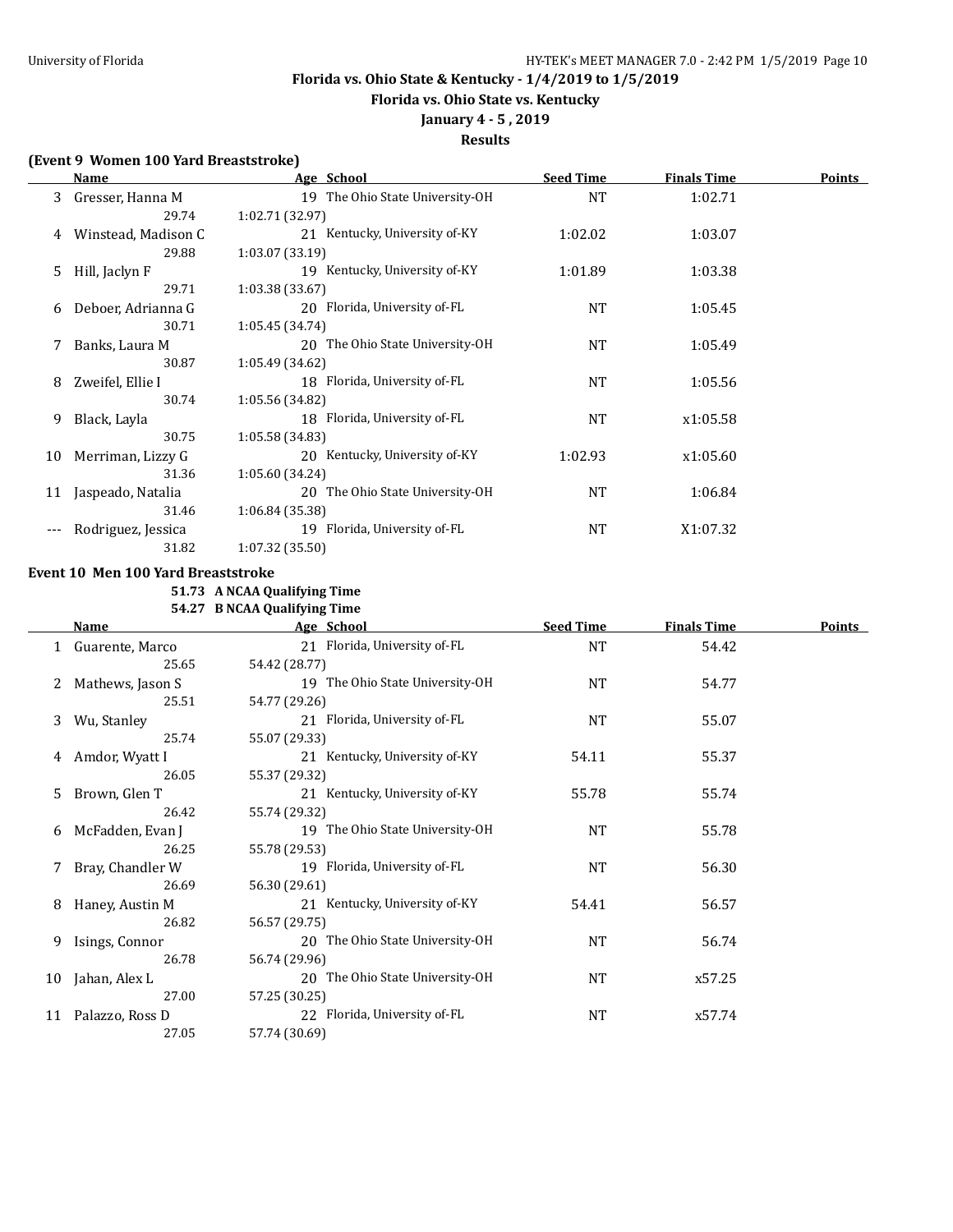**Florida vs. Ohio State vs. Kentucky**

**January 4 - 5 , 2019**

**Results**

**Event 11 Women 200 Yard Butterfly**

**1:53.48 A NCAA Qualifying Time**

**1:59.23 B NCAA Qualifying Time**

|   | Name                | Age School      |                                   | <b>Seed Time</b> | <b>Finals Time</b> | <b>Points</b> |
|---|---------------------|-----------------|-----------------------------------|------------------|--------------------|---------------|
|   | 1 Zavaros, Mabel    |                 | 18 Florida, University of-FL      | <b>NT</b>        | 1:58.26 B          |               |
|   | 26.59               | 56.35 (29.76)   | 1:27.00 (30.65)                   | 1:58.26 (31.26)  |                    |               |
|   | 2 McInerny, Haley B |                 | 21 Kentucky, University of-KY     | 1:57.57          | 1:59.76            |               |
|   | 27.24               | 57.41 (30.17)   | 1:28.39 (30.98)                   | 1:59.76 (31.37)  |                    |               |
|   | 3 Burns, Hannah C   |                 | 21 Florida, University of-FL      | <b>NT</b>        | 1:59.96            |               |
|   | 27.14               |                 | 57.38 (30.24) 1:28.24 (30.86)     | 1:59.96 (31.72)  |                    |               |
|   | 4 Gati, Izzy G      |                 | 19 Kentucky, University of-KY     | 1:56.12          | 2:00.84            |               |
|   | 27.19               |                 | 57.34 (30.15) 1:28.83 (31.49)     | 2:00.84 (32.01)  |                    |               |
| 5 | Churman, Kayla M    |                 | 21 Kentucky, University of-KY     | 1:59.38          | 2:02.11            |               |
|   | 28.20               |                 | 58.87 (30.67) 1:30.26 (31.39)     | 2:02.11 (31.85)  |                    |               |
|   | 6 Edelman, Lauren B |                 | 19 Kentucky, University of-KY     | 1:57.77          | x2:02.18           |               |
|   | 27.43               | 58.38 (30.95)   | 1:30.04 (31.66)                   | 2:02.18 (32.14)  |                    |               |
|   | 7 Demler, Kathrin   |                 | 22 The Ohio State University-OH   | <b>NT</b>        | 2:02.51            |               |
|   | 27.63               | 58.91 (31.28)   | 1:30.63 (31.72)                   | 2:02.51 (31.88)  |                    |               |
| 8 | Trace, Katie L      |                 | 19 The Ohio State University-OH   | <b>NT</b>        | 2:03.33            |               |
|   | 26.89               |                 | 57.72 (30.83) 1:30.37 (32.65)     | 2:03.33 (32.96)  |                    |               |
|   | Miller, Nikki       |                 | 18 Florida, University of-FL      | <b>NT</b>        | 2:03.51            |               |
|   | 27.91               |                 | 59.12 (31.21) 1:30.76 (31.64)     | 2:03.51(32.75)   |                    |               |
|   | 10 Hatch, Jillian N |                 | 20 Florida, University of-FL      | <b>NT</b>        | x2:03.85           |               |
|   | 28.18               |                 | 59.19 (31.01) 1:30.91 (31.72)     | 2:03.85 (32.94)  |                    |               |
|   | 11 Fye, Nicole M    |                 | 20 The Ohio State University-OH   | <b>NT</b>        | 2:05.97            |               |
|   | 28.64               | 1:00.92 (32.28) | 1:33.34 (32.42)                   | 2:05.97 (32.63)  |                    |               |
|   | Lakes, Morgan A     |                 | 20 Kentucky, University of-KY     | 2:02.56          | X2:08.52           |               |
|   | 28.93               | 1:01.15 (32.22) | 1:34.50 (33.35)                   | 2:08.52 (34.02)  |                    |               |
|   | Painter, Kathryn M  |                 | 21 Kentucky, University of-KY     | 2:02.44          | X2:10.08           |               |
|   | 29.39               |                 | $1:02.46(33.07)$ $1:36.72(34.26)$ | 2:10.08(33.36)   |                    |               |
|   | Williams, Kahra C   |                 | 20 Florida, University of-FL      | NT               | X2:11.57           |               |
|   | 29.89               | 1:03.24(33.35)  | 1:37.35(34.11)                    | 2:11.57 (34.22)  |                    |               |

## **Event 12 Men 200 Yard Butterfly**

## **1:41.02 A NCAA Qualifying Time**

**1:46.69 B NCAA Qualifying Time**

|   | Name                 | Age School    |                                 | <b>Seed Time</b> | <b>Finals Time</b> | Points |
|---|----------------------|---------------|---------------------------------|------------------|--------------------|--------|
|   | 1 Wilby, Mason J     |               | 19 Kentucky, University of-KY   | 1:45.54          | $1:46.11$ B        |        |
|   | 24.55                | 51.77 (27.22) | 1:18.45(26.68)                  | 1:46.11(27.66)   |                    |        |
|   | 2 Lense, Noah J      |               | 20 The Ohio State University-OH | <b>NT</b>        | 1:48.48            |        |
|   | 24.47                | 52.67 (28.20) | 1:20.90 (28.23)                 | 1:48.48 (27.58)  |                    |        |
| 3 | Orcutt, Daniel L     |               | 20 Kentucky, University of-KY   | 1:47.24          | 1:49.23            |        |
|   | 25.11                | 53.01 (27.90) | 1:20.69(27.68)                  | 1:49.23 (28.54)  |                    |        |
|   | 4 Hillis, Dillon W   |               | 17 Florida, University of-FL    | <b>NT</b>        | 1:49.43            |        |
|   | 24.80                | 53.52 (28.72) | 1:21.43 (27.91)                 | 1:49.43(28.00)   |                    |        |
|   | 5 Lebed, Alexander M |               | 22 Florida, University of-FL    | <b>NT</b>        | 1:49.87            |        |
|   | 25.02                | 53.07 (28.05) | 1:21.19(28.12)                  | 1:49.87 (28.68)  |                    |        |
| 6 | Salazar, Michael G   |               | 21 The Ohio State University-OH | <b>NT</b>        | 1:50.12            |        |
|   | 24.45                | 52.18 (27.73) | 1:20.73(28.55)                  | 1:50.12(29.39)   |                    |        |
|   | 7 Cancel, Miguel A   |               | 18 Florida, University of-FL    | NT               | 1:50.19            |        |
|   | 24.69                | 53.01 (28.32) | 1:21.27(28.26)                  | 1:50.19(28.92)   |                    |        |
| 8 | Gloude, Daniel S     |               | 21 The Ohio State University-OH | <b>NT</b>        | 1:50.35            |        |
|   | 24.83                | 52.79 (27.96) | 1:21.43 (28.64)                 | 1:50.35 (28.92)  |                    |        |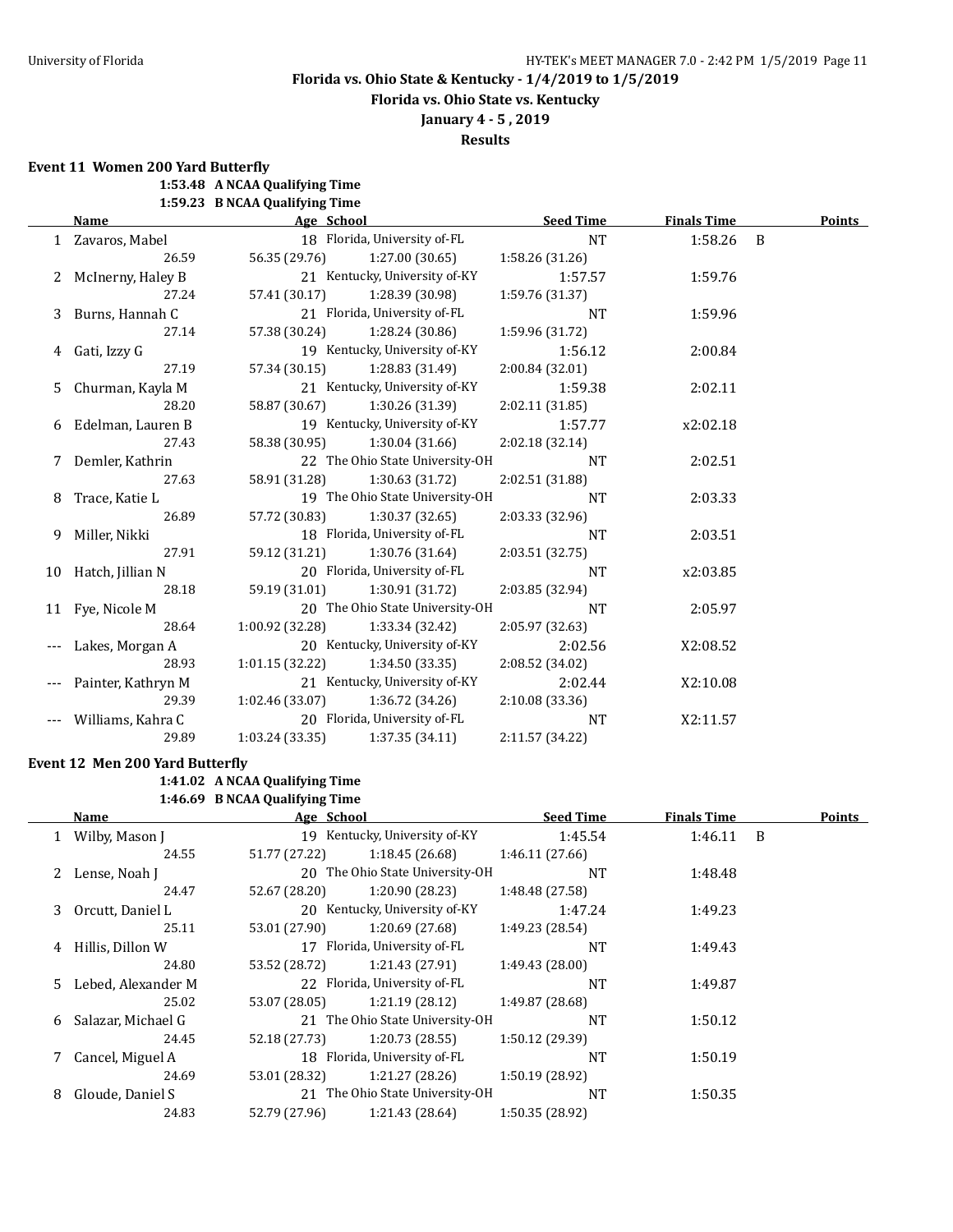**Florida vs. Ohio State vs. Kentucky**

# **January 4 - 5 , 2019**

**Results**

## **(Event 12 Men 200 Yard Butterfly)**

|    | Name             | Age School    |                                 | <b>Seed Time</b> | <b>Finals Time</b> | <b>Points</b> |
|----|------------------|---------------|---------------------------------|------------------|--------------------|---------------|
| Q  | Sanders, Grant L |               | 21 Florida, University of-FL    | NT               | x1:50.63           |               |
|    | 24.02            | 50.91 (26.89) | 1:19.40 (28.49)                 | 1:50.63(31.23)   |                    |               |
| 10 | Barker, Kyle W   |               | 18 Kentucky, University of-KY   | 1:51.73          | 1:50.97            |               |
|    | 25.28            | 53.55 (28.27) | 1:22.12(28.57)                  | 1:50.97 (28.85)  |                    |               |
| 11 | Gribble, Trey O  |               | 18 The Ohio State University-OH | <b>NT</b>        | x1:54.43           |               |
|    | 24.65            | 52.90 (28.25) | 1:22.67(29.77)                  | 1:54.43(31.76)   |                    |               |

#### **Event 13 Women 50 Yard Freestyle**

**21.74 A NCAA Qualifying Time**

|       | Name                   |     | Age School                      | <b>Seed Time</b> | <b>Finals Time</b> | <b>Points</b> |
|-------|------------------------|-----|---------------------------------|------------------|--------------------|---------------|
|       | Rayner, Freya          | 20  | The Ohio State University-OH    | NT               | 23.06              |               |
| 2     | Cov, Maria L           |     | 21 The Ohio State University-OH | NT               | 23.08              |               |
| 3     | Gaines, Riley M        | 18. | Kentucky, University of-KY      | 23.44            | 23.38              |               |
| 4     | Garofalo, Isabella D   | 20. | Florida, University of-FL       | <b>NT</b>        | 23.40              |               |
| 5     | Ball. Emma             | 20  | Florida, University of-FL       | <b>NT</b>        | 23.45              |               |
| 6     | Petrak, Taylor E       | 19. | The Ohio State University-OH    | <b>NT</b>        | 23.64              |               |
|       | Hillis, Gabrielle B    | 19. | Florida, University of-FL       | NT               | 24.00              |               |
| 8     | Huffman, Olivia R      | 20  | Kentucky, University of-KY      | 23.63            | 24.11              |               |
| 9     | Balbuena, Kirschtine O | 18  | Florida, University of-FL       | <b>NT</b>        | x24.18             |               |
| 10    | Palutsis, Amanda R     | 18  | The Ohio State University-OH    | <b>NT</b>        | x24.29             |               |
| $---$ | Wright, Katie E        | 20  | The Ohio State University-OH    | NT               | X24.48             |               |
| $---$ | Luft, Becca E          | 20  | The Ohio State University-OH    | NT               | X26.54             |               |

#### **Event 14 Men 50 Yard Freestyle**

#### **19.00 A NCAA Qualifying Time 19.96 B NCAA Qualifying Time**

|         | Name                              |    | Age School                   | <b>Seed Time</b> | <b>Finals Time</b> | <b>Points</b> |
|---------|-----------------------------------|----|------------------------------|------------------|--------------------|---------------|
|         | Rooney, Maxime P                  | 20 | Florida, University of-FL    | <b>NT</b>        | 20.14              |               |
|         | Wetzlar, Peter C                  | 21 | Kentucky, University of-KY   | 19.80            | 20.27              |               |
| 3       | Andreis, Semuede                  | 19 | The Ohio State University-OH | <b>NT</b>        | 20.42              |               |
| 4       | Davis, Will                       | 18 | Florida, University of-FL    | <b>NT</b>        | 20.44              |               |
| 5.      | Gaziev, Ruslan                    | 19 | The Ohio State University-OH | NT               | 20.45              |               |
| 6       | Margotti, Christoph               | 22 | Florida, University of-FL    | NT               | 20.64              |               |
|         | Chavez, Teo K                     | 20 | The Ohio State University-OH | NT               | 20.79              |               |
| 8       | Head, Jason A                     | 21 | Kentucky, University of-KY   | 20.15            | 20.85              |               |
| *9      | Chavez, Mossimo K                 | 22 | The Ohio State University-OH | NT               | x20.98             |               |
| *9      | Mitchell, John P                  | 21 | Kentucky, University of-KY   | 20.24            | 20.98              |               |
| 11      | Anderson, Shane M                 | 21 | Kentucky, University of-KY   | 20.73            | x21.08             |               |
| 12      | Davis, Isaac I                    | 18 | Florida, University of-FL    | <b>NT</b>        | x21.34             |               |
| $---$   | Sugar, Ben D                      | 19 | The Ohio State University-OH | <b>NT</b>        | X20.67             |               |
| $---$   | Koethke, Kalvin J                 | 21 | The Ohio State University-OH | NT               | X20.80             |               |
| $---$   | Pohlmann, Joe N                   | 19 | The Ohio State University-OH | <b>NT</b>        | X20.91             |               |
| $- - -$ | Toth, Viktor                      | 21 | Florida, University of-FL    | NT               | X21.02             |               |
|         | Event 15 Women 100 Yard Freestyle |    |                              |                  |                    |               |

## **47.35 A NCAA Qualifying Time**

**49.51 B NCAA Qualifying Time**

| Name                    |               | Age School                   | <b>Seed Time</b> | <b>Finals Time</b> | <b>Points</b> |
|-------------------------|---------------|------------------------------|------------------|--------------------|---------------|
| *1 Dressel. Sherridon L |               | 20 Florida, University of-FL | NΤ               | 49.81              |               |
| 24.27                   | 49.81 (25.54) |                              |                  |                    |               |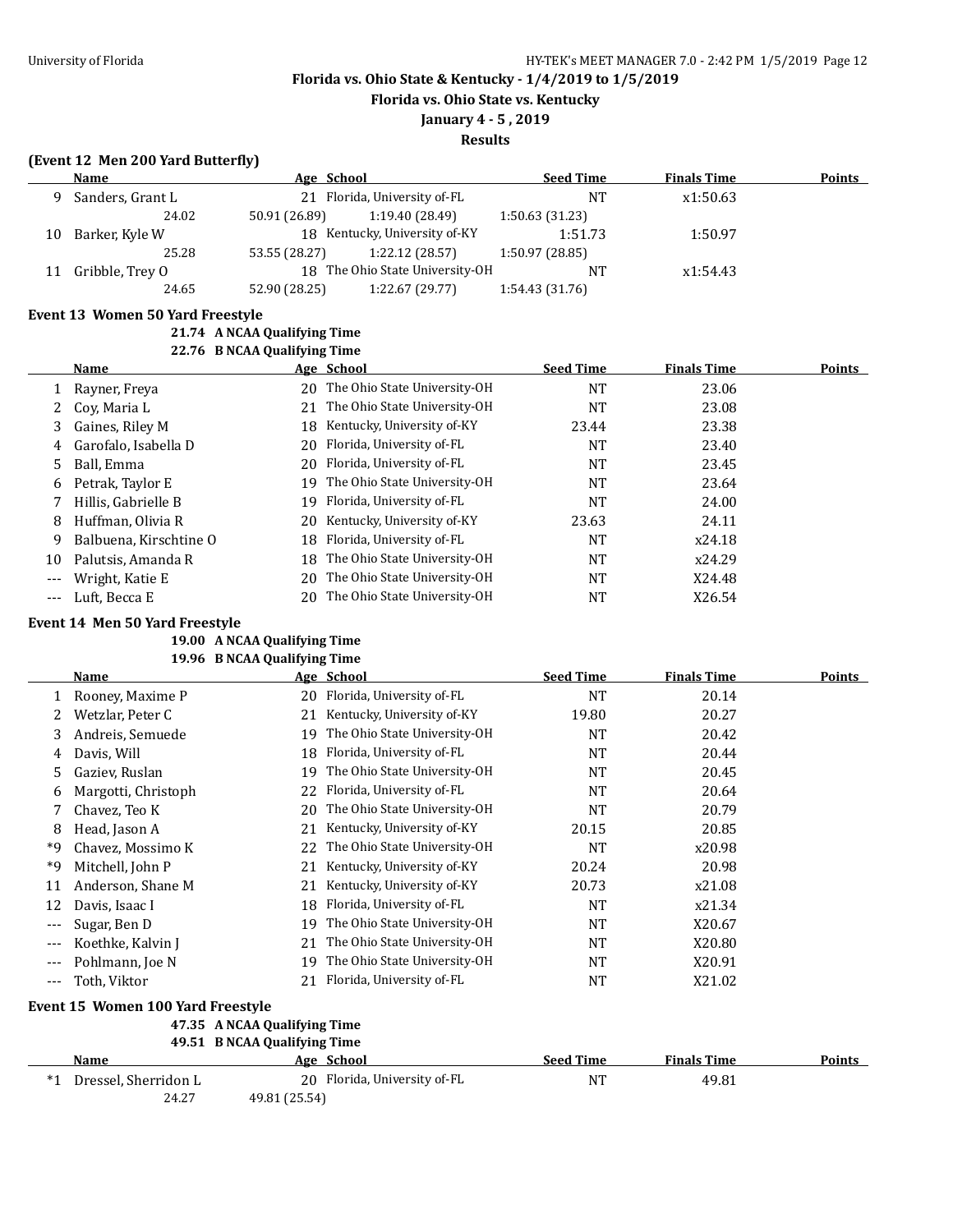**Florida vs. Ohio State vs. Kentucky**

# **January 4 - 5 , 2019**

## **Results**

### **(Event 15 Women 100 Yard Freestyle)**

|      | <b>Name</b>             | Age School                      | <b>Seed Time</b> | <b>Finals Time</b> | Points |
|------|-------------------------|---------------------------------|------------------|--------------------|--------|
| $*1$ | Gaines, Riley M         | 18 Kentucky, University of-KY   | 49.39            | 49.81              |        |
|      | 24.37                   | 49.81 (25.44)                   |                  |                    |        |
| 3    | Garofalo, Isabella D    | 20 Florida, University of-FL    | <b>NT</b>        | 50.84              |        |
|      | 24.86                   | 50.84 (25.98)                   |                  |                    |        |
|      | 4 Rayner, Freya         | 20 The Ohio State University-OH | <b>NT</b>        | 50.97              |        |
|      | 24.35                   | 50.97 (26.62)                   |                  |                    |        |
| 5    | Coy, Maria L            | 21 The Ohio State University-OH | <b>NT</b>        | 51.39              |        |
|      | 24.93                   | 51.39 (26.46)                   |                  |                    |        |
| 6    | Petrak, Taylor E        | 19 The Ohio State University-OH | <b>NT</b>        | 51.41              |        |
|      | 25.01                   | 51.41 (26.40)                   |                  |                    |        |
|      | Jurkovic-Perisa, Lucija | 21 The Ohio State University-OH | <b>NT</b>        | x51.45             |        |
|      | 24.85                   | 51.45 (26.60)                   |                  |                    |        |
| 8    | Dambacher, Kelsey N     | 20 Florida, University of-FL    | <b>NT</b>        | 51.52              |        |
|      | 24.86                   | 51.52 (26.66)                   |                  |                    |        |
| 9    | Freriks, Geena          | 22 Kentucky, University of-KY   | 48.89            | 51.55              |        |
|      | 25.21                   | 51.55 (26.34)                   |                  |                    |        |
| 10   | Balbuena, Kirschtine O  | 18 Florida, University of-FL    | <b>NT</b>        | x51.97             |        |
|      | 25.12                   | 51.97 (26.85)                   |                  |                    |        |
|      | 11 Huffman, Olivia R    | 20 Kentucky, University of-KY   | 51.92            | 52.73              |        |
|      | 25.54                   | 52.73 (27.19)                   |                  |                    |        |
| 12   | Rodriguez, Kelly M      | 18 Kentucky, University of-KY   | 51.44            | x53.05             |        |
|      | 25.47                   | 53.05 (27.58)                   |                  |                    |        |
|      | Hillis, Gabrielle B     | 19 Florida, University of-FL    | NT               | X52.13             |        |
|      | 25.14                   | 52.13 (26.99)                   |                  |                    |        |
|      | Glesenkamp, Brooke K    | 20 The Ohio State University-OH | <b>NT</b>        | X52.26             |        |
|      | 25.13                   | 52.26 (27.13)                   |                  |                    |        |

### **Event 16 Men 100 Yard Freestyle**

## **41.88 A NCAA Qualifying Time 43.80 B NCAA Qualifying Time**

|    | Name                  | Age School                      | <b>Seed Time</b> | <b>Finals Time</b> | <b>Points</b> |
|----|-----------------------|---------------------------------|------------------|--------------------|---------------|
|    | 1 Loy, Andrew D       | 20 The Ohio State University-OH | <b>NT</b>        | 43.85              |               |
|    | 21.28                 | 43.85 (22.57)                   |                  |                    |               |
|    | Gaziev, Ruslan        | 19 The Ohio State University-OH | <b>NT</b>        | 44.44              |               |
|    | 21.43                 | 44.44 (23.01)                   |                  |                    |               |
| 3  | Stokowski, Kacper A   | 19 Florida, University of-FL    | NT               | 44.66              |               |
|    | 22.08                 | 44.66 (22.58)                   |                  |                    |               |
| 4  | Wetzlar, Peter C      | 21 Kentucky, University of-KY   | 43.81            | 44.72              |               |
|    | 21.54                 | 44.72 (23.18)                   |                  |                    |               |
| 5  | Andreis, Semuede      | 19 The Ohio State University-OH | <b>NT</b>        | 44.89              |               |
|    | 21.33                 | 44.89 (23.56)                   |                  |                    |               |
| 6  | Abeysinghe, Matthew D | 22 The Ohio State University-OH | NT               | x45.05             |               |
|    | 21.62                 | 45.05 (23.43)                   |                  |                    |               |
|    | Margotti, Christoph   | 22 Florida, University of-FL    | <b>NT</b>        | 45.24              |               |
|    | 21.62                 | 45.24 (23.62)                   |                  |                    |               |
| *8 | Head, Jason A         | 21 Kentucky, University of-KY   | 44.31            | 45.28              |               |
|    | 21.87                 | 45.28 (23.41)                   |                  |                    |               |
| *8 | Heath, Grady W        | 21 Florida, University of-FL    | <b>NT</b>        | 45.28              |               |
|    | 21.75                 | 45.28 (23.53)                   |                  |                    |               |
| 10 | Mitchell, John P      | 21 Kentucky, University of-KY   | 44.15            | 45.55              |               |
|    | 22.02                 | 45.55 (23.53)                   |                  |                    |               |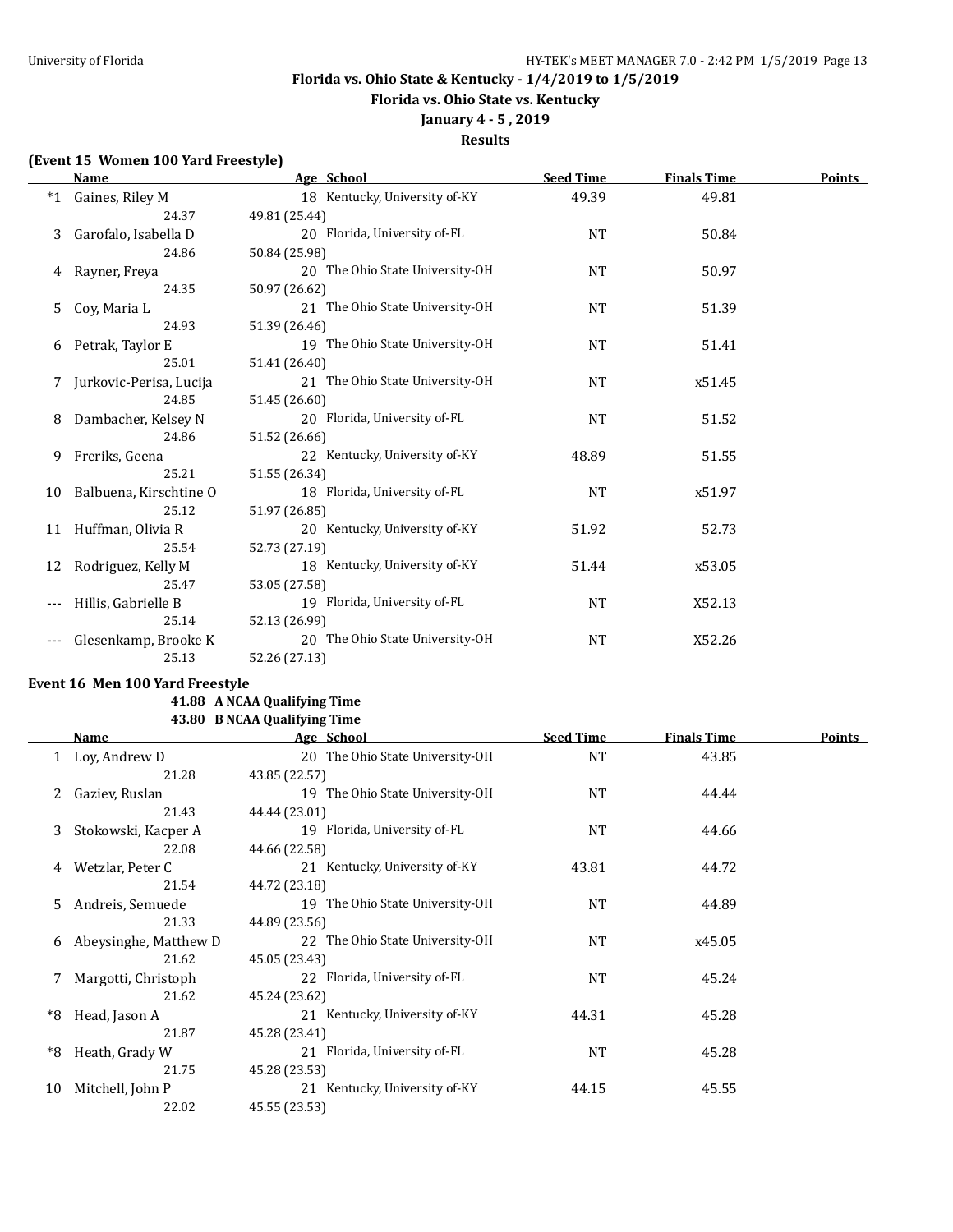**Florida vs. Ohio State vs. Kentucky**

## **January 4 - 5 , 2019**

#### **Results**

## **(Event 16 Men 100 Yard Freestyle)**

|       | Name                | Age School                       | <b>Seed Time</b> | <b>Finals Time</b> | <b>Points</b> |
|-------|---------------------|----------------------------------|------------------|--------------------|---------------|
| 11    | Anderson, Shane M   | 21 Kentucky, University of-KY    | 45.35            | x45.80             |               |
|       | 22.08               | 45.80 (23.72)                    |                  |                    |               |
| 12    | Szaranek, Jack      | 20 Florida, University of-FL     | <b>NT</b>        | x46.41             |               |
|       | 21.77               | 46.41 (24.64)                    |                  |                    |               |
| $---$ | Barker, Louis       | Kentucky, University of-KY<br>19 | 45.06            | X46.60             |               |
|       | 22.68               | 46.60 (23.92)                    |                  |                    |               |
|       | --- Stange, Marty C | Florida, University of-FL<br>19  | NT               | X47.72             |               |
|       | 22.70               | 47.72 (25.02)                    |                  |                    |               |
|       |                     |                                  |                  |                    |               |

## **Event 17 Women 200 Yard Backstroke**

**1:50.50 A NCAA Qualifying Time**

**1:57.11 B NCAA Qualifying Time**

|   | <b>Name</b>            | Age School      |                                 | <b>Seed Time</b> | <b>Finals Time</b> |     | Points |
|---|------------------------|-----------------|---------------------------------|------------------|--------------------|-----|--------|
|   | 1 Galyer, Ali J        |                 | 20 Kentucky, University of-KY   | 1:51.29          | 1:54.11 B          |     |        |
|   | 27.61                  | 56.30 (28.69)   | 1:25.09 (28.79)                 | 1:54.11 (29.02)  |                    |     |        |
|   | 2 Zavaros, Mabel       |                 | 18 Florida, University of-FL    | <b>NT</b>        | 1:56.06            | - B |        |
|   | 27.79                  | 57.01 (29.22)   | 1:26.49 (29.48)                 | 1:56.06 (29.57)  |                    |     |        |
| 3 | Sorenson, Sophie L     |                 | 18 Kentucky, University of-KY   | 1:55.39          | 1:57.32            |     |        |
|   | 28.10                  | 57.52 (29.42)   | 1:27.43 (29.91)                 | 1:57.32 (29.89)  |                    |     |        |
| 4 | Sell, Sydney L         |                 | 21 Florida, University of-FL    | <b>NT</b>        | 1:58.45            |     |        |
|   | 27.82                  | 58.06 (30.24)   | 1:28.23(30.17)                  | 1:58.45 (30.22)  |                    |     |        |
| 5 | Romano, Kristen E      |                 | 19 The Ohio State University-OH | <b>NT</b>        | 1:59.99            |     |        |
|   | 28.17                  | 58.58 (30.41)   | 1:29.41(30.83)                  | 1:59.99 (30.58)  |                    |     |        |
| 6 | Darwent, Georgia       |                 | 20 Florida, University of-FL    | <b>NT</b>        | 2:00.52            |     |        |
|   | 28.95                  | 59.15 (30.20)   | 1:30.01(30.86)                  | 2:00.52 (30.51)  |                    |     |        |
|   | McInerny, Haley B      |                 | 21 Kentucky, University of-KY   | <b>NT</b>        | 2:01.00            |     |        |
|   | 28.63                  | 59.06 (30.43)   | 1:30.10(31.04)                  | 2:01.00 (30.90)  |                    |     |        |
| 8 | Zavaros, Rosie         |                 | 18 Florida, University of-FL    | <b>NT</b>        | x2:01.77           |     |        |
|   | 28.23                  | 58.29 (30.06)   | 1:29.73 (31.44)                 | 2:01.77 (32.04)  |                    |     |        |
| 9 | Murphy, Mikayla A      |                 | 21 The Ohio State University-OH | <b>NT</b>        | 2:02.40            |     |        |
|   | 29.07                  | 59.54 (30.47)   | 1:30.92 (31.38)                 | 2:02.40 (31.48)  |                    |     |        |
|   | 10 Landstra, Devin P   |                 | 20 The Ohio State University-OH | <b>NT</b>        | 2:02.59            |     |        |
|   | 29.59                  | 1:00.42 (30.83) | 1:31.43 (31.01)                 | 2:02.59 (31.16)  |                    |     |        |
|   | 11 Churman, Kayla M    |                 | 21 Kentucky, University of-KY   | 1:57.25          | x2:05.59           |     |        |
|   | 30.04                  | 1:01.58 (31.54) | 1:33.79 (32.21)                 | 2:05.59 (31.80)  |                    |     |        |
|   | 12 Kahmann, Marianne L |                 | 21 The Ohio State University-OH | <b>NT</b>        | x2:05.81           |     |        |
|   | 28.29                  | 59.50 (31.21)   | 1:32.20(32.70)                  | 2:05.81 (33.61)  |                    |     |        |
|   | Fike, Quinn Q          |                 | 20 The Ohio State University-OH | <b>NT</b>        | X2:05.38           |     |        |
|   | 29.20                  | 1:00.59 (31.39) | 1:33.13(32.54)                  | 2:05.38 (32.25)  |                    |     |        |
|   | Conway, Madison A      |                 | 20 Florida, University of-FL    | <b>NT</b>        | X2:06.38           |     |        |
|   | 30.01                  | 1:01.79(31.78)  | 1:34.14 (32.35)                 | 2:06.38 (32.24)  |                    |     |        |

**Event 18 Men 200 Yard Backstroke**

### **1:39.38 A NCAA Qualifying Time 1:45.04 B NCAA Qualifying Time**

| Name              | Age School                   |                              | <b>Seed Time</b> | <b>Finals Time</b> |     | Points |
|-------------------|------------------------------|------------------------------|------------------|--------------------|-----|--------|
| Beach, Clark G    | 19 Florida, University of-FL |                              | NΤ               | 1:44.53            | - B |        |
| 24.80             | 51.29 (26.49)                | 1:17.84(26.55)               | 1:44.53 (26.69)  |                    |     |        |
| 2 Smith, Kieran S |                              | 18 Florida, University of-FL | NΤ               | 1:46.56            |     |        |
| 25.54             | 52.58 (27.04)                | 1:19.79(27.21)               | 1:46.56(26.77)   |                    |     |        |
| Beach, Ethan S    |                              | 19 Florida, University of-FL | NΤ               | 1:48.08            |     |        |
| 25.42             | 53.25 (27.83)                | 1:20.54 (27.29)              | 1:48.08 (27.54)  |                    |     |        |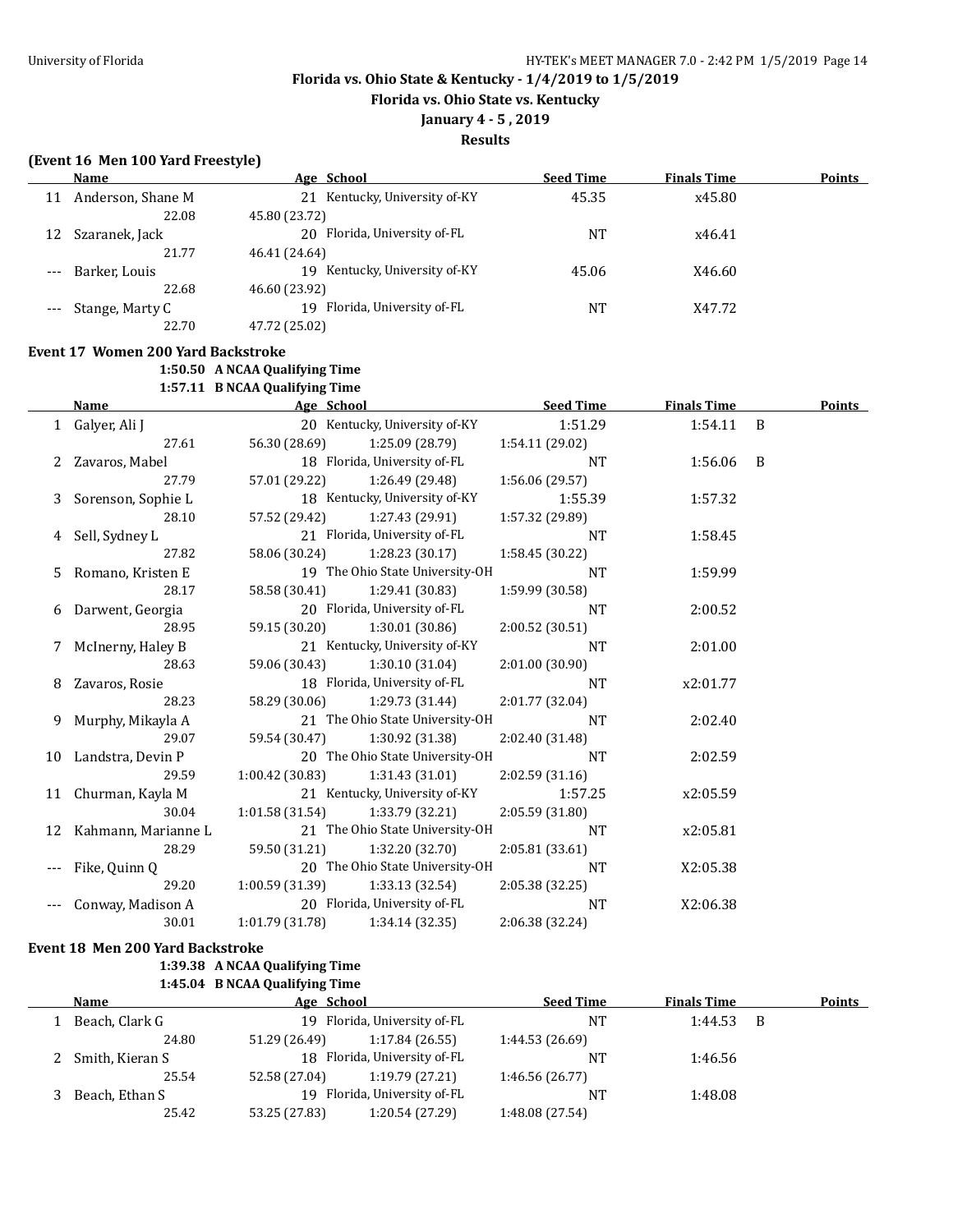**Florida vs. Ohio State vs. Kentucky**

# **January 4 - 5 , 2019**

## **Results**

## **(Event 18 Men 200 Yard Backstroke)**

|    | Name                | Age School    |                                 | <b>Seed Time</b> | <b>Finals Time</b> | <b>Points</b> |
|----|---------------------|---------------|---------------------------------|------------------|--------------------|---------------|
|    | 4 Swart, Joshua D   |               | 21 Kentucky, University of-KY   | 1:44.82          | 1:49.39            |               |
|    | 25.75               | 53.62 (27.87) | 1:21.62(28.00)                  | 1:49.39(27.77)   |                    |               |
|    | 5 Kondalski, Rj J   |               | 18 The Ohio State University-OH | <b>NT</b>        | 1:50.15            |               |
|    | 25.51               | 53.13 (27.62) | 1:21.58 (28.45)                 | 1:50.15(28.57)   |                    |               |
| 6  | Balogh, Brennan L   |               | 21 Florida, University of-FL    | <b>NT</b>        | x1:50.24           |               |
|    | 26.16               | 54.46 (28.30) | 1:22.46 (28.00)                 | 1:50.24 (27.78)  |                    |               |
|    | Blandford, Connor J |               | 20 Kentucky, University of-KY   | 1:46.70          | 1:50.36            |               |
|    | 26.05               | 54.26 (28.21) | 1:22.54 (28.28)                 | 1:50.36 (27.82)  |                    |               |
| 8  | Barker, Kyle W      |               | 18 Kentucky, University of-KY   | 1:47.99          | 1:50.46            |               |
|    | 26.39               | 54.82 (28.43) | 1:23.18 (28.36)                 | 1:50.46 (27.28)  |                    |               |
| 9  | McDermott, Colin M  |               | 20 The Ohio State University-OH | <b>NT</b>        | 1:52.54            |               |
|    | 26.29               | 54.64 (28.35) | 1:23.85(29.21)                  | 1:52.54 (28.69)  |                    |               |
| 10 | Shannon, Brad D     |               | 21 The Ohio State University-OH | <b>NT</b>        | 1:52.91            |               |
|    | 25.89               | 53.72 (27.83) | 1:23.10 (29.38)                 | 1:52.91 (29.81)  |                    |               |
| 11 | Painhas, Henrique   |               | 21 The Ohio State University-OH | <b>NT</b>        | x1:53.83           |               |
|    | 25.86               | 54.40 (28.54) | 1:23.53(29.13)                  | 1:53.83 (30.30)  |                    |               |
| 12 | Taylor, Alex J      |               | 21 Kentucky, University of-KY   | 1:46.89          | x1:54.74           |               |
|    | 26.06               | 54.81 (28.75) | 1:24.69 (29.88)                 | 1:54.74 (30.05)  |                    |               |

### **Event 19 Women 200 Yard Breaststroke**

**2:06.94 A NCAA Qualifying Time**

**2:13.97 B NCAA Qualifying Time**

|   | Name                  | Age School                          |                                   | <b>Seed Time</b> | <b>Finals Time</b> | <b>Points</b> |
|---|-----------------------|-------------------------------------|-----------------------------------|------------------|--------------------|---------------|
|   | 1 Pearl, Vanessa A    |                                     | 18 Florida, University of-FL      | <b>NT</b>        | $2:11.58$ B        |               |
|   | 30.37                 |                                     | $1:03.72(33.35)$ $1:37.96(34.24)$ | 2:11.58 (33.62)  |                    |               |
|   | 2 Bonnett, Bailey A   |                                     | 20 Kentucky, University of-KY     | 2:08.31          | 2:11.78 B          |               |
|   | 29.84                 | $1:03.54(33.70)$ $1:37.74(34.20)$   |                                   | 2:11.78 (34.04)  |                    |               |
|   | 3 Fertel, Kelly A     |                                     | 20 Florida, University of-FL      | <b>NT</b>        | 2:15.38            |               |
|   | 30.89                 |                                     | $1:05.46(34.57)$ $1:40.57(35.11)$ | 2:15.38 (34.81)  |                    |               |
|   | 4 Burns, Hannah C     |                                     | 21 Florida, University of-FL      | <b>NT</b>        | 2:16.06            |               |
|   | 31.41                 |                                     | $1:05.77(34.36)$ $1:40.77(35.00)$ | 2:16.06 (35.29)  |                    |               |
|   | 5 Winstead, Madison C |                                     | 21 Kentucky, University of-KY     | 2:13.98          | 2:16.46            |               |
|   | 31.60                 | $1:07.32$ (35.72) $1:41.70$ (34.38) |                                   | 2:16.46(34.76)   |                    |               |
|   | 6 Hill, Jaclyn F      |                                     | 19 Kentucky, University of-KY     | 2:13.72          | 2:17.96            |               |
|   | 30.95                 |                                     | $1:06.17(35.22)$ $1:41.91(35.74)$ | 2:17.96 (36.05)  |                    |               |
|   | 7 Gresser, Hanna M    |                                     | 19 The Ohio State University-OH   | <b>NT</b>        | 2:19.16            |               |
|   | 31.25                 |                                     | $1:06.42(35.17)$ $1:42.63(36.21)$ | 2:19.16 (36.53)  |                    |               |
|   | 8 Merriman, Lizzy G   |                                     | 20 Kentucky, University of-KY     | 2:17.74          | x2:21.65           |               |
|   | 32.31                 |                                     | $1:08.51(36.20)$ $1:44.62(36.11)$ | 2:21.65(37.03)   |                    |               |
| 9 | Black, Layla          |                                     | 18 Florida, University of-FL      | <b>NT</b>        | x2:22.67           |               |
|   | 32.08                 |                                     | $1:09.27(37.19)$ $1:46.80(37.53)$ | 2:22.67 (35.87)  |                    |               |
|   | 10 Jaspeado, Natalia  |                                     | 20 The Ohio State University-OH   | <b>NT</b>        | 2:22.98            |               |
|   | 32.39                 | $1:09.01(36.62)$ $1:45.58(36.57)$   |                                   | 2:22.98 (37.40)  |                    |               |
|   | 11 Banks, Laura M     |                                     | 20 The Ohio State University-OH   | <b>NT</b>        | 2:26.63            |               |
|   | 32.34                 | $1:09.57(37.23)$ $1:48.05(38.48)$   |                                   | 2:26.63 (38.58)  |                    |               |
|   | Rodriguez, Jessica    |                                     | 19 Florida, University of-FL      | <b>NT</b>        | X2:24.05           |               |
|   | 32.97                 |                                     | $1:09.59(36.62)$ $1:46.67(37.08)$ | 2:24.05 (37.38)  |                    |               |
|   | Lakes, Morgan A       |                                     | 20 Kentucky, University of-KY     | 2:25.36          | X2:25.90           |               |
|   | 33.25                 |                                     | $1:10.19(36.94)$ $1:47.96(37.77)$ | 2:25.90 (37.94)  |                    |               |
|   | Potts, Alaina N       |                                     | 22 Kentucky, University of-KY     | 2:20.85          | X2:27.42           |               |
|   | 33.90                 | 1:11.42 (37.52)                     | 1:49.71 (38.29)                   | 2:27.42 (37.71)  |                    |               |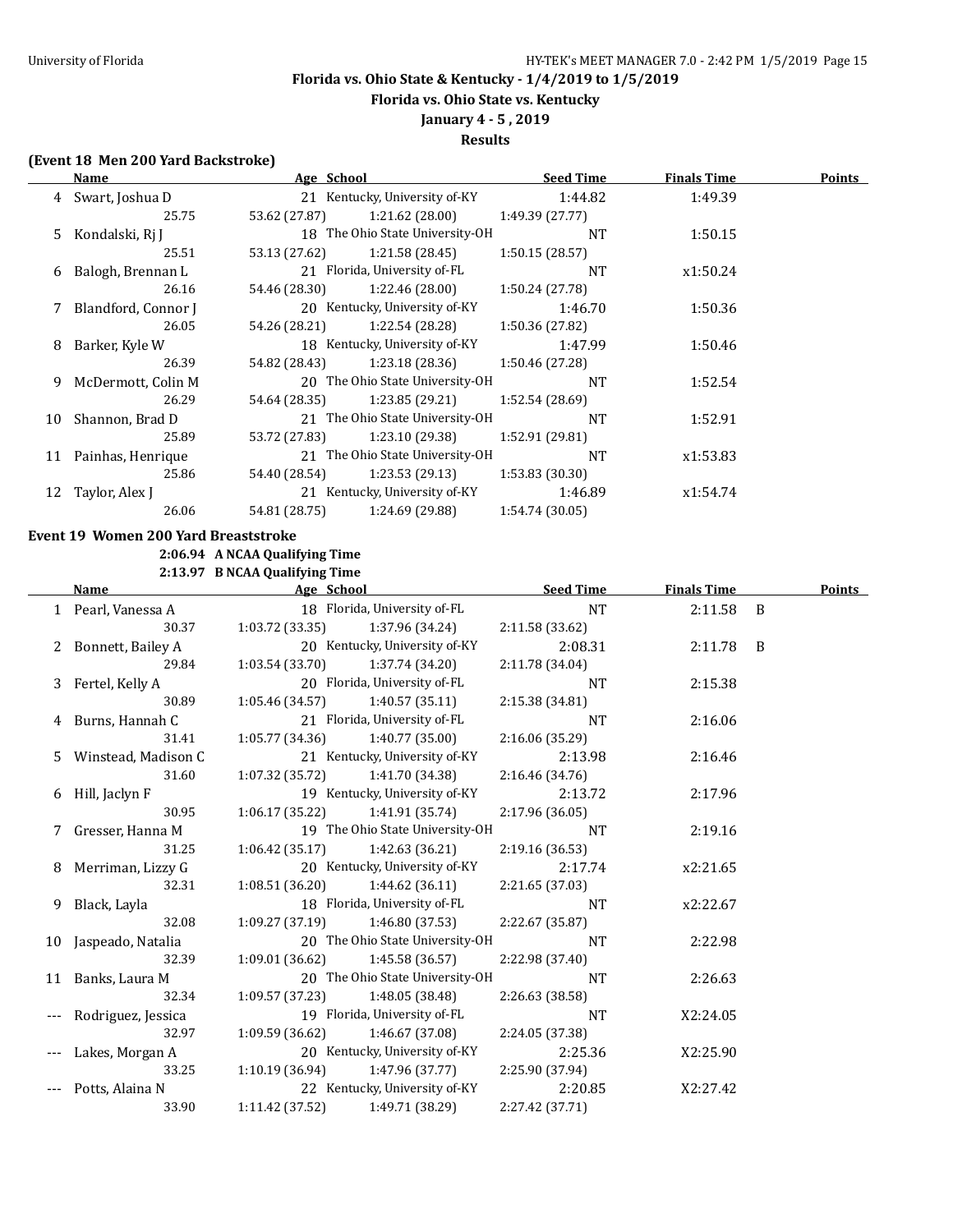**Florida vs. Ohio State vs. Kentucky**

**January 4 - 5 , 2019**

**Results**

**Event 20 Men 200 Yard Breaststroke**

**1:52.94 A NCAA Qualifying Time**

**1:58.43 B NCAA Qualifying Time**

|    | Name               | Age School      |                                 | <b>Seed Time</b> | <b>Finals Time</b> | <b>Points</b> |
|----|--------------------|-----------------|---------------------------------|------------------|--------------------|---------------|
|    | 1 Guarente, Marco  |                 | 21 Florida, University of-FL    | NT               | 1:59.25            |               |
|    | 27.22              | 58.17 (30.95)   | 1:28.71 (30.54)                 | 1:59.25 (30.54)  |                    |               |
|    | 2 Mathews, Jason S |                 | 19 The Ohio State University-OH | <b>NT</b>        | 1:59.30            |               |
|    | 26.99              | 56.39 (29.40)   | 1:27.44(31.05)                  | 1:59.30 (31.86)  |                    |               |
|    | 3 Brown, Glen T    |                 | 21 Kentucky, University of-KY   | 1:59.29          | 2:00.67            |               |
|    | 27.73              | 58.54 (30.81)   | 1:29.94 (31.40)                 | 2:00.67 (30.73)  |                    |               |
|    | 4 DeLakis, Paul J  |                 | 20 The Ohio State University-OH | <b>NT</b>        | 2:01.29            |               |
|    | 28.02              | 58.82 (30.80)   | 1:30.23(31.41)                  | 2:01.29 (31.06)  |                    |               |
| 5. | Wu, Stanley        |                 | 21 Florida, University of-FL    | <b>NT</b>        | 2:02.50            |               |
|    | 27.16              | 58.68 (31.52)   | 1:30.81(32.13)                  | 2:02.50 (31.69)  |                    |               |
| 6  | Jahan, Alex L      |                 | 20 The Ohio State University-OH | <b>NT</b>        | 2:02.66            |               |
|    | 28.17              | 58.97 (30.80)   | 1:30.35 (31.38)                 | 2:02.66 (32.31)  |                    |               |
| 7  | Sanders, Grant L   |                 | 21 Florida, University of-FL    | <b>NT</b>        | 2:04.34            |               |
|    | 27.84              | 59.11 (31.27)   | 1:31.24 (32.13)                 | 2:04.34 (33.10)  |                    |               |
| 8  | Isings, Connor     |                 | 20 The Ohio State University-OH | <b>NT</b>        | x2:05.08           |               |
|    | 28.32              | 1:00.35(32.03)  | 1:32.51(32.16)                  | 2:05.08 (32.57)  |                    |               |
| 9. | Amdor, Wyatt I     |                 | 21 Kentucky, University of-KY   | 2:01.85          | 2:05.13            |               |
|    | 28.08              | 59.86 (31.78)   | 1:32.26 (32.40)                 | 2:05.13 (32.87)  |                    |               |
| 10 | Haney, Austin M    |                 | 21 Kentucky, University of-KY   | 1:59.35          | 2:08.51            |               |
|    | 28.11              | 1:00.98 (32.87) | 1:34.48 (33.50)                 | 2:08.51 (34.03)  |                    |               |
|    | McFadden, Evan J   |                 | 19 The Ohio State University-OH | <b>NT</b>        | X2:05.40           |               |
|    | 28.04              | 1:00.03 (31.99) | 1:32.22 (32.19)                 | 2:05.40 (33.18)  |                    |               |
|    | Hillis, Dillon W   |                 | 17 Florida, University of-FL    | <b>NT</b>        | DQ                 |               |
|    | 28.04              | 1:00.09(32.05)  | 1:31.79 (31.70)                 | DQ (31.34)       |                    |               |

#### **Event 21 Women 500 Yard Freestyle**

### **4:36.30 A NCAA Qualifying Time 4:47.20 B NCAA Qualifying Time**

|    | Name                 | Age School      |                               | <b>Seed Time</b> | <b>Finals Time</b> |   | <b>Points</b> |
|----|----------------------|-----------------|-------------------------------|------------------|--------------------|---|---------------|
|    | Freriks, Geena       |                 | 22 Kentucky, University of-KY | 4:40.50          | 4:46.99            | B |               |
|    | 27.30                | 56.48 (29.18)   | 1:25.73(29.25)                | 1:54.84(29.11)   |                    |   |               |
|    | 2:23.84 (29.00)      | 2:52.78 (28.94) | 3:21.96(29.18)                | 3:51.07(29.11)   |                    |   |               |
|    | 4:19.27 (28.20)      | 4:46.99 (27.72) |                               |                  |                    |   |               |
|    | 2 Ault, Taylor A     |                 | 19 Florida, University of-FL  | <b>NT</b>        | 4:48.38            |   |               |
|    | 27.29                | 56.75 (29.46)   | 1:26.57(29.82)                | 1:56.12(29.55)   |                    |   |               |
|    | 2:25.45 (29.33)      | 2:54.58 (29.13) | 3:23.35(28.77)                | 3:51.88(28.53)   |                    |   |               |
|    | 4:20.33 (28.45)      | 4:48.38 (28.05) |                               |                  |                    |   |               |
| 3  | Galyer, Ali J        |                 | 20 Kentucky, University of-KY | 4:46.73          | 4:48.79            |   |               |
|    | 27.30                | 56.49 (29.19)   | 1:26.13(29.64)                | 1:55.63(29.50)   |                    |   |               |
|    | 2:25.12 (29.49)      | 2:54.29 (29.17) | 3:23.53(29.24)                | 3:52.56 (29.03)  |                    |   |               |
|    | 4:21.13(28.57)       | 4:48.79 (27.66) |                               |                  |                    |   |               |
| 4  | Kowal, Molly A       | 20              | The Ohio State University-OH  | <b>NT</b>        | 4:51.01            |   |               |
|    | 27.49                | 56.68 (29.19)   | 1:26.13(29.45)                | 1:55.55(29.42)   |                    |   |               |
|    | 2:24.81 (29.26)      | 2:54.01 (29.20) | 3:23.33 (29.32)               | 3:52.74 (29.41)  |                    |   |               |
|    | 4:22.31 (29.57)      | 4:51.01 (28.70) |                               |                  |                    |   |               |
| 5. | Faulconer, Savanna J |                 | 20 Florida, University of-FL  | <b>NT</b>        | 4:51.48            |   |               |
|    | 26.88                | 56.58 (29.70)   | 1:25.99 (29.41)               | 1:55.57 (29.58)  |                    |   |               |
|    | 2:25.10 (29.53)      | 2:54.65(29.55)  | 3:24.13 (29.48)               | 3:53.53 (29.40)  |                    |   |               |
|    | 4:22.92 (29.39)      | 4:51.48 (28.56) |                               |                  |                    |   |               |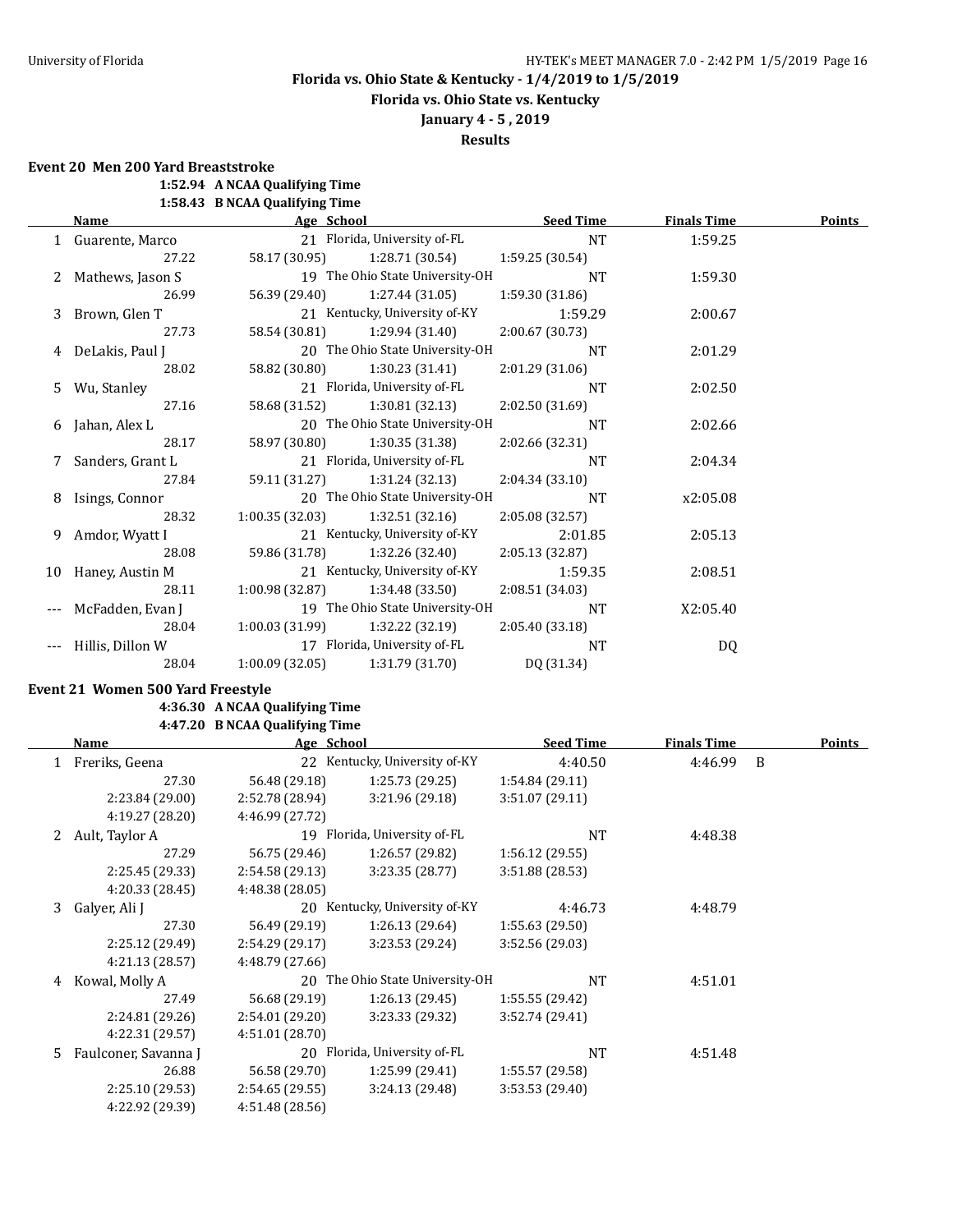**Florida vs. Ohio State vs. Kentucky**

## **January 4 - 5 , 2019**

**Results**

### **(Event 21 Women 500 Yard Freestyle)**

|   | <b>Name</b>            | Age School      |                                 | <b>Seed Time</b> | <b>Finals Time</b> | <b>Points</b> |
|---|------------------------|-----------------|---------------------------------|------------------|--------------------|---------------|
|   | 6 Braswell, Leah D     |                 | 18 Florida, University of-FL    | <b>NT</b>        | 4:53.12            |               |
|   | 28.20                  | 58.32 (30.12)   | 1:28.42 (30.10)                 | 1:58.49 (30.07)  |                    |               |
|   | 2:28.12 (29.63)        | 2:57.57 (29.45) | 3:26.77 (29.20)                 | 3:56.36 (29.59)  |                    |               |
|   | 4:25.79 (29.43)        | 4:53.12 (27.33) |                                 |                  |                    |               |
|   | 7 Miller, Nikki        |                 | 18 Florida, University of-FL    | <b>NT</b>        | x4:55.68           |               |
|   | 27.96                  | 58.01 (30.05)   | 1:28.35 (30.34)                 | 1:58.56 (30.21)  |                    |               |
|   | 2:28.39 (29.83)        | 2:57.87 (29.48) | 3:27.12 (29.25)                 | 3:56.68 (29.56)  |                    |               |
|   | 4:26.48 (29.80)        | 4:55.68 (29.20) |                                 |                  |                    |               |
| 8 | Tafuto, Sally E        |                 | 18 The Ohio State University-OH | NT               | 4:57.93            |               |
|   | 28.34                  | 58.48 (30.14)   | 1:28.79 (30.31)                 | 1:59.08 (30.29)  |                    |               |
|   | 2:29.10 (30.02)        | 2:59.20 (30.10) | 3:29.50 (30.30)                 | 3:59.73 (30.23)  |                    |               |
|   | 4:29.85 (30.12)        | 4:57.93 (28.08) |                                 |                  |                    |               |
| 9 | Whisenhunt, Meredith G |                 | 22 Kentucky, University of-KY   | 4:43.12          | 4:57.98            |               |
|   | 28.02                  | 58.41 (30.39)   | 1:28.92 (30.51)                 | 1:59.12(30.20)   |                    |               |
|   | 2:29.34 (30.22)        | 2:59.35 (30.01) | 3:29.42 (30.07)                 | 3:59.46 (30.04)  |                    |               |
|   | 4:29.31 (29.85)        | 4:57.98 (28.67) |                                 |                  |                    |               |
|   | 10 Dupuis, Savannah L  |                 | 20 Kentucky, University of-KY   | 4:50.97          | x4:58.37           |               |
|   | 27.89                  | 58.12 (30.23)   | 1:28.62 (30.50)                 | 1:59.09 (30.47)  |                    |               |
|   | 2:29.26 (30.17)        | 2:59.34 (30.08) | 3:29.40 (30.06)                 | 3:59.23 (29.83)  |                    |               |
|   | 4:29.60 (30.37)        | 4:58.37 (28.77) |                                 |                  |                    |               |
|   | 11 Vargo, Kerrigan C   |                 | 21 The Ohio State University-OH | <b>NT</b>        | 4:58.85            |               |
|   | 27.81                  | 58.02 (30.21)   | 1:28.74 (30.72)                 | 1:59.03 (30.29)  |                    |               |
|   | 2:29.43 (30.40)        | 2:59.61 (30.18) | 3:29.73 (30.12)                 | 3:59.86 (30.13)  |                    |               |
|   | 4:29.96 (30.10)        | 4:58.85 (28.89) |                                 |                  |                    |               |
|   | 12 Murphy, Mikayla A   |                 | 21 The Ohio State University-OH | <b>NT</b>        | x5:01.59           |               |
|   | 27.93                  | 58.00 (30.07)   | 1:28.01 (30.01)                 | 1:58.56(30.55)   |                    |               |
|   | 2:29.06 (30.50)        | 2:59.87 (30.81) | 3:30.88 (31.01)                 | 4:01.87 (30.99)  |                    |               |
|   | 4:32.50 (30.63)        | 5:01.59 (29.09) |                                 |                  |                    |               |
|   | Boszormenyi, Bettina   |                 | 19 Florida, University of-FL    | <b>NT</b>        | X4:58.10           |               |
|   | 28.07                  | 58.14 (30.07)   | 1:28.26 (30.12)                 | 1:58.61 (30.35)  |                    |               |
|   | 2:27.83 (29.22)        | 2:57.71 (29.88) | 3:27.59 (29.88)                 | 3:58.00 (30.41)  |                    |               |
|   | 4:28.55 (30.55)        | 4:58.10 (29.55) |                                 |                  |                    |               |
|   | Kelly, Paige M         |                 | 22 Kentucky, University of-KY   | 4:46.89          | X5:02.55           |               |
|   | 27.88                  | 58.24 (30.36)   | 1:28.64 (30.40)                 | 1:59.04 (30.40)  |                    |               |
|   | 2:29.40 (30.36)        | 2:59.92 (30.52) | 3:30.97 (31.05)                 | 4:01.45 (30.48)  |                    |               |
|   | 4:32.70 (31.25)        | 5:02.55 (29.85) |                                 |                  |                    |               |
|   | Neff, Payton B         |                 | 19 Kentucky, University of-KY   | 4:49.76          | X5:08.53           |               |
|   | 28.82                  | 59.59 (30.77)   | 1:30.65 (31.06)                 | 2:01.97 (31.32)  |                    |               |
|   | 2:33.11 (31.14)        | 3:04.18 (31.07) | 3:35.50 (31.32)                 | 4:06.59 (31.09)  |                    |               |
|   | 4:37.77 (31.18)        | 5:08.53 (30.76) |                                 |                  |                    |               |

### **Event 22 Men 500 Yard Freestyle**

**4:12.22 A NCAA Qualifying Time**

## **4:23.34 B NCAA Qualifying Time**

| Name             | Age School                   |                              | <b>Seed Time</b> | <b>Finals Time</b> |     | <b>Points</b> |
|------------------|------------------------------|------------------------------|------------------|--------------------|-----|---------------|
| Baglah, Khader G | 19 Florida, University of-FL |                              | NT               | 4:21.98            | - B |               |
| 24.23            | 50.68 (26.45)                | 1:17.35(26.67)               | 1:44.40(27.05)   |                    |     |               |
| 2:11.14(26.74)   | 2:37.31(26.17)               | 3:03.91(26.60)               | 3:29.82 (25.91)  |                    |     |               |
| 3:56.14(26.32)   | 4:21.98 (25.84)              |                              |                  |                    |     |               |
| 2 Finke, Bobby C |                              | 18 Florida, University of-FL | NT               | 4:24.80            |     |               |
| 24.59            | 51.14 (26.55)                | 1:17.82(26.68)               | 1:44.79 (26.97)  |                    |     |               |
| 2:11.83 (27.04)  | 2:39.02 (27.19)              | 3:05.68(26.66)               | 3:32.33(26.65)   |                    |     |               |
| 3:59.31 (26.98)  | 4:24.80 (25.49)              |                              |                  |                    |     |               |
|                  |                              |                              |                  |                    |     |               |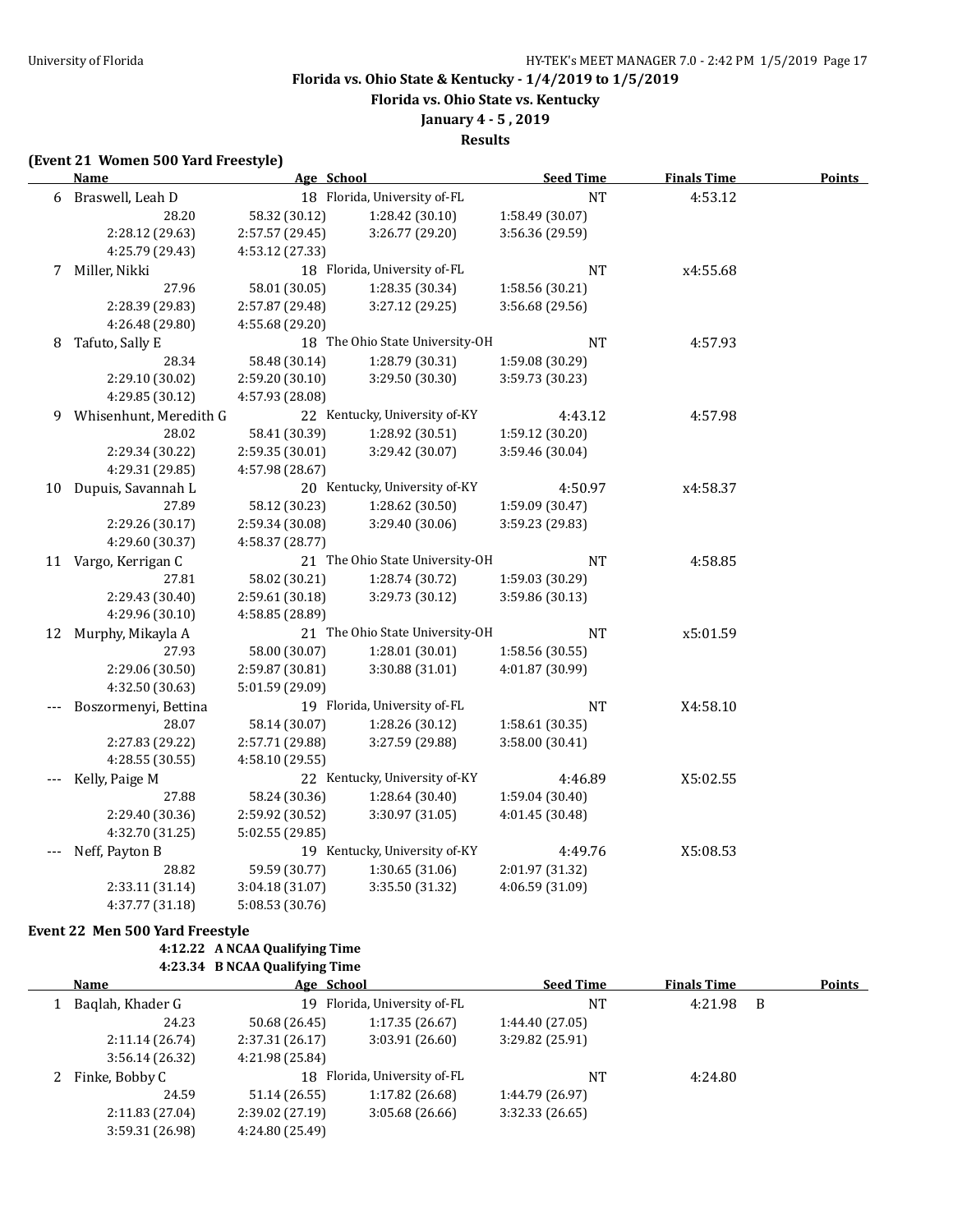**Florida vs. Ohio State vs. Kentucky**

## **January 4 - 5 , 2019**

**Results**

### **(Event 22 Men 500 Yard Freestyle)**

25.66 53.84 (28.18)

|    | <u>Name</u>                       | Age School                   |                                 | <b>Seed Time</b> | <b>Finals Time</b> | <b>Points</b> |
|----|-----------------------------------|------------------------------|---------------------------------|------------------|--------------------|---------------|
|    | 3 Hogsed, Nick P                  |                              | 22 The Ohio State University-OH | NT               | 4:25.01            |               |
|    | 24.50                             | 50.83 (26.33)                | 1:17.28 (26.45)                 | 1:43.91 (26.63)  |                    |               |
|    | 2:10.31 (26.40)                   | 2:36.92 (26.61)              | 3:03.86 (26.94)                 | 3:30.97 (27.11)  |                    |               |
|    | 3:58.27 (27.30)                   | 4:25.01 (26.74)              |                                 |                  |                    |               |
|    | 4 Siefert, Hank A                 |                              | 20 Kentucky, University of-KY   | 4:23.30          | 4:31.13            |               |
|    | 24.76                             | 51.82 (27.06)                | 1:19.38 (27.56)                 | 1:47.16 (27.78)  |                    |               |
|    | 2:15.08 (27.92)                   | 2:42.65 (27.57)              | 3:09.70 (27.05)                 | 3:37.79 (28.09)  |                    |               |
|    | 4:04.98 (27.19)                   | 4:31.13(26.15)               |                                 |                  |                    |               |
| 5  | Palazzo, Ross D                   |                              | 22 Florida, University of-FL    | <b>NT</b>        | 4:33.27            |               |
|    | 24.86                             | 52.61 (27.75)                | 1:20.82 (28.21)                 | 1:49.00 (28.18)  |                    |               |
|    | 2:17.30 (28.30)                   | 2:45.13 (27.83)              | 3:12.89 (27.76)                 | 3:40.45 (27.56)  |                    |               |
|    | 4:07.61 (27.16)                   | 4:33.27 (25.66)              |                                 |                  |                    |               |
|    | 6 Smith, Nick T                   |                              | 20 Kentucky, University of-KY   | 4:26.62          | 4:34.62            |               |
|    | 25.22                             | 52.66 (27.44)                | 1:20.14 (27.48)                 | 1:47.93 (27.79)  |                    |               |
|    | 2:15.67 (27.74)                   | 2:43.54 (27.87)              | 3:11.65(28.11)                  | 3:39.59 (27.94)  |                    |               |
|    | 4:07.50 (27.91)                   | 4:34.62 (27.12)              |                                 |                  |                    |               |
|    | 7 Burt, Carson J                  |                              | 20 The Ohio State University-OH | <b>NT</b>        | 4:36.39            |               |
|    | 25.48                             | 53.13 (27.65)                | 1:20.90 (27.77)                 | 1:48.84 (27.94)  |                    |               |
|    | 2:16.85 (28.01)                   | 2:44.93 (28.08)              | 3:12.97 (28.04)                 | 3:41.55 (28.58)  |                    |               |
|    | 4:09.76 (28.21)                   | 4:36.39 (26.63)              |                                 |                  |                    |               |
| 8  | Kehl, Jarod M                     |                              | 21 Kentucky, University of-KY   | 4:24.70          | 4:36.45            |               |
|    | 25.16                             | 51.92 (26.76)                | 1:19.13 (27.21)                 | 1:47.02 (27.89)  |                    |               |
|    | 2:15.02 (28.00)                   | 2:43.40 (28.38)              | 3:12.04 (28.64)                 | 3:40.33 (28.29)  |                    |               |
|    | 4:08.75 (28.42)                   | 4:36.45 (27.70)              |                                 |                  |                    |               |
| 9  | Cancel, Miguel A                  |                              | 18 Florida, University of-FL    | <b>NT</b>        | x4:36.68           |               |
|    | 25.26                             | 53.27 (28.01)                | 1:21.47 (28.20)                 | 1:49.77 (28.30)  |                    |               |
|    | 2:18.36 (28.59)                   | 2:46.40 (28.04)              | 3:14.56 (28.16)                 | 3:42.24 (27.68)  |                    |               |
|    | 4:09.98 (27.74)                   | 4:36.68 (26.70)              |                                 |                  |                    |               |
| 10 | Vander Meulen, Ryan T             |                              | 20 The Ohio State University-OH | <b>NT</b>        | 4:37.15            |               |
|    | 25.23                             | 52.24 (27.01)                | 1:19.63 (27.39)                 | 1:47.24 (27.61)  |                    |               |
|    | 2:15.37 (28.13)                   | 2:43.49 (28.12)              | 3:12.11 (28.62)                 | 3:40.75 (28.64)  |                    |               |
|    | 4:09.46 (28.71)                   | 4:37.15 (27.69)              |                                 |                  |                    |               |
| 11 | Lakes, Trent T                    |                              | 18 Kentucky, University of-KY   | 4:32.08          | x4:38.45           |               |
|    | 25.36                             | 52.88 (27.52)                | 1:20.93 (28.05)                 | 1:49.24 (28.31)  |                    |               |
|    | 2:17.58 (28.34)                   | 2:45.74 (28.16)              | 3:14.04 (28.30)                 | 3:42.36 (28.32)  |                    |               |
|    | 4:10.65 (28.29)                   | 4:38.45 (27.80)              |                                 |                  |                    |               |
|    | 12 Mortimer, Austin M             |                              | 22 The Ohio State University-OH | NT               | x4:38.64           |               |
|    | 24.78                             | 51.79 (27.01)                | 1:19.35 (27.56)                 | 1:47.60 (28.25)  |                    |               |
|    | 2:16.14 (28.54)                   | 2:44.57 (28.43)              | 3:13.59 (29.02)                 | 3:42.85(29.26)   |                    |               |
|    | 4:11.72 (28.87)                   | 4:38.64 (26.92)              |                                 |                  |                    |               |
|    | Blake, Daniel J                   |                              | 18 Kentucky, University of-KY   | 4:34.55          | X4:43.61           |               |
|    | 25.52                             | 53.04 (27.52)                | 1:20.92 (27.88)                 | 1:49.25 (28.33)  |                    |               |
|    | 2:17.65 (28.40)                   | 2:46.31 (28.66)              | 3:15.58 (29.27)                 | 3:45.12 (29.54)  |                    |               |
|    | 4:14.68 (29.56)                   | 4:43.61 (28.93)              |                                 |                  |                    |               |
|    | Event 23 Women 100 Yard Butterfly |                              |                                 |                  |                    |               |
|    |                                   | 51.03 A NCAA Qualifying Time |                                 |                  |                    |               |
|    |                                   | 53.76 B NCAA Qualifying Time |                                 |                  |                    |               |
|    | Name                              | Age School                   |                                 | <b>Seed Time</b> | <b>Finals Time</b> | <b>Points</b> |
|    | 1 Seidt, Asia M                   |                              | 21 Kentucky, University of-KY   | 53.94            | 53.84              |               |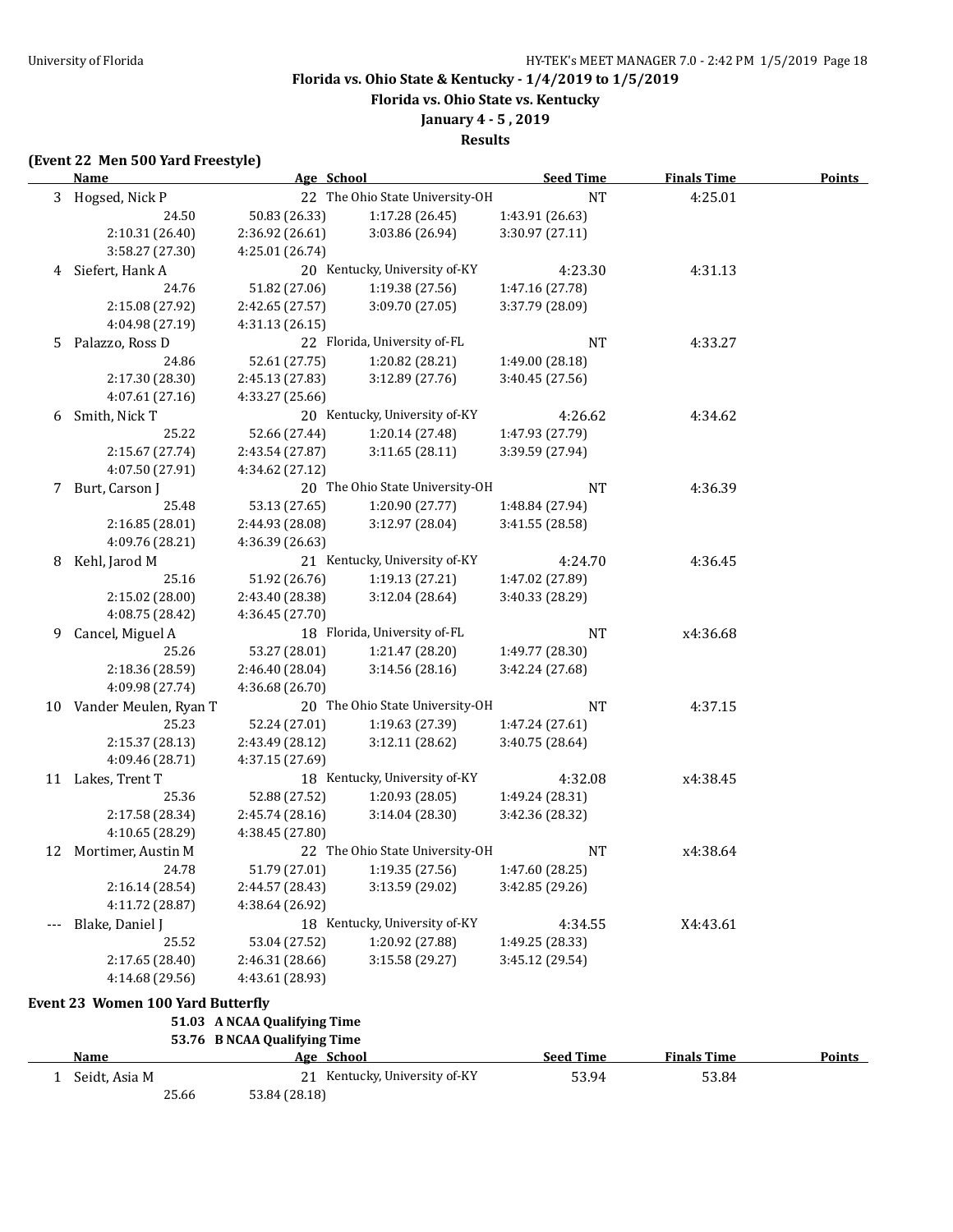**Florida vs. Ohio State vs. Kentucky**

# **January 4 - 5 , 2019**

## **Results**

### **(Event 23 Women 100 Yard Butterfly)**

|    | <b>Name</b>           | Age School                      | <b>Seed Time</b> | <b>Finals Time</b> | <b>Points</b> |
|----|-----------------------|---------------------------------|------------------|--------------------|---------------|
|    | 2 Zavaros, Mabel      | 18 Florida, University of-FL    | NT               | 54.77              |               |
|    | 25.91                 | 54.77 (28.86)                   |                  |                    |               |
| 3  | Gati, Izzy G          | 19 Kentucky, University of-KY   | 52.84            | 54.90              |               |
|    | 25.82                 | 54.90 (29.08)                   |                  |                    |               |
| 4  | Ball, Emma            | 20 Florida, University of-FL    | NT               | 55.36              |               |
|    | 26.26                 | 55.36 (29.10)                   |                  |                    |               |
| 5. | Marris, Georgia       | 21 Florida, University of-FL    | NT               | 55.39              |               |
|    | 25.82                 | 55.39 (29.57)                   |                  |                    |               |
| 6  | Trace, Katie L        | 19 The Ohio State University-OH | NT               | 55.56              |               |
|    | 25.98                 | 55.56 (29.58)                   |                  |                    |               |
| 7  | McInerny, Haley B     | 21 Kentucky, University of-KY   | 53.55            | 55.90              |               |
|    | 26.36                 | 55.90 (29.54)                   |                  |                    |               |
| 8  | Bradley, Rebekah k    | 21 The Ohio State University-OH | <b>NT</b>        | 56.28              |               |
|    | 25.79                 | 56.28 (30.49)                   |                  |                    |               |
| 9  | Churman, Kayla M      | 21 Kentucky, University of-KY   | 54.28            | x56.69             |               |
|    | 27.08                 | 56.69 (29.61)                   |                  |                    |               |
| 10 | Hatch, Jillian N      | 20 Florida, University of-FL    | <b>NT</b>        | x57.06             |               |
|    | 26.54                 | 57.06 (30.52)                   |                  |                    |               |
|    | 11 Palutsis, Amanda R | 18 The Ohio State University-OH | <b>NT</b>        | 57.30              |               |
|    | 26.55                 | 57.30 (30.75)                   |                  |                    |               |
| 12 | Luft, Becca E         | 20 The Ohio State University-OH | NT               | x58.93             |               |
|    | 27.37                 | 58.93 (31.56)                   |                  |                    |               |
|    | Conway, Madison A     | 20 Florida, University of-FL    | NT               | X59.66             |               |
|    | 28.09                 | 59.66 (31.57)                   |                  |                    |               |

## **Event 24 Men 100 Yard Butterfly**

#### **45.24 A NCAA Qualifying Time 47.43 B NCAA Qualifying Time**

| <b>Name</b>        | Age School                      | <b>Seed Time</b> | <b>Finals Time</b> | <b>Points</b>  |
|--------------------|---------------------------------|------------------|--------------------|----------------|
|                    | 20 Florida, University of-FL    | NT               | 47.26              | $\overline{B}$ |
| 22.26              | 47.26 (25.00)                   |                  |                    |                |
| Salazar, Michael G | 21 The Ohio State University-OH | NT               | 48.04              |                |
| 22.52              | 48.04 (25.52)                   |                  |                    |                |
| Davis, Will        | 18 Florida, University of-FL    | NT               | 48.29              |                |
| 22.84              | 48.29 (25.45)                   |                  |                    |                |
| Wilby, Mason J     | 19 Kentucky, University of-KY   | 48.26            | 48.42              |                |
| 22.84              | 48.42 (25.58)                   |                  |                    |                |
| Dingess, David A   | 22 Kentucky, University of-KY   | 47.84            | 48.82              |                |
| 23.14              | 48.82 (25.68)                   |                  |                    |                |
| Painhas, Henrique  | 21 The Ohio State University-OH | NT               | 49.39              |                |
| 23.31              | 49.39 (26.08)                   |                  |                    |                |
| Lense, Noah J      | 20 The Ohio State University-OH | <b>NT</b>        | 49.41              |                |
| 23.06              | 49.41 (26.35)                   |                  |                    |                |
| Pohlmann, Joe N    | 19 The Ohio State University-OH | <b>NT</b>        | x49.77             |                |
| 23.24              | 49.77 (26.53)                   |                  |                    |                |
| Davis, Isaac I     | 18 Florida, University of-FL    | NT               | 49.85              |                |
| 23.30              | 49.85 (26.55)                   |                  |                    |                |
| Swart, Joshua D    | 21 Kentucky, University of-KY   | 49.24            | 50.74              |                |
| 23.86              | 50.74 (26.88)                   |                  |                    |                |
| Toth, Viktor       | 21 Florida, University of-FL    | <b>NT</b>        | x52.12             |                |
| 24.34              | 52.12 (27.78)                   |                  |                    |                |
|                    | 1 Rooney, Maxime P              |                  |                    |                |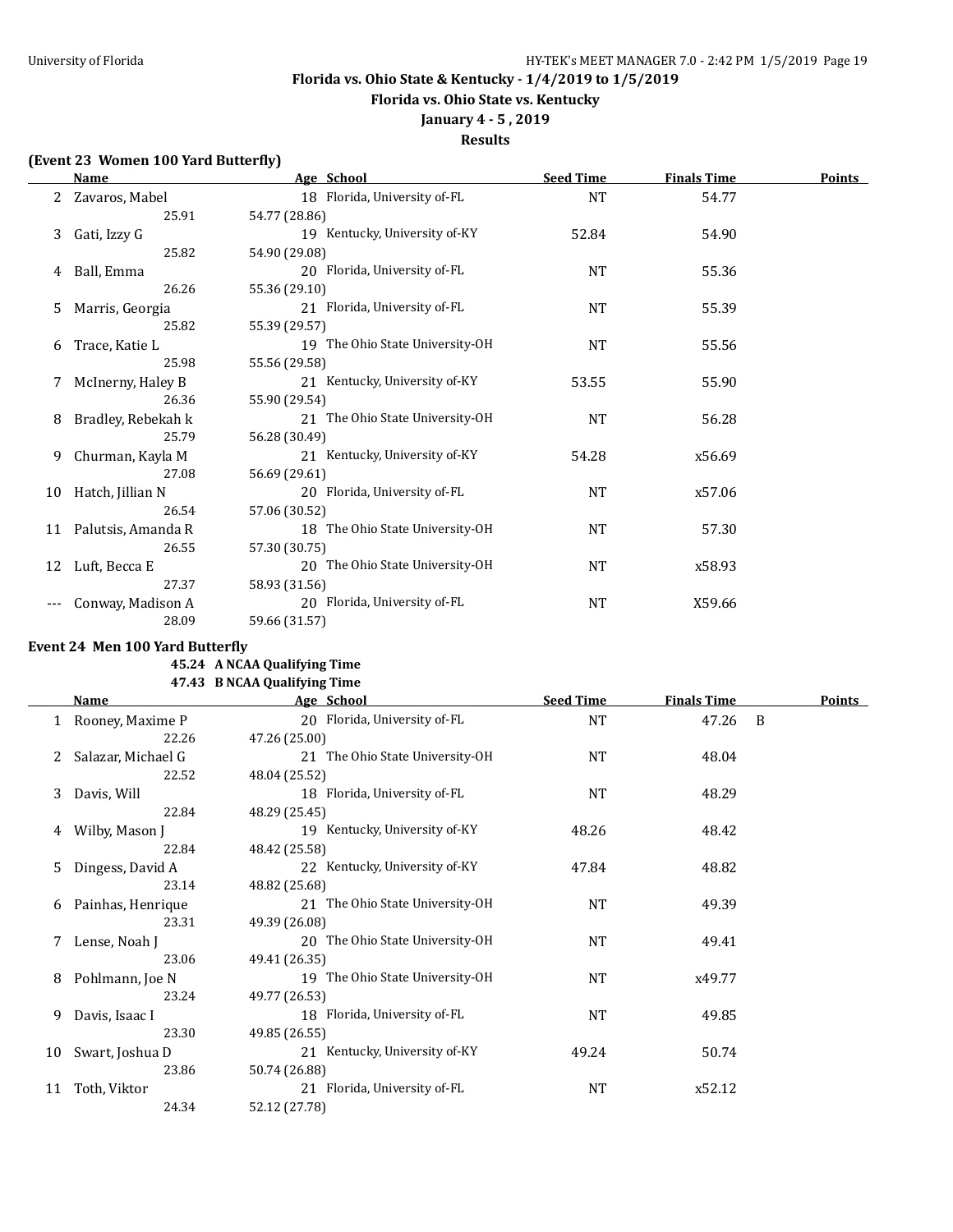**Florida vs. Ohio State vs. Kentucky**

## **January 4 - 5 , 2019**

**Results**

### **(Event 24 Men 100 Yard Butterfly)**

| <b>Name</b>         | Age School                      | <b>Seed Time</b> | <b>Finals Time</b> | <b>Points</b> |
|---------------------|---------------------------------|------------------|--------------------|---------------|
| --- Sugar, Ben D    | 19 The Ohio State University-OH | NT               | X50.71             |               |
| 23.78               | 50.71 (26.93)                   |                  |                    |               |
| Quinn, Gerry<br>--- | 20 Florida, University of-FL    | <b>NT</b>        | X52.87             |               |
| 24.31               | 52.87 (28.56)                   |                  |                    |               |

#### **Event 25 Women 200 Yard IM**

**1:54.31 A NCAA Qualifying Time 1:59.94 B NCAA Qualifying Time**

|   | <b>Name</b>            | $1.57.71$ D NGARY QUALITYING THRU<br>Age School | <b>Seed Time</b> | <b>Finals Time</b> | <b>Points</b>  |
|---|------------------------|-------------------------------------------------|------------------|--------------------|----------------|
|   | 1 Seidt, Asia M        | 21 Kentucky, University of-KY                   | 1:54.37          | 1:58.61            | $\overline{B}$ |
|   | 26.06                  | 54.94 (28.88)<br>1:30.13(35.19)                 | 1:58.61 (28.48)  |                    |                |
|   | 2 Fertel, Kelly A      | 20 Florida, University of-FL                    | <b>NT</b>        | 2:00.72            |                |
|   | 26.95                  | 57.93 (30.98) 1:33.20 (35.27)                   | 2:00.72 (27.52)  |                    |                |
| 3 | Burns, Hannah C        | 21 Florida, University of-FL                    | <b>NT</b>        | 2:01.38            |                |
|   | 27.14                  | 57.29 (30.15)<br>1:32.41(35.12)                 | 2:01.38 (28.97)  |                    |                |
|   | 4 Pearl, Vanessa A     | 18 Florida, University of-FL                    | <b>NT</b>        | 2:01.90            |                |
|   | 27.07                  | 58.55 (31.48)<br>1:33.39 (34.84)                | 2:01.90 (28.51)  |                    |                |
| 5 | Romano, Kristen E      | 19 The Ohio State University-OH                 | <b>NT</b>        | 2:02.20            |                |
|   | 26.80                  | 57.85 (31.05)<br>1:33.73 (35.88)                | 2:02.20 (28.47)  |                    |                |
|   | 6 Bonnett, Bailey A    | 20 Kentucky, University of-KY                   | 2:00.87          | 2:02.30            |                |
|   | 27.03                  | 59.25 (32.22)<br>1:33.73 (34.48)                | 2:02.30 (28.57)  |                    |                |
|   | 7 Faulconer, Savanna J | 20 Florida, University of-FL                    | <b>NT</b>        | x2:03.30           |                |
|   | 27.29                  | 59.06 (31.77)<br>1:34.08 (35.02)                | 2:03.30 (29.22)  |                    |                |
|   | 8 Winstead, Madison C  | 21 Kentucky, University of-KY                   | 2:01.40          | 2:04.97            |                |
|   | 27.89                  | 1:00.18 (32.29)<br>1:35.69 (35.51)              | 2:04.97 (29.28)  |                    |                |
|   | 9 Gresser, Hanna M     | 19 The Ohio State University-OH                 | <b>NT</b>        | 2:05.08            |                |
|   | 27.22                  | 1:00.96(33.74)<br>1:35.66 (34.70)               | 2:05.08 (29.42)  |                    |                |
|   | 10 Demler, Kathrin     | 22 The Ohio State University-OH                 | <b>NT</b>        | 2:05.59            |                |
|   | 26.95                  | 57.89 (30.94)<br>1:35.86 (37.97)                | 2:05.59 (29.73)  |                    |                |
|   | 11 Edelman, Lauren B   | 19 Kentucky, University of-KY                   | 2:00.55          | x2:08.16           |                |
|   | 27.36                  | 59.01 (31.65)<br>1:37.55 (38.54)                | 2:08.16 (30.61)  |                    |                |
|   | 12 Kowal, Grace E      | 20 The Ohio State University-OH                 | <b>NT</b>        | x2:09.32           |                |
|   | 27.94                  | 1:00.56(32.62)<br>1:38.79 (38.23)               | 2:09.32 (30.53)  |                    |                |
|   | Lakes, Morgan A        | 20 Kentucky, University of-KY                   | 2:02.45          | X2:07.88           |                |
|   | 28.00                  | $1:00.65$ $(32.65)$ $1:37.84$ $(37.19)$         | 2:07.88 (30.04)  |                    |                |
|   | Hatton, Eleanor M      | 19 Florida, University of-FL                    | <b>NT</b>        | X2:10.68           |                |
|   | 28.68                  | 1:02.18(33.50)<br>1:39.50 (37.32)               | 2:10.68(31.18)   |                    |                |
|   | Merriman, Lizzy G      | 20 Kentucky, University of-KY                   | 2:04.61          | X2:11.36           |                |
|   | 28.67                  | 1:02.95(34.28)<br>1:40.48 (37.53)               | 2:11.36 (30.88)  |                    |                |
|   | Tafuto, Sally E        | 18 The Ohio State University-OH                 | NT               | X2:11.92           |                |
|   | 28.35                  | 1:01.89(33.54)<br>1:41.75 (39.86)               | 2:11.92 (30.17)  |                    |                |

**Event 26 Men 200 Yard IM**

## **1:41.34 A NCAA Qualifying Time 1:46.77 B NCAA Qualifying Time**

| Name                 | Age School    |                               | <b>Seed Time</b> | <b>Finals Time</b> | Points |
|----------------------|---------------|-------------------------------|------------------|--------------------|--------|
| Brown, Glen T        |               | 21 Kentucky, University of-KY | 1:45.19          | 1:48.63            |        |
| 24.25                | 52.13 (27.88) | 1:23.25(31.12)                | 1:48.63 (25.38)  |                    |        |
| 2 Lebed, Alexander M |               | 22 Florida, University of-FL  | NΊ               | 1:48.66            |        |
| 24.46                | 52.06 (27.60) | 1:23.15(31.09)                | 1:48.66(25.51)   |                    |        |
| Orcutt, Daniel L     | 20            | Kentucky, University of-KY    |                  | 1:49.32            |        |
| 24.66                | 52.39 (27.73) | 1:23.27 (30.88)               | 1:49.32 (26.05)  |                    |        |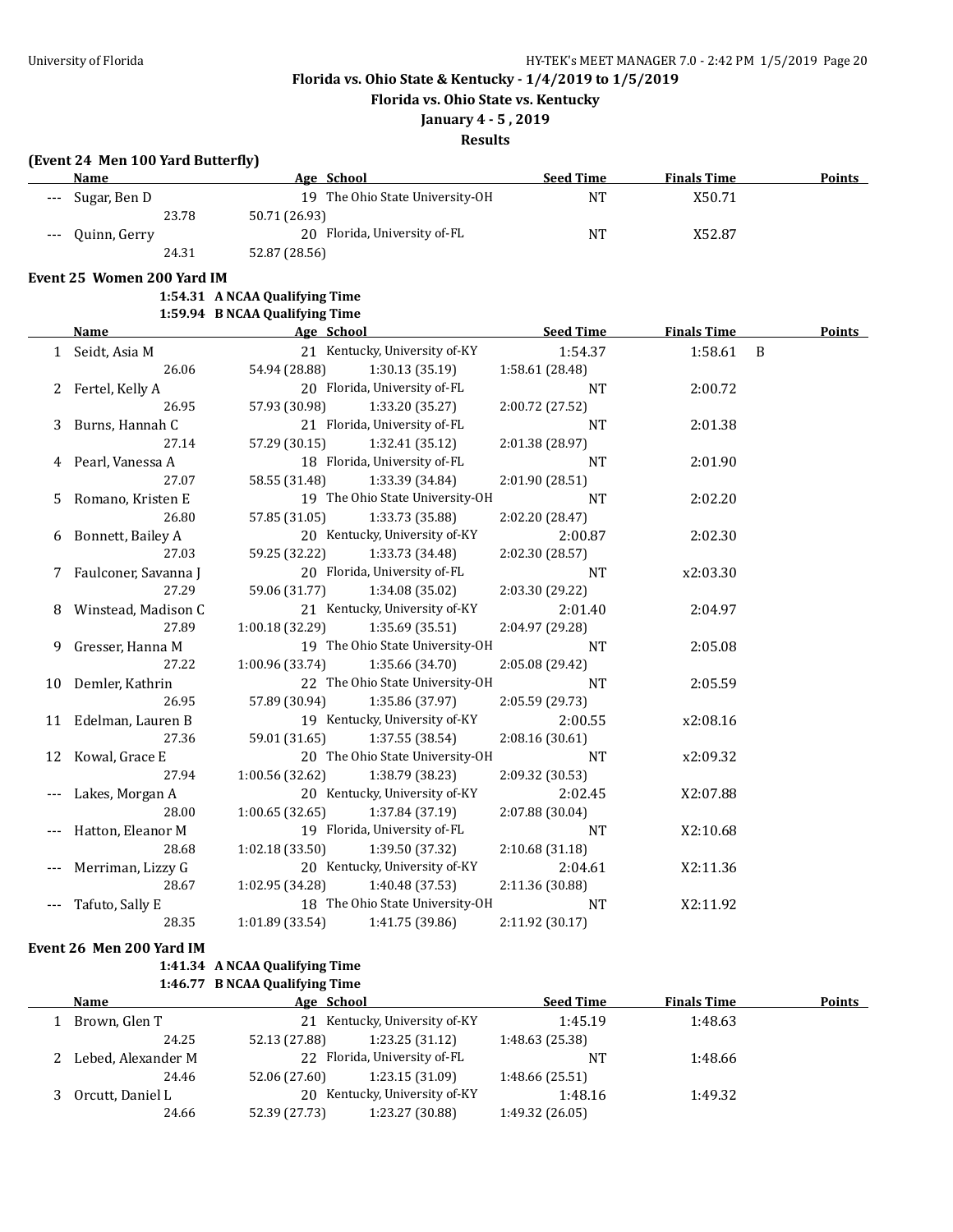**Florida vs. Ohio State vs. Kentucky**

### **January 4 - 5 , 2019 Results**

## **(Event 26 Men 200 Yard IM)**

|       | Age School<br>Name    |               | <b>Seed Time</b>                | <b>Finals Time</b> | <b>Points</b> |  |
|-------|-----------------------|---------------|---------------------------------|--------------------|---------------|--|
|       | 4 DeLakis, Paul J     |               | 20 The Ohio State University-OH | $\rm{NT}$          | 1:49.38       |  |
|       | 24.18                 | 52.50 (28.32) | 1:24.14 (31.64)                 | 1:49.38 (25.24)    |               |  |
|       | 5 Gloude, Daniel S    |               | 21 The Ohio State University-OH | <b>NT</b>          | 1:51.50       |  |
|       | 24.75                 | 53.64 (28.89) | 1:26.01(32.37)                  | 1:51.50 (25.49)    |               |  |
|       | 6 Wilby, Mason J      |               | 19 Kentucky, University of-KY   | 1:47.63            | 1:51.77       |  |
|       | 24.33                 | 53.44 (29.11) | 1:26.24 (32.80)                 | 1:51.77(25.53)     |               |  |
|       | 7 Guarente, Marco     |               | 21 Florida, University of-FL    | <b>NT</b>          | 1:51.97       |  |
|       | 24.55                 | 53.82 (29.27) | 1:25.77(31.95)                  | 1:51.97 (26.20)    |               |  |
| 8     | Sanders, Grant L      |               | 21 Florida, University of-FL    | <b>NT</b>          | 1:52.08       |  |
|       | 23.48                 | 50.23 (26.75) | 1:24.17 (33.94)                 | 1:52.08 (27.91)    |               |  |
|       | 9 Blandford, Connor J |               | 20 Kentucky, University of-KY   | 1:47.80            | x1:52.17      |  |
|       | 24.25                 | 52.24 (27.99) | 1:25.35(33.11)                  | 1:52.17 (26.82)    |               |  |
| 10    | Mathews, Jason S      |               | 19 The Ohio State University-OH | <b>NT</b>          | 1:52.60       |  |
|       | 24.52                 | 53.90 (29.38) | 1:25.46(31.56)                  | 1:52.60(27.14)     |               |  |
| 11    | Cancel, Miguel A      |               | 18 Florida, University of-FL    | <b>NT</b>          | x1:53.69      |  |
|       | 24.80                 | 53.67 (28.87) | 1:27.30 (33.63)                 | 1:53.69 (26.39)    |               |  |
| 12    | Gribble, Trey O       |               | 18 The Ohio State University-OH | NT                 | x1:53.88      |  |
|       | 24.63                 | 52.80 (28.17) | 1:26.84(34.04)                  | 1:53.88 (27.04)    |               |  |
| 13    | Barker, Kyle W        |               | 18 Kentucky, University of-KY   | 1:49.46            | x1:56.61      |  |
|       | 25.22                 | 55.13 (29.91) | 1:29.03 (33.90)                 | 1:56.61 (27.58)    |               |  |
| $---$ | Balogh, Brennan L     |               | 21 Florida, University of-FL    | <b>NT</b>          | X1:54.72      |  |
|       | 24.76                 | 52.28 (27.52) | 1:26.93(34.65)                  | 1:54.72 (27.79)    |               |  |
|       | Haney, Austin M       |               | 21 Kentucky, University of-KY   | NT                 | X2:00.90      |  |
|       | 26.03                 | 58.33 (32.30) | 1:32.81 (34.48)                 | 2:00.90 (28.09)    |               |  |

### **Event 27 Women 400 Yard Freestyle Relay**

**3:14.97 A NCAA Qualifying Time 3:16.82 B NCAA Qualifying Time**

|    | Team                          |                       | Relay                        | <b>Seed Time</b>             | <b>Finals Time</b>      | <b>Points</b> |
|----|-------------------------------|-----------------------|------------------------------|------------------------------|-------------------------|---------------|
|    | 1 Florida, University of-FL   |                       | A                            | <b>NT</b>                    | 3:19.56                 |               |
|    | 1) Dressel, Sherridon L 20    |                       | 2) Garofalo, Isabella D 20   | 3) Dambacher, Kelsey N 20    | 4) Fertel, Kelly A 20   |               |
|    | 23.95                         | 49.33 (49.33)         | 1:13.05 (23.72)              | 1:39.12 (49.79)              |                         |               |
|    | 2:03.47 (24.35)               | 2:30.17(51.05)        | 2:53.70 (23.53)              | 3:19.56 (49.39)              |                         |               |
|    | Kentucky, University of-KY    | A                     |                              | NT                           | 3:21.95                 |               |
|    | 1) Galyer, Ali J 20           | 2) Gaines, Riley M 18 |                              | 3) Whisenhunt, Meredith G 22 | 4) Freriks, Geena 22    |               |
|    | 24.71                         | 50.83 (50.83)         | 1:14.07(23.24)               | 1:39.91 (49.08)              |                         |               |
|    | 2:04.41(24.50)                | 2:31.19(51.28)        | 2:55.32(24.13)               | 3:21.95(50.76)               |                         |               |
| 3  | The Ohio State University-OH  | A                     |                              | <b>NT</b>                    | 3:23.05                 |               |
|    | 1) Petrak, Taylor E 19        | 2) Coy, Maria L 21    |                              | 3) Trace, Katie L 19         | 4) Rayner, Freya 20     |               |
|    | 24.14                         | 50.48 (50.48)         | 1:14.74(24.26)               | 1:41.34 (50.86)              |                         |               |
|    | 2:05.58 (24.24)               | 2:32.32 (50.98)       | 2:56.25 (23.93)              | 3:23.05 (50.73)              |                         |               |
| 4  | Florida, University of-FL     |                       | B                            | <b>NT</b>                    | 3:25.26                 |               |
|    | 1) Zavaros, Mabel 18          |                       | 2) Balbuena, Kirschtine O 18 | 3) Marris, Georgia 21        | 4) Burns, Hannah C 21   |               |
|    | 24.98                         | 51.69 (51.69)         | 1:16.61 (24.92)              | 1:43.25 (51.56)              |                         |               |
|    | 2:07.58 (24.33)               | 2:33.92 (50.67)       | 2:58.55(24.63)               | 3:25.26 (51.34)              |                         |               |
| .5 | The Ohio State University-OH  |                       | B                            | <b>NT</b>                    | 3:26.64                 |               |
|    | 1) Jurkovic-Perisa, Lucija 21 |                       | 2) Landstra, Devin P 20      | 3) Demler, Kathrin 22        | 4) Romano, Kristen E 19 |               |
|    | 24.77                         | 51.69 (51.69)         | 1:14.02(22.33)               | 1:43.51 (51.82)              |                         |               |
|    | 2:08.95 (25.44)               | 2:36.17(52.66)        | 3:00.20 (24.03)              | 3:26.64 (50.47)              |                         |               |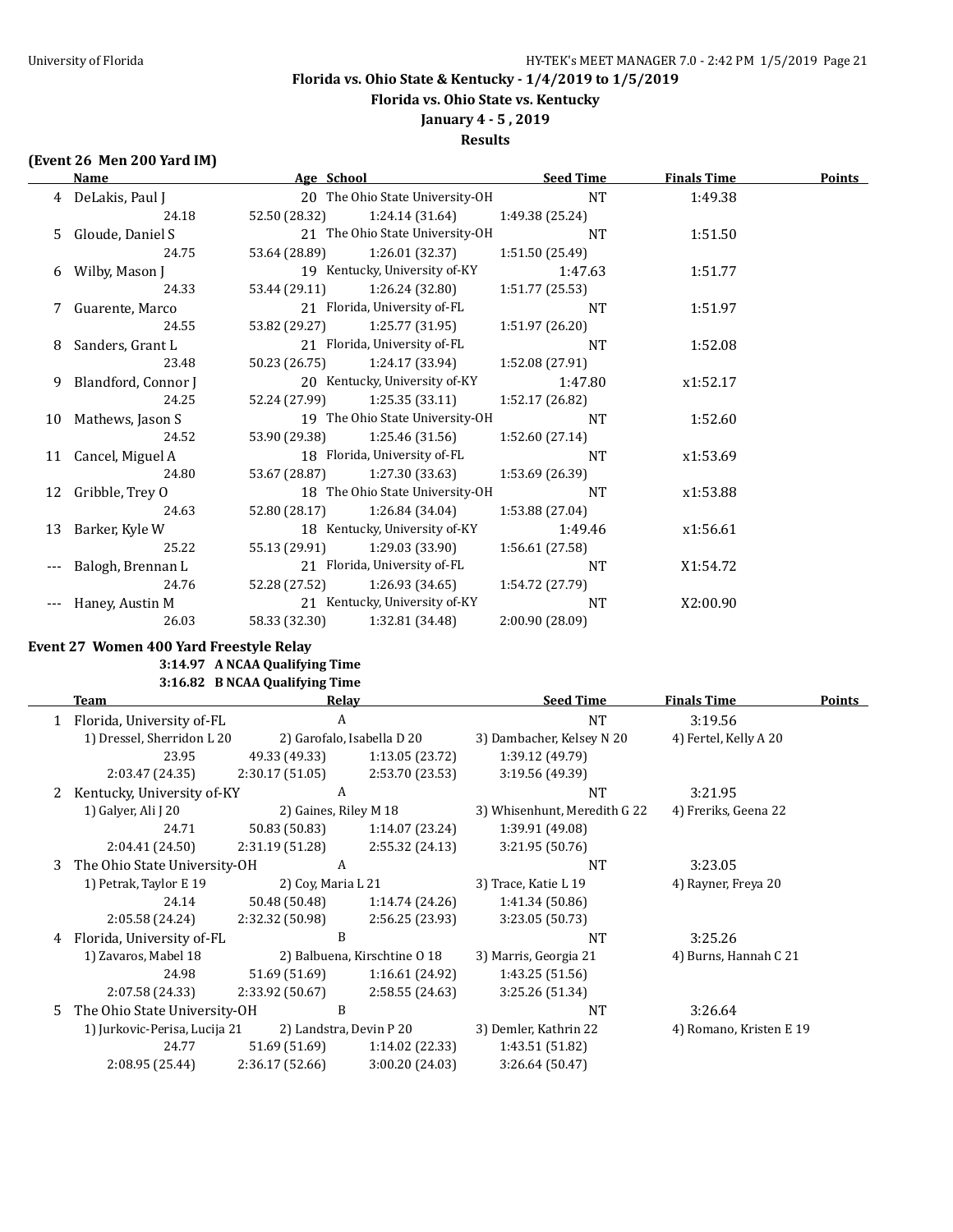**Florida vs. Ohio State vs. Kentucky**

**January 4 - 5 , 2019**

**Results**

## **(Event 27 Women 400 Yard Freestyle Relay)**

|    | <b>Team</b>                           | <u>Relay</u>                   |                           | <b>Seed Time</b>            | <b>Finals Time</b>         | <b>Points</b> |
|----|---------------------------------------|--------------------------------|---------------------------|-----------------------------|----------------------------|---------------|
|    | 6 Florida, University of-FL           | C                              |                           | <b>NT</b>                   | x3:27.56                   |               |
|    | 1) Ault, Taylor A 19                  | 2) Hillis, Gabrielle B 19      |                           | 3) Hatch, Jillian N 20      | 4) Guzman, Celi 18         |               |
|    | 25.46                                 | 52.29 (52.29)                  | 1:16.73 (24.44)           | 1:43.89 (51.60)             |                            |               |
|    | 2:08.60 (24.71)                       | 2:35.81 (51.92)                | 3:00.46 (24.65)           | 3:27.56 (51.75)             |                            |               |
|    | 7 Kentucky, University of-KY          | B                              |                           | NT                          | 3:28.57                    |               |
|    | 1) Sorenson, Sophie L 18              | 2) Gati, Izzy G 19             |                           | 3) Rodriguez, Kelly M 18    | 4) Hill, Jaclyn F 19       |               |
|    | 25.09                                 | 52.02 (52.02)                  | 1:16.64 (24.62)           | 1:43.97 (51.95)             |                            |               |
|    | 2:08.63 (24.66)                       | 2:36.15(52.18)                 | 3:01.21(25.06)            | 3:28.57 (52.42)             |                            |               |
| 8  | The Ohio State University-OH          | $\mathsf C$                    |                           | NT                          | x3:30.30                   |               |
|    | 1) Glesenkamp, Brooke K 20            |                                | 2) Palutsis, Amanda R 18  | 3) Fike, Quinn Q 20         | 4) Wright, Katie E 20      |               |
|    | 25.18                                 | 52.52 (52.52)                  | 1:17.42 (24.90)           | 1:44.33 (51.81)             |                            |               |
|    | 2:09.52 (25.19)                       | 2:37.17 (52.84)                | 3:02.48 (25.31)           | 3:30.30 (53.13)             |                            |               |
| 9. | Florida, University of-FL             | D                              |                           | NT                          | x3:31.98                   |               |
|    | 1) Boszormenyi, Bettina 19            | 2) Braswell, Leah D 18         |                           | 3) Miller, Nikki 18         | 4) Novosedliak, Kalie N 18 |               |
|    | 25.55                                 | 52.63 (52.63)                  | 1:18.37 (25.74)           | 1:45.76 (53.13)             |                            |               |
|    | 2:11.01 (25.25)                       | 2:38.11(52.35)                 | 3:03.68 (25.57)           | 3:31.98 (53.87)             |                            |               |
|    | 10 Kentucky, University of-KY         | $\mathsf C$                    |                           | NT                          | x3:36.81                   |               |
|    | 1) Huffman, Olivia R 20               | 2) Kelly, Paige M 22           |                           | 3) Lakes, Morgan A 20       | 4) Neff, Payton B 19       |               |
|    | 25.92                                 | 54.26 (54.26)                  | 1:20.06 (25.80)           | 1:48.06 (53.80)             |                            |               |
|    | 2:14.12 (26.06)                       | 2:42.91 (54.85)                | 3:08.61 (25.70)           | 3:36.81 (53.90)             |                            |               |
|    | Event 28 Men 400 Yard Freestyle Relay |                                |                           |                             |                            |               |
|    |                                       | 2:51.39 A NCAA Qualifying Time |                           |                             |                            |               |
|    |                                       | 2:52.72 B NCAA Qualifying Time |                           |                             |                            |               |
|    | <b>Team</b>                           | Relay                          |                           | <b>Seed Time</b>            | <b>Finals Time</b>         | <b>Points</b> |
|    | 1 Florida, University of-FL           | $\mathbf{A}$                   |                           | <b>NT</b>                   | 2:55.13                    |               |
|    | 1) Rooney, Maxime P 20                | 2) Baqlah, Khader G 19         |                           | 3) Smith, Kieran S 18       | 4) Stokowski, Kacper A 19  |               |
|    | 21.00                                 | 43.75 (43.75)                  | 1:04.70 (20.95)           | 1:27.52 (43.77)             |                            |               |
|    | 1:48.76 (21.24)                       | 2:11.35(43.83)                 | 2:32.09 (20.74)           | 2:55.13 (43.78)             |                            |               |
| 2  | The Ohio State University-OH          | $\boldsymbol{A}$               |                           | <b>NT</b>                   | 2:55.40                    |               |
|    | 1) Gaziev, Ruslan 19                  | 2) Andreis, Semuede 19         |                           | 3) Abeysinghe, Matthew D 22 | 4) DeLakis, Paul J 20      |               |
|    | 21.08                                 | 43.92 (43.92)                  | 1:05.00 (21.08)           | 1:28.47 (44.55)             |                            |               |
|    | 1:49.32 (20.85)                       | 2:12.45 (43.98)                | 2:32.88 (20.43)           | 2:55.40 (42.95)             |                            |               |
| 3  | Kentucky, University of-KY            | $\mathbf{A}$                   |                           | NT                          | 2:58.47                    |               |
|    | 1) Wetzlar, Peter C 21                | 2) Head, Jason A 21            |                           | 3) Brown, Glen T 21         | 4) Mitchell, John P 21     |               |
|    | 21.27                                 | 44.45 (44.45)                  | 1:05.66 (21.21)           | 1:28.69 (44.24)             |                            |               |
|    | 1:49.82 (21.13)                       | 2:13.28 (44.59)                | 2:34.79 (21.51)           | 2:58.47 (45.19)             |                            |               |
|    | 4 Florida, University of-FL           | B                              |                           | <b>NT</b>                   | 2:59.01                    |               |
|    | 1) Davis, Will 18                     |                                | 2) Margotti, Christoph 22 | 3) Heath, Grady W 21        | 4) Beach, Clark G 19       |               |
|    | 21.53                                 | 44.91 (44.91)                  | 1:06.21 (21.30)           | 1:29.63 (44.72)             |                            |               |
|    | 1:50.73 (21.10)                       | 2:14.50 (44.87)                | 2:35.57 (21.07)           | 2:59.01 (44.51)             |                            |               |
|    | 5 Florida, University of-FL           | $\mathsf{C}$                   |                           | NT                          | x3:03.51                   |               |
|    | 1) Depassier, Jorge A 18              | 2) Davis, Isaac I 18           |                           | 3) Quinn, Gerry 20          | 4) Szaranek, Jack 20       |               |
|    | 22.21                                 | 46.16 (46.16)                  | 1:07.64 (21.48)           | 1:31.70 (45.54)             |                            |               |
|    | 1:53.38 (21.68)                       | 2:17.96 (46.26)                | 2:39.38 (21.42)           | 3:03.51 (45.55)             |                            |               |
| 6  | Kentucky, University of-KY            | B                              |                           | NT                          | 3:04.07                    |               |
|    | 1) Anderson, Shane M 21               |                                | 2) Blandford, Connor J 20 | 3) Barker, Louis 19         | 4) Dingess, David A 22     |               |
|    | 21.89                                 | 45.87 (45.87)                  | 1:07.70 (21.83)           | 1:32.01 (46.14)             |                            |               |
|    | 1:54.36 (22.35)                       | 2:18.41 (46.40)                | 2:39.86 (21.45)           | 3:04.07 (45.66)             |                            |               |
| 7  | Florida, University of-FL             | ${\bf D}$                      |                           | NT                          | x3:05.88                   |               |
|    | 1) Toth, Viktor 21                    | 2) Callahan, Tate R 19         |                           | 3) Stange, Marty C 19       | 4) Palazzo, Ross D 22      |               |
|    | 22.06                                 | 45.88 (45.88)                  | 1:08.11 (22.23)           | 1:32.25 (46.37)             |                            |               |
|    | 1:54.97 (22.72)                       | 2:19.79 (47.54)                | 2:41.57 (21.78)           | 3:05.88 (46.09)             |                            |               |
|    |                                       |                                |                           |                             |                            |               |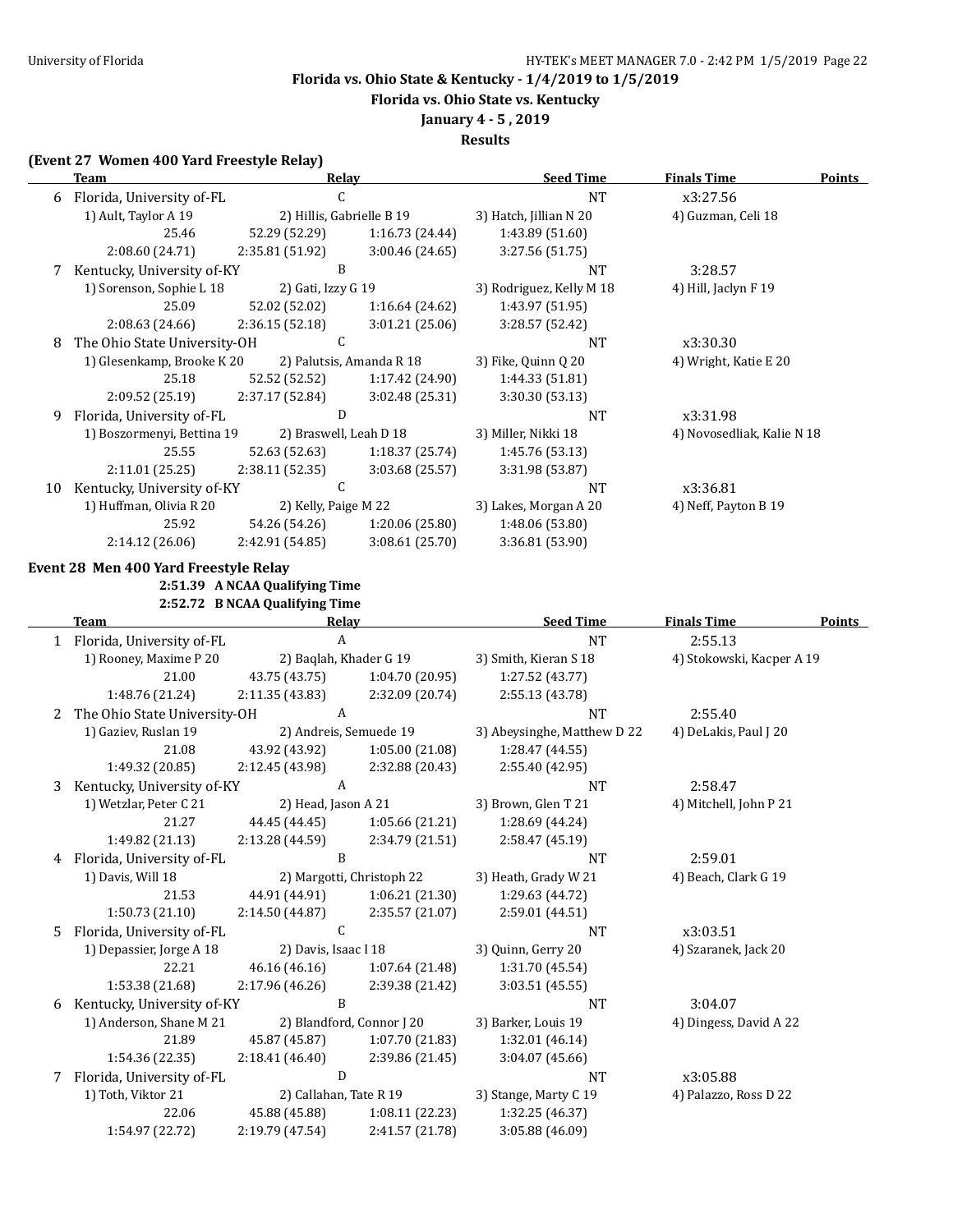**Florida vs. Ohio State vs. Kentucky**

**January 4 - 5 , 2019**

|              | (Event 28 Men 400 Yard Freestyle Relay)<br>Team |                 | <b>Relay</b>                    | <b>Seed Time</b>        | <b>Finals Time</b>    | Points        |
|--------------|-------------------------------------------------|-----------------|---------------------------------|-------------------------|-----------------------|---------------|
| 8            | The Ohio State University-OH                    |                 | B                               | <b>NT</b>               | 3:05.89               |               |
|              | 1) Salazar, Michael G 21                        |                 | 2) Chavez, Teo K 20             | 3) Chavez, Mossimo K 22 | 4) Pohlmann, Joe N 19 |               |
|              | 21.90                                           | 45.99 (45.99)   | 1:07.72 (21.73)                 | 1:32.65 (46.66)         |                       |               |
|              | 1:54.07 (21.42)                                 | 2:18.62 (45.97) | 2:40.93 (22.31)                 | 3:05.89 (47.27)         |                       |               |
| 9.           | The Ohio State University-OH                    |                 | C                               | <b>NT</b>               | x3:07.04              |               |
|              | 1) McDermott, Colin M 20                        |                 | 2) Lense, Noah J 20             | 3) Sugar, Ben D 19      | 4) Hogsed, Nick P 22  |               |
|              | 22.17                                           | 46.17 (46.17)   | 1:08.82 (22.65)                 | 1:33.77 (47.60)         |                       |               |
|              | 1:55.77 (22.00)                                 | 2:20.47 (46.70) | 2:42.98 (22.51)                 | 3:07.04 (46.57)         |                       |               |
|              | Event 29 Women 1 mtr Diving                     |                 |                                 |                         |                       |               |
|              | Name                                            |                 | Age School                      |                         | <b>Finals Score</b>   | <b>Points</b> |
| $\mathbf{1}$ | Angerame, Genevieve                             |                 | 19 The Ohio State University-OH | <b>NP</b>               | 266.50                |               |
| 2            | Barker, Lexie                                   |                 | 20 The Ohio State University-OH | <b>NP</b>               | 262.00                |               |
| 3            | Knight, Kyndal                                  |                 | Kentucky, University of-KY      | <b>NP</b>               | 260.60                |               |
| 4            | Francetic, Kalley                               |                 | Kentucky, University of-KY      | <b>NP</b>               | 252.60                |               |
| 5            | Madden, Brooke A                                |                 | 20 Florida, University of-FL    | NP                      | 244.30                |               |
| 6            | Syskakis, Teya                                  | 21              | Florida, University of-FL       | NP                      | 240.15                |               |
| 7            | Howell, Abigail                                 | 21              | Florida, University of-FL       | N <sub>P</sub>          | 237.40                |               |
| 8            | House, Ali K                                    |                 | 19 The Ohio State University-OH | NP                      | 229.35                |               |
| 9            | Whitner, Emma                                   | 19              | Florida, University of-FL       | <b>NP</b>               | 226.70                |               |
| 10           | Perez, Elizabeth V                              |                 | 18 Florida, University of-FL    | <b>NP</b>               | 226.45                |               |
| 11           | Snider, Lauren E                                |                 | 18 Florida, University of-FL    | <b>NP</b>               | 219.80                |               |
| 12           | Clark, Courtney                                 |                 | Kentucky, University of-KY      | <b>NP</b>               | 211.20                |               |
| 13           | Hudson, Cara                                    |                 | Kentucky, University of-KY      | <b>NP</b>               | 206.70                |               |
| 14           | Trinter, Boni B                                 | 20              | Florida, University of-FL       | <b>NP</b>               | 174.60                |               |
|              | Event 30 Men 3 mtr Diving                       |                 |                                 |                         |                       |               |
|              | Name                                            |                 | Age School                      |                         | <b>Finals Score</b>   | <b>Points</b> |
|              | 1 Masterton, Sebastian                          |                 | Kentucky, University of-KY      | <b>NP</b>               | 366.20                |               |
| 2            | Law, Christopher                                |                 | 21 The Ohio State University-OH | <b>NP</b>               | 358.65                |               |
| 3            | Fielding, Jacob B                               |                 | 18 The Ohio State University-OH | <b>NP</b>               | 343.55                |               |
| 4            | Siler, Jacob                                    |                 | 19 The Ohio State University-OH | <b>NP</b>               | 321.10                |               |
| 5            | Lane, Chase                                     |                 | Kentucky, University of-KY      | <b>NP</b>               | 320.95                |               |
| 6            | Lydon, Nicholas A                               |                 | 18 Florida, University of-FL    | NP                      | 296.80                |               |
| 7            | Canova, Joseph B                                | 20              | The Ohio State University-OH    | <b>NP</b>               | x289.45               |               |
| 8            | Zhang, Danny                                    |                 | Kentucky, University of-KY      | <b>NP</b>               | 288.15                |               |
| 9            | Daniels-Freeman, Aaron H                        |                 | 22 The Ohio State University-OH | <b>NP</b>               | x271.25               |               |
| 10           | Hayes-Macaluso, Lyle T                          | 19              | Florida, University of-FL       | NP                      | 260.05                |               |
| 11           | Morales, Santiago R                             | 18              | Florida, University of-FL       | <b>NP</b>               | 259.10                |               |
| 12           | Farrow, Alex C                                  | 20              | Florida, University of-FL       | <b>NP</b>               | x214.55               |               |
|              | <b>Event 31 Women 3 mtr Diving</b>              |                 |                                 |                         |                       |               |
|              | <b>Name</b>                                     |                 | Age School                      |                         | <b>Finals Score</b>   | <b>Points</b> |
| 1            | Madden, Brooke A                                |                 | 20 Florida, University of-FL    | NP                      | 311.75                |               |
| 2            | Knight, Kyndal                                  |                 | Kentucky, University of-KY      | <b>NP</b>               | 293.85                |               |
| 3            | Howell, Abigail                                 | 21              | Florida, University of-FL       | NP                      | 293.25                |               |
| 4            | Perez, Elizabeth V                              |                 | 18 Florida, University of-FL    | NP                      | 289.30                |               |
| 5            | Francetic, Kalley                               |                 | Kentucky, University of-KY      | <b>NP</b>               | 289.25                |               |
| 6            | Whitner, Emma                                   | 19              | Florida, University of-FL       | NP                      | x272.85               |               |
| 7            | Angerame, Genevieve                             | 19              | The Ohio State University-OH    | NP                      | 261.85                |               |
| 8            | House, Ali K                                    | 19              | The Ohio State University-OH    | <b>NP</b>               | 257.70                |               |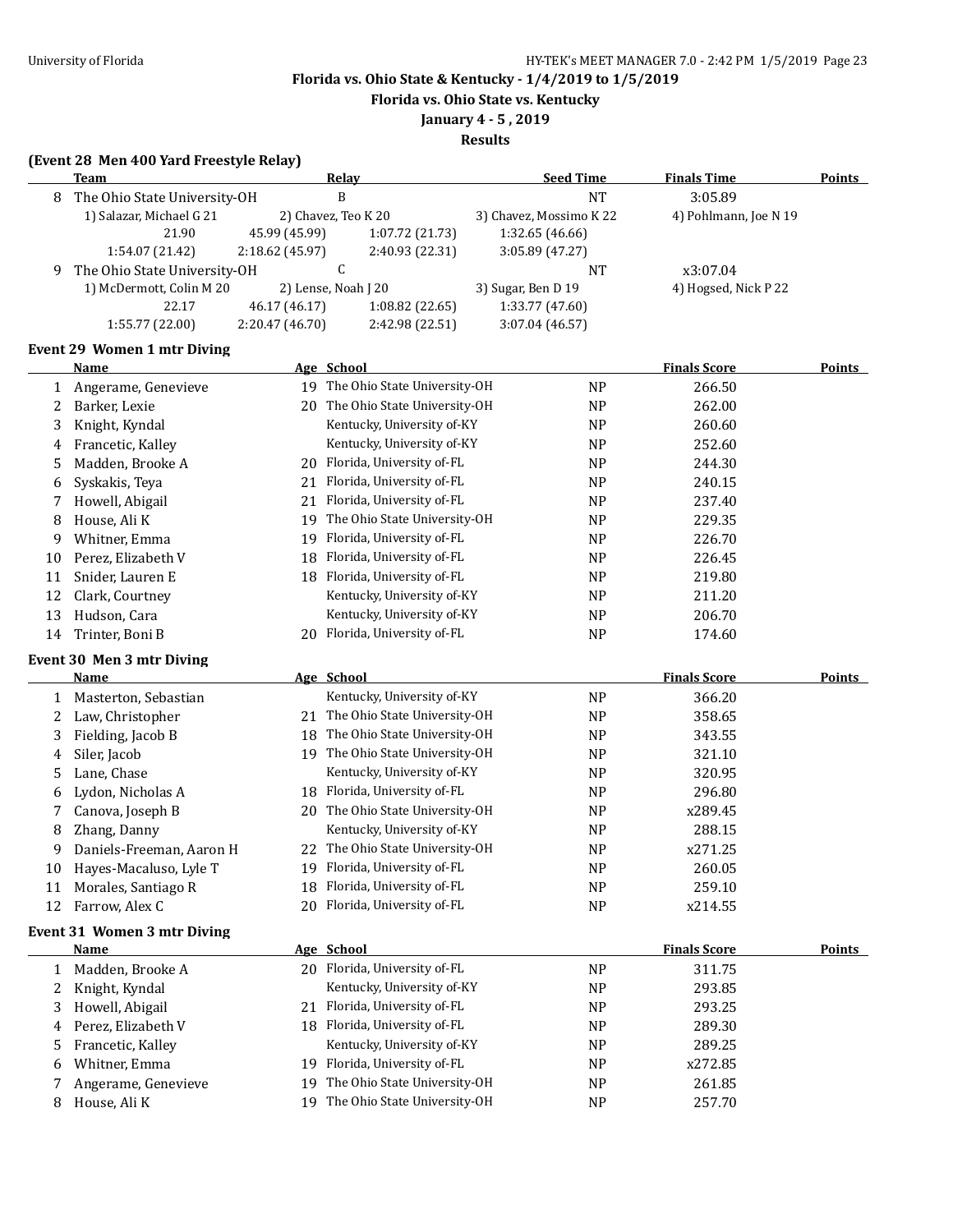**Florida vs. Ohio State vs. Kentucky**

**January 4 - 5 , 2019**

| (Event 31 Women 3 mtr Diving) |  |  |  |
|-------------------------------|--|--|--|
|-------------------------------|--|--|--|

|       | <b>Name</b>                                  |    | Age School                      |                | <b>Finals Score</b> | Points        |
|-------|----------------------------------------------|----|---------------------------------|----------------|---------------------|---------------|
| 9     | Clark, Courtney                              |    | Kentucky, University of-KY      | <b>NP</b>      | 250.80              |               |
| 10    | Barker, Lexie                                | 20 | The Ohio State University-OH    | NP             | 248.50              |               |
| 11    | Syskakis, Teya                               |    | 21 Florida, University of-FL    | <b>NP</b>      | x220.30             |               |
| 12    | Hudson, Cara                                 |    | Kentucky, University of-KY      | <b>NP</b>      | x200.10             |               |
| $---$ | Snider, Lauren E                             | 18 | Florida, University of-FL       | <b>NP</b>      | X224.25             |               |
| ---   | Trinter, Boni B                              |    | 20 Florida, University of-FL    | <b>NP</b>      | X192.50             |               |
|       |                                              |    |                                 |                |                     |               |
|       | Event 32 Men 1 mtr Diving<br>Name            |    | Age School                      |                | <b>Finals Score</b> | <b>Points</b> |
|       |                                              | 18 | The Ohio State University-OH    | <b>NP</b>      | 331.05              |               |
| 1     | Fielding, Jacob B                            | 20 | The Ohio State University-OH    |                | 306.40              |               |
| 2     | Canova, Joseph B<br>Daniels-Freeman, Aaron H |    | The Ohio State University-OH    | N <sub>P</sub> | 304.65              |               |
| 3     |                                              | 22 |                                 | N <sub>P</sub> |                     |               |
| 4     | Law, Christopher                             | 21 | The Ohio State University-OH    | NP             | 298.00              |               |
| 5     | Siler, Jacob                                 | 19 | The Ohio State University-OH    | <b>NP</b>      | 296.00              |               |
| 6     | Farrow, Alex C                               | 20 | Florida, University of-FL       | <b>NP</b>      | 292.80              |               |
| 7     | Lydon, Nicholas A                            |    | 18 Florida, University of-FL    | <b>NP</b>      | 283.55              |               |
| 8     | Zhang, Danny                                 |    | Kentucky, University of-KY      | N <sub>P</sub> | 279.55              |               |
| 9     | Lane, Chase                                  |    | Kentucky, University of-KY      | N <sub>P</sub> | 277.85              |               |
| 10    | Hayes-Macaluso, Lyle T                       |    | 19 Florida, University of-FL    | N <sub>P</sub> | 264.25              |               |
| 11    | Masterton, Sebastian                         |    | Kentucky, University of-KY      | NP             | 240.50              |               |
| 12    | Morales, Santiago R                          | 18 | Florida, University of-FL       | <b>NP</b>      | 211.45              |               |
| ---   | Abeysinghe, Matthew D                        | 22 | The Ohio State University-OH    | <b>NP</b>      | NS                  |               |
|       | <b>Event 33 Women Platform Diving</b>        |    |                                 |                |                     |               |
|       | Name                                         |    | Age School                      |                | <b>Finals Score</b> | <b>Points</b> |
| 1     | Clark, Courtney                              |    | Kentucky, University of-KY      | <b>NP</b>      | 273.85              |               |
| 2     | Knight, Kyndal                               |    | Kentucky, University of-KY      | <b>NP</b>      | 242.35              |               |
| 3     | Snider, Lauren E                             | 18 | Florida, University of-FL       | N <sub>P</sub> | 234.90              |               |
| 4     | Barker, Lexie                                | 20 | The Ohio State University-OH    | N <sub>P</sub> | 232.00              |               |
| 5     | Angerame, Genevieve                          | 19 | The Ohio State University-OH    | N <sub>P</sub> | 224.35              |               |
| 6     | Perez, Elizabeth V                           | 18 | Florida, University of-FL       | NP             | 213.55              |               |
| 7     | Whitner, Emma                                |    | 19 Florida, University of-FL    | <b>NP</b>      | 204.30              |               |
| 8     | Francetic, Kalley                            |    | Kentucky, University of-KY      | N <sub>P</sub> | 203.10              |               |
| 9     | House, Ali K                                 |    | 19 The Ohio State University-OH | <b>NP</b>      | 201.40              |               |
| 10    | Syskakis, Teya                               | 21 | Florida, University of-FL       | NP             | x187.75             |               |
| 11    | Hudson, Cara                                 |    | Kentucky, University of-KY      | N <sub>P</sub> | x157.70             |               |
| ---   | Howell, Abigail                              |    | 21 Florida, University of-FL    | NP             | X184.10             |               |
| ---   | Trinter, Boni B                              |    | 20 Florida, University of-FL    | <b>NP</b>      | X142.85             |               |
|       |                                              |    |                                 |                |                     |               |
|       | <b>Event 34 Men Platform Diving</b>          |    |                                 |                |                     |               |
|       | Name                                         |    | Age School                      |                | <b>Finals Score</b> | <b>Points</b> |
| 1     | Fielding, Jacob B                            | 18 | The Ohio State University-OH    | <b>NP</b>      | 374.85              |               |
| 2     | Siler, Jacob                                 | 19 | The Ohio State University-OH    | NP             | 362.10              |               |
| 3     | Daniels-Freeman, Aaron H                     | 22 | The Ohio State University-OH    | NP             | 349.50              |               |
| 4     | Masterton, Sebastian                         |    | Kentucky, University of-KY      | NP             | 304.20              |               |
| 5     | Lane, Chase                                  |    | Kentucky, University of-KY      | NP             | 303.90              |               |
| 6     | Canova, Joseph B                             | 20 | The Ohio State University-OH    | NP             | x298.65             |               |
| 7     | Morales, Santiago R                          | 18 | Florida, University of-FL       | NP             | 278.55              |               |
| 8     | Lydon, Nicholas A                            | 18 | Florida, University of-FL       | NP             | 277.60              |               |
| 9     | Hayes-Macaluso, Lyle T                       | 19 | Florida, University of-FL       | NP             | 243.90              |               |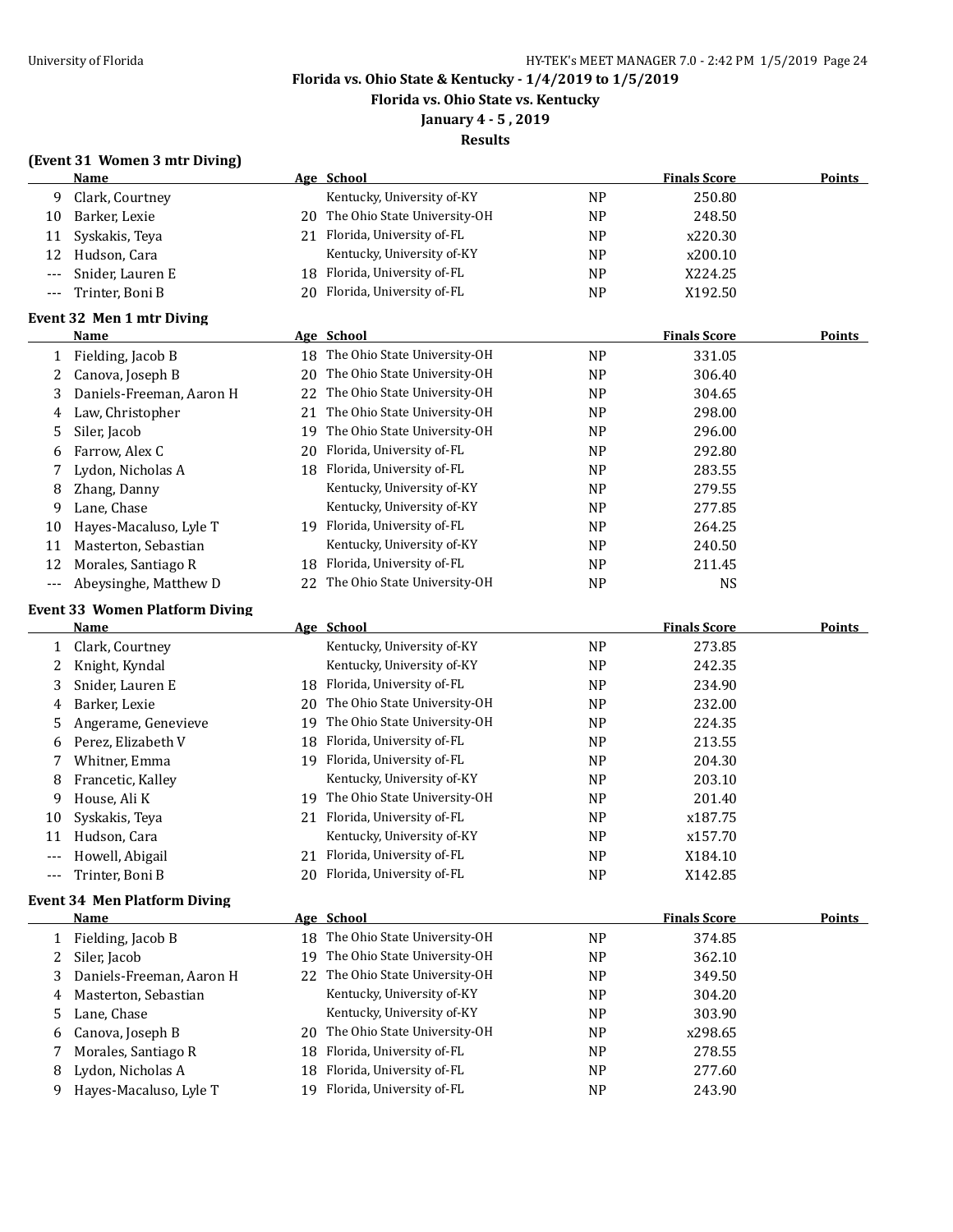**Florida vs. Ohio State vs. Kentucky**

## **January 4 - 5 , 2019**

|   | (Event 34 Men Platform Diving)<br>Name | Age School                       |                                   |                                           | <b>Finals Score</b>          | <b>Points</b> |
|---|----------------------------------------|----------------------------------|-----------------------------------|-------------------------------------------|------------------------------|---------------|
|   | 10 Farrow, Alex C                      |                                  | 20 Florida, University of-FL      | <b>NP</b>                                 | x236.90                      |               |
|   | 11 Law, Christopher                    |                                  | 21 The Ohio State University-OH   | <b>NP</b>                                 | x235.25                      |               |
|   |                                        |                                  |                                   |                                           |                              |               |
|   | Event 35 Women 400 Yard Medley Relay   | 3:32.30 A NCAA Qualifying Time   |                                   |                                           |                              |               |
|   |                                        | 3:34.35 B NCAA Qualifying Time   |                                   |                                           |                              |               |
|   | <b>Team</b>                            |                                  | Relay                             | <b>Seed Time</b>                          | <b>Finals Time</b>           | <b>Points</b> |
|   | 1 Florida, University of-FL            |                                  | $\boldsymbol{A}$                  | <b>NT</b>                                 | 3:39.01                      |               |
|   | 1) Ball, Emma 20                       |                                  | 2) Pearl, Vanessa A 18            |                                           | 4) Garofalo, Isabella D 20   |               |
|   | 26.21                                  | 53.91 (53.91)                    | 1:13.53 (19.62)                   | 3) Zavaros, Mabel 18<br>1:54.91 (1:01.00) |                              |               |
|   | 2:19.97 (25.06)                        | 2:49.35 (54.44)                  | 3:12.86 (23.51)                   | 3:39.01 (49.66)                           |                              |               |
| 2 | Kentucky, University of-KY             |                                  | A                                 | NT                                        | 3:39.10                      |               |
|   | 1) Galyer, Ali J 20                    |                                  | 2) Bonnett, Bailey A 20           | 3) Seidt, Asia M 21                       | 4) Gaines, Riley M 18        |               |
|   | 26.65                                  | 54.20 (54.20)                    | 1:23.30 (29.10)                   | 1:56.26 (1:02.06)                         |                              |               |
|   | 2:20.83 (24.57)                        | 2:48.93 (52.67)                  | 3:12.69 (23.76)                   | 3:39.10 (50.17)                           |                              |               |
| 3 | The Ohio State University-OH           |                                  | A                                 | NT                                        | 3:42.13                      |               |
|   | 1) Bradley, Rebekah k 21               |                                  | 2) Gresser, Hanna M 19            | 3) Trace, Katie L 19                      | 4) Rayner, Freya 20          |               |
|   | 26.75                                  | 54.94 (54.94)                    | 1:23.73 (28.79)                   | 1:57.31 (1:02.37)                         |                              |               |
|   | 2:21.78 (24.47)                        | 2:51.78 (54.47)                  | 3:15.27 (23.49)                   | 3:42.13 (50.35)                           |                              |               |
| 4 | Florida, University of-FL              |                                  | B                                 | <b>NT</b>                                 | 3:45.28                      |               |
|   | 1) Sell, Sydney L 21                   |                                  | 2) Burns, Hannah C 21             | 3) Marris, Georgia 21                     | 4) Dambacher, Kelsey N 20    |               |
|   | 26.75                                  | 55.89 (55.89)                    | 1:24.88 (28.99)                   | 1:58.93 (1:03.04)                         |                              |               |
|   | 2:24.11 (25.18)                        | 2:53.73 (54.80)                  | 3:17.87 (24.14)                   | 3:45.28 (51.55)                           |                              |               |
| 5 | Kentucky, University of-KY             |                                  | B                                 | NT                                        | 3:46.04                      |               |
|   | 1) Sorenson, Sophie L 18               |                                  | 2) Winstead, Madison C 21         | 3) Gati, Izzy G 19                        | 4) McInerny, Haley B 21      |               |
|   | 27.14                                  | 55.58 (55.58)                    | 1:25.46 (29.88)                   | 2:00.10 (1:04.52)                         |                              |               |
|   | 2:25.68 (25.58)                        | 2:55.46 (55.36)                  | 3:19.33 (23.87)                   | 3:46.04 (50.58)                           |                              |               |
| 6 | The Ohio State University-OH           |                                  | B                                 | <b>NT</b>                                 | 3:46.73                      |               |
|   | 1) Kahmann, Marianne L 21              | 2) Coy, Maria L 21               |                                   | 3) Demler, Kathrin 22                     | 4) Romano, Kristen E 19      |               |
|   | 27.03                                  | 56.52 (56.52)                    | 1:26.34 (29.82)                   | 2:00.39 (1:03.87)                         |                              |               |
|   | 2:26.12 (25.73)                        | 2:55.62 (55.23)                  | 3:19.71 (24.09)                   | 3:46.73 (51.11)                           |                              |               |
| 7 | Florida, University of-FL              |                                  | C                                 | <b>NT</b>                                 | x3:48.87                     |               |
|   | 1) Zavaros, Rosie 18                   |                                  | 2) Deboer, Adrianna G 20          | 3) Hatch, Jillian N 20                    | 4) Balbuena, Kirschtine O 18 |               |
|   | 27.81                                  | 56.68 (56.68)                    | 1:26.80 (30.12)                   | 2:00.92 (1:04.24)                         |                              |               |
|   | 2:27.51 (26.59)                        | 2:57.78 (56.86)                  | 3:22.11 (24.33)                   | 3:48.87 (51.09)                           |                              |               |
| 8 | The Ohio State University-OH           |                                  | C                                 | <b>NT</b>                                 | x3:49.28                     |               |
|   | 1) Landstra, Devin P 20                |                                  | 2) Banks, Laura M 20              | 3) Palutsis, Amanda R 18                  | 4) Petrak, Taylor E 19       |               |
|   | 27.65                                  | 56.86 (56.86)                    | 1:13.06 (16.20)                   | 2:01.67 (1:04.81)                         |                              |               |
|   | 2:28.07 (26.40)                        | 2:59.25 (57.58)                  | 3:22.99 (23.74)                   | 3:49.28 (50.03)                           |                              |               |
| 9 | The Ohio State University-OH           |                                  | D                                 | NT                                        | x3:54.73                     |               |
|   | 1) Fike, Quinn Q 20                    |                                  | 2) Wright, Katie E 20             | 3) Luft, Becca E 20                       | 4) Glesenkamp, Brooke K 20   |               |
|   | 28.12                                  | 58.00 (58.00)                    | 1:29.15 (31.15)                   | 2:05.37 (1:07.37)                         |                              |               |
|   | 2:31.52 (26.15)                        | 3:02.93 (57.56)                  | 3:27.09 (24.16)                   | 3:54.73 (51.80)                           |                              |               |
|   |                                        |                                  |                                   |                                           |                              |               |
|   | Event 36 Men 400 Yard Medley Relay     |                                  |                                   |                                           |                              |               |
|   |                                        | 3:06.78 A NCAA Qualifying Time   |                                   |                                           |                              |               |
|   |                                        | 3:08.33 B NCAA Qualifying Time   |                                   |                                           |                              |               |
|   | Team                                   |                                  | <u>Relav</u>                      | <b>Seed Time</b>                          | <b>Finals Time</b>           | <b>Points</b> |
| 1 | The Ohio State University-OH           |                                  | A                                 | <b>NT</b>                                 | 3:13.67                      |               |
|   | 1) Loy, Andrew D 20                    |                                  | 2) Mathews, Jason S 19            | 3) Salazar, Michael G 21                  | 4) Gaziev, Ruslan 19         |               |
|   |                                        |                                  |                                   |                                           |                              |               |
|   | 23.41<br>2:04.52 (21.43)               | 48.43 (48.43)<br>2:29.99 (46.90) | 1:13.59(25.16)<br>2:50.80 (20.81) | 1:43.09 (54.66)<br>3:13.67 (43.68)        |                              |               |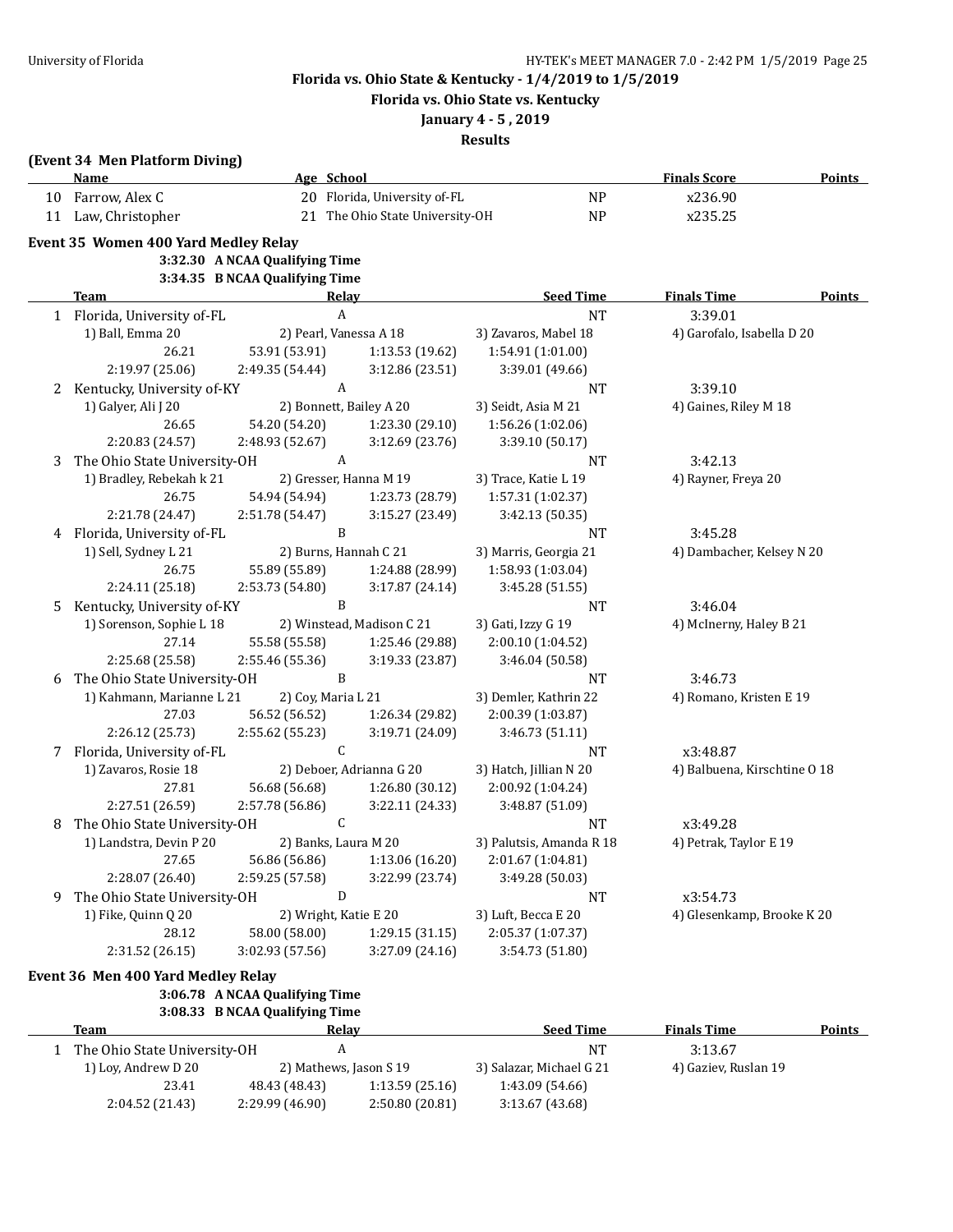**Florida vs. Ohio State vs. Kentucky**

**January 4 - 5 , 2019**

**Results**

## **(Event 36 Men 400 Yard Medley Relay)**

|   | <b>Team</b>                    | <b>Relay</b>           |                 | <b>Seed Time</b>        | <b>Finals Time</b><br><b>Points</b> |  |
|---|--------------------------------|------------------------|-----------------|-------------------------|-------------------------------------|--|
|   | 2 Florida, University of-FL    | $\boldsymbol{A}$       |                 | <b>NT</b>               | 3:14.98                             |  |
|   | 1) Stokowski, Kacper A 19      | 2) Guarente, Marco 21  |                 | 3) Smith, Kieran S 18   | 4) Davis, Will 18                   |  |
|   | 23.25                          | 48.58 (48.58)          | 1:13.96 (25.38) | 1:43.40 (54.82)         |                                     |  |
|   | 2:05.39 (21.99)                | 2:31.07 (47.67)        | 2:51.69 (20.62) | 3:14.98 (43.91)         |                                     |  |
| 3 | Kentucky, University of-KY     | $\mathbf{A}$           |                 | <b>NT</b>               | 3:15.81                             |  |
|   | 1) Swart, Joshua D 21          | 2) Amdor, Wyatt I 21   |                 | 3) Wilby, Mason J 19    | 4) Wetzlar, Peter C 21              |  |
|   | 23.92                          | 50.29 (50.29)          | 1:14.42(24.13)  | 1:43.91 (53.62)         |                                     |  |
|   | 2:05.98 (22.07)                | 2:31.92 (48.01)        | 2:52.54 (20.62) | 3:15.81 (43.89)         |                                     |  |
|   | 4 Florida, University of-FL    | $\, {\bf B}$           |                 | <b>NT</b>               | 3:17.04                             |  |
|   | 1) Rooney, Maxime P 20         | 2) Wu, Stanley 21      |                 | 3) Gezmis, Erge C 20    | 4) Margotti, Christoph 22           |  |
|   | 23.75                          | 48.74 (48.74)          | 1:14.08 (25.34) | 1:43.79 (55.05)         |                                     |  |
|   | 2:06.19 (22.40)                | 2:32.31 (48.52)        | 2:53.67 (21.36) | 3:17.04 (44.73)         |                                     |  |
| 5 | The Ohio State University-OH   | $\mathsf C$            |                 | NT                      | 3:17.88                             |  |
|   | 1) McDermott, Colin M 20       | 2) Sugar, Ben D 19     |                 | 3) Painhas, Henrique 21 | 4) DeLakis, Paul J 20               |  |
|   | 23.83                          | 49.96 (49.96)          | 1:15.41(25.45)  | 1:45.08 (55.12)         |                                     |  |
|   | 2:07.94 (22.86)                | 2:33.66 (48.58)        | 2:54.77 (21.11) | 3:17.88 (44.22)         |                                     |  |
| 6 | Florida, University of-FL      | $\mathsf{C}$           |                 | <b>NT</b>               | x3:19.32                            |  |
|   | 1) Silver, Tyler A 20          | 2) Bray, Chandler W 19 |                 | 3) Davis, Isaac I 18    | 4) Toth, Viktor 21                  |  |
|   | 24.32                          | 49.82 (49.82)          | 1:15.73 (25.91) | 1:45.39 (55.57)         |                                     |  |
|   | 2:07.71 (22.32)                | 2:34.42 (49.03)        | 2:55.69 (21.27) | 3:19.32 (44.90)         |                                     |  |
|   | 7 The Ohio State University-OH | B                      |                 | <b>NT</b>               | x3:19.42                            |  |
|   | 1) Kondalski, Rj J 18          | 2) McFadden, Evan J 19 |                 | 3) Lense, Noah J 20     | 4) Abeysinghe, Matthew D 22         |  |
|   | 24.01                          | 49.98 (49.98)          | 1:15.98 (26.00) | 1:46.34 (56.36)         |                                     |  |
|   | 2:08.68 (22.34)                | 2:34.22 (47.88)        | 2:55.52 (21.30) | 3:19.42 (45.20)         |                                     |  |
| 8 | The Ohio State University-OH   | D                      |                 | <b>NT</b>               | x3:20.80                            |  |
|   | 1) Shannon, Brad D 21          | 2) Isings, Connor 20   |                 | 3) Pohlmann, Joe N 19   | 4) Chavez, Mossimo K 22             |  |
|   | 24.77                          | 50.38 (50.38)          | 1:16.62 (26.24) | 1:47.04 (56.66)         |                                     |  |
|   | 2:09.53 (22.49)                | 2:35.73 (48.69)        | 2:56.88 (21.15) | 3:20.80 (45.07)         |                                     |  |
| 9 | Kentucky, University of-KY     | $\mathbf{B}$           |                 | <b>NT</b>               | 3:21.34                             |  |
|   | 1) Blandford, Connor J 20      | 2) Haney, Austin M 21  |                 | 3) Dingess, David A 22  | 4) Anderson, Shane M 21             |  |
|   | 24.84                          | 50.88 (50.88)          | 1:17.16 (26.28) | 1:47.42 (56.54)         |                                     |  |
|   | 2:09.36 (21.94)                | 2:35.80 (48.38)        | 2:57.39 (21.59) | 3:21.34 (45.54)         |                                     |  |
|   | 10 Florida, University of-FL   | D                      |                 | <b>NT</b>               | x3:25.58                            |  |
|   | 1) Cancel, Miguel A 18         | 2) Sanders, Grant L 21 |                 | 3) Hillis, Dillon W 17  | 4) Quinn, Gerry 20                  |  |
|   | 24.51                          | 50.33 (50.33)          | 1:17.35 (27.02) | 1:49.06 (58.73)         |                                     |  |
|   | 2:12.26 (23.20)                | 2:38.93 (49.87)        | 3:00.72 (21.79) | 3:25.58 (46.65)         |                                     |  |

### **Event 37 Women 1000 Yard Freestyle**

 $\overline{\phantom{0}}$ 

| Name |                 | Age School      |                               | <b>Seed Time</b> | <b>Finals Time</b> | <b>Points</b> |
|------|-----------------|-----------------|-------------------------------|------------------|--------------------|---------------|
|      | Freriks, Geena  |                 | 22 Kentucky, University of-KY | NT               | 9:49.15            |               |
|      | 27.54           | 56.96 (29.42)   | 1:26.84 (29.88)               | 1:56.52 (29.68)  |                    |               |
|      | 2:26.23 (29.71) | 2:55.88(29.65)  | 3:25.55(29.67)                | 3:55.21 (29.66)  |                    |               |
|      | 4:24.86 (29.65) | 4:54.34 (29.48) | 5:23.77 (29.43)               | 5:53.57 (29.80)  |                    |               |
|      | 6:23.01(29.44)  | 6:52.50(29.49)  | 7:21.99 (29.49)               | 7:51.52 (29.53)  |                    |               |
|      | 8:21.32 (29.80) | 8:51.01 (29.69) | 9:20.43 (29.42)               | 9:49.15 (28.72)  |                    |               |
|      | Ault, Taylor A  |                 | 19 Florida, University of-FL  | NT               | 9:53.84            |               |
|      | 27.40           | 57.11 (29.71)   | 1:27.08 (29.97)               | 1:57.08 (30.00)  |                    |               |
|      | 2:27.23(30.15)  | 2:57.33 (30.10) | 3:27.42 (30.09)               | 3:57.23 (29.81)  |                    |               |
|      | 4:27.14 (29.91) | 4:57.12 (29.98) | 5:27.02 (29.90)               | 5:56.68 (29.66)  |                    |               |
|      | 6:26.48(29.80)  | 6:56.08(29.60)  | 7:25.98 (29.90)               | 7:55.59 (29.61)  |                    |               |
|      | 8:25.21 (29.62) | 8:54.88 (29.67) | 9:24.73 (29.85)               | 9:53.84 (29.11)  |                    |               |
|      |                 |                 |                               |                  |                    |               |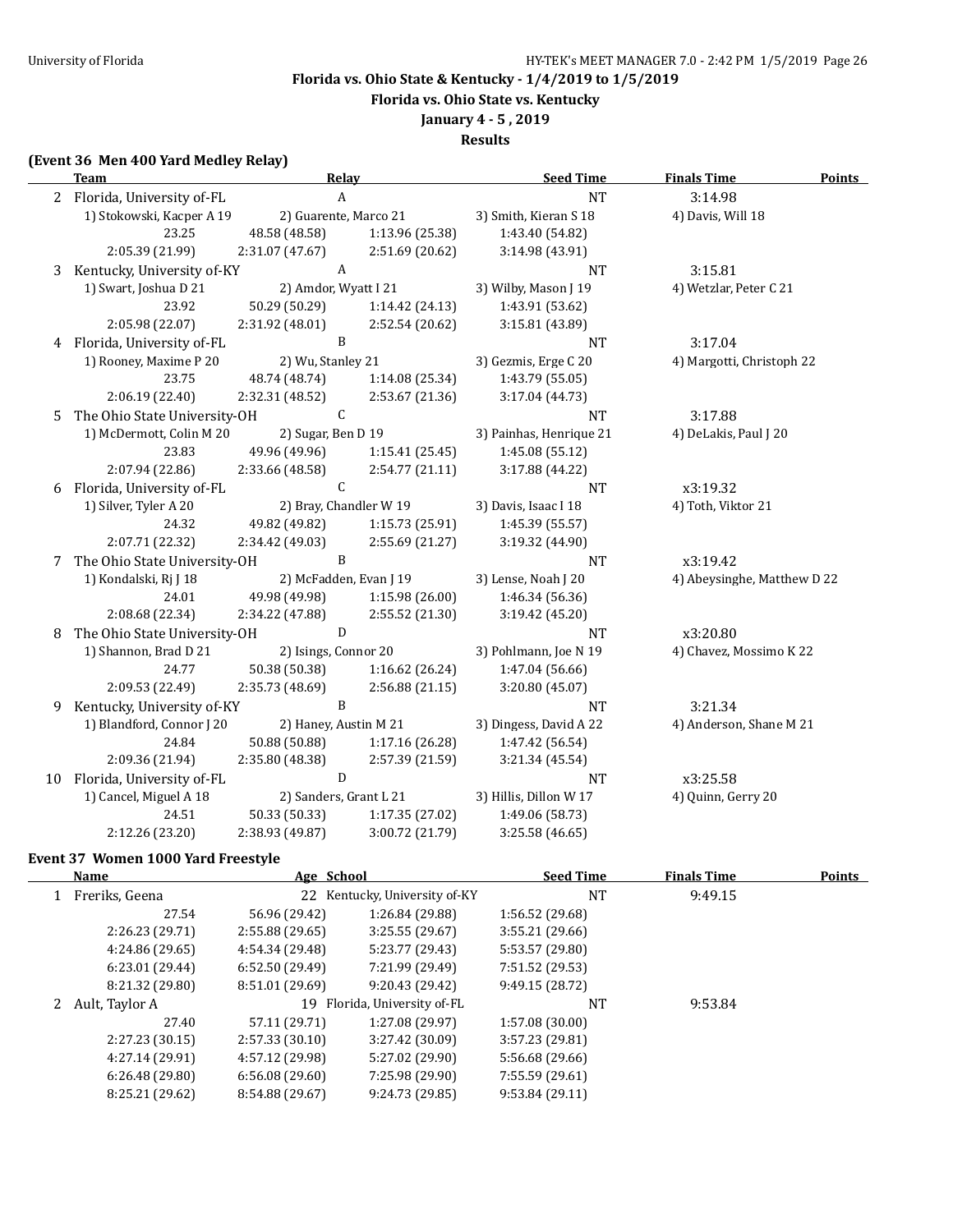**Florida vs. Ohio State vs. Kentucky**

**January 4 - 5 , 2019**

**Results**

### **(Event 37 Women 1000 Yard Freestyle)**

|    | <b>Name</b>          | Age School      |                                 | <b>Seed Time</b> | <b>Finals Time</b> | <b>Points</b> |
|----|----------------------|-----------------|---------------------------------|------------------|--------------------|---------------|
| 3  | Kowal, Molly A       |                 | 20 The Ohio State University-OH | <b>NT</b>        | 9:56.86            |               |
|    | 27.97                | 57.40 (29.43)   | 1:27.27 (29.87)                 | 1:57.35 (30.08)  |                    |               |
|    | 2:27.36 (30.01)      | 2:57.36 (30.00) | 3:27.52 (30.16)                 | 3:57.67 (30.15)  |                    |               |
|    | 4:28.07 (30.40)      | 4:58.41 (30.34) | 5:28.32 (29.91)                 | 5:57.93 (29.61)  |                    |               |
|    | 6:27.68 (29.75)      | 6:57.49 (29.81) | 7:27.14 (29.65)                 | 7:56.92 (29.78)  |                    |               |
|    | 8:26.77 (29.85)      | 8:56.50 (29.73) | 9:26.81 (30.31)                 | 9:56.86 (30.05)  |                    |               |
| 4  | Braswell, Leah D     |                 | 18 Florida, University of-FL    | NT               | 9:58.97            |               |
|    | 28.28                | 58.24 (29.96)   | 1:28.52 (30.28)                 | 1:58.85 (30.33)  |                    |               |
|    | 2:29.06 (30.21)      | 2:59.35 (30.29) | 3:29.59 (30.24)                 | 4:00.08 (30.49)  |                    |               |
|    | 4:30.34 (30.26)      | 5:00.35 (30.01) | 5:30.19 (29.84)                 | 6:00.06 (29.87)  |                    |               |
|    | 6:30.05 (29.99)      | 7:00.15(30.10)  | 7:30.42 (30.27)                 | 8:00.81 (30.39)  |                    |               |
|    | 8:31.47 (30.66)      | 9:02.00 (30.53) | 9:31.92 (29.92)                 | 9:58.97 (27.05)  |                    |               |
| 5  | Faulconer, Savanna J |                 | 20 Florida, University of-FL    | NT               | 10:04.95           |               |
|    | 28.25                | 59.06 (30.81)   | 1:29.90 (30.84)                 | 2:00.77 (30.87)  |                    |               |
|    | 2:31.63 (30.86)      | 3:02.47 (30.84) | 3:33.24 (30.77)                 | 4:03.97 (30.73)  |                    |               |
|    | 4:34.66 (30.69)      | 5:05.30 (30.64) | 5:35.58 (30.28)                 | 6:05.80 (30.22)  |                    |               |
|    | 6:35.73 (29.93)      | 7:05.67 (29.94) | 7:35.63 (29.96)                 | 8:05.75 (30.12)  |                    |               |
|    | 8:35.71 (29.96)      | 9:05.76 (30.05) | 9:35.75 (29.99)                 | 10:04.95 (29.20) |                    |               |
| 6  | Darwent, Georgia     |                 | 20 Florida, University of-FL    | NT               | x10:07.74          |               |
|    | 28.37                | 58.80 (30.43)   | 1:29.31 (30.51)                 | 1:59.87 (30.56)  |                    |               |
|    | 2:30.51 (30.64)      | 3:01.05 (30.54) | 3:31.64 (30.59)                 | 4:02.21 (30.57)  |                    |               |
|    | 4:32.82 (30.61)      | 5:03.52 (30.70) | 5:34.11 (30.59)                 | 6:04.64 (30.53)  |                    |               |
|    | 6:35.27 (30.63)      | 7:05.76 (30.49) | 7:36.15 (30.39)                 | 8:06.69 (30.54)  |                    |               |
|    | 8:37.22 (30.53)      | 9:07.92 (30.70) | 9:38.67 (30.75)                 | 10:07.74 (29.07) |                    |               |
| 7  | Jaspeado, Natalia    |                 | 20 The Ohio State University-OH | NT               | 10:08.76           |               |
|    | 28.54                | 59.14 (30.60)   | 1:30.14 (31.00)                 | 2:00.86 (30.72)  |                    |               |
|    | 2:31.70 (30.84)      | 3:02.61 (30.91) | 3:33.36 (30.75)                 | 4:04.06 (30.70)  |                    |               |
|    | 4:34.87 (30.81)      | 5:05.50 (30.63) | 5:36.20 (30.70)                 | 6:06.83(30.63)   |                    |               |
|    | 6:37.35 (30.52)      | 7:07.81 (30.46) | 7:38.33 (30.52)                 | 8:08.69 (30.36)  |                    |               |
|    | 8:39.17 (30.48)      | 9:09.65 (30.48) | 9:39.83 (30.18)                 | 10:08.76 (28.93) |                    |               |
| 8  | Kelly, Paige M       |                 | 22 Kentucky, University of-KY   | <b>NT</b>        | 10:09.31           |               |
|    | 28.14                | 58.46 (30.32)   | 1:28.78 (30.32)                 | 1:59.24 (30.46)  |                    |               |
|    | 2:29.81 (30.57)      | 3:00.28 (30.47) | 3:31.15 (30.87)                 | 4:02.07 (30.92)  |                    |               |
|    | 4:33.10 (31.03)      | 5:04.00 (30.90) | 5:34.66 (30.66)                 | 6:05.45 (30.79)  |                    |               |
|    | 6:35.94 (30.49)      | 7:06.52 (30.58) | 7:37.38 (30.86)                 | 8:08.00 (30.62)  |                    |               |
|    | 8:38.79 (30.79)      | 9:09.51 (30.72) | 9:39.95 (30.44)                 | 10:09.31 (29.36) |                    |               |
| 9  | Dupuis, Savannah L   |                 | 20 Kentucky, University of-KY   | NT               | 10:12.20           |               |
|    | 28.25                | 58.61 (30.36)   | 1:29.34 (30.73)                 | 1:59.95 (30.61)  |                    |               |
|    | 2:30.60 (30.65)      | 3:01.43 (30.83) | 3:32.30 (30.87)                 | 4:03.27 (30.97)  |                    |               |
|    | 4:34.38 (31.11)      | 5:05.43 (31.05) | 5:36.43 (31.00)                 | 6:07.33 (30.90)  |                    |               |
|    | 6:38.43 (31.10)      | 7:09.38 (30.95) | 7:40.24 (30.86)                 | 8:11.12 (30.88)  |                    |               |
|    | 8:42.06 (30.94)      | 9:12.74 (30.68) | 9:43.05 (30.31)                 | 10:12.20 (29.15) |                    |               |
| 10 | Kowal, Grace E       |                 | 20 The Ohio State University-OH | <b>NT</b>        | 10:12.32           |               |
|    | 28.61                | 58.90 (30.29)   | 1:29.66 (30.76)                 | 2:00.44 (30.78)  |                    |               |
|    | 2:31.68 (31.24)      | 3:02.85 (31.17) | 3:33.78 (30.93)                 | 4:04.45 (30.67)  |                    |               |
|    | 4:35.45 (31.00)      | 5:06.36 (30.91) | 5:37.24 (30.88)                 | 6:08.52(31.28)   |                    |               |
|    | 6:39.56 (31.04)      | 7:10.34 (30.78) | 7:41.17 (30.83)                 | 8:12.24 (31.07)  |                    |               |
|    | 8:42.75 (30.51)      | 9:13.28 (30.53) | 9:43.48 (30.20)                 | 10:12.32 (28.84) |                    |               |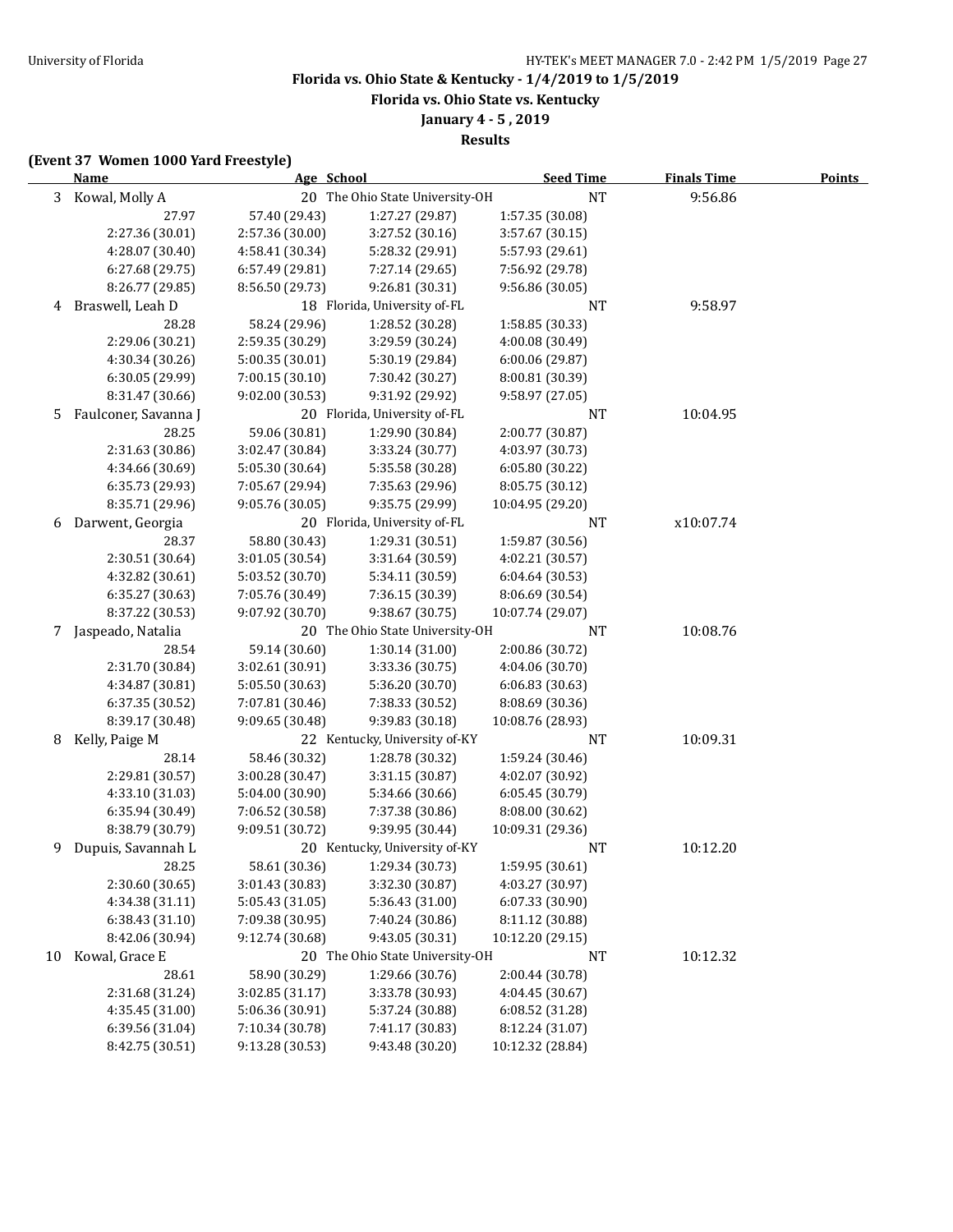**Florida vs. Ohio State vs. Kentucky**

## **January 4 - 5 , 2019**

**Results**

### **(Event 37 Women 1000 Yard Freestyle)**

|    | Name                  | Age School      |                                 | <b>Seed Time</b> | <b>Finals Time</b> | Points |
|----|-----------------------|-----------------|---------------------------------|------------------|--------------------|--------|
|    | 11 Painter, Kathryn M |                 | 21 Kentucky, University of-KY   | <b>NT</b>        | x10:14.37          |        |
|    | 28.71                 | 59.25 (30.54)   | 1:30.14 (30.89)                 | 2:00.89 (30.75)  |                    |        |
|    | 2:31.82 (30.93)       | 3:02.86 (31.04) | 3:33.69 (30.83)                 | 4:04.59 (30.90)  |                    |        |
|    | 4:35.76 (31.17)       | 5:06.84 (31.08) | 5:37.74 (30.90)                 | 6:08.56(30.82)   |                    |        |
|    | 6:39.36 (30.80)       | 7:10.28 (30.92) | 7:40.91 (30.63)                 | 8:11.83 (30.92)  |                    |        |
|    | 8:42.46 (30.63)       | 9:13.39 (30.93) | 9:44.12 (30.73)                 | 10:14.37 (30.25) |                    |        |
| 12 | Fye, Nicole M         |                 | 20 The Ohio State University-OH | <b>NT</b>        | x10:18.63          |        |
|    | 28.24                 | 58.62 (30.38)   | 1:29.47 (30.85)                 | 2:00.14 (30.67)  |                    |        |
|    | 2:30.81 (30.67)       | 3:01.05 (30.24) | 3:31.53 (30.48)                 | 4:02.02 (30.49)  |                    |        |
|    | 4:32.69 (30.67)       | 5:03.14(30.45)  | 5:33.53 (30.39)                 | 6:04.29 (30.76)  |                    |        |
|    | 6:35.10 (30.81)       | 7:06.33 (31.23) | 7:37.89 (31.56)                 | 8:09.97 (32.08)  |                    |        |
|    | 8:42.50 (32.53)       | 9:15.25(32.75)  | 9:47.43 (32.18)                 | 10:18.63 (31.20) |                    |        |
|    | Williams, Kahra C     |                 | 20 Florida, University of-FL    | NT               | X10:17.39          |        |
|    | 28.61                 | 59.29 (30.68)   | 1:30.06 (30.77)                 | 2:00.98 (30.92)  |                    |        |
|    | 2:31.94 (30.96)       | 3:02.89 (30.95) | 3:33.98 (31.09)                 | 4:04.87 (30.89)  |                    |        |
|    | 4:35.54 (30.67)       | 5:06.54 (31.00) | 5:37.39 (30.85)                 | 6:08.48 (31.09)  |                    |        |
|    | 6:39.61 (31.13)       | 7:10.72 (31.11) | 7:41.78 (31.06)                 | 8:13.03 (31.25)  |                    |        |
|    | 8:44.30 (31.27)       | 9:15.51(31.21)  | 9:46.60 (31.09)                 | 10:17.39 (30.79) |                    |        |
|    | Neff, Payton B        |                 | 19 Kentucky, University of-KY   | NT               | X10:20.46          |        |
|    | 29.01                 | 59.81 (30.80)   | 1:30.88 (31.07)                 | 2:02.28 (31.40)  |                    |        |
|    | 2:33.71 (31.43)       | 3:05.17 (31.46) | 3:36.63 (31.46)                 | 4:07.90 (31.27)  |                    |        |
|    | 4:39.35 (31.45)       | 5:10.71 (31.36) | 5:41.61 (30.90)                 | 6:12.59 (30.98)  |                    |        |
|    | 6:43.24 (30.65)       | 7:14.14 (30.90) | 7:45.30 (31.16)                 | 8:16.62 (31.32)  |                    |        |
|    | 8:47.71 (31.09)       | 9:18.86(31.15)  | 9:50.13 (31.27)                 | 10:20.46 (30.33) |                    |        |
|    | Tafuto, Sally E       |                 | 18 The Ohio State University-OH | <b>NT</b>        | X10:29.81          |        |
|    | 29.13                 | 1:00.13(31.00)  | 1:31.41 (31.28)                 | 2:02.65 (31.24)  |                    |        |
|    | 2:34.25 (31.60)       | 3:05.61 (31.36) | 3:37.43 (31.82)                 | 4:08.79 (31.36)  |                    |        |
|    | 4:40.31 (31.52)       | 5:11.96 (31.65) | 5:43.47 (31.51)                 | 6:15.19 (31.72)  |                    |        |
|    | 6:47.21 (32.02)       | 7:19.20 (31.99) | 7:51.37 (32.17)                 | 8:23.46 (32.09)  |                    |        |
|    | 8:55.29 (31.83)       | 9:27.31 (32.02) | 9:59.12 (31.81)                 | 10:29.81 (30.69) |                    |        |

## **Event 38 Men 1000 Yard Freestyle**

|   | Name             | Age School      |                                 | <b>Seed Time</b> | <b>Finals Time</b> | <b>Points</b> |
|---|------------------|-----------------|---------------------------------|------------------|--------------------|---------------|
|   | Baqlah, Khader G | 19              | Florida, University of-FL       | NT               | 9:04.74            |               |
|   | 25.45            | 53.39 (27.94)   | 1:20.85(27.46)                  | 1:48.97 (28.12)  |                    |               |
|   | 2:17.29 (28.32)  | 2:45.17 (27.88) | 3:13.05 (27.88)                 | 3:40.94 (27.89)  |                    |               |
|   | 4:08.51 (27.57)  | 4:36.36 (27.85) | 5:03.28 (26.92)                 | 5:30.20 (26.92)  |                    |               |
|   | 5:57.28 (27.08)  | 6:24.87(27.59)  | 6:52.52(27.65)                  | 7:20.17 (27.65)  |                    |               |
|   | 7:47.35 (27.18)  | 8:13.70 (26.35) | 8:39.64 (25.94)                 | 9:04.74(25.10)   |                    |               |
|   | Finke, Bobby C   |                 | 18 Florida, University of-FL    | <b>NT</b>        | 9:04.75            |               |
|   | 25.21            | 52.78 (27.57)   | 1:20.65(27.87)                  | 1:48.80(28.15)   |                    |               |
|   | 2:16.75(27.95)   | 2:44.68 (27.93) | 3:12.64 (27.96)                 | 3:40.45 (27.81)  |                    |               |
|   | 4:08.20 (27.75)  | 4:35.95 (27.75) | 5:03.68 (27.73)                 | 5:30.89 (27.21)  |                    |               |
|   | 5:57.90 (27.01)  | 6:25.01(27.11)  | 6:52.33(27.32)                  | 7:19.72 (27.39)  |                    |               |
|   | 7:46.42 (26.70)  | 8:13.29 (26.87) | 8:39.97 (26.68)                 | 9:04.75 (24.78)  |                    |               |
| 3 | Hogsed, Nick P   |                 | 22 The Ohio State University-OH | NT               | 9:12.37            |               |
|   | 25.77            | 53.76 (27.99)   | 1:21.54 (27.78)                 | 1:49.41 (27.87)  |                    |               |
|   | 2:17.46 (28.05)  | 2:45.19 (27.73) | 3:13.28 (28.09)                 | 3:40.96 (27.68)  |                    |               |
|   | 4:08.80 (27.84)  | 4:36.69 (27.89) | 5:04.15(27.46)                  | 5:31.34 (27.19)  |                    |               |
|   | 5:58.98 (27.64)  | 6:26.75(27.77)  | 6:54.70(27.95)                  | 7:22.32 (27.62)  |                    |               |
|   | 7:50.09 (27.77)  | 8:17.74 (27.65) | 8:45.44 (27.70)                 | 9:12.37 (26.93)  |                    |               |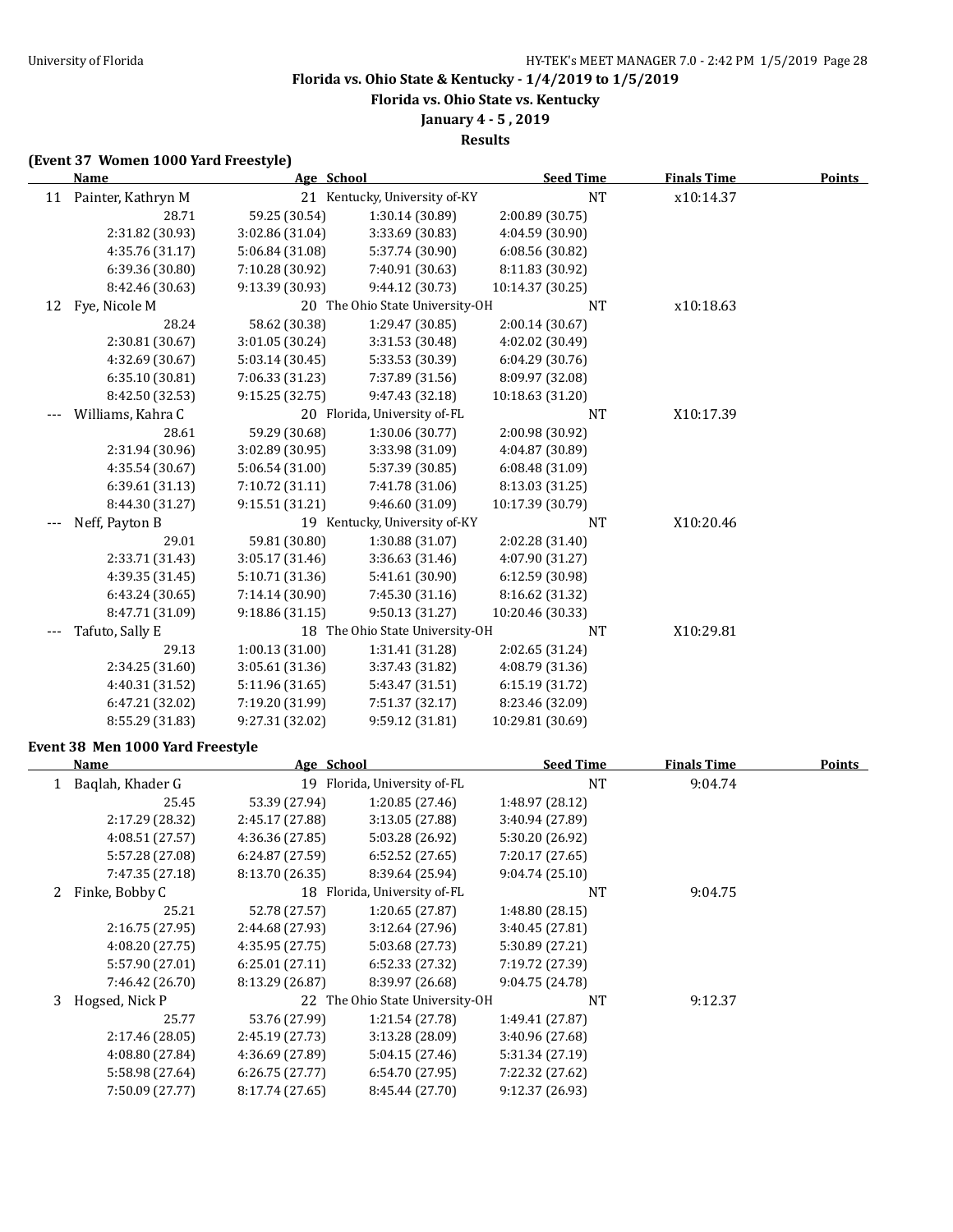**Florida vs. Ohio State vs. Kentucky**

**January 4 - 5 , 2019**

**Results**

## **(Event 38 Men 1000 Yard Freestyle)**

|    | <b>Name</b>        | Age School      |                                 | <b>Seed Time</b> | <b>Finals Time</b> | <b>Points</b> |
|----|--------------------|-----------------|---------------------------------|------------------|--------------------|---------------|
|    | 4 Clark, Drew S    |                 | 20 Florida, University of-FL    | <b>NT</b>        | 9:19.26            |               |
|    | 25.62              | 53.62 (28.00)   | 1:21.84 (28.22)                 | 1:50.15 (28.31)  |                    |               |
|    | 2:18.56 (28.41)    | 2:46.85 (28.29) | 3:15.46 (28.61)                 | 3:43.77 (28.31)  |                    |               |
|    | 4:12.10 (28.33)    | 4:40.54 (28.44) | 5:08.65 (28.11)                 | 5:36.78 (28.13)  |                    |               |
|    | 6:04.97 (28.19)    | 6:32.98 (28.01) | 7:01.15 (28.17)                 | 7:29.09 (27.94)  |                    |               |
|    | 7:57.02 (27.93)    | 8:24.84 (27.82) | 8:52.43 (27.59)                 | 9:19.26 (26.83)  |                    |               |
| 5  | Kehl, Jarod M      |                 | 21 Kentucky, University of-KY   | NT               | 9:20.95            |               |
|    | 25.85              | 54.29 (28.44)   | 1:23.06 (28.77)                 | 1:52.07 (29.01)  |                    |               |
|    | 2:20.94 (28.87)    | 2:48.83 (27.89) | 3:16.58 (27.75)                 | 3:44.18 (27.60)  |                    |               |
|    | 4:11.90 (27.72)    | 4:39.83 (27.93) | 5:07.65 (27.82)                 | 5:35.44 (27.79)  |                    |               |
|    | 6:03.58(28.14)     | 6:31.81 (28.23) | 6:59.71 (27.90)                 | 7:27.95 (28.24)  |                    |               |
|    | 7:56.13 (28.18)    | 8:24.36 (28.23) | 8:53.03 (28.67)                 | 9:20.95 (27.92)  |                    |               |
| 6  | Smith, Nick T      |                 | 20 Kentucky, University of-KY   | NT               | 9:22.52            |               |
|    | 25.16              | 52.48 (27.32)   | 1:20.39 (27.91)                 | 1:48.44 (28.05)  |                    |               |
|    | 2:16.65 (28.21)    | 2:44.75 (28.10) | 3:12.89 (28.14)                 | 3:41.34 (28.45)  |                    |               |
|    | 4:10.05 (28.71)    | 4:38.76 (28.71) | 5:07.28 (28.52)                 | 5:35.72 (28.44)  |                    |               |
|    | 6:04.23 (28.51)    | 6:32.73 (28.50) | 7:01.21 (28.48)                 | 7:29.55 (28.34)  |                    |               |
|    | 7:57.84 (28.29)    | 8:26.11 (28.27) | 8:54.50 (28.39)                 | 9:22.52 (28.02)  |                    |               |
| 7  | Siefert, Hank A    |                 | 20 Kentucky, University of-KY   | NT               | 9:28.08            |               |
|    | 25.49              | 53.67 (28.18)   | 1:21.84 (28.17)                 | 1:50.25 (28.41)  |                    |               |
|    | 2:17.96 (27.71)    | 2:45.97 (28.01) | 3:13.92 (27.95)                 | 3:41.79 (27.87)  |                    |               |
|    | 4:09.99 (28.20)    | 4:38.65 (28.66) | 5:07.43 (28.78)                 | 5:36.62 (29.19)  |                    |               |
|    | 6:05.65(29.03)     | 6:35.19 (29.54) | 7:04.52 (29.33)                 | 7:33.61 (29.09)  |                    |               |
|    | 8:02.74 (29.13)    | 8:32.24 (29.50) | 9:00.45(28.21)                  | 9:28.08 (27.63)  |                    |               |
| 8  | Burt, Carson J     |                 | 20 The Ohio State University-OH | NT               | 9:30.71            |               |
|    | 25.91              | 54.07 (28.16)   | 1:22.71 (28.64)                 | 1:51.33 (28.62)  |                    |               |
|    | 2:20.19 (28.86)    | 2:48.96 (28.77) | 3:17.69 (28.73)                 | 3:46.45 (28.76)  |                    |               |
|    | 4:15.28 (28.83)    | 4:44.03 (28.75) | 5:12.80 (28.77)                 | 5:41.80 (29.00)  |                    |               |
|    | 6:10.83 (29.03)    | 6:39.77 (28.94) | 7:08.77 (29.00)                 | 7:37.84 (29.07)  |                    |               |
|    | 8:06.61 (28.77)    | 8:35.14 (28.53) | 9:03.46 (28.32)                 | 9:30.71 (27.25)  |                    |               |
| 9  | Anderson, Matt K   |                 | 21 Florida, University of-FL    | NT               | x9:30.81           |               |
|    | 26.33              | 54.74 (28.41)   | 1:23.20 (28.46)                 | 1:51.78 (28.58)  |                    |               |
|    | 2:20.52 (28.74)    | 2:49.53 (29.01) | 3:18.60 (29.07)                 | 3:47.68 (29.08)  |                    |               |
|    | 4:16.67 (28.99)    | 4:45.55 (28.88) | 5:14.37 (28.82)                 | 5:43.38 (29.01)  |                    |               |
|    | 6:12.36 (28.98)    | 6:41.52(29.16)  | 7:10.50 (28.98)                 | 7:39.06 (28.56)  |                    |               |
|    | 8:07.82 (28.76)    | 8:36.44 (28.62) | 9:04.81 (28.37)                 | 9:30.81 (26.00)  |                    |               |
| 10 | Mortimer, Austin M |                 | 22 The Ohio State University-OH | NT               | 9:33.10            |               |
|    | 25.61              | 53.55 (27.94)   | 1:21.89 (28.34)                 | 1:50.26 (28.37)  |                    |               |
|    | 2:18.73 (28.47)    | 2:47.33 (28.60) | 3:16.03 (28.70)                 | 3:44.87 (28.84)  |                    |               |
|    | 4:14.02 (29.15)    | 4:43.15 (29.13) | 5:12.38 (29.23)                 | 5:41.33 (28.95)  |                    |               |
|    | 6:10.49 (29.16)    | 6:39.64 (29.15) | 7:08.95 (29.31)                 | 7:38.08 (29.13)  |                    |               |
|    | 8:07.09 (29.01)    | 8:36.35 (29.26) | 9:05.15(28.80)                  | 9:33.10 (27.95)  |                    |               |
| 11 | Lakes, Trent T     |                 | 18 Kentucky, University of-KY   | <b>NT</b>        | x9:42.85           |               |
|    | 26.07              | 54.42 (28.35)   | 1:23.33 (28.91)                 | 1:52.61 (29.28)  |                    |               |
|    | 2:21.95 (29.34)    | 2:51.19 (29.24) | 3:20.46 (29.27)                 | 3:50.01 (29.55)  |                    |               |
|    | 4:19.46 (29.45)    | 4:49.27 (29.81) | 5:18.75 (29.48)                 | 5:48.15 (29.40)  |                    |               |
|    | 6:17.68 (29.53)    | 6:47.10 (29.42) | 7:16.43 (29.33)                 | 7:45.61 (29.18)  |                    |               |
|    | 8:15.11 (29.50)    | 8:44.59 (29.48) | 9:14.00 (29.41)                 | 9:42.85 (28.85)  |                    |               |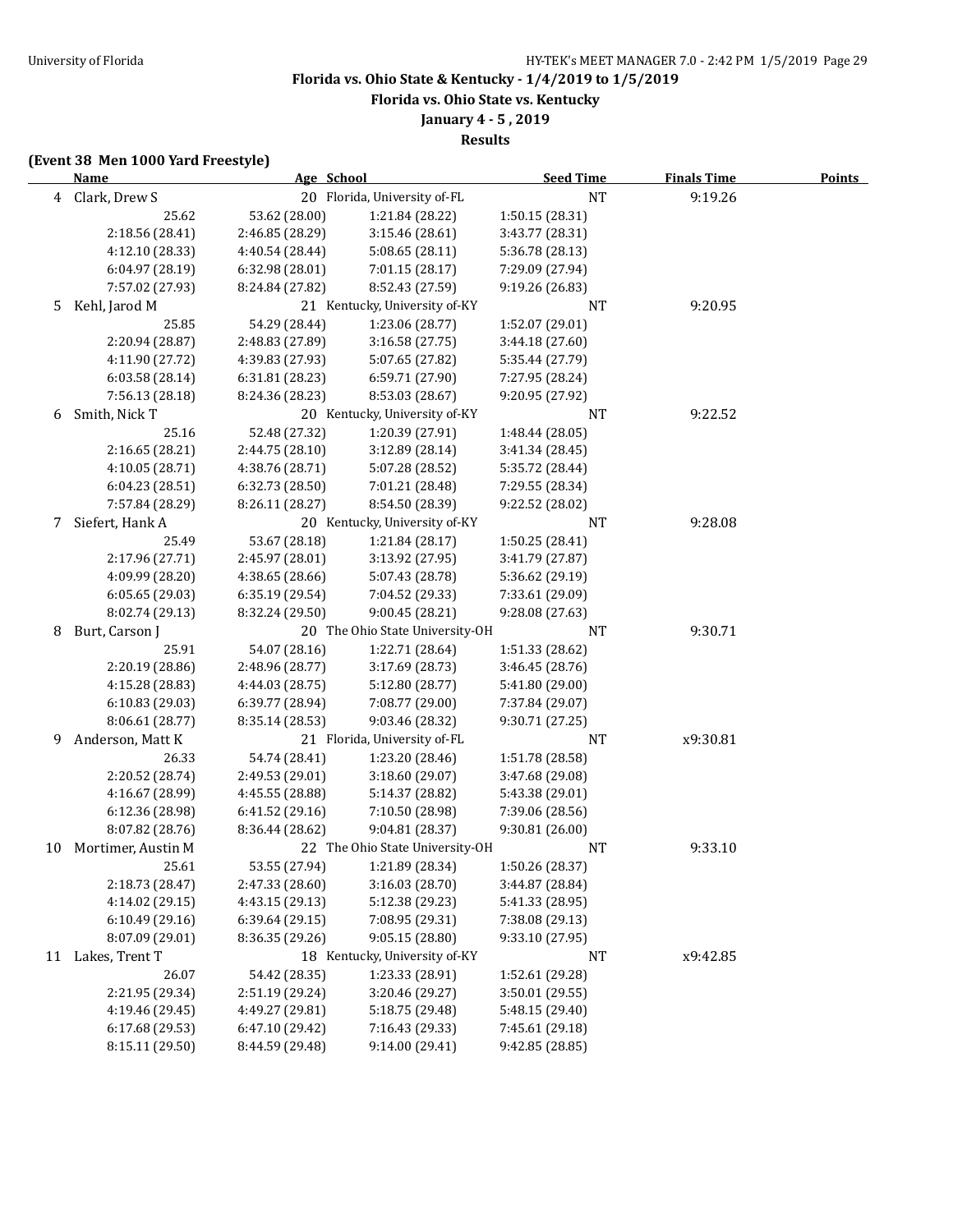**Florida vs. Ohio State vs. Kentucky**

**January 4 - 5 , 2019**

**Results**

## **(Event 38 Men 1000 Yard Freestyle)**

|    | Name                              | Age School                     |                                 | <b>Seed Time</b> | <b>Finals Time</b> | Points |
|----|-----------------------------------|--------------------------------|---------------------------------|------------------|--------------------|--------|
|    | Blake, Daniel J                   |                                | 18 Kentucky, University of-KY   | $\rm{NT}$        | X9:45.70           |        |
|    | 25.85                             | 54.17 (28.32)                  | 1:23.31 (29.14)                 | 1:52.54 (29.23)  |                    |        |
|    | 2:21.62 (29.08)                   | 2:50.79 (29.17)                | 3:19.95 (29.16)                 | 3:49.18 (29.23)  |                    |        |
|    | 4:18.86 (29.68)                   | 4:48.44 (29.58)                | 5:18.06 (29.62)                 | 5:47.61 (29.55)  |                    |        |
|    | 6:17.53 (29.92)                   | 6:47.51 (29.98)                | 7:17.77 (30.26)                 | 7:47.71 (29.94)  |                    |        |
|    | 8:17.56 (29.85)                   | 8:47.60 (30.04)                | 9:16.96 (29.36)                 | 9:45.70 (28.74)  |                    |        |
|    | Event 39 Women 200 Yard Freestyle |                                |                                 |                  |                    |        |
|    |                                   | 1:43.17 A NCAA Qualifying Time |                                 |                  |                    |        |
|    |                                   | 1:47.12 B NCAA Qualifying Time |                                 |                  |                    |        |
|    | Name                              | Age School                     |                                 | <b>Seed Time</b> | <b>Finals Time</b> | Points |
|    | 1 Freriks, Geena                  |                                | 22 Kentucky, University of-KY   | <b>NT</b>        | 1:48.44            |        |
|    | 25.86                             | 53.17 (27.31)                  | 1:21.05 (27.88)                 | 1:48.44 (27.39)  |                    |        |
| 2  | Galyer, Ali J                     |                                | 20 Kentucky, University of-KY   | NT               | 1:48.67            |        |
|    | 26.10                             | 53.83 (27.73)                  | 1:21.21 (27.38)                 | 1:48.67 (27.46)  |                    |        |
| 3  | Romano, Kristen E                 |                                | 19 The Ohio State University-OH | <b>NT</b>        | 1:49.81            |        |
|    | 26.04                             | 54.19 (28.15)                  | 1:22.06 (27.87)                 | 1:49.81 (27.75)  |                    |        |
| 4  | Demler, Kathrin                   |                                | 22 The Ohio State University-OH | <b>NT</b>        | 1:49.88            |        |
|    | 25.92                             | 53.52 (27.60)                  | 1:21.93 (28.41)                 | 1:49.88 (27.95)  |                    |        |
| 5  | Bindi, Tori E                     |                                | 20 Florida, University of-FL    | <b>NT</b>        | 1:50.19            |        |
|    | 26.09                             | 53.94 (27.85)                  | 1:22.01 (28.07)                 | 1:50.19(28.18)   |                    |        |
| 6  | Dambacher, Kelsey N               |                                | 20 Florida, University of-FL    | <b>NT</b>        | 1:50.38            |        |
|    | 26.36                             | 54.55 (28.19)                  | 1:22.44 (27.89)                 | 1:50.38 (27.94)  |                    |        |
| 7  | Marris, Georgia                   |                                | 21 Florida, University of-FL    | <b>NT</b>        | 1:50.40            |        |
|    | 26.42                             | 54.52 (28.10)                  | 1:22.64 (28.12)                 | 1:50.40 (27.76)  |                    |        |
| 8  | Zavaros, Mabel                    |                                | 18 Florida, University of-FL    | <b>NT</b>        | x1:50.48           |        |
|    | 26.24                             | 54.14 (27.90)                  | 1:22.33 (28.19)                 | 1:50.48(28.15)   |                    |        |
| 9  | Jurkovic-Perisa, Lucija           |                                | 21 The Ohio State University-OH | <b>NT</b>        | 1:51.66            |        |
|    | 26.67                             | 54.98 (28.31)                  | 1:23.43 (28.45)                 | 1:51.66 (28.23)  |                    |        |
| 10 | Vargo, Kerrigan C                 |                                | 21 The Ohio State University-OH | <b>NT</b>        | x1:52.23           |        |
|    | 26.91                             | 55.33 (28.42)                  | 1:23.87 (28.54)                 | 1:52.23 (28.36)  |                    |        |
| 11 | Rodriguez, Kelly M                |                                | 18 Kentucky, University of-KY   | <b>NT</b>        | 1:53.20            |        |
|    | 26.73                             | 54.95 (28.22)                  | 1:24.22 (29.27)                 | 1:53.20 (28.98)  |                    |        |
|    | 12 Whisenhunt, Meredith G         |                                | 22 Kentucky, University of-KY   | <b>NT</b>        | x1:55.93           |        |
|    | 26.90                             | 56.08 (29.18)                  | 1:25.92 (29.84)                 | 1:55.93 (30.01)  |                    |        |
|    | Boszormenyi, Bettina              |                                | 19 Florida, University of-FL    | NT               | X1:53.14           |        |
|    | 26.41                             | 54.51 (28.10)                  | 1:23.34 (28.83)                 | 1:53.14 (29.80)  |                    |        |

## **Event 40 Men 200 Yard Freestyle**

### **1:32.13 A NCAA Qualifying Time 1:36.32 B NCAA Qualifying Time**

|   | Name                                              | Age School    |                              | <b>Seed Time</b> | <b>Finals Time</b> |   | <b>Points</b> |
|---|---------------------------------------------------|---------------|------------------------------|------------------|--------------------|---|---------------|
|   | Rooney, Maxime P                                  |               | 20 Florida, University of-FL | <b>NT</b>        | 1:35.64            | B |               |
|   | 22.19                                             | 46.21 (24.02) | 1:10.63(24.42)               | 1:35.64(25.01)   |                    |   |               |
|   | Smith, Kieran S                                   |               | 18 Florida, University of-FL | <b>NT</b>        | 1:37.57            |   |               |
|   | 23.14                                             | 48.17 (25.03) | 1:13.02 (24.85)              | 1:37.57(24.55)   |                    |   |               |
|   | Gaziev, Ruslan                                    | 19            | The Ohio State University-OH | NT               | 1:38.11            |   |               |
|   | 23.35                                             | 48.63 (25.28) | 1:13.72 (25.09)              | 1:38.11 (24.39)  |                    |   |               |
| 4 | Head, Jason A                                     | 21            | Kentucky, University of-KY   | NT               | 1:38.25            |   |               |
|   | 22.98                                             | 47.83 (24.85) | 1:12.98 (25.15)              | 1:38.25(25.27)   |                    |   |               |
|   | Florida, University of-FL<br>21<br>Heath, Grady W |               | <b>NT</b>                    | 1:38.57          |                    |   |               |
|   | 22.60                                             | 47.41 (24.81) | 1:12.67 (25.26)              | 1:38.57 (25.90)  |                    |   |               |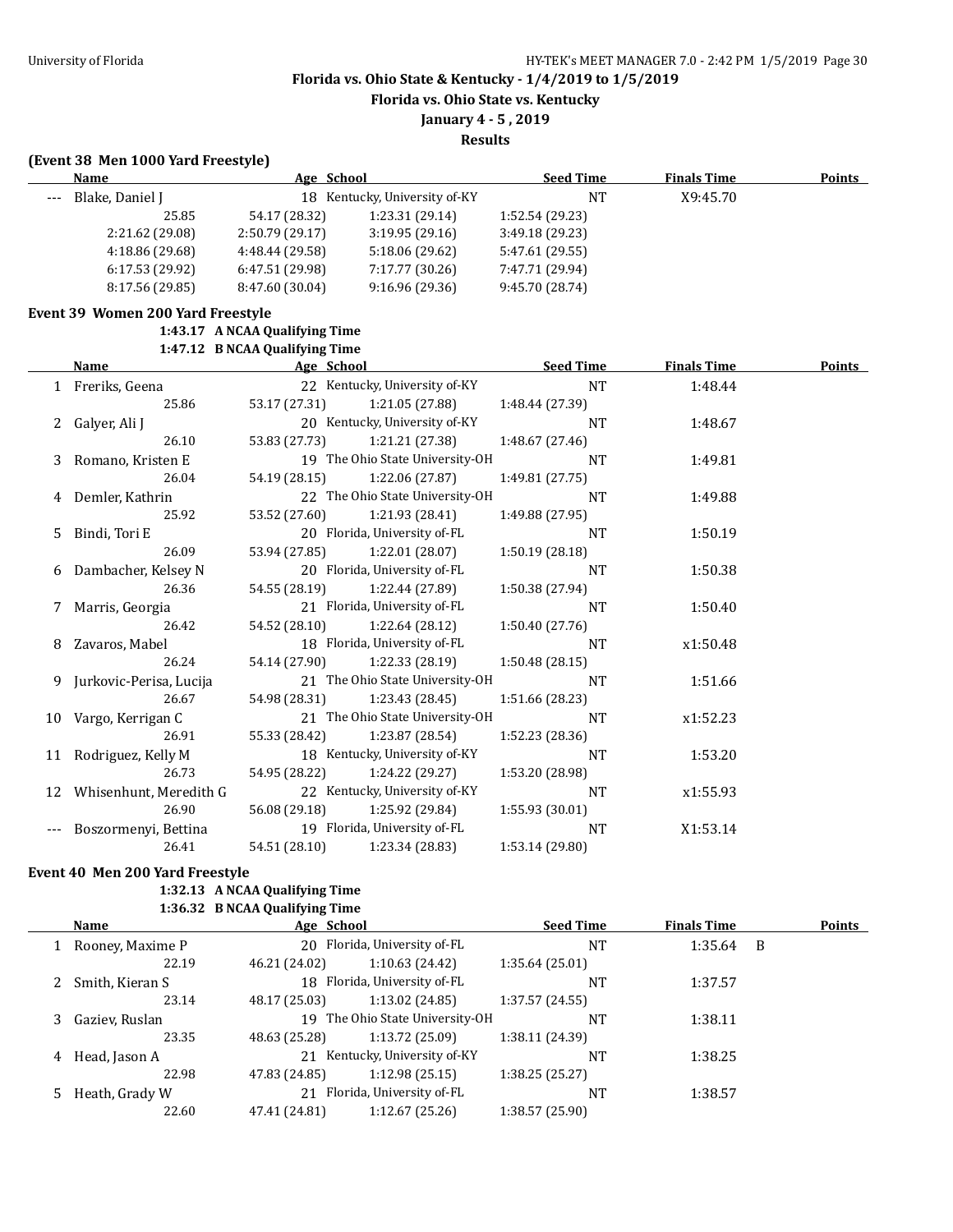**Florida vs. Ohio State vs. Kentucky**

# **January 4 - 5 , 2019**

## **Results**

## **(Event 40 Men 200 Yard Freestyle)**

|    | Name                  |               | Age School                      | <b>Seed Time</b> | <b>Finals Time</b> | <b>Points</b> |
|----|-----------------------|---------------|---------------------------------|------------------|--------------------|---------------|
|    | 6 DeLakis, Paul J     |               | 20 The Ohio State University-OH | <b>NT</b>        | 1:38.87            |               |
|    | 23.44                 | 48.36 (24.92) | 1:13.86(25.50)                  | 1:38.87(25.01)   |                    |               |
|    | Depassier, Jorge A    |               | 18 Florida, University of-FL    | <b>NT</b>        | x1:39.76           |               |
|    | 23.48                 | 48.75 (25.27) | 1:14.37(25.62)                  | 1:39.76 (25.39)  |                    |               |
| 8  | Mitchell, John P      |               | 21 Kentucky, University of-KY   | <b>NT</b>        | 1:39.82            |               |
|    | 23.65                 | 49.34 (25.69) | 1:15.01(25.67)                  | 1:39.82 (24.81)  |                    |               |
| *9 | Vander Meulen, Ryan T |               | 20 The Ohio State University-OH | <b>NT</b>        | x1:40.92           |               |
|    | 23.69                 | 49.33 (25.64) | 1:15.06(25.73)                  | 1:40.92 (25.86)  |                    |               |
| *9 | Abeysinghe, Matthew D |               | 22 The Ohio State University-OH | <b>NT</b>        | 1:40.92            |               |
|    | 23.51                 | 49.40 (25.89) | 1:15.25(25.85)                  | 1:40.92 (25.67)  |                    |               |
| 11 | Brown, Glen T         |               | 21 Kentucky, University of-KY   | <b>NT</b>        | 1:41.35            |               |
|    | 23.61                 | 48.97 (25.36) | 1:14.89(25.92)                  | 1:41.35(26.46)   |                    |               |
| 12 | Barker, Louis         |               | 19 Kentucky, University of-KY   | <b>NT</b>        | x1:42.07           |               |
|    | 23.55                 | 49.58 (26.03) | 1:15.81 (26.23)                 | 1:42.07 (26.26)  |                    |               |
|    | Callahan, Tate R      |               | 19 Florida, University of-FL    | <b>NT</b>        | X1:43.42           |               |
|    | 23.77                 | 49.18 (25.41) | 1:16.01(26.83)                  | 1:43.42 (27.41)  |                    |               |

### **Event 41 Women 100 Yard Backstroke**

#### **50.99 A NCAA Qualifying Time 53.94 B NCAA Qualifying Time**

|    |                     | $\frac{1}{2}$ b $\frac{1}{2}$ b $\frac{1}{2}$ can be expected to $\frac{1}{2}$ |                  |                    |        |  |  |
|----|---------------------|--------------------------------------------------------------------------------|------------------|--------------------|--------|--|--|
|    | Name                | Age School                                                                     | <b>Seed Time</b> | <b>Finals Time</b> | Points |  |  |
|    | 1 Seidt, Asia M     | 21 Kentucky, University of-KY                                                  | NT               | 53.76              | B      |  |  |
|    | 26.58               | 53.76 (27.18)                                                                  |                  |                    |        |  |  |
| 2  | Ball, Emma          | 20 Florida, University of-FL                                                   | <b>NT</b>        | 54.75              |        |  |  |
|    | 26.58               | 54.75 (28.17)                                                                  |                  |                    |        |  |  |
| 3  | Bradley, Rebekah k  | 21 The Ohio State University-OH                                                | <b>NT</b>        | 54.83              |        |  |  |
|    | 26.65               | 54.83 (28.18)                                                                  |                  |                    |        |  |  |
| 4  | Sorenson, Sophie L  | 18 Kentucky, University of-KY                                                  | NT               | 55.16              |        |  |  |
|    | 26.97               | 55.16 (28.19)                                                                  |                  |                    |        |  |  |
| 5  | Sell, Sydney L      | 21 Florida, University of-FL                                                   | NT               | 55.76              |        |  |  |
|    | 26.75               | 55.76 (29.01)                                                                  |                  |                    |        |  |  |
| 6  | Guzman, Celi        | 18 Florida, University of-FL                                                   | <b>NT</b>        | 55.89              |        |  |  |
|    | 27.47               | 55.89 (28.42)                                                                  |                  |                    |        |  |  |
| *7 | Kahmann, Marianne L | 21 The Ohio State University-OH                                                | <b>NT</b>        | 56.67              |        |  |  |
|    | 27.58               | 56.67 (29.09)                                                                  |                  |                    |        |  |  |
| *7 | Landstra, Devin P   | 20 The Ohio State University-OH                                                | <b>NT</b>        | 56.67              |        |  |  |
|    | 27.65               | 56.67 (29.02)                                                                  |                  |                    |        |  |  |
| 9  | Murphy, Mikayla A   | 21 The Ohio State University-OH                                                | <b>NT</b>        | x57.19             |        |  |  |
|    | 28.10               | 57.19 (29.09)                                                                  |                  |                    |        |  |  |
| 10 | Zavaros, Rosie      | 18 Florida, University of-FL                                                   | <b>NT</b>        | x57.51             |        |  |  |
|    | 28.22               | 57.51 (29.29)                                                                  |                  |                    |        |  |  |
| 11 | Churman, Kayla M    | 21 Kentucky, University of-KY                                                  | <b>NT</b>        | 57.64              |        |  |  |
|    | 28.44               | 57.64 (29.20)                                                                  |                  |                    |        |  |  |
|    | Whiteley, Hannah M  | 21 The Ohio State University-OH                                                | <b>NT</b>        | X56.52             |        |  |  |
|    | 27.09               | 56.52 (29.43)                                                                  |                  |                    |        |  |  |
|    | Conway, Madison A   | 20 Florida, University of-FL                                                   | <b>NT</b>        | X59.25             |        |  |  |
|    | 28.64               | 59.25 (30.61)                                                                  |                  |                    |        |  |  |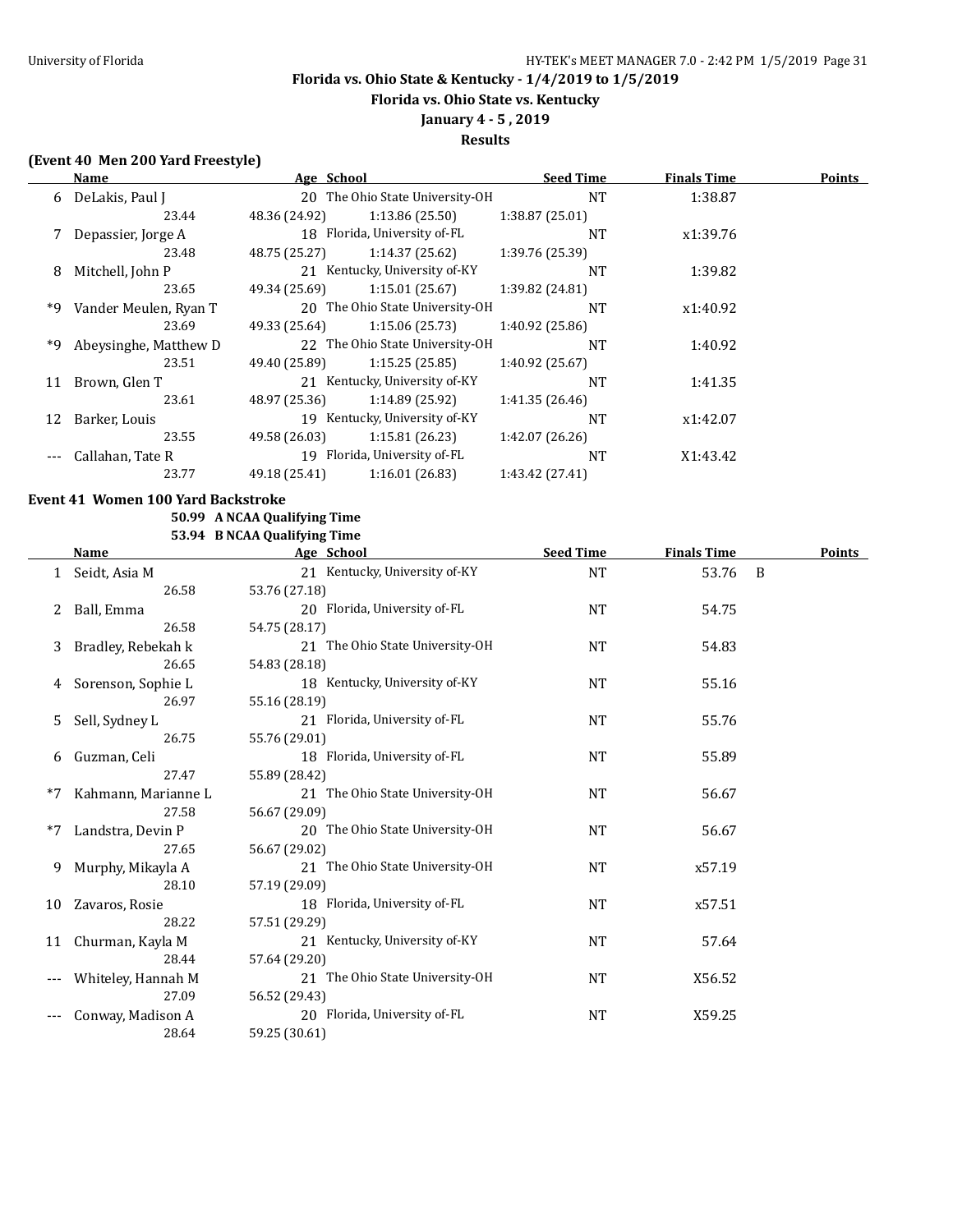**Florida vs. Ohio State vs. Kentucky**

## **January 4 - 5 , 2019**

**Results**

**Event 42 Men 100 Yard Backstroke**

**45.12 A NCAA Qualifying Time**

**47.77 B NCAA Qualifying Time**

|         | <b>Name</b>         | Age School                      | <b>Seed Time</b> | <b>Finals Time</b> | <b>Points</b> |
|---------|---------------------|---------------------------------|------------------|--------------------|---------------|
| $*1$    | Beach, Clark G      | 19 Florida, University of-FL    | <b>NT</b>        | 48.56              |               |
|         | 23.63               | 48.56 (24.93)                   |                  |                    |               |
| $*_{1}$ | Loy, Andrew D       | 20 The Ohio State University-OH | <b>NT</b>        | 48.56              |               |
|         | 23.72               | 48.56 (24.84)                   |                  |                    |               |
| 3       | Swart, Joshua D     | 21 Kentucky, University of-KY   | <b>NT</b>        | 49.42              |               |
|         | 24.23               | 49.42 (25.19)                   |                  |                    |               |
|         | Dingess, David A    | 22 Kentucky, University of-KY   | <b>NT</b>        | 49.56              |               |
|         | 24.00               | 49.56 (25.56)                   |                  |                    |               |
| 5.      | Beach, Ethan S      | 19 Florida, University of-FL    | <b>NT</b>        | 49.90              |               |
|         | 24.29               | 49.90 (25.61)                   |                  |                    |               |
| 6       | Kondalski, Rj J     | 18 The Ohio State University-OH | <b>NT</b>        | 50.07              |               |
|         | 24.12               | 50.07 (25.95)                   |                  |                    |               |
|         | Silver, Tyler A     | 20 Florida, University of-FL    | <b>NT</b>        | 50.11              |               |
|         | 24.61               | 50.11 (25.50)                   |                  |                    |               |
| 8       | Balogh, Brennan L   | 21 Florida, University of-FL    | <b>NT</b>        | x50.15             |               |
|         | 24.47               | 50.15 (25.68)                   |                  |                    |               |
| 9.      | McDermott, Colin M  | 20 The Ohio State University-OH | <b>NT</b>        | 50.16              |               |
|         | 24.23               | 50.16 (25.93)                   |                  |                    |               |
| 10      | Sugar, Ben D        | 19 The Ohio State University-OH | <b>NT</b>        | x50.27             |               |
|         | 24.31               | 50.27 (25.96)                   |                  |                    |               |
| 11      | Blandford, Connor J | 20 Kentucky, University of-KY   | <b>NT</b>        | 51.30              |               |
|         | 24.97               | 51.30 (26.33)                   |                  |                    |               |
| 12      | Taylor, Alex J      | 21 Kentucky, University of-KY   | <b>NT</b>        | x51.67             |               |
|         | 24.56               | 51.67 (27.11)                   |                  |                    |               |
|         | Shannon, Brad D     | 21 The Ohio State University-OH | <b>NT</b>        | X50.45             |               |
|         | 24.72               | 50.45 (25.73)                   |                  |                    |               |

## **Event 43 Women 100 Yard Breaststroke**

### **58.79 A NCAA Qualifying Time 1:01.84 B NCAA Qualifying Time**

**Name Age School Seed Time Finals Time Points** 1 Bonnett, Bailey A 20 Kentucky, University of-KY NT 1:02.15 29.16 1:02.15 (32.99) 2 Fertel, Kelly A 20 Florida, University of-FL NT 1:02.63 29.78 1:02.63 (32.85) 3 Pearl, Vanessa A 18 Florida, University of-FL NT 1:02.81 29.74 1:02.81 (33.07) 4 Gresser, Hanna M 19 The Ohio State University-OH NT 1:03.78 30.30 1:03.78 (33.48) 5 Winstead, Madison C 21 Kentucky, University of-KY NT 1:04.20 30.38 1:04.20 (33.82) 6 Hill, Jaclyn F 1:04.48 30.29 1:04.48 (34.19) 7 Deboer, Adrianna G 20 Florida, University of-FL NT NT 1:05.09 30.72 1:05.09 (34.37) 8 Banks, Laura M 20 The Ohio State University-OH NT 1:05.39 30.74 1:05.39 (34.65) 9 Merriman, Lizzy G 20 Kentucky, University of-KY NT x1:05.56 30.99 1:05.56 (34.57)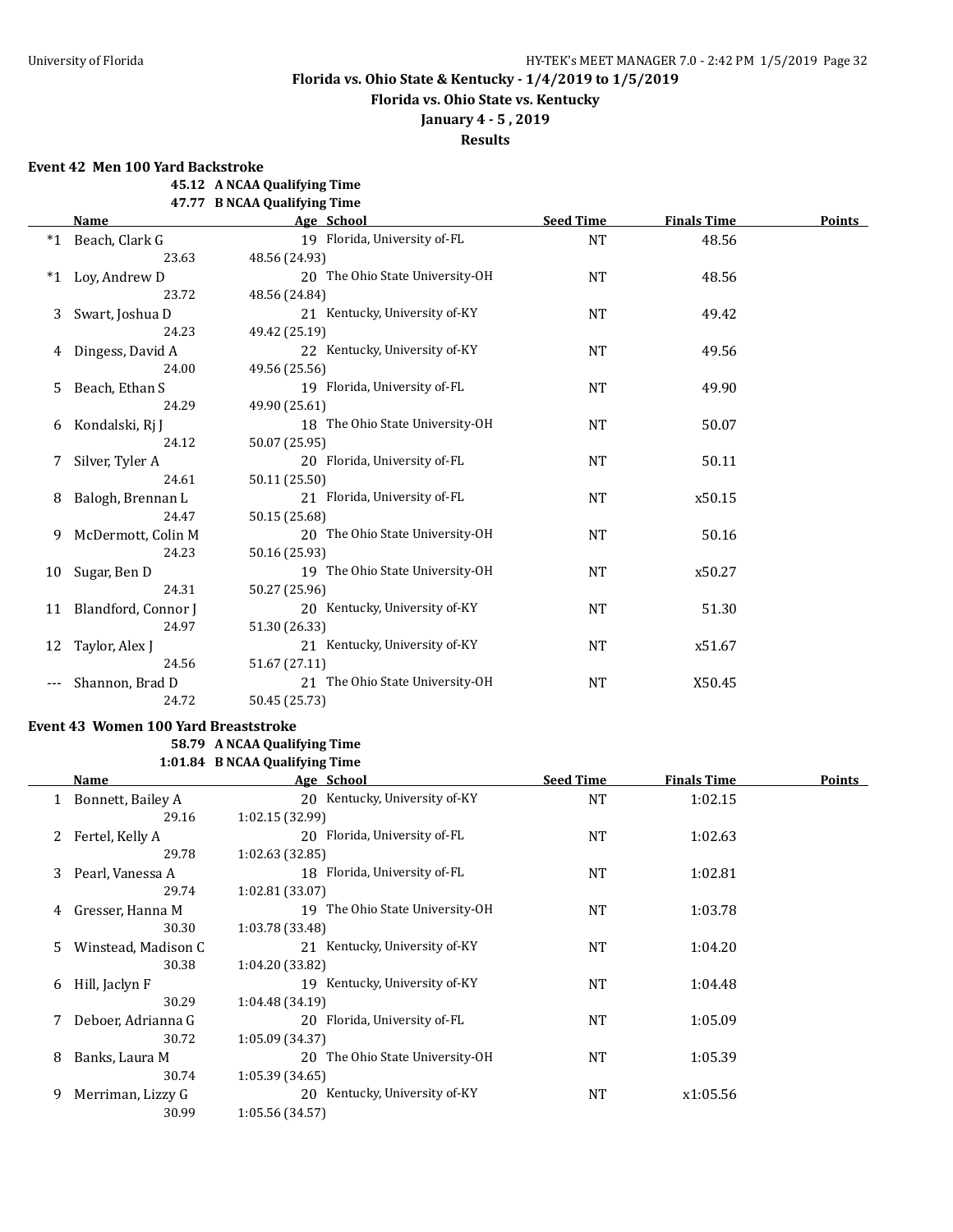**Florida vs. Ohio State vs. Kentucky**

## **January 4 - 5 , 2019**

**Results**

|       | (Event 43 Women 100 Yard Breaststroke) |                                 |                  |                    |        |
|-------|----------------------------------------|---------------------------------|------------------|--------------------|--------|
|       | Name                                   | Age School                      | <b>Seed Time</b> | <b>Finals Time</b> | Points |
|       | 10 Zweifel, Ellie I                    | 18 Florida, University of-FL    | <b>NT</b>        | x1:06.15           |        |
|       | 31.18                                  | 1:06.15(34.97)                  |                  |                    |        |
| $---$ | Hatton, Eleanor M                      | 19 Florida, University of-FL    | <b>NT</b>        | X1:08.80           |        |
|       | 32.70                                  | 1:08.80(36.10)                  |                  |                    |        |
|       | Potts, Alaina N                        | 22 Kentucky, University of-KY   | <b>NT</b>        | X1:09.25           |        |
|       | 32.88                                  | 1:09.25 (36.37)                 |                  |                    |        |
|       | Event 44 Men 100 Yard Breaststroke     |                                 |                  |                    |        |
|       |                                        | 51.73 A NCAA Qualifying Time    |                  |                    |        |
|       |                                        | 54.27 B NCAA Qualifying Time    |                  |                    |        |
|       | Name                                   | Age School                      | <b>Seed Time</b> | <b>Finals Time</b> | Points |
|       | 1 Mathews, Jason S                     | 19 The Ohio State University-OH | <b>NT</b>        | 54.57              |        |
|       | 25.54                                  | 54.57 (29.03)                   |                  |                    |        |
|       | Wu, Stanley                            | 21 Florida, University of-FL    | <b>NT</b>        | 55.08              |        |
|       | 25.54                                  | 55.08 (29.54)                   |                  |                    |        |
| 3     | Guarente, Marco                        | 21 Florida, University of-FL    | <b>NT</b>        | 55.22              |        |
|       | 26.04                                  | 55.22 (29.18)                   |                  |                    |        |
| $*4$  | Hillis, Dillon W                       | 17 Florida, University of-FL    | <b>NT</b>        | 55.64              |        |
|       | 26.32                                  | 55.64 (29.32)                   |                  |                    |        |
| $*4$  | Bray, Chandler W                       | 19 Florida, University of-FL    | <b>NT</b>        | x55.64             |        |
|       | 26.12                                  | 55.64 (29.52)                   |                  |                    |        |
|       | Amdor, Wyatt I                         | 21 Kentucky, University of-KY   | <b>NT</b>        | 55.68              |        |
|       | 25.91                                  | 55.68 (29.77)                   |                  |                    |        |
|       | Haney, Austin M                        | 21 Kentucky, University of-KY   | <b>NT</b>        | 56.29              |        |
|       | 26.57                                  | 56.29 (29.72)                   |                  |                    |        |
| 8     | McFadden, Evan J                       | 19 The Ohio State University-OH | <b>NT</b>        | 56.34              |        |
|       | 26.07                                  | 56.34 (30.27)                   |                  |                    |        |
| 9     | Jahan, Alex L                          | 20 The Ohio State University-OH | <b>NT</b>        | 57.11              |        |
|       | 27.15                                  | 57.11 (29.96)                   |                  |                    |        |
| 10    | Isings, Connor                         | 20 The Ohio State University-OH | <b>NT</b>        | x57.30             |        |
|       | 27.13                                  | 57.30 (30.17)                   |                  |                    |        |

## **Event 45 Women 200 Yard Butterfly**

## **1:53.48 A NCAA Qualifying Time**

**1:59.23 B NCAA Qualifying Time**

| Name |                   | Age School    |                                 | <b>Seed Time</b> | <b>Finals Time</b> |   | <b>Points</b> |  |
|------|-------------------|---------------|---------------------------------|------------------|--------------------|---|---------------|--|
|      | Seidt, Asia M     |               | 21 Kentucky, University of-KY   | <b>NT</b>        | 1:58.99 B          |   |               |  |
|      | 27.38             | 57.86 (30.48) | 1:28.68 (30.82)                 | 1:58.99(30.31)   |                    |   |               |  |
|      | 2 Demler, Kathrin |               | 22 The Ohio State University-OH | <b>NT</b>        | 1:59.07            | B |               |  |
|      | 27.32             | 57.67 (30.35) | 1:28.68(31.01)                  | 1:59.07 (30.39)  |                    |   |               |  |
| 3    | Zavaros, Mabel    |               | 18 Florida, University of-FL    | <b>NT</b>        | 1:59.16            | B |               |  |
|      | 26.93             | 57.61 (30.68) | 1:28.29 (30.68)                 | 1:59.16 (30.87)  |                    |   |               |  |
| 4    | Burns, Hannah C   |               | 21 Florida, University of-FL    | <b>NT</b>        | 2:00.71            |   |               |  |
|      | 27.08             | 57.38 (30.30) | 1:28.61(31.23)                  | 2:00.71(32.10)   |                    |   |               |  |
|      | 5 Gati, Izzy G    |               | 19 Kentucky, University of-KY   | <b>NT</b>        | 2:01.57            |   |               |  |
|      | 27.56             | 58.47 (30.91) | 1:29.77 (31.30)                 | 2:01.57 (31.80)  |                    |   |               |  |
| 6    | McInerny, Haley B |               | 21 Kentucky, University of-KY   | <b>NT</b>        | 2:01.70            |   |               |  |
|      | 27.65             | 58.21 (30.56) | 1:29.62 (31.41)                 | 2:01.70 (32.08)  |                    |   |               |  |
|      | Trace, Katie L    |               | 19 The Ohio State University-OH | <b>NT</b>        | 2:02.68            |   |               |  |
|      | 26.97             | 57.84 (30.87) | 1:29.79 (31.95)                 | 2:02.68 (32.89)  |                    |   |               |  |
| 8    | Edelman, Lauren B |               | 19 Kentucky, University of-KY   | <b>NT</b>        | x2:03.34           |   |               |  |
|      | 27.85             | 58.61 (30.76) | 1:30.83 (32.22)                 | 2:03.34 (32.51)  |                    |   |               |  |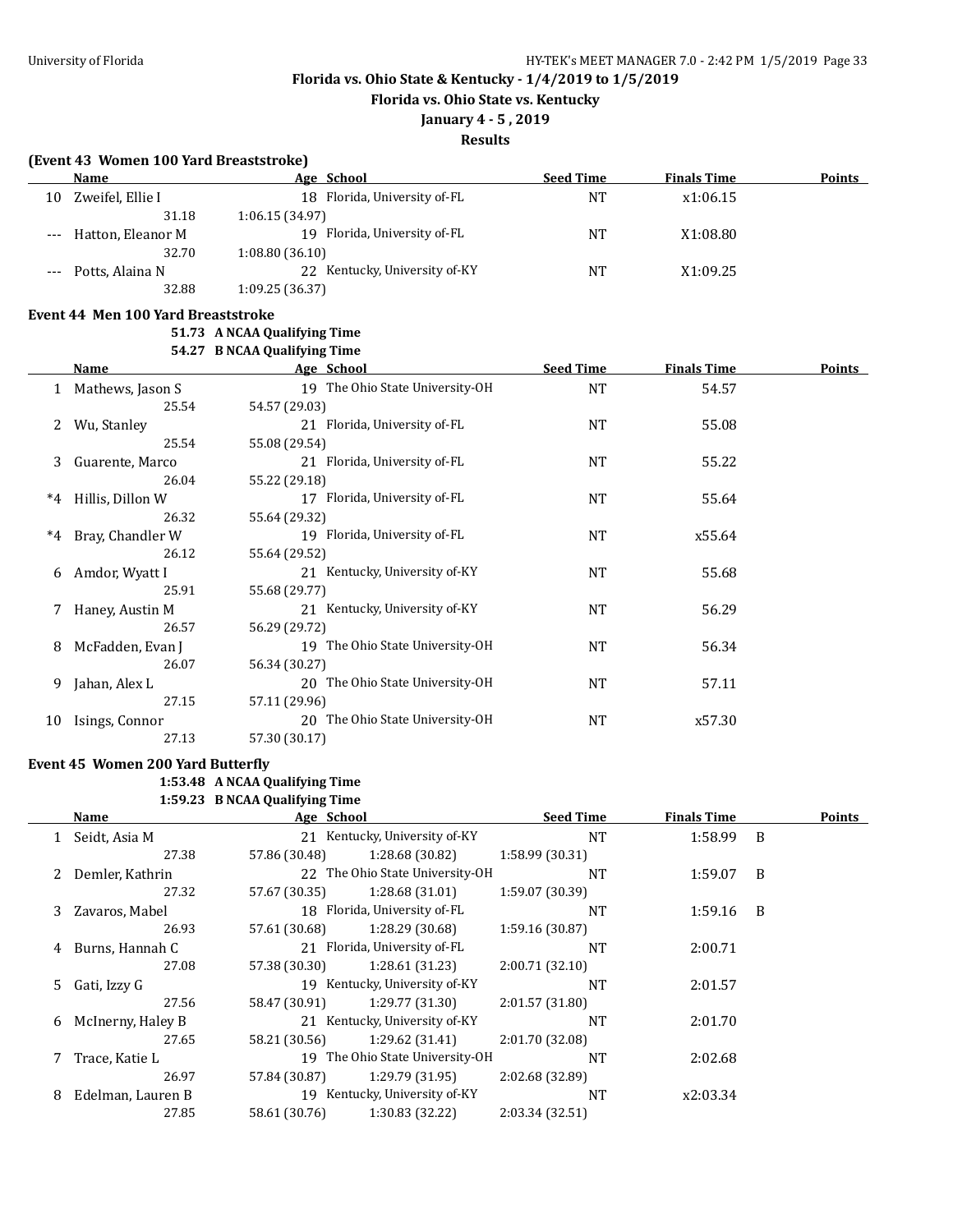**Florida vs. Ohio State vs. Kentucky**

## **January 4 - 5 , 2019**

**Results**

## **(Event 45 Women 200 Yard Butterfly)**

|       | Name                            | Age School                     |                                 | <b>Seed Time</b> | <b>Finals Time</b> | Points |
|-------|---------------------------------|--------------------------------|---------------------------------|------------------|--------------------|--------|
|       | 9 Hatch, Jillian N              | 20 Florida, University of-FL   |                                 | <b>NT</b>        | 2:04.40            |        |
|       | 28.22                           | 59.54 (31.32)                  | 1:31.62 (32.08)                 | 2:04.40 (32.78)  |                    |        |
| 10    | Miller, Nikki                   | 18 Florida, University of-FL   |                                 | <b>NT</b>        | x2:05.23           |        |
|       | 27.84                           | 59.12 (31.28)                  | 1:31.63 (32.51)                 | 2:05.23 (33.60)  |                    |        |
|       | Lakes, Morgan A                 |                                | 20 Kentucky, University of-KY   | <b>NT</b>        | X2:12.40           |        |
|       | 29.67                           | 1:02.54 (32.87)                | 1:37.22 (34.68)                 | 2:12.40 (35.18)  |                    |        |
|       | Aslanidi, Katya G               | 19 Florida, University of-FL   |                                 | <b>NT</b>        | X2:20.10           |        |
|       | 30.26                           | 1:05.27(35.01)                 | 1:42.23 (36.96)                 | 2:20.10 (37.87)  |                    |        |
|       | Event 46 Men 200 Yard Butterfly |                                |                                 |                  |                    |        |
|       |                                 | 1:41.02 A NCAA Qualifying Time |                                 |                  |                    |        |
|       |                                 | 1:46.69 B NCAA Qualifying Time |                                 |                  |                    |        |
|       | <b>Name</b>                     | Age School                     |                                 | <b>Seed Time</b> | <b>Finals Time</b> | Points |
|       | 1 Lense, Noah J                 |                                | 20 The Ohio State University-OH | <b>NT</b>        | 1:47.21            |        |
|       | 24.05                           | 51.49 (27.44)                  | 1:19.48 (27.99)                 | 1:47.21 (27.73)  |                    |        |
| 2     | Wilby, Mason J                  |                                | 19 Kentucky, University of-KY   | <b>NT</b>        | 1:47.25            |        |
|       | 24.94                           | 52.74 (27.80)                  | 1:19.97 (27.23)                 | 1:47.25 (27.28)  |                    |        |
| 3     | Gezmis, Erge C                  | 20 Florida, University of-FL   |                                 | <b>NT</b>        | 1:49.07            |        |
|       | 24.92                           | 52.93 (28.01)                  | 1:20.86 (27.93)                 | 1:49.07 (28.21)  |                    |        |
|       | 4 Painhas, Henrique             |                                | 21 The Ohio State University-OH | <b>NT</b>        | 1:49.19            |        |
|       | 24.54                           | 52.13 (27.59)                  | 1:20.24(28.11)                  | 1:49.19 (28.95)  |                    |        |
| 5     | Salazar, Michael G              |                                | 21 The Ohio State University-OH | <b>NT</b>        | 1:49.37            |        |
|       | 24.72                           | 52.77 (28.05)                  | 1:21.10 (28.33)                 | 1:49.37 (28.27)  |                    |        |
| 6     | Cancel, Miguel A                | 18 Florida, University of-FL   |                                 | <b>NT</b>        | 1:49.49            |        |
|       | 24.95                           | 52.90 (27.95)                  | 1:21.21 (28.31)                 | 1:49.49 (28.28)  |                    |        |
| 7     | Orcutt, Daniel L                |                                | 20 Kentucky, University of-KY   | <b>NT</b>        | 1:49.74            |        |
|       | 24.92                           | 52.69 (27.77)                  | 1:21.06 (28.37)                 | 1:49.74 (28.68)  |                    |        |
| 8     | Lebed, Alexander M              | 22 Florida, University of-FL   |                                 | <b>NT</b>        | 1:51.14            |        |
|       | 25.34                           | 53.72 (28.38)                  | 1:22.10 (28.38)                 | 1:51.14 (29.04)  |                    |        |
| 9     | Balogh, Brennan L               | 21 Florida, University of-FL   |                                 | <b>NT</b>        | x1:51.77           |        |
|       | 25.21                           | 53.63 (28.42)                  | 1:22.51 (28.88)                 | 1:51.77 (29.26)  |                    |        |
|       | 10 Barker, Kyle W               |                                | 18 Kentucky, University of-KY   | <b>NT</b>        | 1:51.82            |        |
|       | 25.29                           | 53.77 (28.48)                  | 1:22.89 (29.12)                 | 1:51.82 (28.93)  |                    |        |
| 11    | Gloude, Daniel S                |                                | 21 The Ohio State University-OH | <b>NT</b>        | x1:52.40           |        |
|       | 25.20                           | 53.65 (28.45)                  | 1:22.55 (28.90)                 | 1:52.40 (29.85)  |                    |        |
| $---$ | Gribble, Trey O                 |                                | 18 The Ohio State University-OH | <b>NT</b>        | X1:54.14           |        |
|       | 24.46                           | 52.48 (28.02)                  | 1:23.14 (30.66)                 | 1:54.14 (31.00)  |                    |        |

### **Event 47 Women 50 Yard Freestyle**

#### **21.74 A NCAA Qualifying Time 22.76 B NCAA Qualifying Time**

|   | Name                   |     | Age School                      | <b>Seed Time</b> | <b>Finals Time</b> | <b>Points</b> |
|---|------------------------|-----|---------------------------------|------------------|--------------------|---------------|
|   | 1 Dressel, Sherridon L |     | 20 Florida, University of-FL    | NT               | 22.97              |               |
|   | 2 Palutsis, Amanda R   |     | 18 The Ohio State University-OH | NT               | 23.13              |               |
|   | 3 Garofalo, Isabella D |     | 20 Florida, University of-FL    | NT               | 23.18              |               |
| 4 | Rayner, Freya          |     | 20 The Ohio State University-OH | NΤ               | 23.21              |               |
|   | 5 Cov, Maria L         |     | 21 The Ohio State University-OH | NT               | 23.23              |               |
| 6 | Gaines, Riley M        |     | 18 Kentucky, University of-KY   | NT               | 23.28              |               |
|   | Hillis, Gabrielle B    |     | 19 Florida, University of-FL    | NT               | 23.59              |               |
| 8 | Petrak, Taylor E       | 19. | The Ohio State University-OH    | NT               | x23.63             |               |
|   | Balbuena, Kirschtine O |     | 18 Florida, University of-FL    | NT               | x23.88             |               |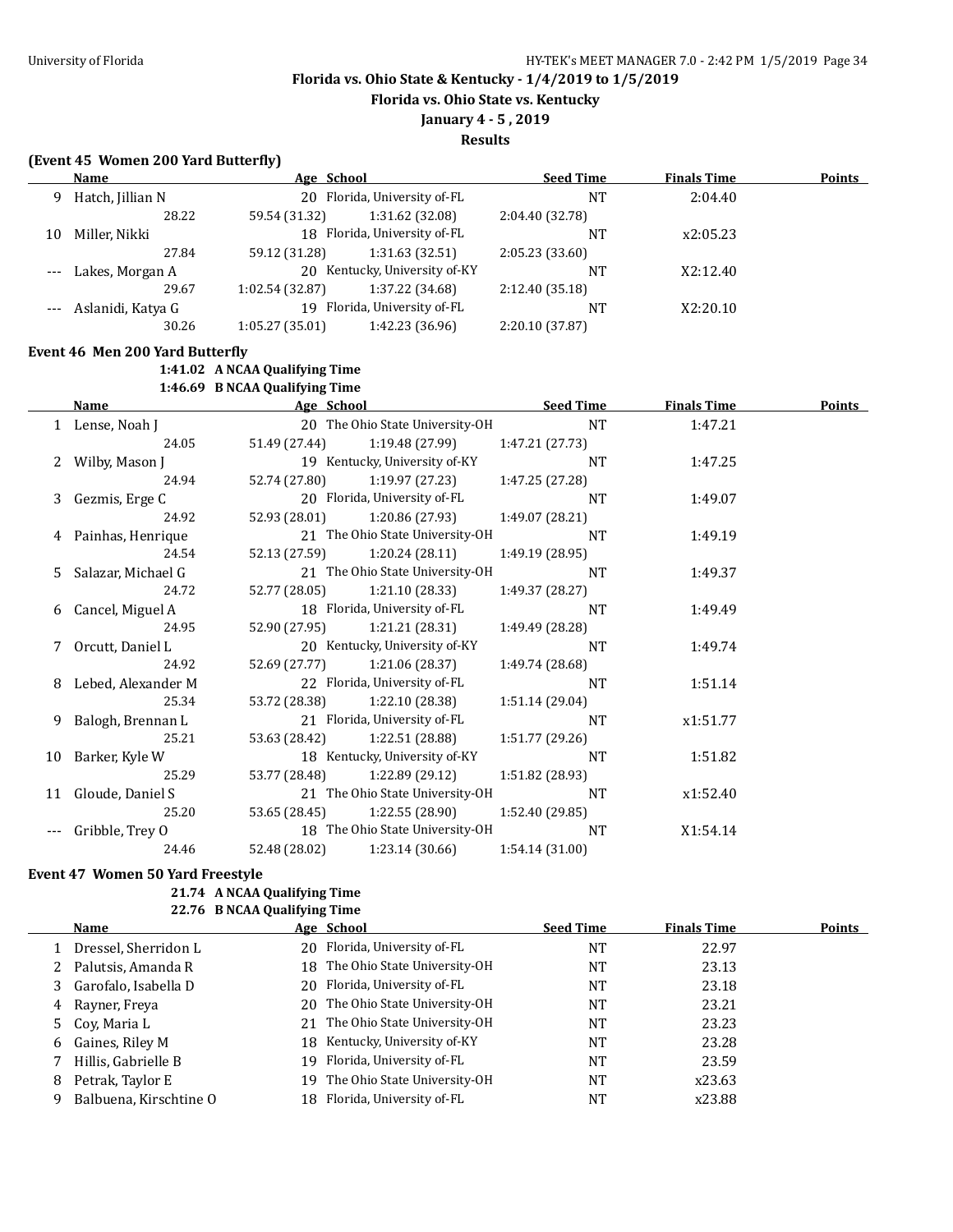**Florida vs. Ohio State vs. Kentucky**

# **January 4 - 5 , 2019**

## **Results**

## **(Event 47 Women 50 Yard Freestyle)**

|    | Name              | Age School                      | Seed Time | <b>Finals Time</b> | <b>Points</b> |
|----|-------------------|---------------------------------|-----------|--------------------|---------------|
| 10 | Huffman, Olivia R | 20 Kentucky, University of-KY   | <b>NT</b> | 24.02              |               |
|    | --- Luft. Becca E | 20 The Ohio State University-OH | <b>NT</b> | X24.60             |               |

#### **Event 48 Men 50 Yard Freestyle**

#### **19.00 A NCAA Qualifying Time 19.96 B NCAA Qualifying Time**

|       |                     | 19.90 B NGAA Qualitying Thine |                              |                  |                    |               |
|-------|---------------------|-------------------------------|------------------------------|------------------|--------------------|---------------|
|       | Name                |                               | Age School                   | <b>Seed Time</b> | <b>Finals Time</b> | <b>Points</b> |
|       | Wetzlar, Peter C    | 21                            | Kentucky, University of-KY   | NT               | 20.18              |               |
|       | Andreis, Semuede    | 19                            | The Ohio State University-OH | <b>NT</b>        | 20.41              |               |
| 3     | Gaziev, Ruslan      | 19                            | The Ohio State University-OH | NT               | 20.46              |               |
| 4     | Davis, Will         | 18                            | Florida, University of-FL    | <b>NT</b>        | 20.49              |               |
| 5.    | Sugar, Ben D        | 19                            | The Ohio State University-OH | NT               | 20.61              |               |
| 6     | Margotti, Christoph | 22                            | Florida, University of-FL    | NT               | 20.65              |               |
|       | Toth, Viktor        | 21                            | Florida, University of-FL    | NT               | 20.71              |               |
| 8     | Chavez, Teo K       | 20                            | The Ohio State University-OH | NT               | x20.73             |               |
| 9     | Anderson, Shane M   | 21                            | Kentucky, University of-KY   | NT               | 20.96              |               |
| 10    | Head, Jason A       | 21                            | Kentucky, University of-KY   | NT               | 21.10              |               |
| 11    | Mitchell, John P    | 21                            | Kentucky, University of-KY   | NT               | x21.11             |               |
| 12    | Szaranek, Jack      | 20                            | Florida, University of-FL    | NT               | x21.18             |               |
| $---$ | Koethke, Kalvin J   | 21                            | The Ohio State University-OH | <b>NT</b>        | X20.75             |               |
| $---$ | Chavez, Mossimo K   | 22                            | The Ohio State University-OH | NT               | X21.06             |               |
| $---$ | Davis, Isaac I      | 18                            | Florida, University of-FL    | NT               | X21.25             |               |
| $---$ | Barker, Louis       | 19                            | Kentucky, University of-KY   | NT               | X21.57             |               |

## **Event 49 Women 100 Yard Freestyle**

### **47.35 A NCAA Qualifying Time 49.51 B NCAA Qualifying Time**

|    | Name                    | Age School                      | <b>Seed Time</b> | <b>Finals Time</b> | Points       |
|----|-------------------------|---------------------------------|------------------|--------------------|--------------|
|    | Dressel, Sherridon L    | 20 Florida, University of-FL    | <b>NT</b>        | 49.04              | <sup>B</sup> |
|    | 23.99                   | 49.04 (25.05)                   |                  |                    |              |
|    | Gaines, Riley M         | 18 Kentucky, University of-KY   | NT               | 49.71              |              |
|    | 24.32                   | 49.71 (25.39)                   |                  |                    |              |
| 3  | Petrak, Taylor E        | 19 The Ohio State University-OH | <b>NT</b>        | 50.68              |              |
|    | 24.45                   | 50.68 (26.23)                   |                  |                    |              |
| 4  | Garofalo, Isabella D    | 20 Florida, University of-FL    | <b>NT</b>        | 50.80              |              |
|    | 24.68                   | 50.80 (26.12)                   |                  |                    |              |
| 5. | Dambacher, Kelsey N     | 20 Florida, University of-FL    | NT               | 51.13              |              |
|    | 24.38                   | 51.13 (26.75)                   |                  |                    |              |
| 6  | Rayner, Freya           | 20 The Ohio State University-OH | <b>NT</b>        | 51.21              |              |
|    | 24.45                   | 51.21 (26.76)                   |                  |                    |              |
|    | McInerny, Haley B       | 21 Kentucky, University of-KY   | NT               | 51.28              |              |
|    | 24.88                   | 51.28 (26.40)                   |                  |                    |              |
| 8  | Coy, Maria L            | 21 The Ohio State University-OH | <b>NT</b>        | 51.52              |              |
|    | 25.02                   | 51.52 (26.50)                   |                  |                    |              |
| 9  | Jurkovic-Perisa, Lucija | 21 The Ohio State University-OH | NT               | x51.63             |              |
|    | 24.82                   | 51.63 (26.81)                   |                  |                    |              |
| 10 | Bindi, Tori E           | 20 Florida, University of-FL    | NT               | x51.86             |              |
|    | 25.20                   | 51.86 (26.66)                   |                  |                    |              |
| 11 | Huffman, Olivia R       | 20 Kentucky, University of-KY   | <b>NT</b>        | 52.06              |              |
|    | 25.08                   | 52.06 (26.98)                   |                  |                    |              |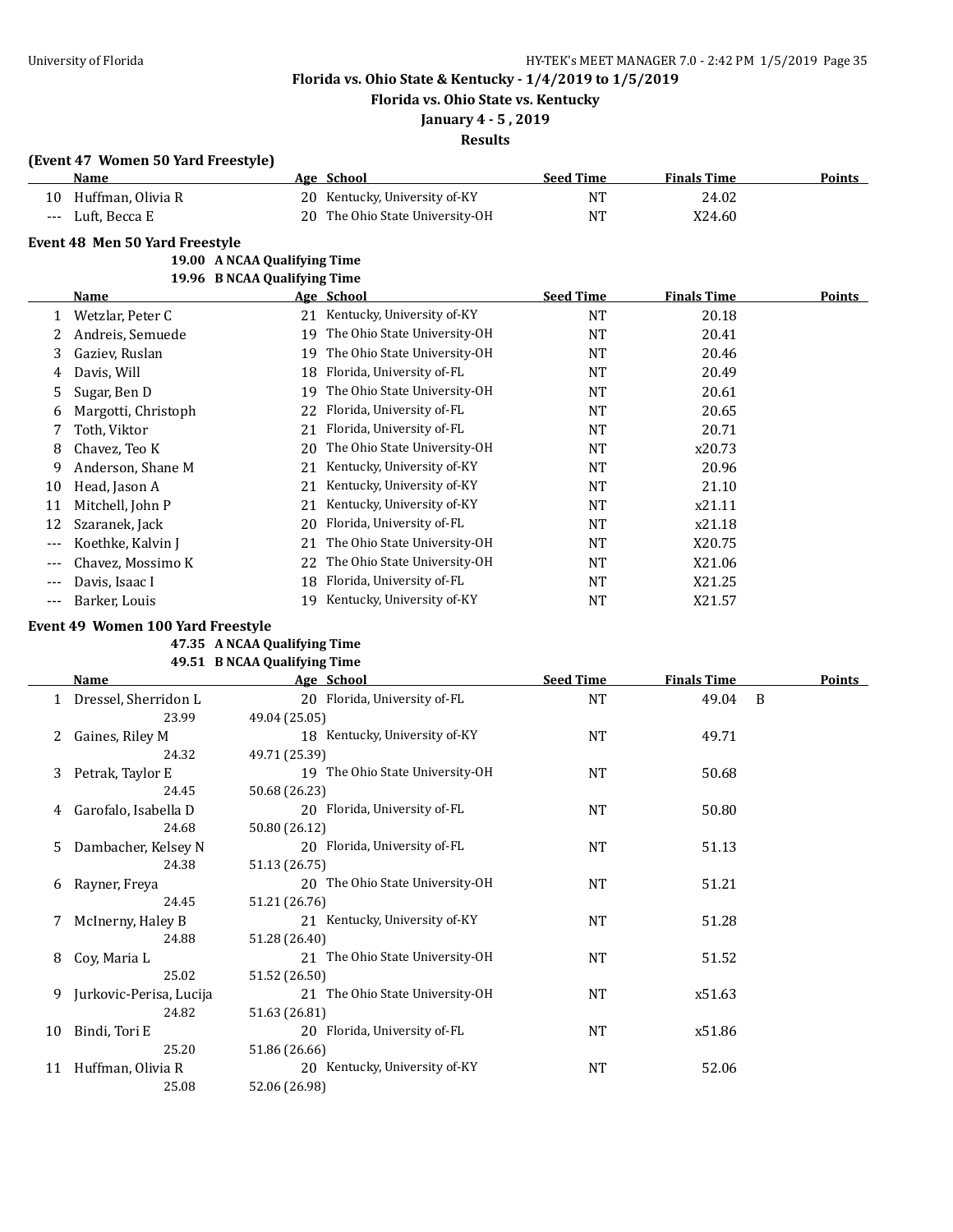**Florida vs. Ohio State vs. Kentucky**

## **January 4 - 5 , 2019**

**Results**

|  |  |  |  | (Event 49 Women 100 Yard Freestyle) |
|--|--|--|--|-------------------------------------|
|--|--|--|--|-------------------------------------|

|    | Name                            | Age School                      | <b>Seed Time</b> | <b>Finals Time</b> | Points        |
|----|---------------------------------|---------------------------------|------------------|--------------------|---------------|
|    | Hillis, Gabrielle B             | 19 Florida, University of-FL    | <b>NT</b>        | X52.58             |               |
|    | 25.26                           | 52.58 (27.32)                   |                  |                    |               |
|    | Event 50 Men 100 Yard Freestyle |                                 |                  |                    |               |
|    |                                 | 41.88 A NCAA Qualifying Time    |                  |                    |               |
|    |                                 | 43.80 B NCAA Qualifying Time    |                  |                    |               |
|    | <b>Name</b>                     | Age School                      | <b>Seed Time</b> | <b>Finals Time</b> | <b>Points</b> |
|    | 1 Rooney, Maxime P              | 20 Florida, University of-FL    | <b>NT</b>        | 43.90              |               |
|    | 21.13                           | 43.90 (22.77)                   |                  |                    |               |
| 2  | Baqlah, Khader G                | 19 Florida, University of-FL    | NT               | 44.00              |               |
|    | 21.41                           | 44.00 (22.59)                   |                  |                    |               |
| 3  | Gaziev, Ruslan                  | 19 The Ohio State University-OH | NT               | 44.23              |               |
|    | 21.57                           | 44.23 (22.66)                   |                  |                    |               |
|    | Loy, Andrew D                   | 20 The Ohio State University-OH | <b>NT</b>        | 44.30              |               |
|    | 21.54                           | 44.30 (22.76)                   |                  |                    |               |
| 5. | Wetzlar, Peter C                | 21 Kentucky, University of-KY   | NT               | 44.66              |               |
|    | 21.40                           | 44.66 (23.26)                   |                  |                    |               |
| 6  | Abeysinghe, Matthew D           | 22 The Ohio State University-OH | NT               | 45.22              |               |
|    | 21.63                           | 45.22 (23.59)                   |                  |                    |               |
| 7  | Toth, Viktor                    | 21 Florida, University of-FL    | NT               | 45.25              |               |
|    | 21.83                           | 45.25 (23.42)                   |                  |                    |               |
| 8  | Margotti, Christoph             | 22 Florida, University of-FL    | NΤ               | x45.29             |               |
|    | 21.72                           | 45.29 (23.57)                   |                  |                    |               |
| 9  | Head, Jason A                   | 21 Kentucky, University of-KY   | <b>NT</b>        | 45.40              |               |
|    | 21.90                           | 45.40 (23.50)                   |                  |                    |               |
| 10 | Mitchell, John P                | 21 Kentucky, University of-KY   | <b>NT</b>        | 45.78              |               |
|    | 22.13                           | 45.78 (23.65)                   |                  |                    |               |
| 11 | Andreis, Semuede                | 19 The Ohio State University-OH | NT               | x46.60             |               |
|    | 22.35                           | 46.60 (24.25)                   |                  |                    |               |
|    | Anderson, Shane M               | 21 Kentucky, University of-KY   | NT               | X45.68             |               |
|    | 21.96                           | 45.68 (23.72)                   |                  |                    |               |
|    | Koethke, Kalvin J               | 21 The Ohio State University-OH | NT               | X46.26             |               |
|    | 22.08                           | 46.26 (24.18)                   |                  |                    |               |
|    | Quinn, Gerry                    | 20 Florida, University of-FL    | <b>NT</b>        | X46.41             |               |
|    | 22.19                           | 46.41 (24.22)                   |                  |                    |               |
|    | Chavez, Teo K                   | 20 The Ohio State University-OH | NΤ               | X46.58             |               |
|    | 21.72                           | 46.58 (24.86)                   |                  |                    |               |
|    | Pohlmann, Joe N                 | 19 The Ohio State University-OH | NT               | X47.23             |               |
|    | 22.41                           | 47.23 (24.82)                   |                  |                    |               |

#### **Event 51 Women 200 Yard Backstroke**

### **1:50.50 A NCAA Qualifying Time**

**1:57.11 B NCAA Qualifying Time Age School Age School Seed Time Finals Time Points** 1 Galyer, Ali J 20 Kentucky, University of-KY NT 1:55.80 B 27.92 57.14 (29.22) 1:26.51 (29.37) 1:55.80 (29.29) 2 Sorenson, Sophie L 18 Kentucky, University of-KY NT 1:57.29 28.00 57.88 (29.88) 1:27.88 (30.00) 1:57.29 (29.41) 3 Zavaros, Mabel 18 Florida, University of-FL NT 1:57.33 28.33 58.05 (29.72) 1:28.06 (30.01) 1:57.33 (29.27) 4 Sell, Sydney L 21 Florida, University of-FL NT 1:59.14 27.93 58.01 (30.08) 1:28.75 (30.74) 1:59.14 (30.39)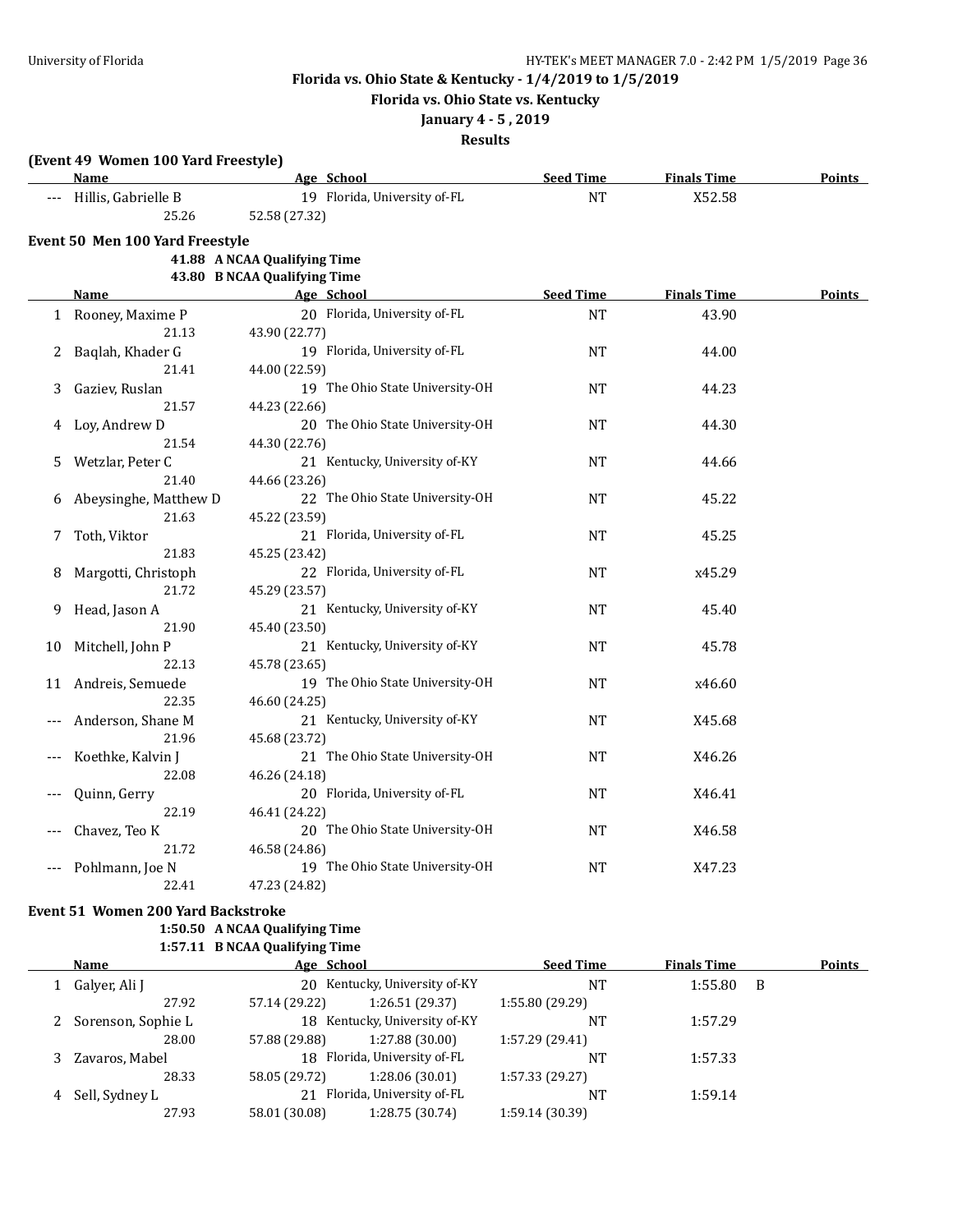**Florida vs. Ohio State vs. Kentucky**

# **January 4 - 5 , 2019**

**Results**

### **(Event 51 Women 200 Yard Backstroke)**

|    | Name                |                | Age School                      | <b>Seed Time</b> | <b>Finals Time</b> | <b>Points</b> |
|----|---------------------|----------------|---------------------------------|------------------|--------------------|---------------|
| 5. | Zavaros, Rosie      |                | 18 Florida, University of-FL    | <b>NT</b>        | 1:59.79            |               |
|    | 28.72               | 58.53 (29.81)  | 1:28.95 (30.42)                 | 1:59.79 (30.84)  |                    |               |
| 6  | Darwent, Georgia    |                | 20 Florida, University of-FL    | NT               | x2:00.08           |               |
|    | 28.83               | 58.56 (29.73)  | 1:29.12 (30.56)                 | 2:00.08(30.96)   |                    |               |
|    | 7 Murphy, Mikayla A |                | 21 The Ohio State University-OH | <b>NT</b>        | 2:01.61            |               |
|    | 29.56               | 1:00.52(30.96) | 1:31.58(31.06)                  | 2:01.61(30.03)   |                    |               |
| 8  | Bradley, Rebekah k  |                | 21 The Ohio State University-OH | <b>NT</b>        | 2:02.20            |               |
|    | 28.81               | 1:00.21(31.40) | 1:31.74(31.53)                  | 2:02.20(30.46)   |                    |               |
| 9. | Landstra, Devin P   |                | 20 The Ohio State University-OH | NT               | 2:02.53            |               |
|    | 29.20               | 59.61 (30.41)  | 1:30.81 (31.20)                 | 2:02.53 (31.72)  |                    |               |
| 10 | Churman, Kayla M    |                | 21 Kentucky, University of-KY   | <b>NT</b>        | 2:04.93            |               |
|    | 29.59               | 1:00.73(31.14) | 1:33.06 (32.33)                 | 2:04.93 (31.87)  |                    |               |
| 11 | Kahmann, Marianne L |                | 21 The Ohio State University-OH | <b>NT</b>        | x2:05.85           |               |
|    | 29.07               | 1:00.11(31.04) | 1:32.88(32.77)                  | 2:05.85 (32.97)  |                    |               |
| 12 | Fike, Quinn Q       |                | 20 The Ohio State University-OH | <b>NT</b>        | x2:06.72           |               |
|    | 29.39               | 1:00.75(31.36) | 1:33.62 (32.87)                 | 2:06.72(33.10)   |                    |               |
|    | Guzman, Celi        |                | 18 Florida, University of-FL    | NT               | X2:02.16           |               |
|    | 29.34               | 1:00.05(30.71) | 1:31.17 (31.12)                 | 2:02.16(30.99)   |                    |               |
|    | Whiteley, Hannah M  |                | 21 The Ohio State University-OH | NT               | X2:04.07           |               |
|    | 29.02               | 1:00.43(31.41) | 1:32.34(31.91)                  | 2:04.07 (31.73)  |                    |               |
|    | McInerny, Haley B   |                | 21 Kentucky, University of-KY   | <b>NT</b>        | <b>NS</b>          |               |

**Event 52 Men 200 Yard Backstroke**

**1:39.38 A NCAA Qualifying Time**

**1:45.04 B NCAA Qualifying Time**

| Name |                       | Age School    |                                 | <b>Seed Time</b> | <b>Finals Time</b> | <b>Points</b> |
|------|-----------------------|---------------|---------------------------------|------------------|--------------------|---------------|
|      | 1 Beach, Ethan S      |               | 19 Florida, University of-FL    | NT               | 1:47.88            |               |
|      | 25.63                 | 53.49 (27.86) | 1:20.88 (27.39)                 | 1:47.88 (27.00)  |                    |               |
|      | 2 Finke, Bobby C      |               | 18 Florida, University of-FL    | NT               | 1:48.47            |               |
|      | 26.35                 | 54.03 (27.68) | 1:21.47 (27.44)                 | 1:48.47(27.00)   |                    |               |
|      | 3 Cancel, Miguel A    |               | 18 Florida, University of-FL    | <b>NT</b>        | 1:48.63            |               |
|      | 26.06                 | 53.74 (27.68) | 1:21.47 (27.73)                 | 1:48.63 (27.16)  |                    |               |
|      | 4 Silver, Tyler A     |               | 20 Florida, University of-FL    | NT               | x1:49.50           |               |
|      | 25.72                 | 53.38 (27.66) | 1:21.37 (27.99)                 | 1:49.50(28.13)   |                    |               |
|      | 5 Blandford, Connor J |               | 20 Kentucky, University of-KY   | <b>NT</b>        | 1:49.92            |               |
|      | 25.74                 | 53.98 (28.24) | 1:22.24 (28.26)                 | 1:49.92 (27.68)  |                    |               |
|      | 6 Swart, Joshua D     |               | 21 Kentucky, University of-KY   | <b>NT</b>        | 1:50.77            |               |
|      | 25.80                 | 54.14 (28.34) | 1:22.76 (28.62)                 | 1:50.77(28.01)   |                    |               |
|      | 7 Barker, Kyle W      |               | 18 Kentucky, University of-KY   | <b>NT</b>        | 1:51.63            |               |
|      | 26.50                 | 54.86 (28.36) | 1:23.33 (28.47)                 | 1:51.63(28.30)   |                    |               |
| 8    | Shannon, Brad D       |               | 21 The Ohio State University-OH | NT               | 1:52.15            |               |
|      | 26.42                 | 54.91 (28.49) | 1:23.62 (28.71)                 | 1:52.15(28.53)   |                    |               |
|      | 9 Kondalski, Rj J     |               | 18 The Ohio State University-OH | <b>NT</b>        | 1:52.17            |               |
|      | 26.00                 | 54.51 (28.51) | 1:23.74 (29.23)                 | 1:52.17 (28.43)  |                    |               |
|      | 10 McDermott, Colin M |               | 20 The Ohio State University-OH | NT               | 1:54.68            |               |
|      | 25.28                 | 52.01 (26.73) | 1:22.08(30.07)                  | 1:54.68(32.60)   |                    |               |
| 11   | Taylor, Alex J        |               | 21 Kentucky, University of-KY   | NT               | x1:55.56           |               |
|      | 26.92                 | 56.38 (29.46) | 1:25.88 (29.50)                 | 1:55.56 (29.68)  |                    |               |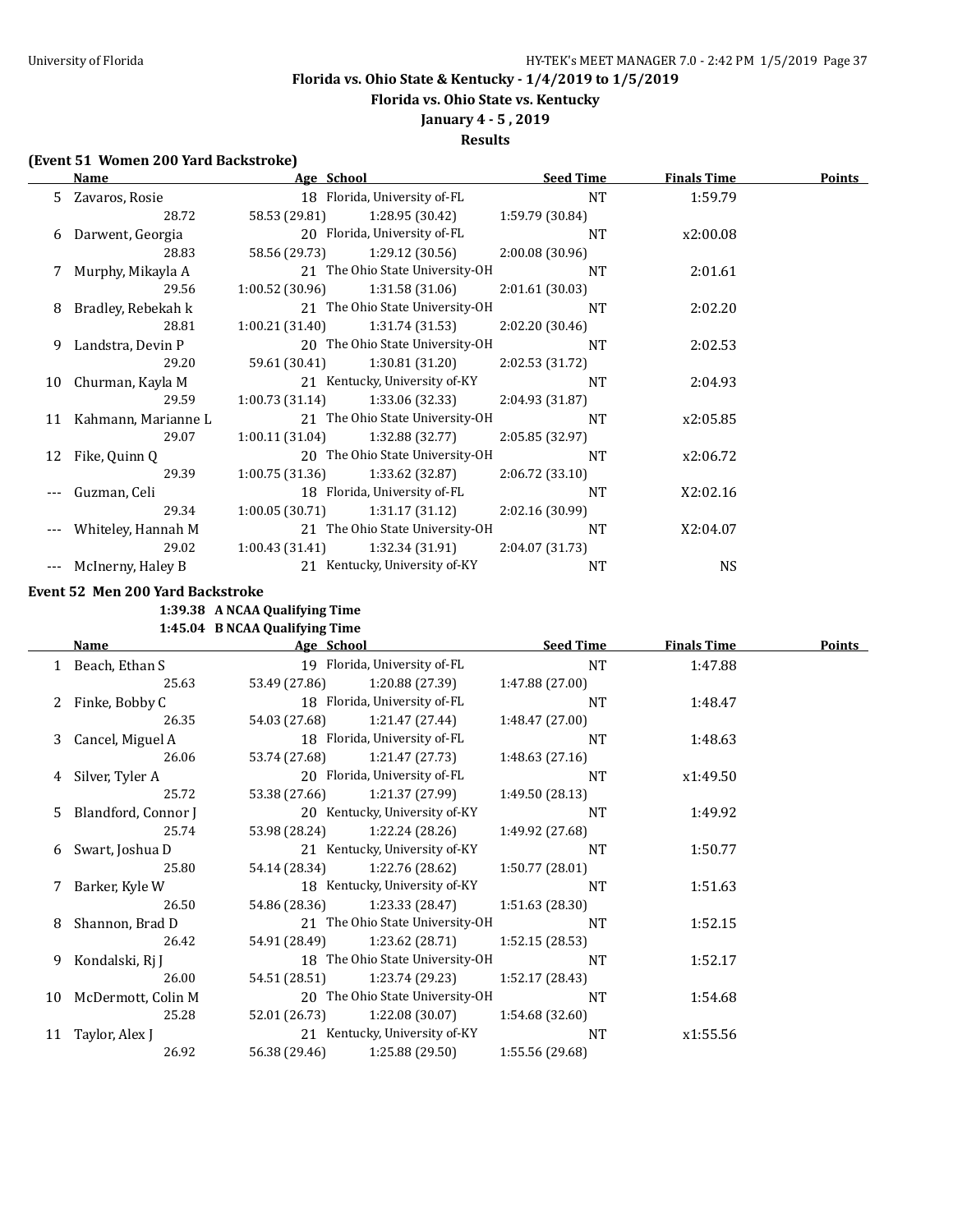**Florida vs. Ohio State vs. Kentucky**

**January 4 - 5 , 2019**

**Results**

**Event 53 Women 200 Yard Breaststroke**

**2:06.94 A NCAA Qualifying Time**

**2:13.97 B NCAA Qualifying Time**

| Name |                        | Age School        |                                 | <b>Seed Time</b> | <b>Finals Time</b> | <b>Points</b> |
|------|------------------------|-------------------|---------------------------------|------------------|--------------------|---------------|
|      | 1 Bonnett, Bailey A    |                   | 20 Kentucky, University of-KY   | NT               | 2:11.48 B          |               |
|      | 29.85                  | 1:03.53(33.68)    | 1:37.45 (33.92)                 | 2:11.48 (34.03)  |                    |               |
|      | 2 Fertel, Kelly A      |                   | 20 Florida, University of-FL    | <b>NT</b>        | 2:14.52            |               |
|      | 30.88                  | 1:04.79(33.91)    | 1:39.79(35.00)                  | 2:14.52 (34.73)  |                    |               |
|      | 3 Pearl, Vanessa A     |                   | 18 Florida, University of-FL    | <b>NT</b>        | 2:14.88            |               |
|      | 30.46                  | 1:04.56(34.10)    | 1:39.48 (34.92)                 | 2:14.88(35.40)   |                    |               |
|      | 4 Faulconer, Savanna J |                   | 20 Florida, University of-FL    | <b>NT</b>        | 2:18.26            |               |
|      | 31.45                  | 1:06.43 (34.98)   | 1:42.20 (35.77)                 | 2:18.26(36.06)   |                    |               |
| 5.   | Hill, Jaclyn F         |                   | 19 Kentucky, University of-KY   | <b>NT</b>        | 2:18.29            |               |
|      | 31.94                  | $1:07.82$ (35.88) | 1:43.14 (35.32)                 | 2:18.29(35.15)   |                    |               |
| 6    | Winstead, Madison C    |                   | 21 Kentucky, University of-KY   | <b>NT</b>        | 2:18.73            |               |
|      | 31.94                  | 1:07.46 (35.52)   | 1:42.97(35.51)                  | 2:18.73 (35.76)  |                    |               |
|      | Gresser, Hanna M       |                   | 19 The Ohio State University-OH | <b>NT</b>        | 2:20.06            |               |
|      | 31.36                  | 1:07.10(35.74)    | 1:43.55(36.45)                  | 2:20.06 (36.51)  |                    |               |
| 8    | Merriman, Lizzy G      |                   | 20 Kentucky, University of-KY   | <b>NT</b>        | x2:21.60           |               |
|      | 32.12                  | 1:08.83(36.71)    | 1:45.30 (36.47)                 | 2:21.60 (36.30)  |                    |               |
| 9    | Hatton, Eleanor M      |                   | 19 Florida, University of-FL    | <b>NT</b>        | x2:24.28           |               |
|      | 33.12                  | 1:10.05(36.93)    | 1:47.16(37.11)                  | 2:24.28 (37.12)  |                    |               |
| 10   | Banks, Laura M         |                   | 20 The Ohio State University-OH | <b>NT</b>        | 2:24.52            |               |
|      | 31.83                  | 1:08.12(36.29)    | 1:45.97 (37.85)                 | 2:24.52 (38.55)  |                    |               |

### **Event 54 Men 200 Yard Breaststroke**

**1:52.94 A NCAA Qualifying Time**

## **1:58.43 B NCAA Qualifying Time**

| Name |                    | Age School      |                                 | <b>Seed Time</b> | <b>Finals Time</b> | <b>Points</b> |
|------|--------------------|-----------------|---------------------------------|------------------|--------------------|---------------|
|      | 1 Mathews, Jason S |                 | 19 The Ohio State University-OH | NT               | 1:59.27            |               |
|      | 26.54              | 56.70 (30.16)   | 1:27.84 (31.14)                 | 1:59.27 (31.43)  |                    |               |
| 2    | Wu, Stanley        |                 | 21 Florida, University of-FL    | NT               | 2:01.53            |               |
|      | 27.15              | 57.98 (30.83)   | 1:29.09 (31.11)                 | 2:01.53 (32.44)  |                    |               |
| 3    | DeLakis, Paul J    |                 | 20 The Ohio State University-OH | NT               | 2:02.74            |               |
|      | 28.47              | 59.45 (30.98)   | 1:30.96 (31.51)                 | 2:02.74 (31.78)  |                    |               |
|      | 4 Haney, Austin M  |                 | 21 Kentucky, University of-KY   | NT               | 2:03.12            |               |
|      | 27.94              | 59.80 (31.86)   | 1:31.47 (31.67)                 | 2:03.12 (31.65)  |                    |               |
| 5.   | Bray, Chandler W   |                 | 19 Florida, University of-FL    | NT               | 2:03.29            |               |
|      | 28.67              | 1:01.33(32.66)  | 1:32.42 (31.09)                 | 2:03.29 (30.87)  |                    |               |
| 6    | Hillis, Dillon W   |                 | 17 Florida, University of-FL    | <b>NT</b>        | 2:03.43            |               |
|      | 28.96              | 1:01.25 (32.29) | 1:32.50 (31.25)                 | 2:03.43(30.93)   |                    |               |
| 7    | Palazzo, Ross D    |                 | 22 Florida, University of-FL    | NT               | x2:03.57           |               |
|      | 27.81              | 59.22 (31.41)   | 1:31.25 (32.03)                 | 2:03.57 (32.32)  |                    |               |
| 8    | Jahan, Alex L      |                 | 20 The Ohio State University-OH | <b>NT</b>        | 2:03.61            |               |
|      | 28.26              | 59.11 (30.85)   | 1:31.01 (31.90)                 | 2:03.61 (32.60)  |                    |               |
| 9    | Brown, Glen T      |                 | 21 Kentucky, University of-KY   | NT               | 2:04.41            |               |
|      | 28.27              | 59.72 (31.45)   | 1:31.90 (32.18)                 | 2:04.41 (32.51)  |                    |               |
|      | 10 Isings, Connor  |                 | 20 The Ohio State University-OH | NT               | x2:05.58           |               |
|      | 28.56              | 1:01.00(32.44)  | 1:33.30 (32.30)                 | 2:05.58 (32.28)  |                    |               |
|      | 11 Amdor, Wyatt I  |                 | 21 Kentucky, University of-KY   | <b>NT</b>        | 2:06.86            |               |
|      | 28.44              | 1:00.30(31.86)  | 1:33.48 (33.18)                 | 2:06.86 (33.38)  |                    |               |
|      | McFadden, Evan J   |                 | 19 The Ohio State University-OH | NT               | X2:05.98           |               |
|      | 28.55              | 1:00.17(31.62)  | 1:32.52 (32.35)                 | 2:05.98 (33.46)  |                    |               |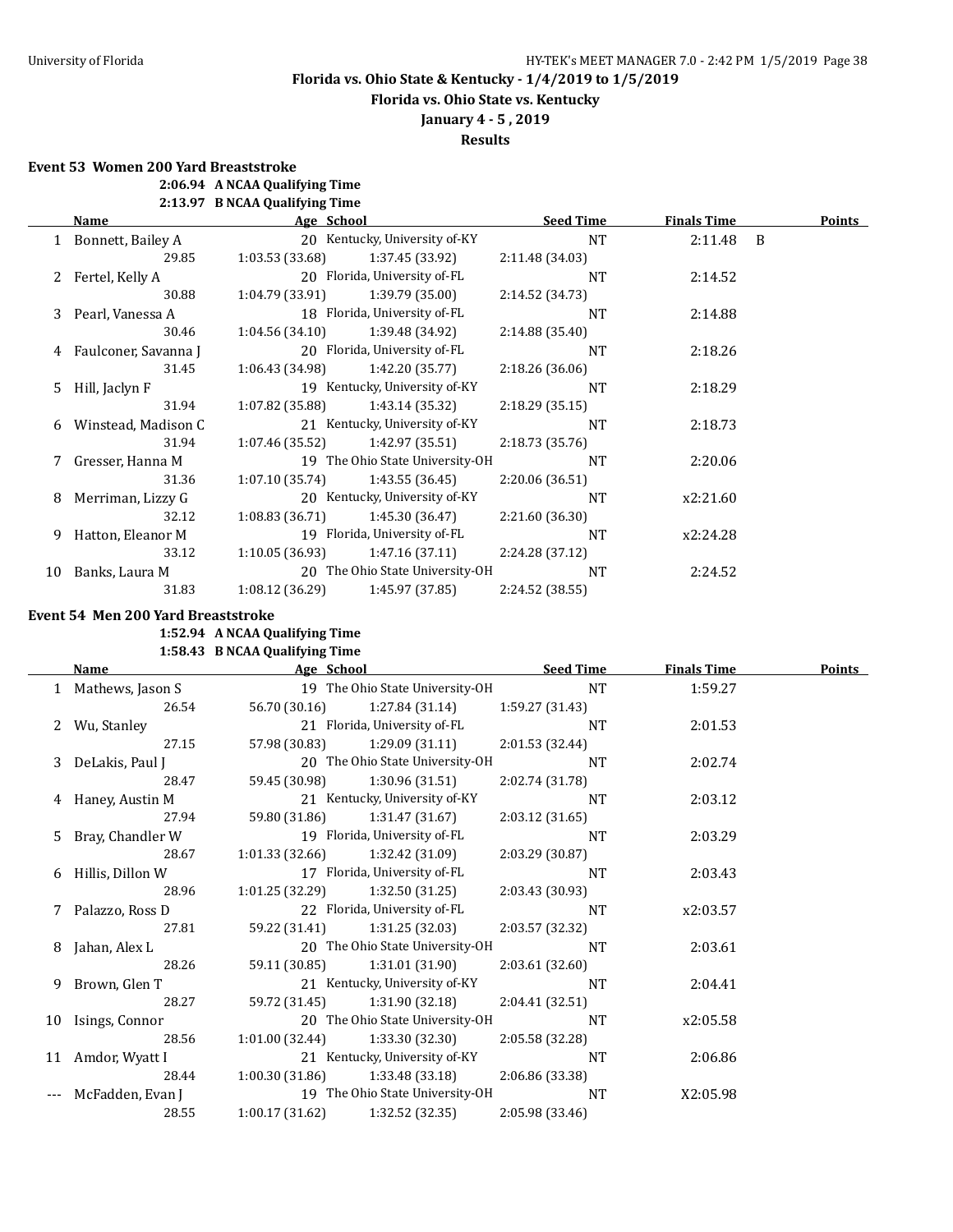**Florida vs. Ohio State vs. Kentucky**

**January 4 - 5 , 2019**

**Results**

**Event 55 Women 500 Yard Freestyle**

**4:36.30 A NCAA Qualifying Time**

**4:47.20 B NCAA Qualifying Time**

|    | <b>Name</b>            | Age School      |                                 | <b>Seed Time</b> | <b>Finals Time</b> | <b>Points</b> |
|----|------------------------|-----------------|---------------------------------|------------------|--------------------|---------------|
|    | 1 Freriks, Geena       |                 | 22 Kentucky, University of-KY   | $\rm{NT}$        | 4:46.83            | B             |
|    | 26.95                  | 55.55 (28.60)   | 1:24.65 (29.10)                 | 1:53.82 (29.17)  |                    |               |
|    | 2:23.02 (29.20)        | 2:51.93 (28.91) | 3:20.80 (28.87)                 | 3:49.45 (28.65)  |                    |               |
|    | 4:18.52 (29.07)        | 4:46.83 (28.31) |                                 |                  |                    |               |
|    | 2 Ault, Taylor A       |                 | 19 Florida, University of-FL    | <b>NT</b>        | 4:48.61            |               |
|    | 27.22                  | 56.23 (29.01)   | 1:25.62 (29.39)                 | 1:54.73 (29.11)  |                    |               |
|    | 2:23.82 (29.09)        | 2:52.67 (28.85) | 3:21.65 (28.98)                 | 3:50.69 (29.04)  |                    |               |
|    | 4:19.94 (29.25)        | 4:48.61 (28.67) |                                 |                  |                    |               |
| 3  | Galyer, Ali J          |                 | 20 Kentucky, University of-KY   | NT               | 4:51.53            |               |
|    | 27.43                  | 56.66 (29.23)   | 1:25.98 (29.32)                 | 1:55.53 (29.55)  |                    |               |
|    | 2:25.21 (29.68)        | 2:54.79 (29.58) | 3:24.16 (29.37)                 | 3:53.62 (29.46)  |                    |               |
|    | 4:22.91 (29.29)        | 4:51.53 (28.62) |                                 |                  |                    |               |
| 4  | Burns, Hannah C        |                 | 21 Florida, University of-FL    | NT               | 4:51.63            |               |
|    | 26.56                  | 55.27 (28.71)   | 1:24.64 (29.37)                 | 1:54.06 (29.42)  |                    |               |
|    | 2:23.54 (29.48)        | 2:53.20 (29.66) | 3:22.89 (29.69)                 | 3:52.75 (29.86)  |                    |               |
|    | 4:22.71 (29.96)        | 4:51.63 (28.92) |                                 |                  |                    |               |
| 5. | Braswell, Leah D       |                 | 18 Florida, University of-FL    | NT               | 4:54.76            |               |
|    | 28.10                  | 58.11 (30.01)   | 1:28.04 (29.93)                 | 1:58.02 (29.98)  |                    |               |
|    | 2:28.00 (29.98)        | 2:57.86 (29.86) | 3:27.67 (29.81)                 | 3:57.74 (30.07)  |                    |               |
|    | 4:27.43 (29.69)        | 4:54.76 (27.33) |                                 |                  |                    |               |
|    | 6 Fye, Nicole M        |                 | 20 The Ohio State University-OH | <b>NT</b>        | 4:55.99            |               |
|    | 27.46                  | 57.43 (29.97)   | 1:27.67 (30.24)                 | 1:58.04 (30.37)  |                    |               |
|    | 2:28.01 (29.97)        | 2:58.28 (30.27) | 3:27.97 (29.69)                 | 3:57.84 (29.87)  |                    |               |
|    | 4:27.38 (29.54)        | 4:55.99 (28.61) |                                 |                  |                    |               |
|    | 7 Vargo, Kerrigan C    |                 | 21 The Ohio State University-OH | <b>NT</b>        | 4:56.49            |               |
|    | 27.95                  | 57.53 (29.58)   | 1:27.43 (29.90)                 | 1:57.56 (30.13)  |                    |               |
|    | 2:27.79 (30.23)        | 2:58.09 (30.30) | 3:28.35 (30.26)                 | 3:58.40 (30.05)  |                    |               |
|    | 4:28.05 (29.65)        | 4:56.49 (28.44) |                                 |                  |                    |               |
| 8  | Hatch, Jillian N       |                 | 20 Florida, University of-FL    | NT               | x4:57.17           |               |
|    | 27.77                  | 57.54 (29.77)   | 1:27.93 (30.39)                 | 1:58.39 (30.46)  |                    |               |
|    | 2:28.57 (30.18)        | 2:58.63 (30.06) | 3:28.23 (29.60)                 | 3:58.25 (30.02)  |                    |               |
|    | 4:27.90 (29.65)        | 4:57.17 (29.27) |                                 |                  |                    |               |
| 9  | Jaspeado, Natalia      |                 | 20 The Ohio State University-OH | NT               | 4:57.50            |               |
|    | 27.61                  | 57.53 (29.92)   | 1:27.74 (30.21)                 | 1:57.95 (30.21)  |                    |               |
|    | 2:28.19 (30.24)        | 2:58.29 (30.10) | 3:28.34 (30.05)                 | 3:58.44 (30.10)  |                    |               |
|    | 4:28.71 (30.27)        | 4:57.50 (28.79) |                                 |                  |                    |               |
|    | 10 Kelly, Paige M      |                 | 22 Kentucky, University of-KY   | NT               | 4:59.94            |               |
|    | 27.90                  | 58.12 (30.22)   | 1:28.53 (30.41)                 | 1:59.04 (30.51)  |                    |               |
|    | 2:29.44 (30.40)        | 2:59.89 (30.45) | 3:29.91 (30.02)                 | 4:00.22 (30.31)  |                    |               |
|    | 4:30.69 (30.47)        | 4:59.94 (29.25) |                                 |                  |                    |               |
| 11 | Whisenhunt, Meredith G |                 | 22 Kentucky, University of-KY   | <b>NT</b>        | x5:00.53           |               |
|    | 27.35                  | 56.81 (29.46)   | 1:26.94 (30.13)                 | 1:57.30 (30.36)  |                    |               |
|    | 2:27.99 (30.69)        | 2:58.48 (30.49) | 3:29.23 (30.75)                 | 4:00.09 (30.86)  |                    |               |
|    | 4:30.60 (30.51)        | 5:00.53 (29.93) |                                 |                  |                    |               |
|    | 12 Kowal, Grace E      |                 | 20 The Ohio State University-OH | <b>NT</b>        | x5:03.86           |               |
|    | 28.18                  | 58.16 (29.98)   | 1:28.56 (30.40)                 | 1:59.26 (30.70)  |                    |               |
|    | 2:30.42 (31.16)        | 3:01.36 (30.94) | 3:32.45 (31.09)                 | 4:03.60(31.15)   |                    |               |
|    | 4:34.38 (30.78)        | 5:03.86 (29.48) |                                 |                  |                    |               |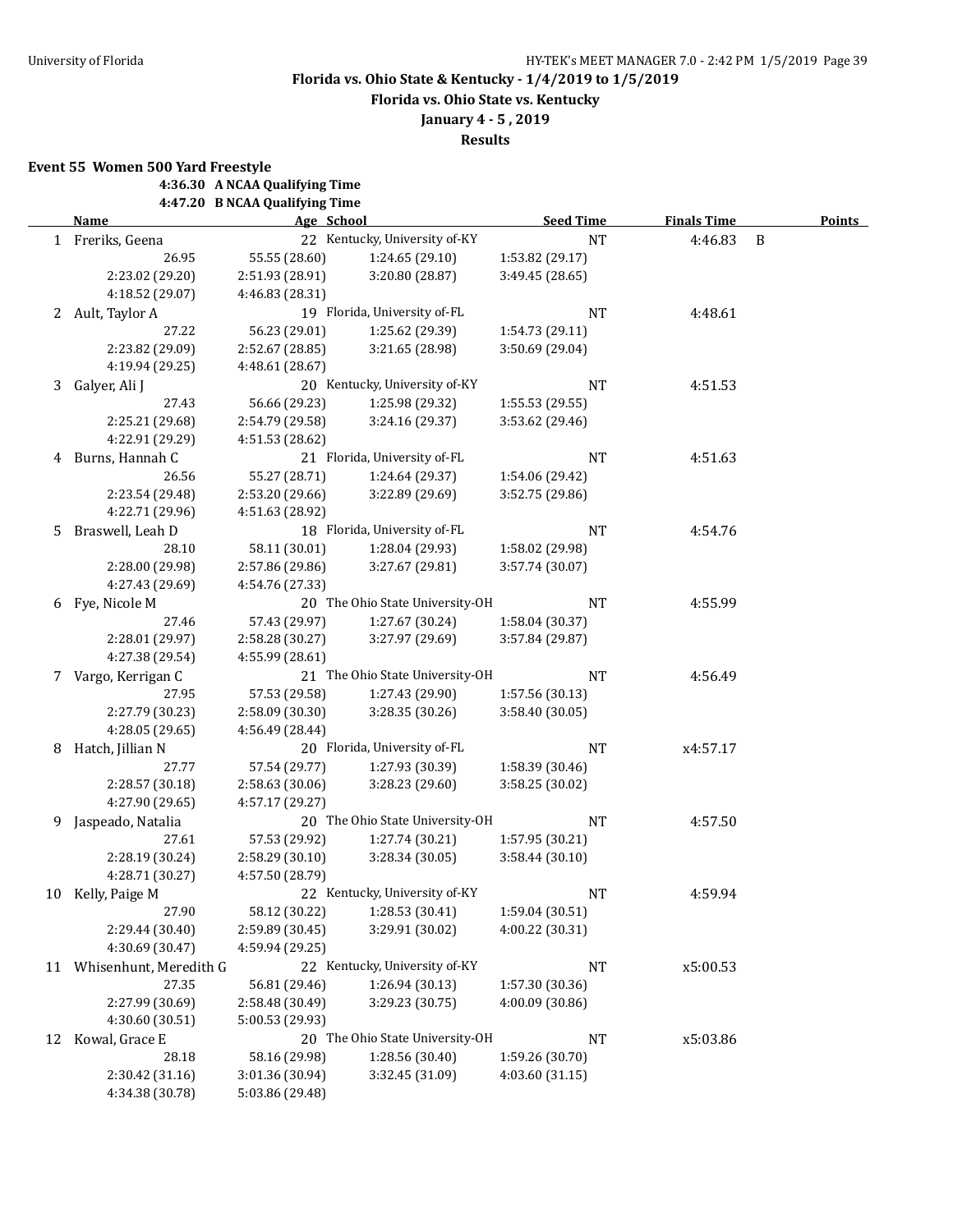**Florida vs. Ohio State vs. Kentucky**

## **January 4 - 5 , 2019**

**Results**

### **(Event 55 Women 500 Yard Freestyle)**

|       | <b>Name</b>          | Age School      |                            | <b>Seed Time</b> | <b>Finals Time</b> | <b>Points</b> |
|-------|----------------------|-----------------|----------------------------|------------------|--------------------|---------------|
| $---$ | Dupuis, Savannah L   | 20              | Kentucky, University of-KY | <b>NT</b>        | X5:03.64           |               |
|       | 28.19                | 58.39 (30.20)   | 1:29.12 (30.73)            | 1:59.81 (30.69)  |                    |               |
|       | 2:30.63 (30.82)      | 3:01.50 (30.87) | 3:32.37 (30.87)            | 4:03.39 (31.02)  |                    |               |
|       | 4:34.19 (30.80)      | 5:03.64 (29.45) |                            |                  |                    |               |
|       | Novosedliak, Kalie N | 18              | Florida, University of-FL  | <b>NT</b>        | X5:09.78           |               |
|       | 27.65                | 57.17 (29.52)   | 1:27.45 (30.28)            | 1:58.38 (30.93)  |                    |               |
|       | 2:29.61 (31.23)      | 3:01.01(31.40)  | 3:32.65(31.64)             | 4:05.01(32.36)   |                    |               |
|       | 4:37.50 (32.49)      | 5:09.78 (32.28) |                            |                  |                    |               |
| $---$ | Potts, Alaina N      | 22              | Kentucky, University of-KY | NT               | X5:18.30           |               |
|       | 28.54                | 59.23 (30.69)   | 1:30.28 (31.05)            | 2:01.88(31.60)   |                    |               |
|       | 2:33.80 (31.92)      | 3:06.15(32.35)  | 3:39.16 (33.01)            | 4:12.65 (33.49)  |                    |               |
|       | 4:45.99 (33.34)      | 5:18.30 (32.31) |                            |                  |                    |               |

#### **Event 56 Men 500 Yard Freestyle**

### **4:12.22 A NCAA Qualifying Time**

## **4:23.34 B NCAA Qualifying Time**

|    | Name             | Age School      |                                 | <b>Seed Time</b> | <b>Finals Time</b> | <b>Points</b> |
|----|------------------|-----------------|---------------------------------|------------------|--------------------|---------------|
|    | 1 Hogsed, Nick P |                 | 22 The Ohio State University-OH | <b>NT</b>        | 4:25.29            |               |
|    | 24.89            | 51.80 (26.91)   | 1:18.90(27.10)                  | 1:46.16 (27.26)  |                    |               |
|    | 2:13.34 (27.18)  | 2:40.38 (27.04) | 3:07.25 (26.87)                 | 3:34.09 (26.84)  |                    |               |
|    | 4:00.08 (25.99)  | 4:25.29 (25.21) |                                 |                  |                    |               |
| 2  | Siefert, Hank A  |                 | 20 Kentucky, University of-KY   | NT               | 4:26.21            |               |
|    | 24.73            | 51.78 (27.05)   | 1:19.15(27.37)                  | 1:46.29 (27.14)  |                    |               |
|    | 2:12.87 (26.58)  | 2:39.73 (26.86) | 3:06.30 (26.57)                 | 3:33.45 (27.15)  |                    |               |
|    | 3:59.93 (26.48)  | 4:26.21 (26.28) |                                 |                  |                    |               |
| 3  | Gezmis, Erge C   |                 | 20 Florida, University of-FL    | <b>NT</b>        | 4:29.41            |               |
|    | 25.02            | 51.64 (26.62)   | 1:19.03 (27.39)                 | 1:46.51 (27.48)  |                    |               |
|    | 2:14.22 (27.71)  | 2:41.85 (27.63) | 3:09.22 (27.37)                 | 3:36.16 (26.94)  |                    |               |
|    | 4:03.00 (26.84)  | 4:29.41 (26.41) |                                 |                  |                    |               |
|    | 4 Beach, Clark G |                 | 19 Florida, University of-FL    | <b>NT</b>        | 4:29.80            |               |
|    | 24.70            | 51.86 (27.16)   | 1:19.26 (27.40)                 | 1:46.79 (27.53)  |                    |               |
|    | 2:14.31 (27.52)  | 2:41.82 (27.51) | 3:09.37 (27.55)                 | 3:37.38 (28.01)  |                    |               |
|    | 4:04.32 (26.94)  | 4:29.80 (25.48) |                                 |                  |                    |               |
| 5. | Clark, Drew S    |                 | 20 Florida, University of-FL    | NT               | 4:31.79            |               |
|    | 25.29            | 52.48 (27.19)   | 1:20.21 (27.73)                 | 1:48.03 (27.82)  |                    |               |
|    | 2:15.65 (27.62)  | 2:43.63 (27.98) | 3:11.25 (27.62)                 | 3:38.80 (27.55)  |                    |               |
|    | 4:06.12 (27.32)  | 4:31.79 (25.67) |                                 |                  |                    |               |
| 6  | Smith, Nick T    |                 | 20 Kentucky, University of-KY   | <b>NT</b>        | 4:32.84            |               |
|    | 24.75            | 51.79 (27.04)   | 1:19.19 (27.40)                 | 1:47.12 (27.93)  |                    |               |
|    | 2:15.28 (28.16)  | 2:43.46 (28.18) | 3:11.19(27.73)                  | 3:38.96 (27.77)  |                    |               |
|    | 4:06.34 (27.38)  | 4:32.84 (26.50) |                                 |                  |                    |               |
|    | 7 Kehl, Jarod M  |                 | 21 Kentucky, University of-KY   | <b>NT</b>        | 4:34.88            |               |
|    | 24.92            | 51.54 (26.62)   | 1:18.54 (27.00)                 | 1:45.92 (27.38)  |                    |               |
|    | 2:13.71 (27.79)  | 2:41.64 (27.93) | 3:09.97 (28.33)                 | 3:38.25 (28.28)  |                    |               |
|    | 4:06.87 (28.62)  | 4:34.88 (28.01) |                                 |                  |                    |               |
| 8  | Heath, Grady W   |                 | 21 Florida, University of-FL    | <b>NT</b>        | x4:36.18           |               |
|    | 25.09            | 52.63 (27.54)   | 1:20.30 (27.67)                 | 1:48.38 (28.08)  |                    |               |
|    | 2:16.23 (27.85)  | 2:43.92 (27.69) | 3:12.09(28.17)                  | 3:40.05 (27.96)  |                    |               |
|    | 4:08.46 (28.41)  | 4:36.18 (27.72) |                                 |                  |                    |               |
| 9  | Burt, Carson J   |                 | 20 The Ohio State University-OH | <b>NT</b>        | 4:36.83            |               |
|    | 25.08            | 52.32 (27.24)   | 1:19.81 (27.49)                 | 1:47.62 (27.81)  |                    |               |
|    | 2:15.94 (28.32)  | 2:44.46 (28.52) | 3:13.12(28.66)                  | 3:41.85 (28.73)  |                    |               |
|    | 4:10.16 (28.31)  | 4:36.83 (26.67) |                                 |                  |                    |               |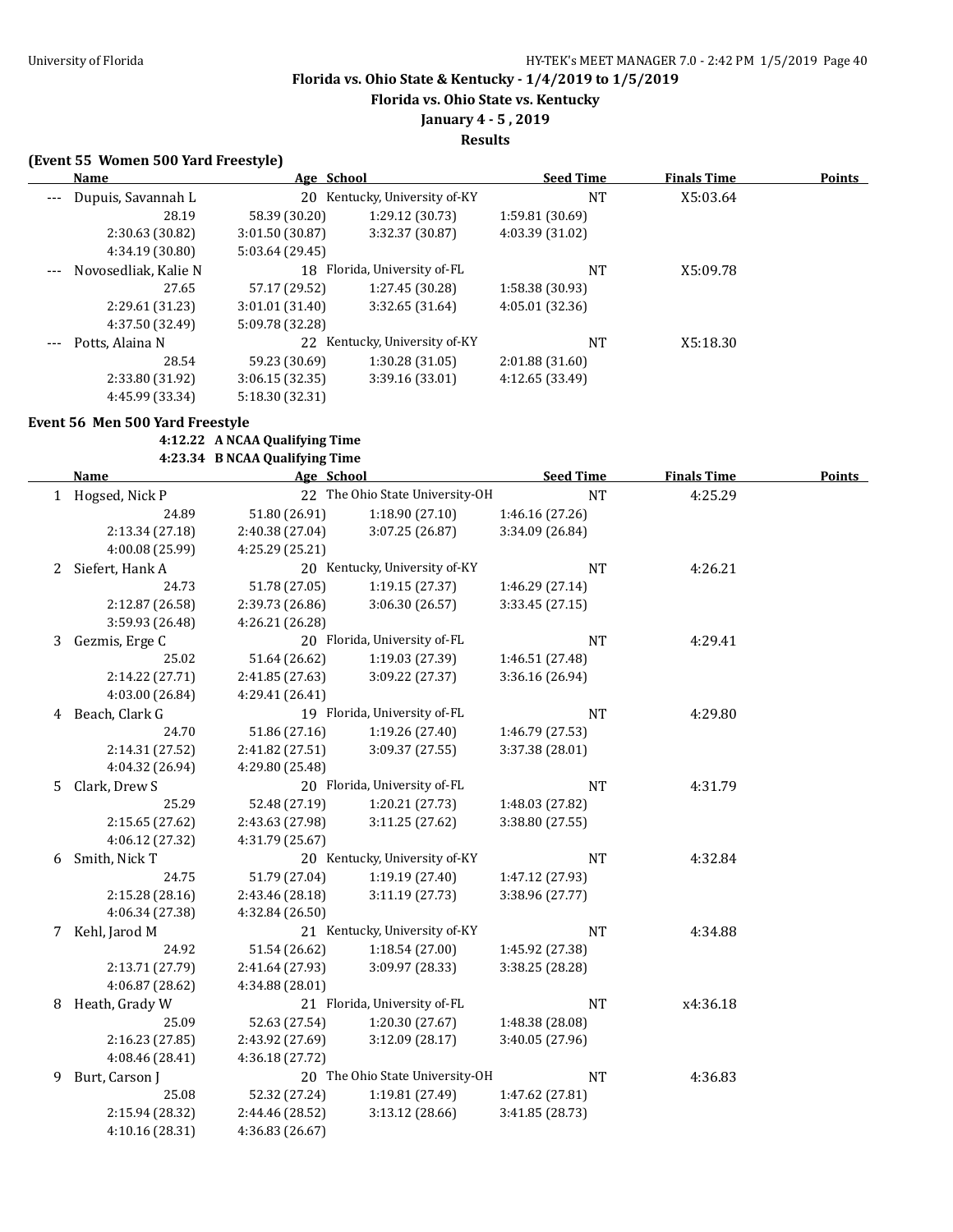**Florida vs. Ohio State vs. Kentucky**

## **January 4 - 5 , 2019**

**Results**

### **(Event 56 Men 500 Yard Freestyle)**

|    | Name                  |                 | Age School                      | <b>Seed Time</b> | <b>Finals Time</b> | <b>Points</b> |
|----|-----------------------|-----------------|---------------------------------|------------------|--------------------|---------------|
| 10 | Vander Meulen, Ryan T |                 | 20 The Ohio State University-OH | <b>NT</b>        | 4:38.31            |               |
|    | 25.07                 | 52.09 (27.02)   | 1:19.80 (27.71)                 | 1:47.59 (27.79)  |                    |               |
|    | 2:15.91 (28.32)       | 2:44.26 (28.35) | 3:12.55 (28.29)                 | 3:41.16 (28.61)  |                    |               |
|    | 4:10.14 (28.98)       | 4:38.31 (28.17) |                                 |                  |                    |               |
| 11 | Lakes, Trent T        |                 | 18 Kentucky, University of-KY   | <b>NT</b>        | x4:40.90           |               |
|    | 25.61                 | 53.27 (27.66)   | 1:21.53(28.26)                  | 1:49.89 (28.36)  |                    |               |
|    | 2:18.52 (28.63)       | 2:47.19 (28.67) | 3:15.79 (28.60)                 | 3:44.55 (28.76)  |                    |               |
|    | 4:13.26 (28.71)       | 4:40.90 (27.64) |                                 |                  |                    |               |
| 12 | Mortimer, Austin M    |                 | 22 The Ohio State University-OH | NT               | x4:45.13           |               |
|    | 25.12                 | 53.29 (28.17)   | 1:22.38 (29.09)                 | 1:51.51 (29.13)  |                    |               |
|    | 2:20.72 (29.21)       | 2:49.74 (29.02) | 3:18.69 (28.95)                 | 3:47.95 (29.26)  |                    |               |
|    | 4:16.96 (29.01)       | 4:45.13 (28.17) |                                 |                  |                    |               |
|    | Wilby, Mason J        |                 | 19 Kentucky, University of-KY   | NT               | X4:37.23           |               |
|    | 24.74                 | 51.56 (26.82)   | 1:18.95(27.39)                  | 1:46.63 (27.68)  |                    |               |
|    | 2:14.50 (27.87)       | 2:42.95 (28.45) | 3:11.71(28.76)                  | 3:40.79 (29.08)  |                    |               |
|    | 4:09.77 (28.98)       | 4:37.23 (27.46) |                                 |                  |                    |               |
|    | Anderson, Matt K      |                 | 21 Florida, University of-FL    | NT               | X4:38.16           |               |
|    | 25.89                 | 54.17 (28.28)   | 1:22.72(28.55)                  | 1:51.28 (28.56)  |                    |               |
|    | 2:19.83 (28.55)       | 2:48.12 (28.29) | 3:16.57(28.45)                  | 3:44.97 (28.40)  |                    |               |
|    | 4:12.56 (27.59)       | 4:38.16(25.60)  |                                 |                  |                    |               |
|    | Blake, Daniel J       |                 | 18 Kentucky, University of-KY   | NT               | X4:41.46           |               |
|    | 25.52                 | 53.91 (28.39)   | 1:22.43 (28.52)                 | 1:51.39 (28.96)  |                    |               |
|    | 2:20.21 (28.82)       | 2:48.63 (28.42) | 3:17.28 (28.65)                 | 3:45.80 (28.52)  |                    |               |
|    | 4:14.20 (28.40)       | 4:41.46 (27.26) |                                 |                  |                    |               |

#### **Event 57 Women 100 Yard Butterfly**

#### **51.03 A NCAA Qualifying Time 53.76 B NCAA Qualifying Time**

|    | <b>Name</b>          | Age School                      | <b>Seed Time</b> | <b>Finals Time</b> | <b>Points</b> |
|----|----------------------|---------------------------------|------------------|--------------------|---------------|
|    | 1 Seidt, Asia M      | 21 Kentucky, University of-KY   | NT               | 53.81              |               |
|    | 25.78                | 53.81 (28.03)                   |                  |                    |               |
|    | Dressel, Sherridon L | 20 Florida, University of-FL    | NT               | 54.05              |               |
|    | 25.87                | 54.05 (28.18)                   |                  |                    |               |
| 3  | Marris, Georgia      | 21 Florida, University of-FL    | NT               | 54.93              |               |
|    | 25.67                | 54.93 (29.26)                   |                  |                    |               |
| 4  | Gati, Izzy G         | 19 Kentucky, University of-KY   | <b>NT</b>        | 55.18              |               |
|    | 25.90                | 55.18 (29.28)                   |                  |                    |               |
| 5. | McInerny, Haley B    | 21 Kentucky, University of-KY   | NT               | 55.35              |               |
|    | 25.97                | 55.35 (29.38)                   |                  |                    |               |
| 6  | Trace, Katie L       | 19 The Ohio State University-OH | NT               | 55.45              |               |
|    | 26.04                | 55.45 (29.41)                   |                  |                    |               |
|    | 7 Ball, Emma         | 20 Florida, University of-FL    | <b>NT</b>        | 55.90              |               |
|    | 26.00                | 55.90 (29.90)                   |                  |                    |               |
| 8  | Churman, Kayla M     | 21 Kentucky, University of-KY   | <b>NT</b>        | x56.82             |               |
|    | 27.11                | 56.82 (29.71)                   |                  |                    |               |
| 9  | Gresser, Hanna M     | 19 The Ohio State University-OH | <b>NT</b>        | 56.95              |               |
|    | 26.89                | 56.95 (30.06)                   |                  |                    |               |
| 10 | Guzman, Celi         | 18 Florida, University of-FL    | NT               | x57.13             |               |
|    | 27.30                | 57.13 (29.83)                   |                  |                    |               |
| 11 | Luft, Becca E        | 20 The Ohio State University-OH | <b>NT</b>        | 57.27              |               |
|    | 26.41                | 57.27 (30.86)                   |                  |                    |               |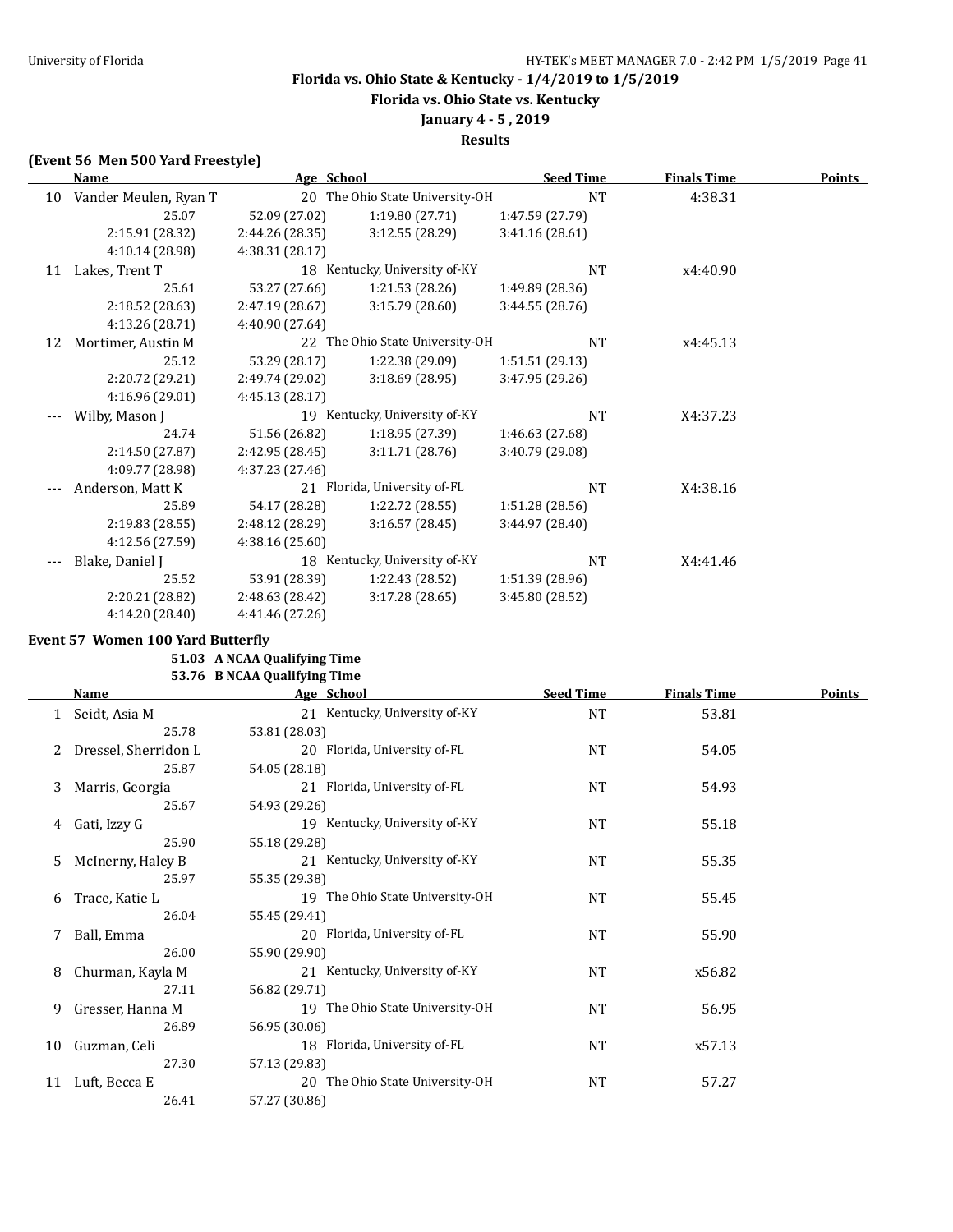**Florida vs. Ohio State vs. Kentucky**

# **January 4 - 5 , 2019**

## **Results**

### **(Event 57 Women 100 Yard Butterfly)**

|     | Name                                   | Age School                      | <b>Seed Time</b> | <b>Finals Time</b> | Points        |
|-----|----------------------------------------|---------------------------------|------------------|--------------------|---------------|
|     | 12 Palutsis, Amanda R                  | 18 The Ohio State University-OH | <b>NT</b>        | x57.52             |               |
|     | 26.48                                  | 57.52 (31.04)                   |                  |                    |               |
| --- | Conway, Madison A                      | 20 Florida, University of-FL    | <b>NT</b>        | X58.89             |               |
|     | 27.71                                  | 58.89 (31.18)                   |                  |                    |               |
|     | <b>Event 58 Men 100 Yard Butterfly</b> |                                 |                  |                    |               |
|     |                                        | 45.24 A NCAA Qualifying Time    |                  |                    |               |
|     |                                        | 47.43 B NCAA Qualifying Time    |                  |                    |               |
|     | Name                                   | <b>Example 2</b> Age School     | <b>Seed Time</b> | <b>Finals Time</b> | <b>Points</b> |
| 1   | Stokowski, Kacper A                    | 19 Florida, University of-FL    | <b>NT</b>        | 48.04              |               |
|     | 48.04                                  | 48.04()                         |                  |                    |               |
| 2   | Salazar, Michael G                     | 21 The Ohio State University-OH | <b>NT</b>        | 48.07              |               |
|     | 48.07                                  | 48.07()                         |                  |                    |               |
| 3   | Lense, Noah J                          | 20 The Ohio State University-OH | <b>NT</b>        | 48.67              |               |
|     | 22.67                                  | 48.67 (26.00)                   |                  |                    |               |
| 4   | Dingess, David A                       | 22 Kentucky, University of-KY   | <b>NT</b>        | 48.86              |               |
|     | 48.86                                  | 48.86()                         |                  |                    |               |
| 5   | Davis, Will                            | 18 Florida, University of-FL    | NT               | 49.24              |               |
|     | 49.24                                  | 49.24()                         |                  |                    |               |
| 6   | Wilby, Mason J                         | 19 Kentucky, University of-KY   | <b>NT</b>        | 49.28              |               |
|     | 49.28                                  | 49.28()                         |                  |                    |               |
| 7   | Painhas, Henrique                      | 21 The Ohio State University-OH | <b>NT</b>        | 49.52              |               |
|     | 49.52                                  | 49.52 ()                        |                  |                    |               |
| 8   | Davis, Isaac I                         | 18 Florida, University of-FL    | NT               | 49.81              |               |
|     | 23.43                                  | 49.81 (26.38)                   |                  |                    |               |
| 9   | Pohlmann, Joe N                        | 19 The Ohio State University-OH | <b>NT</b>        | x50.22             |               |
|     | 23.29                                  | 50.22 (26.93)                   |                  |                    |               |
| 10  | Swart, Joshua D                        | 21 Kentucky, University of-KY   | <b>NT</b>        | 50.75              |               |
|     | 23.89                                  | 50.75 (26.86)                   |                  |                    |               |
| 11  | Balogh, Brennan L                      | 21 Florida, University of-FL    | <b>NT</b>        | x51.03             |               |
|     | 24.05                                  | 51.03 (26.98)                   |                  |                    |               |
| 12  | Taylor, Alex J                         | 21 Kentucky, University of-KY   | <b>NT</b>        | x54.06             |               |
|     | 24.93                                  | 54.06 (29.13)                   |                  |                    |               |
| --- | Sanders, Grant L                       | 21 Florida, University of-FL    | NT               | X49.60             |               |
|     | 23.12                                  | 49.60 (26.48)                   |                  |                    |               |

#### **Event 59 Women 400 Yard IM**

## **4:04.16 A NCAA Qualifying Time**

# **4:17.30 B NCAA Qualifying Time**

|   | <b>Name</b>       | Age School      |                                 | <b>Seed Time</b> | <b>Finals Time</b> |                | <b>Points</b> |
|---|-------------------|-----------------|---------------------------------|------------------|--------------------|----------------|---------------|
|   | Fertel, Kelly A   |                 | 20 Florida, University of-FL    | NT               | 4:10.31            | - B            |               |
|   | 27.54             | 58.72 (31.18)   | 1:31.16(32.44)                  | 2:02.49 (31.33)  |                    |                |               |
|   | 2:38.07 (35.58)   | 3:13.62(35.55)  | 3:42.59(28.97)                  | 4:10.31 (27.72)  |                    |                |               |
|   | Pearl, Vanessa A  |                 | 18 Florida, University of-FL    | NT               | 4:11.80            | B              |               |
|   | 26.96             | 57.85 (30.89)   | 1:31.04(33.19)                  | 2:03.34(32.30)   |                    |                |               |
|   | 2:38.28 (34.94)   | 3:13.86(35.58)  | 3:43.35(29.49)                  | 4:11.80(28.45)   |                    |                |               |
| 3 | Bonnett, Bailey A |                 | 20 Kentucky, University of-KY   | NT               | 4:14.82            | $\overline{B}$ |               |
|   | 26.96             | 58.19 (31.23)   | 1:32.01 (33.82)                 | 2:05.43 (33.42)  |                    |                |               |
|   | 2:40.49 (35.06)   | 3:15.62(35.13)  | 3:46.04(30.42)                  | 4:14.82 (28.78)  |                    |                |               |
| 4 | Trace, Katie L    |                 | 19 The Ohio State University-OH | NT               | 4:15.68            | B              |               |
|   | 26.86             | 58.14 (31.28)   | 1:31.99(33.85)                  | 2:04.68 (32.69)  |                    |                |               |
|   | 2:41.07 (36.39)   | 3:17.96 (36.89) | 3:47.26 (29.30)                 | 4:15.68 (28.42)  |                    |                |               |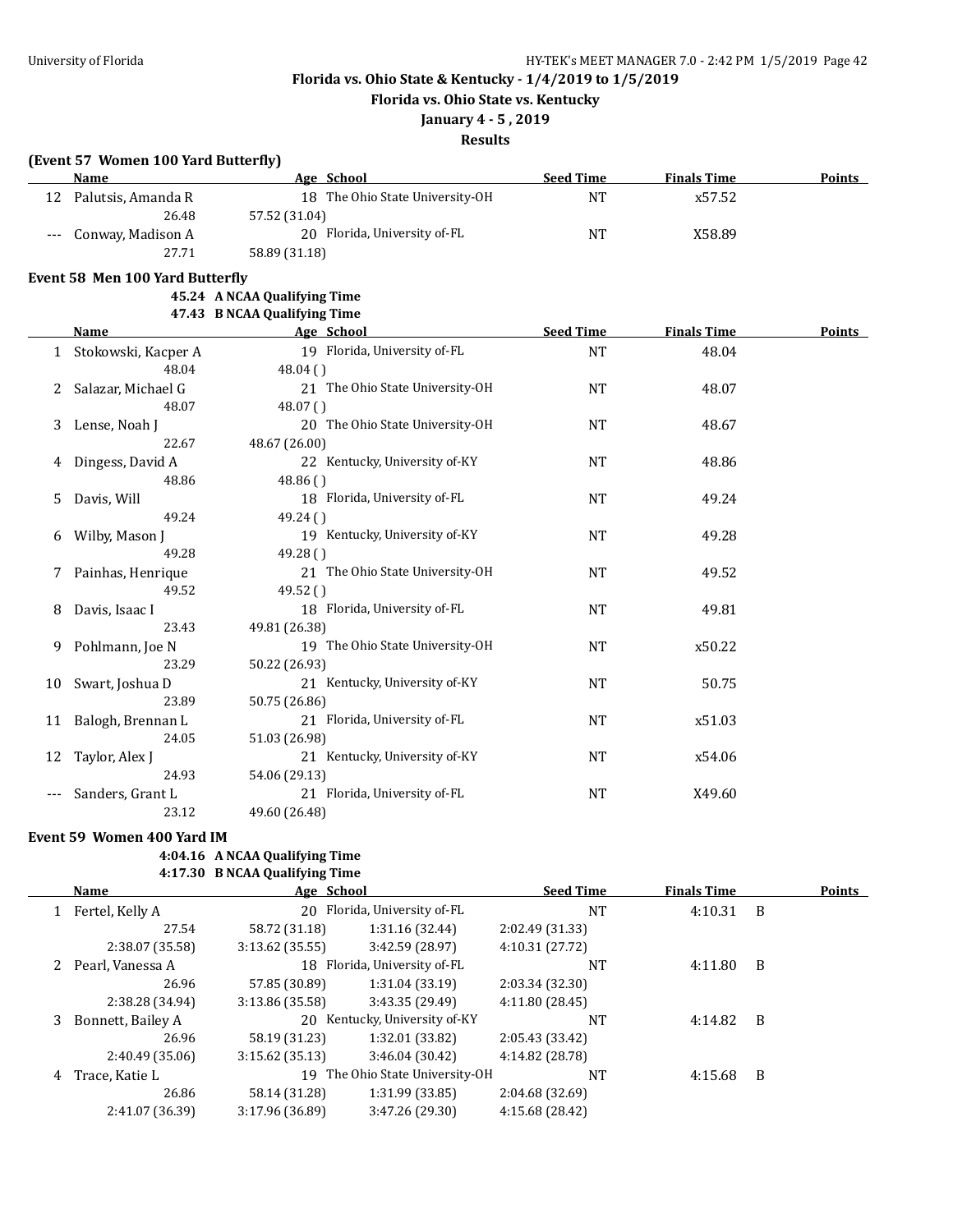**Florida vs. Ohio State vs. Kentucky**

# **January 4 - 5 , 2019**

## **Results**

### **(Event 59 Women 400 Yard IM)**

|    | <b>Name</b>            | Age School      |                                 | <b>Seed Time</b> | <b>Finals Time</b> |                | <b>Points</b> |
|----|------------------------|-----------------|---------------------------------|------------------|--------------------|----------------|---------------|
|    | 5 Romano, Kristen E    |                 | 19 The Ohio State University-OH | <b>NT</b>        | 4:16.46            | $\overline{B}$ |               |
|    | 27.22                  | 58.48 (31.26)   | 1:31.23 (32.75)                 | 2:02.80 (31.57)  |                    |                |               |
|    | 2:39.88 (37.08)        | 3:17.12 (37.24) | 3:47.36 (30.24)                 | 4:16.46 (29.10)  |                    |                |               |
|    | 6 Faulconer, Savanna J |                 | 20 Florida, University of-FL    | NT               | 4:18.16            |                |               |
|    | 28.07                  | 59.96 (31.89)   | 1:33.46 (33.50)                 | 2:06.13 (32.67)  |                    |                |               |
|    | 2:42.19 (36.06)        | 3:19.10 (36.91) | 3:49.11 (30.01)                 | 4:18.16 (29.05)  |                    |                |               |
| 7  | Painter, Kathryn M     |                 | 21 Kentucky, University of-KY   | NT               | 4:19.46            |                |               |
|    | 29.03                  | 1:01.21(32.18)  | 1:34.64 (33.43)                 | 2:07.11 (32.47)  |                    |                |               |
|    | 2:43.57 (36.46)        | 3:20.30 (36.73) | 3:50.35 (30.05)                 | 4:19.46 (29.11)  |                    |                |               |
| 8  | Kowal, Molly A         |                 | 20 The Ohio State University-OH | NT               | 4:22.88            |                |               |
|    | 29.00                  | 1:01.44 (32.44) | 1:36.65 (35.21)                 | 2:10.63 (33.98)  |                    |                |               |
|    | 2:46.70 (36.07)        | 3:23.58 (36.88) | 3:53.84 (30.26)                 | 4:22.88 (29.04)  |                    |                |               |
| 9  | Demler, Kathrin        |                 | 22 The Ohio State University-OH | NT               | x4:23.05           |                |               |
|    | 27.49                  | 58.41 (30.92)   | 1:31.57(33.16)                  | 2:04.73 (33.16)  |                    |                |               |
|    | 2:42.91 (38.18)        | 3:21.65 (38.74) | 3:52.78 (31.13)                 | 4:23.05 (30.27)  |                    |                |               |
| 10 | Edelman, Lauren B      |                 | 19 Kentucky, University of-KY   | <b>NT</b>        | 4:25.50            |                |               |
|    | 28.18                  | 59.50 (31.32)   | 1:32.87 (33.37)                 | 2:05.95 (33.08)  |                    |                |               |
|    | 2:44.97 (39.02)        | 3:24.18 (39.21) | 3:55.02 (30.84)                 | 4:25.50 (30.48)  |                    |                |               |
|    | 11 Miller, Nikki       |                 | 18 Florida, University of-FL    | <b>NT</b>        | x4:26.77           |                |               |
|    | 28.14                  | 1:00.39 (32.25) | 1:34.83 (34.44)                 | 2:08.61 (33.78)  |                    |                |               |
|    | 2:47.73 (39.12)        | 3:26.80 (39.07) | 3:57.23 (30.43)                 | 4:26.77 (29.54)  |                    |                |               |
|    | 12 Kelly, Paige M      |                 | 22 Kentucky, University of-KY   | <b>NT</b>        | x4:26.79           |                |               |
|    | 28.47                  | 1:01.02(32.55)  | 1:36.98 (35.96)                 | 2:11.69 (34.71)  |                    |                |               |
|    | 2:48.78 (37.09)        | 3:26.41 (37.63) | 3:57.56 (31.15)                 | 4:26.79 (29.23)  |                    |                |               |
|    | Lakes, Morgan A        |                 | 20 Kentucky, University of-KY   | NT               | X4:29.17           |                |               |
|    | 28.50                  | 1:00.97 (32.47) | 1:35.36 (34.39)                 | 2:08.57 (33.21)  |                    |                |               |
|    | 2:47.48 (38.91)        | 3:26.71 (39.23) | 3:58.48 (31.77)                 | 4:29.17 (30.69)  |                    |                |               |
|    | Tafuto, Sally E        |                 | 18 The Ohio State University-OH | NT               | X4:32.49           |                |               |
|    | 28.97                  | 1:01.97 (33.00) | 1:36.42(34.45)                  | 2:10.43 (34.01)  |                    |                |               |
|    | 2:50.56 (40.13)        | 3:31.58 (41.02) | 4:02.41 (30.83)                 | 4:32.49 (30.08)  |                    |                |               |
|    | Neff, Payton B         |                 | 19 Kentucky, University of-KY   | NT               | X4:38.46           |                |               |
|    | 29.94                  | 1:04.38 (34.44) | 1:41.11 (36.73)                 | 2:17.07 (35.96)  |                    |                |               |
|    | 2:56.49 (39.42)        | 3:36.16 (39.67) | 4:07.81(31.65)                  | 4:38.46 (30.65)  |                    |                |               |

#### **Event 60 Men 400 Yard IM**

# **3:39.37 A NCAA Qualifying Time**

### **3:51.46 B NCAA Qualifying Time**

|   | Name                | Age School      |                              | <b>Seed Time</b> | <b>Finals Time</b> |     | <b>Points</b> |
|---|---------------------|-----------------|------------------------------|------------------|--------------------|-----|---------------|
|   | Smith, Kieran S     |                 | 18 Florida, University of-FL | <b>NT</b>        | 3:51.05            | - B |               |
|   | 24.72               | 53.44 (28.72)   | 1:23.06 (29.62)              | 1:52.12(29.06)   |                    |     |               |
|   | 2:25.15(33.03)      | 2:58.81(33.66)  | 3:25.73 (26.92)              | 3:51.05(25.32)   |                    |     |               |
|   | Lebed, Alexander M  |                 | 22 Florida, University of-FL | <b>NT</b>        | 3:53.40            |     |               |
|   | 25.75               | 54.94 (29.19)   | 1:26.00(31.06)               | 1:55.99 (29.99)  |                    |     |               |
|   | 2:28.61 (32.62)     | 3:00.86(32.25)  | 3:27.54 (26.68)              | 3:53.40 (25.86)  |                    |     |               |
| 3 | Finke, Bobby C      |                 | 18 Florida, University of-FL | NT               | 3:56.00            |     |               |
|   | 25.56               | 54.83 (29.27)   | 1:24.48 (29.65)              | 1:54.01 (29.53)  |                    |     |               |
|   | 2:28.66 (34.65)     | 3:03.78 (35.12) | 3:31.12 (27.34)              | 3:56.00 (24.88)  |                    |     |               |
| 4 | Blandford, Connor J | 20              | Kentucky, University of-KY   | NT               | 3:57.77            |     |               |
|   | 24.96               | 54.02 (29.06)   | 1:24.50 (30.48)              | 1:54.22 (29.72)  |                    |     |               |
|   | 2:29.03 (34.81)     | 3:03.85 (34.82) | 3:31.59 (27.74)              | 3:57.77 (26.18)  |                    |     |               |
|   |                     |                 |                              |                  |                    |     |               |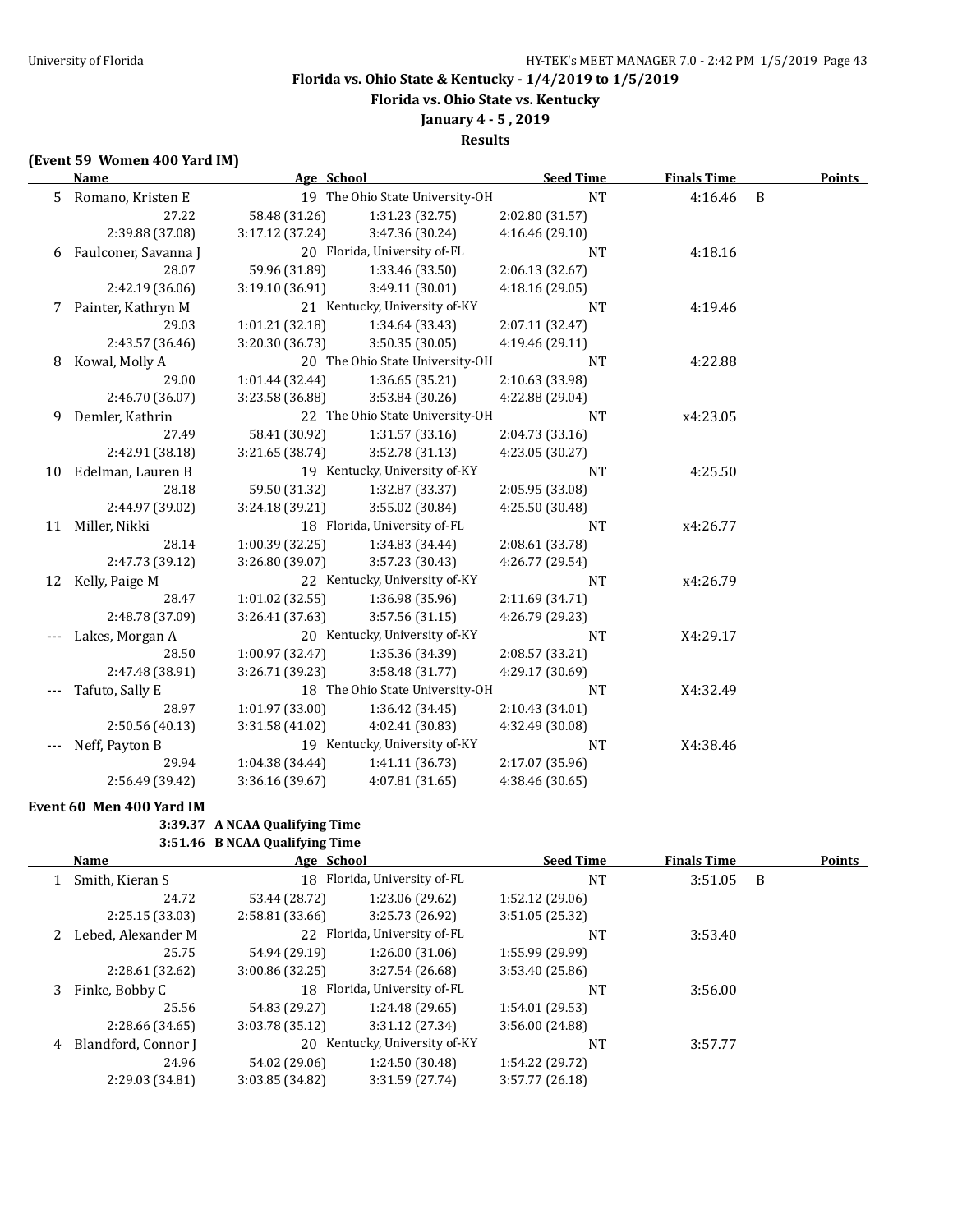**Florida vs. Ohio State vs. Kentucky**

# **January 4 - 5 , 2019**

## **Results**

### **(Event 60 Men 400 Yard IM)**

|    | Name             | Age School      |                                 | <b>Seed Time</b> | <b>Finals Time</b> | <b>Points</b> |
|----|------------------|-----------------|---------------------------------|------------------|--------------------|---------------|
|    | 5 Hogsed, Nick P |                 | 22 The Ohio State University-OH | <b>NT</b>        | 3:59.21            |               |
|    | 26.69            | 57.75 (31.06)   | 1:29.22 (31.47)                 | 1:59.97 (30.75)  |                    |               |
|    | 2:34.10 (34.13)  | 3:08.43(34.33)  | 3:34.55 (26.12)                 | 3:59.21 (24.66)  |                    |               |
| 6  | Cancel, Miguel A |                 | 18 Florida, University of-FL    | NT               | x3:59.27           |               |
|    | 25.43            | 54.77 (29.34)   | 1:25.85 (31.08)                 | 1:56.21 (30.36)  |                    |               |
|    | 2:30.48 (34.27)  | 3:05.47(34.99)  | 3:33.10(27.63)                  | 3:59.27 (26.17)  |                    |               |
| 7. | Orcutt, Daniel L |                 | 20 Kentucky, University of-KY   | <b>NT</b>        | 4:00.43            |               |
|    | 25.73            | 55.10 (29.37)   | 1:26.57(31.47)                  | 1:58.70 (32.13)  |                    |               |
|    | 2:32.28 (33.58)  | 3:06.37(34.09)  | 3:34.36 (27.99)                 | 4:00.43 (26.07)  |                    |               |
| 8  | Brown, Glen T    |                 | 21 Kentucky, University of-KY   | <b>NT</b>        | 4:01.79            |               |
|    | 26.13            | 55.38 (29.25)   | 1:27.04(31.66)                  | 1:58.22 (31.18)  |                    |               |
|    | 2:33.01 (34.79)  | 3:07.53(34.52)  | 3:35.57 (28.04)                 | 4:01.79 (26.22)  |                    |               |
| 9  | Gloude, Daniel S |                 | 21 The Ohio State University-OH | NT               | 4:02.26            |               |
|    | 25.89            | 55.28 (29.39)   | 1:26.98 (31.70)                 | 1:58.57 (31.59)  |                    |               |
|    | 2:32.89 (34.32)  | 3:07.86 (34.97) | 3:36.11(28.25)                  | 4:02.26(26.15)   |                    |               |
| 10 | Smith, Nick T    |                 | 20 Kentucky, University of-KY   | NT               | x4:03.32           |               |
|    | 26.05            | 55.59 (29.54)   | 1:27.62 (32.03)                 | 1:58.93 (31.31)  |                    |               |
|    | 2:32.06 (33.13)  | 3:06.94 (34.88) | 3:34.95 (28.01)                 | 4:03.32 (28.37)  |                    |               |
| 11 | Gribble, Trey O  |                 | 18 The Ohio State University-OH | <b>NT</b>        | 4:13.05            |               |
|    | 25.49            | 55.21 (29.72)   | 1:27.71 (32.50)                 | 1:59.71 (32.00)  |                    |               |
|    | 2:36.30 (36.59)  | 3:13.47(37.17)  | 3:43.76 (30.29)                 | 4:13.05 (29.29)  |                    |               |
|    | Barker, Kyle W   |                 | 18 Kentucky, University of-KY   | <b>NT</b>        | X4:01.38           |               |
|    | 26.02            | 55.21 (29.19)   | 1:26.80(31.59)                  | 1:58.06 (31.26)  |                    |               |
|    | 2:32.46 (34.40)  | 3:06.68(34.22)  | 3:34.86 (28.18)                 | 4:01.38 (26.52)  |                    |               |
|    | Palazzo, Ross D  |                 | 22 Florida, University of-FL    | <b>NT</b>        | X4:03.99           |               |
|    | 26.14            | 56.34 (30.20)   | 1:28.40(32.06)                  | 1:59.67 (31.27)  |                    |               |
|    | 2:33.02 (33.35)  | 3:07.52 (34.50) | 3:35.95 (28.43)                 | 4:03.99 (28.04)  |                    |               |

## **Event 61 Women 200 Yard Freestyle Relay 1:28.61 A NCAA Qualifying Time**

# **1:29.36 B NCAA Qualifying Time**

|    | Team                          | Relay                     |                            | <b>Seed Time</b>             | <b>Finals Time</b>           | <b>Points</b> |
|----|-------------------------------|---------------------------|----------------------------|------------------------------|------------------------------|---------------|
|    | 1 Florida, University of-FL   | A                         |                            | <b>NT</b>                    | 1:31.82                      |               |
|    | 1) Dressel, Sherridon L 20    |                           | 2) Garofalo, Isabella D 20 | 3) Ball, Emma 20             | 4) Fertel, Kelly A 20        |               |
|    | 22.81                         | 45.86 (23.05)             | 1:09.04 (23.18)            | 1:31.82 (22.78)              |                              |               |
|    | The Ohio State University-OH  | A                         |                            | <b>NT</b>                    | 1:31.96                      |               |
|    | 1) Rayner, Freya 20           | 2) Coy, Maria L 21        |                            | 3) Petrak, Taylor E 19       | 4) Bradley, Rebekah k 21     |               |
|    | 23.27                         | 45.79 (22.52)             | 1:08.86(23.07)             | 1:31.96 (23.10)              |                              |               |
| 3  | Kentucky, University of-KY    | A                         |                            | <b>NT</b>                    | 1:33.19                      |               |
|    | 1) Gaines, Riley M 18         |                           | 2) Sorenson, Sophie L 18   | 3) Winstead, Madison C 21    | 4) Freriks, Geena 22         |               |
|    | 23.43                         | 46.44 (23.01)             | 1:33.19 (46.75)            |                              |                              |               |
| 4  | Florida, University of-FL     | B                         |                            | <b>NT</b>                    | 1:34.16                      |               |
|    | 1) Dambacher, Kelsey N 20     | 2) Hillis, Gabrielle B 19 |                            | 3) Balbuena, Kirschtine 0 18 | 4) Bindi, Tori E 20          |               |
|    | 23.52                         | 47.09 (23.57)             | 1:10.60 (23.51)            | 1:34.16(23.56)               |                              |               |
| 5. | Kentucky, University of-KY    | B                         |                            | <b>NT</b>                    | 1:35.79                      |               |
|    | 1) Huffman, Olivia R 20       | 2) Gati, Izzy G 19        |                            | 3) Hill, Jaclyn $F$ 19       | 4) Whisenhunt, Meredith G 22 |               |
|    | 24.04                         | 47.67 (23.63)             | 1:12.01(24.34)             | 1:35.79 (23.78)              |                              |               |
| 6  | The Ohio State University-OH  | B                         |                            | <b>NT</b>                    | 1:35.82                      |               |
|    | 1) Jurkovic-Perisa, Lucija 21 |                           | 2) Palutsis, Amanda R 18   | 3) Luft, Becca E 20          | 4) Wright, Katie E 20        |               |
|    | 24.11                         | 47.09 (22.98)             | 1:11.50(24.41)             | 1:35.82 (24.32)              |                              |               |